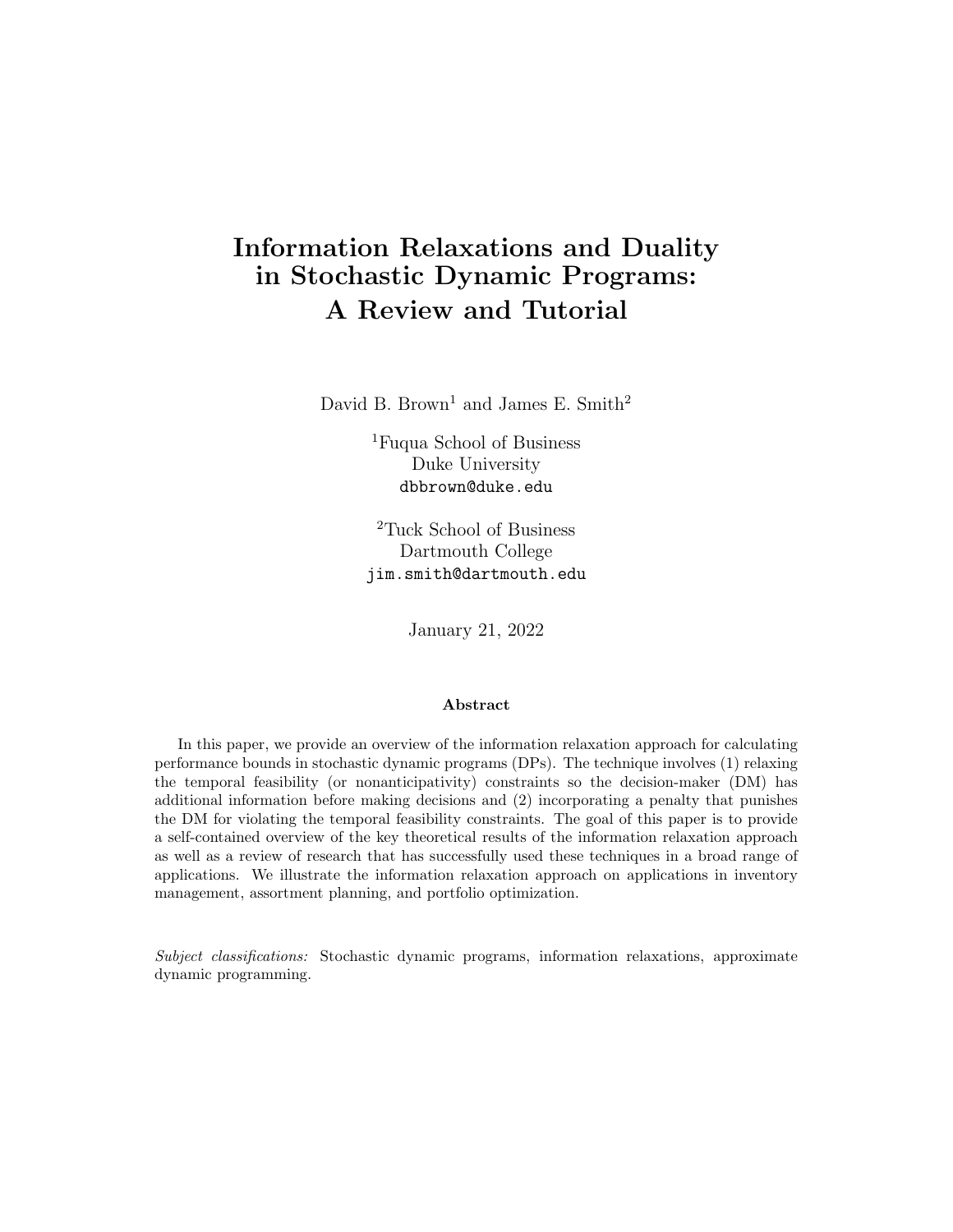# 1. Introduction

In principle, dynamic programming (DP) provides a powerful framework for modeling complex decision problems where uncertainty is resolved and decisions are made over time. However, in practice, the "curse of dimensionality" – the fact that the size of the state space typically grows exponentially in the number of state variables considered – severely limits the complexity of problems that can be solved using DP methods. In contrast, Monte Carlo simulation methods typically scale well with the number of state variables considered and, given a control policy, it is not difficult to simulate a complex dynamic system with many uncertainties. Simulating with a feasible policy provides a lower bound on the expected reward (or upper bound on the expected cost) with an optimal policy, but Monte Carlo simulation typically does not provide a good way to identify an optimal policy or a provide a performance bound, i.e., an upper bound on the expected reward (or lower bound on expected cost) with an optimal policy. Consequently, researchers and practitioners using heuristic control policies often wonder how good a policy is and whether it is "good enough" to use in practice.

In this paper, we review the information relaxation approach for calculating performance bounds in stochastic DPs, following [Brown, Smith and Sun](#page-64-0) [\(2010\)](#page-64-0) (hereafter [BSS \(2010\)\)](#page-64-0) and related work. The information relaxation approach consists of two elements: (1) we relax the temporal feasibility (or nonanticipativity) constraints that require decisions to depend only on the information available at the time a decision is made and (2) we impose a penalty that punishes violations of these relaxed constraints. Relaxing the temporal feasibility constraint allows the decision-maker (DM) to make decisions using more information than is truly available and thus leads to an upper bound on value. Without any penalty for using this additional information, the resulting performance bound is often quite weak. Informally, we say a penalty is dual feasible if it does not penalize temporally feasible policies. Though there exists a dual feasible penalty that provides a bound that is equal to the optimal value for the primal DP (i.e., strong duality holds), these ideal penalties are based on the optimal value function, which is typically not available in the applications of interest – if the value function were available, we would not need performance bounds. In practice, we typically use penalties based on approximate value functions to generate performance bounds.

By relaxing the temporal feasibility constraints, we can often greatly simplify the problem by reducing a complex stochastic DP to a series of scenario-specific deterministic optimization problems solved within a Monte Carlo simulation. To illustrate this idea, we will consider a dynamic assortment problem, where a retailer decides which products to offer for sale ("display") when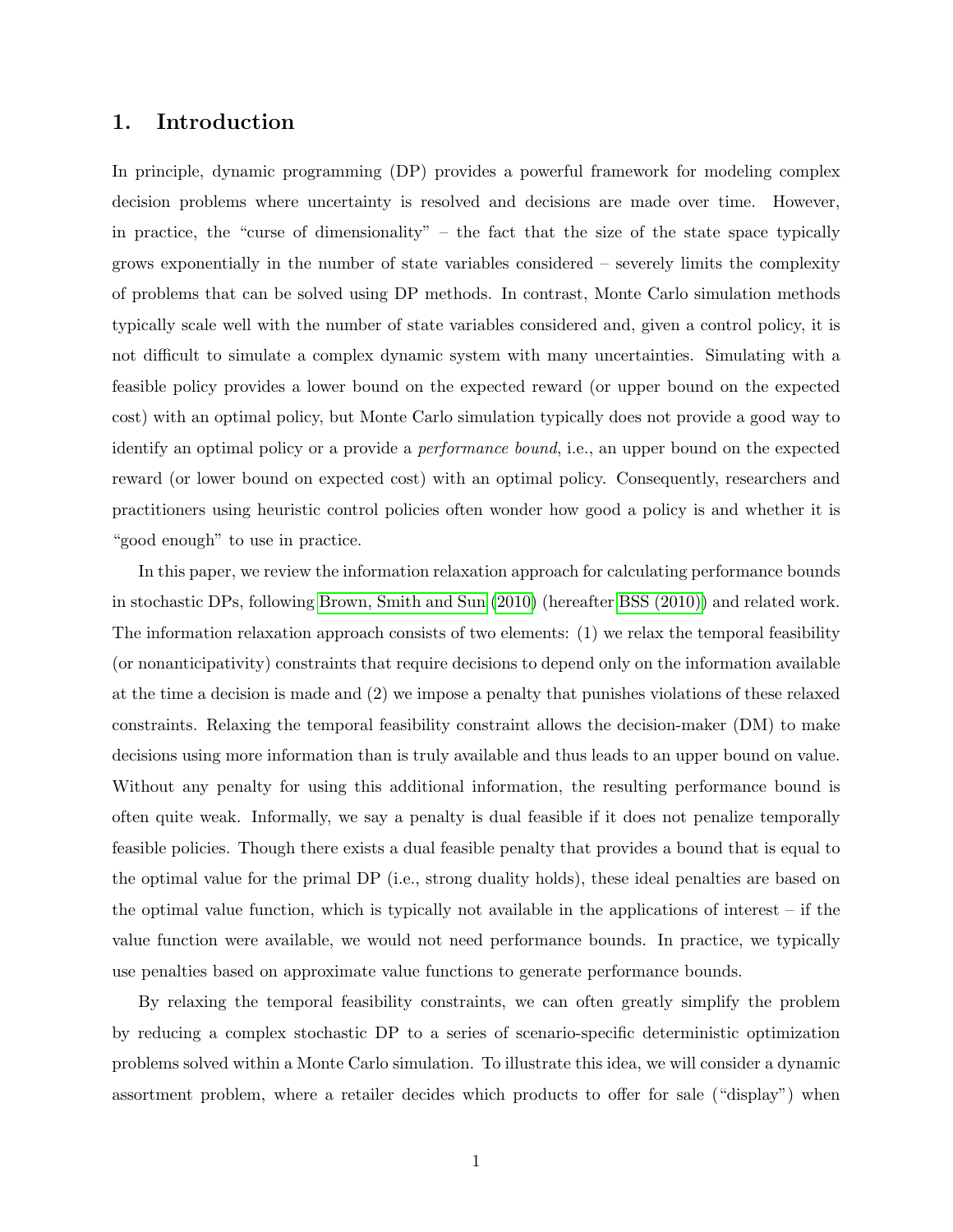facing uncertain demand, drawn from a distribution with unknown parameters. Here a perfect information relaxation assumes the DM knows all demands and distribution parameters before deciding which products to display. With this information, the problem of choosing products to display is a deterministic optimization problem. The information relaxation performance bound can be estimated using Monte Carlo simulation by repeatedly drawing random demands and distributions and averaging the results. We can also consider imperfect information relaxations where, for example, the DM knows the demand distribution but not the realized demands.

# 1.1 Outline of the Paper

The goal of this paper is to provide a summary of the key ideas of information relaxation methods for stochastic DPs and demonstrate their use in several examples. The idea is to provide a "onestop-shop" (or at least a "first stop") for researchers seeking to learn the key ideas and tools for using information relaxation methods.

Following a brief history and literature review in §[1.2,](#page-3-0) in §§[2-](#page-5-0)[4,](#page-20-0) we describe the theory associated with the information relaxation approach.  $\S2$  $\S2$  establishes the basic framework and  $\S3$  $\S3$  presents the key theoretical results, both following [BSS \(2010\).](#page-64-0) In §[4,](#page-20-0) we study DPs with a convex structure and show how the use of "gradient" penalties leads to inner problems that are easy to solve; this section draws on [Brown and Smith](#page-64-1)  $(2014b)$  $(2014b)$ . Before considering specific examples in detail, in §[5](#page-24-0) we provide a summary of the information relaxation approach and advice on how to proceed in applications.

In sections §[6-](#page-26-0)§[8,](#page-48-0) we consider illustrative applications. §[6](#page-26-0) illustrates the basic results and methods in a simple inventory management example with and without uncertainty about the state of the world; this problem is simple enough that it can be solved to optimality, allowing us to compare the information relaxation performance bounds to the optimal value. In §[7,](#page-34-0) we consider a more complex example based on the dynamic assortment problem studied in [Caro and Gallien](#page-64-2) [\(2007\)](#page-64-2); our discussion draws on [Brown and Smith](#page-64-3) [\(2020\)](#page-64-3). In §[8,](#page-48-0) we illustrate the use of gradient penalties (introduced in §[4\)](#page-20-0) on dynamic portfolio optimization problems with transaction costs, building on the model and results of [Brown and Smith](#page-64-4) [\(2011\)](#page-64-4).

A reader eager to see examples could read §[6](#page-26-0) describing the inventory example and perhaps §[7](#page-34-0) on the dynamic assortment example in parallel with §[2-](#page-5-0)§[3](#page-7-0) describing the general framework and main results. Similarly, one could read §[8](#page-48-0) describing the portfolio optimization example in parallel with §[4](#page-20-0) describing the theory for convex DPs.

In §[9](#page-55-0) and §[10,](#page-58-0) we briefly review other work that has advanced information relaxation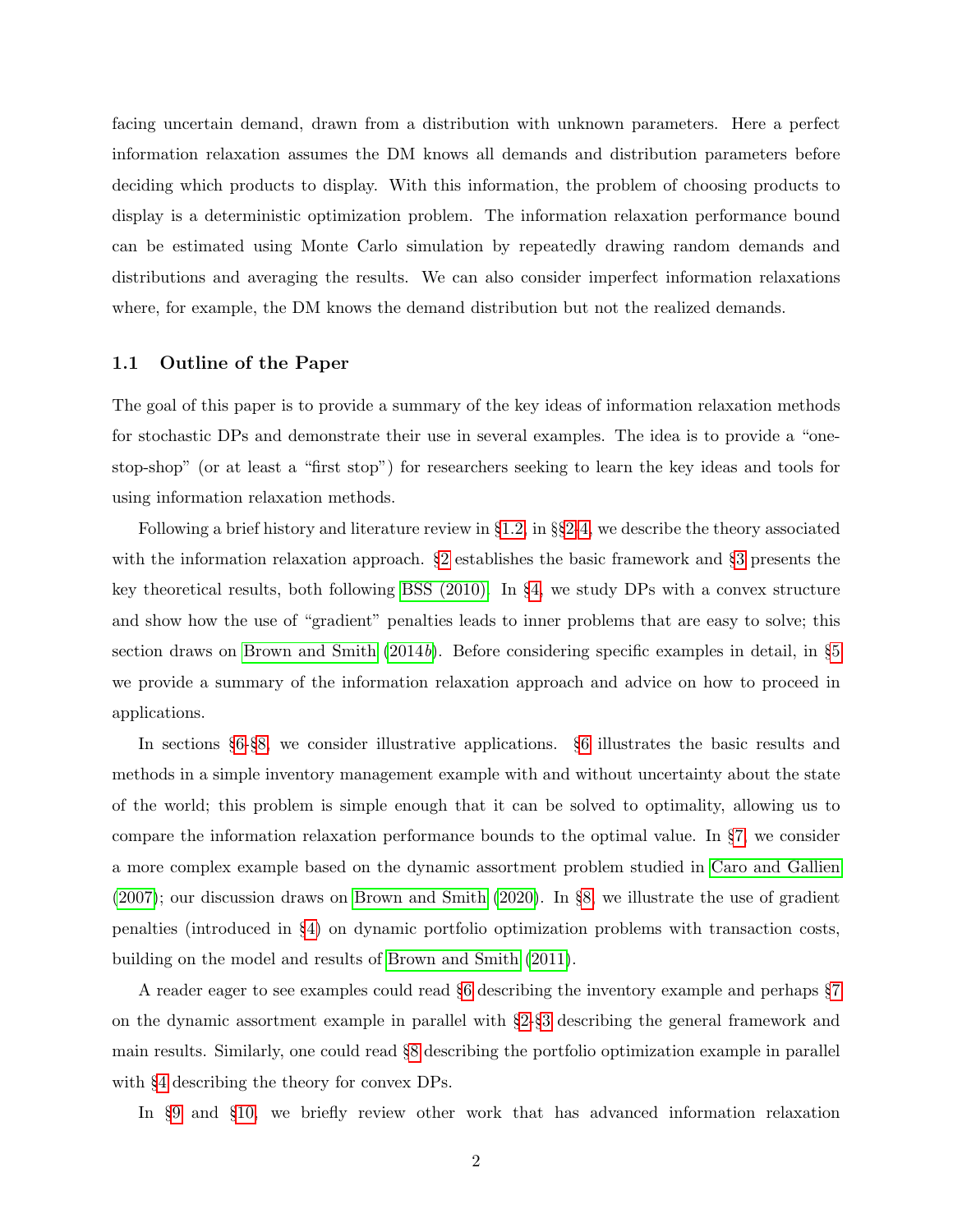methodology and successfully applied the information relaxation approach. §[11](#page-62-0) offers a few concluding remarks and suggestions for future research.

# <span id="page-3-0"></span>1.2 History and Literature Review

Our interest in information relaxation methods for DPs began with [BSS \(2010\).](#page-64-0) As discussed in [BSS](#page-64-0) [\(2010\),](#page-64-0) we were motivated by the need to evaluate the quality of heuristic policies in applications. As an example of one such application, [Lai et al.](#page-66-0) [\(2010\)](#page-66-0) consider the problem of managing natural gas storage over time in the presence of stochastic price dynamics. In the model, the merchant may inject or withdraw natural gas in each period. This problem is naturally formulated as a stochastic DP but is challenging because the natural gas forward curve involves a high-dimensional model that leads to a very large state space for the stochastic DP. [Lai et al.](#page-66-0) [\(2010\)](#page-66-0) develop some policies based on approximations of the value function. Naturally, one might wonder how good these policies are: could one do better with other – perhaps more complex – policies or is the current one "good enough?" Such questions are common when studying complex dynamic models.

The information relaxation approach to calculating performance bounds for DPs in [BSS \(2010\)](#page-64-0) was inspired by [Haugh and Kogan](#page-65-0) [\(2004\)](#page-65-0)'s "duality approach" for placing bounds on the value of an American option; [Rogers](#page-66-1) [\(2002\)](#page-66-1) independently proposed a similar approach, also applied to option pricing. Both [Haugh and Kogan](#page-65-0) [\(2004\)](#page-65-0) and [Rogers](#page-66-1) [\(2002\)](#page-66-1) consider the use of what we call perfect information relaxations and establish their main results using martingale arguments. [Haugh and](#page-65-0) [Kogan](#page-65-0) [\(2004\)](#page-65-0) propose a particular method for generating penalties or, in their terminology, "dual martingales" based on approximate value functions and demonstrate the use of this method in highdimensional option pricing problems. [Andersen and Broadie](#page-63-0) [\(2004\)](#page-63-0) propose an alternative method for generating dual martingales based on approximate policies. [Glasserman](#page-65-1) [\(2003\)](#page-65-1) provides a nice overview of this work. Subsequent work (e.g., [Meinshausen and Hambly 2004;](#page-66-2) [Schoenmakers 2012\)](#page-66-3) in financial engineering extended these dual methods to multiple stopping problems, for example, derivatives with several exercise rights such as "swing options" in electricity markets or "chooser caps" in interest rate markets.

[BSS \(2010\)](#page-64-0) generalizes [Haugh and Kogan](#page-65-0) [\(2004\)](#page-65-0), [Rogers](#page-66-1) [\(2002\)](#page-66-1), and [Andersen and Broadie](#page-63-0) [\(2004\)](#page-63-0) in several ways. First, rather than focusing exclusively on option pricing problems, it considers general stochastic DPs. Second, rather than focusing exclusively on perfect information relaxations, it considers general information relaxations. [BSS \(2010\)](#page-64-0) also presents a general method for constructing good penalties that includes and extends the methods proposed by [Haugh and](#page-65-0) [Kogan](#page-65-0) [\(2004\)](#page-65-0) and [Andersen and Broadie](#page-63-0) [\(2004\)](#page-63-0).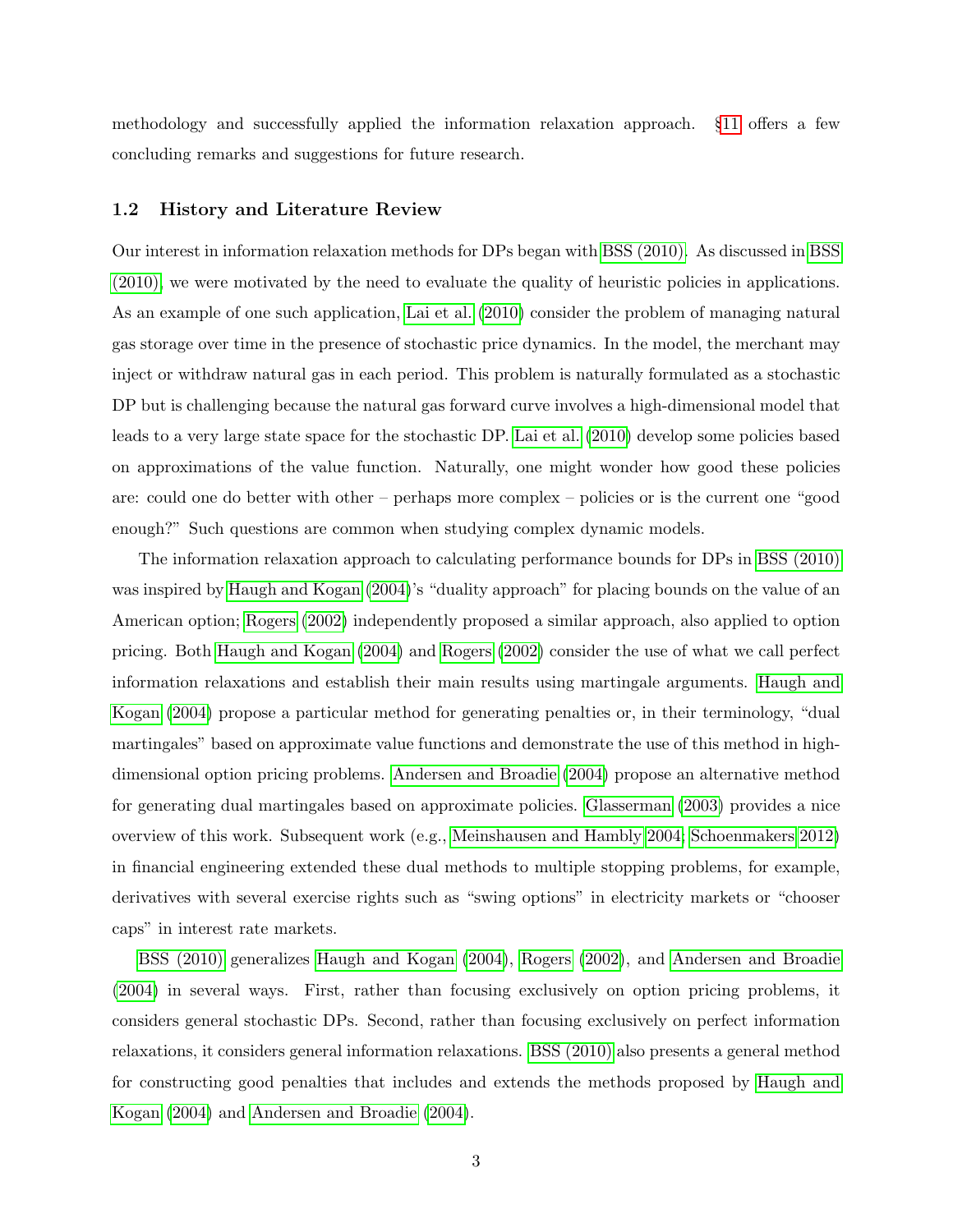The idea of relaxing temporal feasibility (or nonanticipativity) constraints has also been studied in the stochastic programming literature (see, e.g., [Rockafellar and Wets 1976;](#page-66-4) [Shapiro et al.](#page-67-0) [2009\)](#page-67-0). The stochastic programming formulation typically requires the reward functions and set of feasible actions to be convex and the penalties to be linear functions of the actions; they consider only perfect information relaxations. In contrast, the information relaxation approach described here allows general reward functions and action spaces, allows general penalty functions, and considers imperfect as well as perfect information relaxations. The connection between the stochastic programming formulation and the information relaxation approach is discussed in more detail in Appendix B of [BSS \(2010\).](#page-64-0) That appendix also discusses connections between the information relaxation results and standard Lagrangian duality results for linear programs (LPs). In the LP formulation of the information relaxation problem, the decision variables are mixing weights on policies and the objectives and constraints (including the temporal feasibility constraints) are linear functions of these decision variables. In this LP formulation, the penalties of the information relaxation approach correspond to the Lagrange multipliers associated with the temporal feasibility constraints. However, as shown in §[3](#page-7-0) below, we can also use simple, direct arguments to establish the key information relaxation duality results without considering mixed policies or LP duality results.

We view this information relaxation approach as a complement to the use of simulation methods and approximate dynamic programming methods for studying DPs (see, e.g., [Bertsekas](#page-63-1) [and Tsitsiklis 1996;](#page-63-1) [de Farias and Van Roy 2003;](#page-64-5) [Powell 2007;](#page-66-5) [Adelman and Mersereau 2008\)](#page-63-2). As mentioned earlier, given a candidate policy (perhaps identified using a heuristic reasoning or using approximate DP techniques), we can use standard simulation techniques to estimate the expected value with this policy and thereby generate a lower bound on the expected reward with an optimal policy. The information relaxation performance bound can often be estimated with little additional effort in the same simulation and, as discussed, can help determine whether the proposed policy is "good enough" or if we should continue searching for a better policy, perhaps using more complex ADP techniques.

"Hindsight bounds" – perfect information bounds with no penalties – are popular in the theoretical computer science literature (see, e.g., [Feldman et al. 2010\)](#page-65-2). These bounds are used to establish theoretical guarantees, for example showing that an algorithm is guaranteed to produce a solution that is within, say, 50% of the optimal solution. As we will see in our numerical examples, perfect information bounds with no penalty are often quite weak. [Balseiro and Brown](#page-63-3) [\(2019\)](#page-63-3) show how one can incorporate penalties in such theoretical studies and improve the theoretical guarantees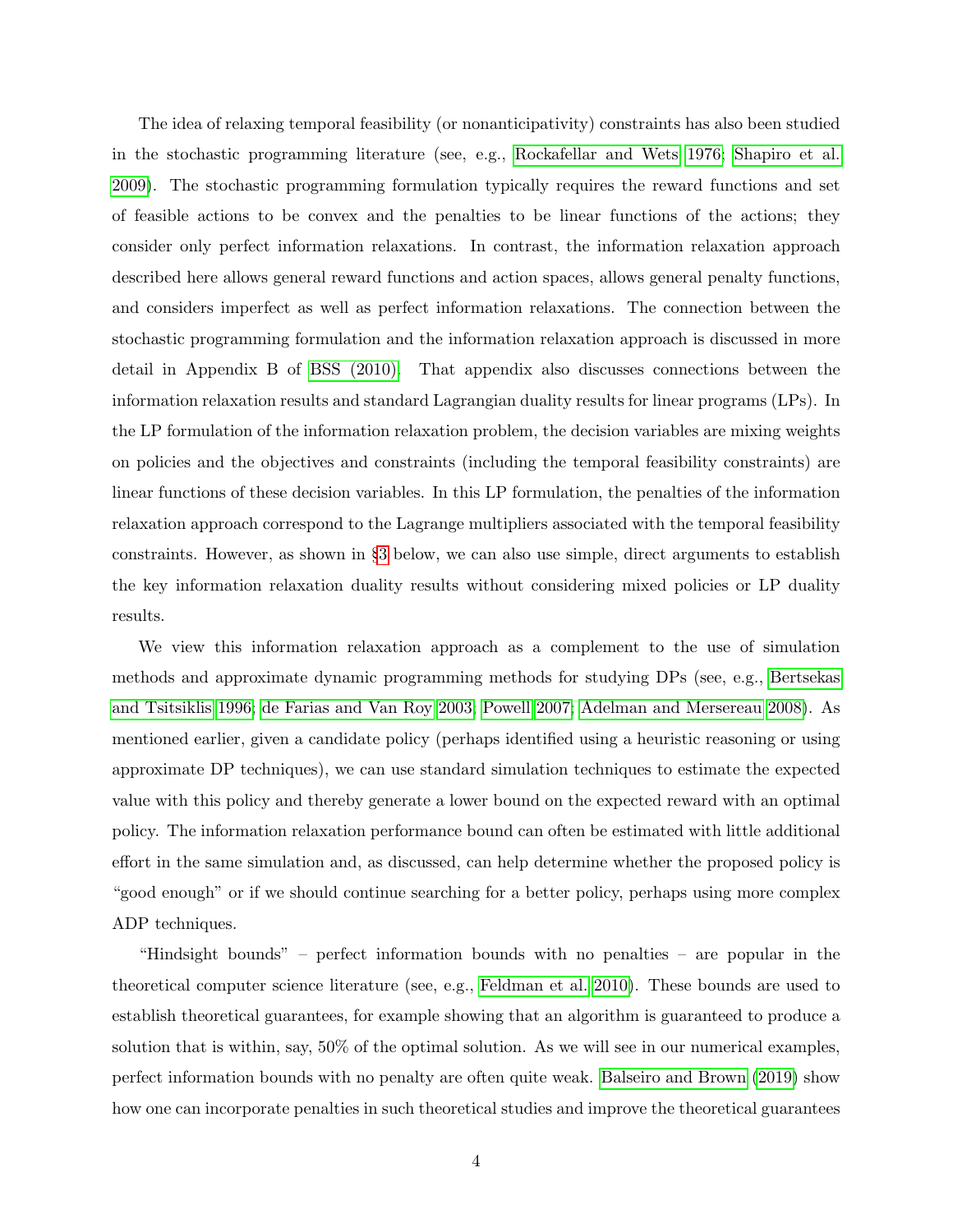to show, for example, that an algorithm or policy is asymptotically optimal in a given setting (see §[9](#page-55-0) below for more).

# <span id="page-5-0"></span>2. Basic Framework

We take a high-level and abstract view of a DP that emphasizes the role of information; this approach allows us to formalize information structures and relaxations and treat the information structure as a "variable" in our framework. Uncertainty in the DP is described by a probability space  $(\Omega, \mathcal{F}, \mathbb{P})$  where  $\Omega$  is the set of possible scenarios (with typical element  $\omega$ ),  $\mathcal{F}$  is a  $\sigma$ -algebra that describes the set of all possible events (an event is a subset of  $\Omega$ ), and  $\mathbb P$  is a probability measure describing the likelihoods of the various events.

Time is discrete and indexed by  $t = 0, \ldots, T$ . The DM's state of information evolves over time and is described by a filtration  $\mathbb{F} = (\mathcal{F}_0, \ldots, \mathcal{F}_T)$  where the  $\sigma$ -algebra  $\mathcal{F}_t$  describes the DM's state of information at the beginning of period t, i.e.,  $\mathcal{F}_t$  is the set of events that will be known to be true or false at time t. We will refer to  $\mathbb F$  as the *natural filtration*. We require all filtrations to satisfy  $\mathcal{F}_t \subseteq \mathcal{F}_{t+1} \subseteq \mathcal{F}$  for all  $t < T$  so the DM does not forget what she once knew. We will assume that  $\mathcal{F}_0 = \{\emptyset, \Omega\}$ , so the DM initially "knows nothing." A function (or random variable) f defined on  $\Omega$  is *measurable* with respect to a  $\sigma$ -algebra  $\mathcal{F}_t$  if, for every Borel set R in the range of f, we have  $\{\omega: f(\omega) \in R\} \in \mathcal{F}_t$ ; we can interpret f being  $\mathcal{F}_t$ -measurable as meaning the value of f depends only on the information known in period t. A sequence of functions  $(f_0, \ldots, f_T)$  is said to be *adapted* to a filtration  $\mathbb{F}$  (or  $\mathbb{F}$ -adapted) if each function  $f_t$  is  $\mathcal{F}_t$ -measurable.

In the DP model, the DM will choose an action  $a_t$  in period t from the set  $A_t$ ; we let  $\mathbf{A}(\omega) \subseteq A_0 \times \cdots \times A_T$  denote the set of all *physically feasible* action sequences  $\mathbf{a} = (a_0, \ldots a_T)$  in scenario  $\omega$ . The DM's choice of actions is described by a *policy*  $\alpha$  that selects a sequence of actions a in A for each scenario  $\omega$  in  $\Omega$  (i.e.,  $\alpha : \Omega \to A$ ). To ensure the DM knows the feasible set when choosing actions in period  $t$ , we assume that the set of actions available in period  $t$  depends on the prior actions  $a_{t-1} = (a_0, \ldots, a_{t-1})$  and is  $\mathcal{F}_t$ -measurable for each set of prior actions. We let A denote the set of all *physically feasible* policies, i.e., those that ensure that  $\alpha(\omega)$  is in  $\mathbf{A}(\omega)$ .

In the primal DP, we assume that the DM's choices are *temporally feasible* (or nonanticipative) in that the choice of action  $a_t$  in period t,  $A_t(\boldsymbol{a}_{t-1})$ , depends only on what is known at the beginning of period t; that is, we require policies to be adapted to the natural filtration  $\mathbb{F}$ . We let  $\mathcal{A}_{\mathbb{F}}$  be the set of all temporally and physically feasible – or just  $feasible$  – policies.

The goal of the DP is to select a feasible policy  $\alpha$  to maximize the expected total reward. The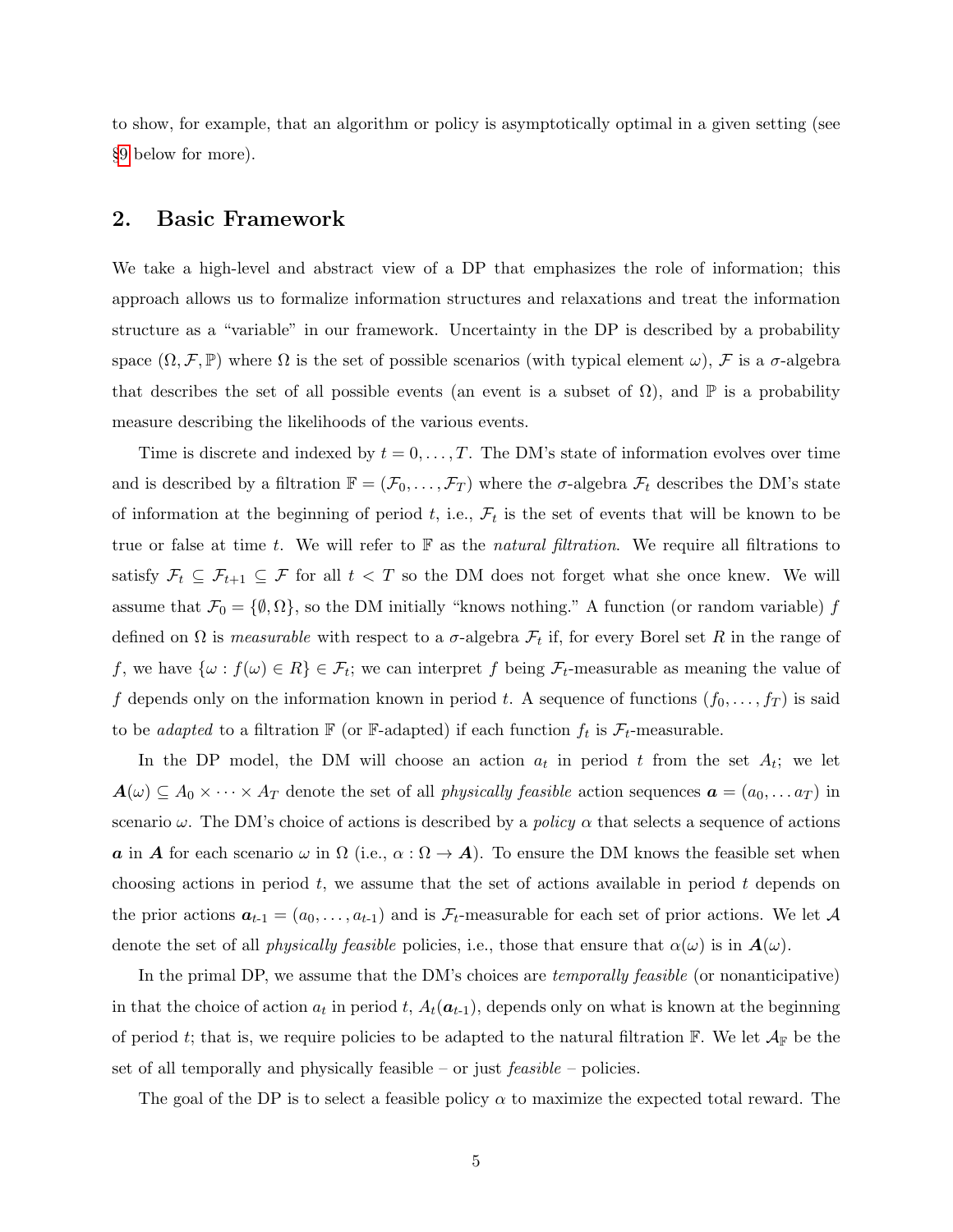rewards are defined by a sequence of reward functions  $(r_0(\boldsymbol{a}_0,\omega), \ldots, r_T(\boldsymbol{a}_T,\omega))$  where the reward in period t depends on the action sequence  $a_t$  selected up to period t and the scenario  $\omega$ . We let  $r(\boldsymbol{a}, \omega) = \sum_{t=0}^{T} r_t(\boldsymbol{a}_t, \omega)$  denote the total reward; discounting can be incorporated into the period reward function  $r_t$ . The primal DP is then:

<span id="page-6-0"></span>
$$
\sup_{\alpha \in \mathcal{A}_{\mathbb{F}}} \mathbb{E}[r(\alpha)]. \tag{1}
$$

Here  $\mathbb{E}[r(\alpha)]$  could be written more explicitly as  $\mathbb{E}[r(\alpha(\omega),\omega)]$  where policy  $\alpha$  selects an action sequence that depends on the random scenario  $\omega$  and the rewards r depend on the action sequence selected by  $\alpha$  and the scenario  $\omega$ . We will typically suppress the dependence on  $\omega$  and interpret  $r(\alpha)$  as a random variable representing the reward generated with policy  $\alpha$ . A policy  $\alpha$  is *optimal* if it is feasible  $(\alpha \in \mathcal{A}_{\mathbb{F}})$  and it attains the supremum in [\(1\)](#page-6-0).

It is instructive to write the primal DP [\(1\)](#page-6-0) in the form of a Bellman-style recursion. Let  $A_t(a_t)$ denote the subset of period-t actions  $A_t$  that are feasible given the prior choice of actions  $a_t$ . We take the terminal value function  $V^*_{T+1}(\boldsymbol{a}_T) = 0$  and, for  $t = 0, \ldots, T$ , we define

<span id="page-6-1"></span>
$$
V_t^*(\boldsymbol{a}_{t-1}) = \sup_{a_t \in A_t(\boldsymbol{a}_{t-1})} \mathbb{E}\big[r_t(\boldsymbol{a}_t) + V_{t+1}^*(\boldsymbol{a}_t) \,|\, \mathcal{F}_t\big]. \tag{2}
$$

Here both sides are random variables (and therefore implicitly functions of the scenario  $\omega$ ) and we select an optimal action  $a_t$  for each scenario  $\omega$ .<sup>[1](#page-0-0)</sup> Since the expected continuation values are conditioned on  $\mathcal{F}_t$  and thus  $\mathcal{F}_t$ -measurable, the objective function on the right is  $\mathcal{F}_t$ -measurable for each sequence of actions  $a_t$ . Given that the feasible actions  $A_t(a_{t-1})$  are assumed to be  $\mathcal{F}_t$ measurable, the supremum over actions  $a_t$  is also  $\mathcal{F}_t$ -measurable which implies  $V_t$  is  $\mathcal{F}_t$ -measurable. There is no loss in restricting the choice of actions  $a_t$  to be  $\mathcal{F}_t$ -measurable; so, if the suprema on the right side of [\(2\)](#page-6-1) are attained, we can construct a temporally feasible optimal policy using this recursion. The final value  $V_0$  is equal to the optimal value of [\(1\)](#page-6-0).

Note that this formulation begins with an exogenous probability measure  $\mathbb{P}$ , implying the probabilities in the model are independent of the actions selected by the DM. Problems with actiondependent probabilities can be recast as equivalent problems with action-independent probabilities, sometimes quite naturally. For example, we could think of the dynamic assortment problem of §[7](#page-34-0)

<sup>&</sup>lt;sup>1</sup>In many problems modeled as DPs, it is standard to define a notion of a *state* and write the problem as a Markov decision process (MDP) as in, e.g., [Bertsekas](#page-63-4) [\(2017\)](#page-63-4). We deliberately avoid defining states in our framework: when we consider different information relaxations and penalties, the relevant state space needed to solve the relaxation as a DP may differ from that considered in the primal DP formulation. To avoid this complication, we write the DP using this random variable formulation instead.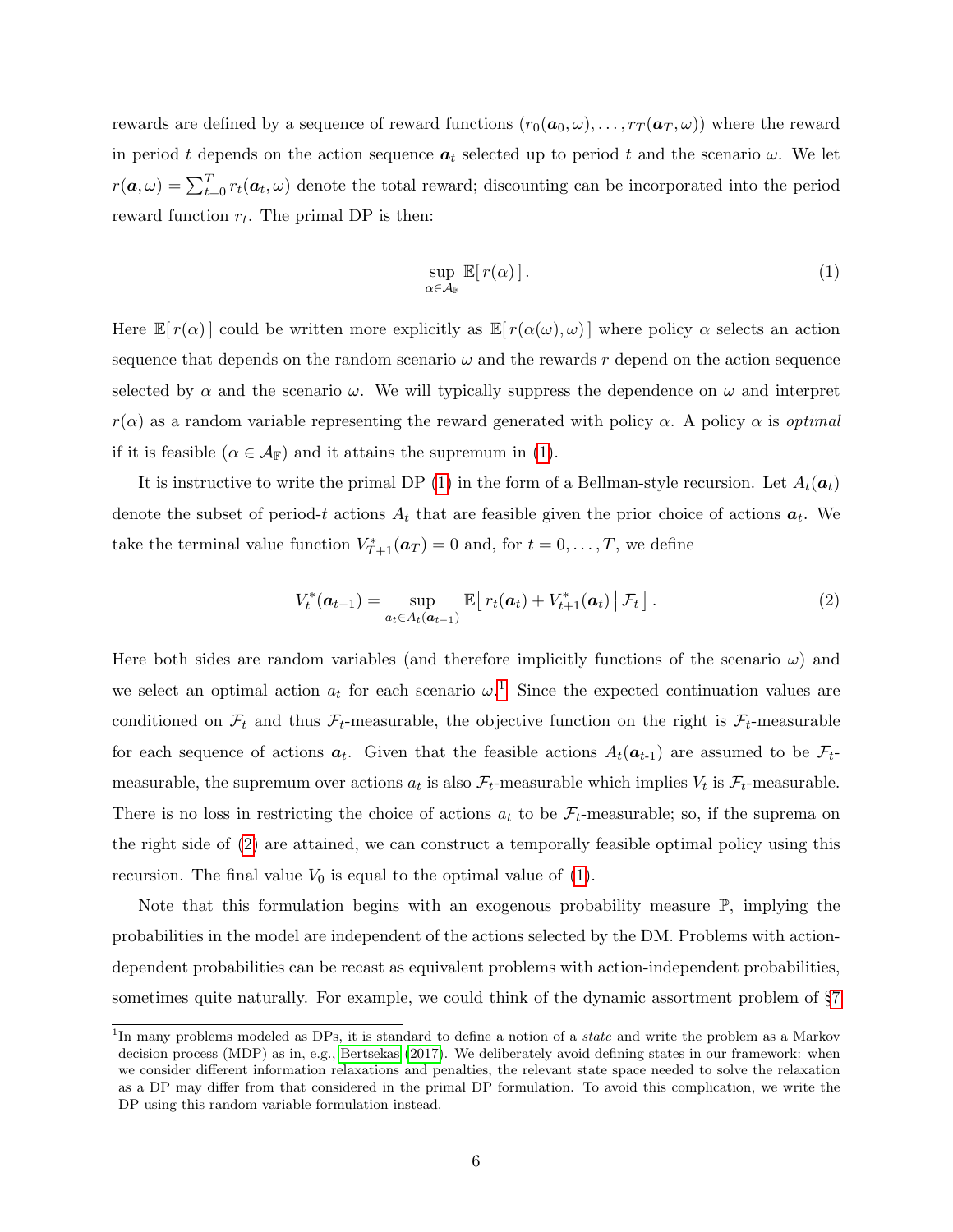as having state transition probabilities that depend on the display decisions. Alternatively, we can formulate this problem (as we will) with demand as uncertain and independent of the actions. More generally, one could take the scenario  $\omega$  to be a series  $(U_0, \ldots, U_T)$  of uniform random numbers where  $U_t$  is revealed in period t; using inverse transform sampling, we could then calculate the period-t state from these uniform random numbers and the chosen actions  $a_t$ . There are a variety of ways one can formulate a DP model to have action-independent probabilities and, in principle, the assumption that probabilities are independent of the actions in the primal DP is without loss of generality. However, different formulations may lead to different information relaxations and performance bounds.

# <span id="page-7-0"></span>3. Main Results

In this section, we review the main results underlying the information relaxation approach. Our presentation follows [BSS \(2010\)](#page-64-0) and the main results are stated in a format that mimics standard presentations of linear programming duality (see, e.g., [Luenberger and Ye 2016;](#page-66-6) [Bertsimas and](#page-63-5) [Tsitsiklis 1997\)](#page-63-5).

### 3.1 Duality Results

In the information relaxation approach to the DP [\(1\)](#page-6-0), we relax the constraint that the policies must be temporally feasible and impose penalties that punish violations of these constraints. We define relaxations of the temporal feasibility requirement by considering alternative information structures: a filtration  $\mathbb{G} = (\mathcal{G}_0, \ldots, \mathcal{G}_T)$  is a relaxation of another filtration  $\mathbb{F} = (\mathcal{F}_0, \ldots, \mathcal{F}_T)$  if, for each  $t, \mathcal{F}_t \subseteq \mathcal{G}_t \subseteq \mathcal{F}$ ; that is, the DM knows more in every period under G than is known under F. We abbreviate this by writing  $\mathbb{F} \subseteq \mathbb{G}$ . The perfect information relaxation is  $\mathbb{I} = (\mathcal{F}, \ldots, \mathcal{F})$ , meaning the DM knows the scenario  $\omega$  before making any decisions. We let  $\mathcal{A}_{\mathbb{G}}$  denote the set of policies that are adapted to G. For any relaxation G of F, we have  $\mathcal{A}_{\mathbb{F}} \subseteq \mathcal{A}_{\mathbb{G}} \subseteq \mathcal{A}_{\mathbb{I}} = \mathcal{A}$ ; thus, as we relax the filtration, we expand the set of feasible policies.

The set of penalties  $\Pi$  is the set of all functions  $\pi(a,\omega)$  that, like the total rewards, depend on the action sequence **a** and the scenario  $\omega$ . As with rewards, we will typically write penalties as action-dependent random variables  $\pi(a)$  (=  $\pi(a,\omega)$ ) or policy-dependent random variables  $\pi(\alpha)$  $(=\pi(\alpha(\omega), \omega))$ , suppressing the dependence on the scenario  $\omega$ . We define the set  $\Pi_{\mathbb{F}}$  of *dual feasible*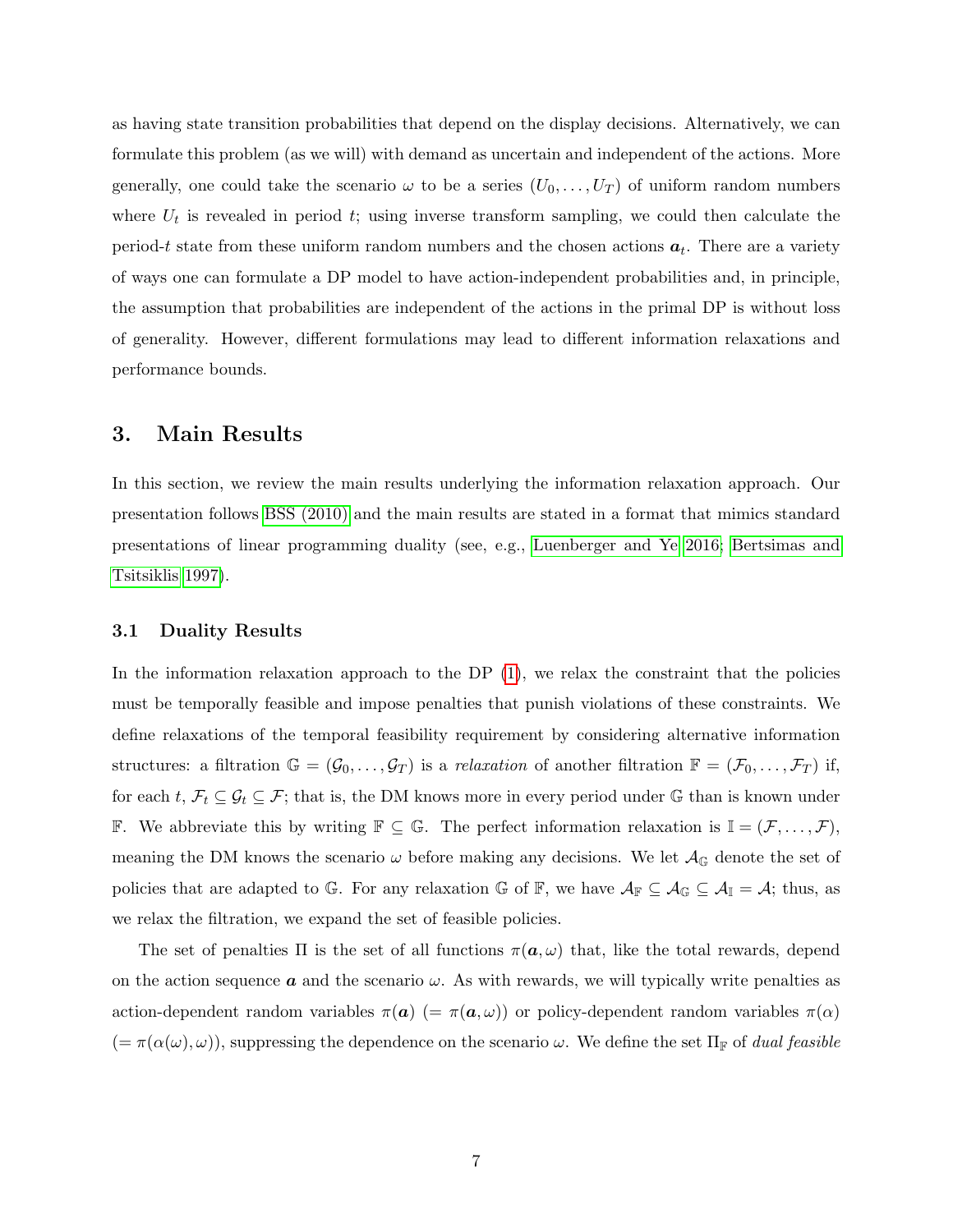penalties to be those penalties that do not penalize (in expectation) temporally feasible policies:

<span id="page-8-1"></span>
$$
\Pi_{\mathbb{F}} = \{ \pi \in \Pi : \mathbb{E}[\pi(\alpha_F)] \leq 0 \quad \forall \alpha_F \in \mathcal{A}_{\mathbb{F}} \}.
$$

Policies that are not temporally feasible may have positive expected penalties and we will use this to "punish" the DM for using information that would not be known in the natural filtration F.

We can derive an upper bound on the expected reward associated with any feasible policy by relaxing the temporal feasibility constraints on policies and imposing a dual feasible penalty. This simple result is analogous to "weak duality" in linear programming and is the key result for applications. The proof follows directly from the definitions of information relaxations and dual feasible penalties.

<span id="page-8-2"></span>**Theorem 3.1** (Weak Duality, [BSS \(2010\)\)](#page-64-0). If  $\alpha_F$  and  $\pi$  are primal and dual feasible respectively (i.e.,  $\alpha_F \in \mathcal{A}_{\mathbb{F}}$  and  $\pi \in \Pi_{\mathbb{F}}$ ) and  $\mathbb{G}$  is a relaxation of  $\mathbb{F}$ , then

$$
\mathbb{E}[r(\alpha_F)] \leq \sup_{\alpha_G \in \mathcal{A}_{\mathbb{G}}} \mathbb{E}[r(\alpha_G) - \pi(\alpha_G)]. \tag{3}
$$

**Proof.** With  $\pi$ ,  $\alpha_F$ , and G as defined in the theorem statement, we have

<span id="page-8-0"></span>
$$
\mathbb{E}[r(\alpha_F)] \leq \mathbb{E}[r(\alpha_F) - \pi(\alpha_F)] \leq \sup_{\alpha_G \in \mathcal{A}_G} \mathbb{E}[r(\alpha_G) - \pi(\alpha_G)].
$$

The first inequality holds because  $\pi \in \Pi_{\mathbb{F}}$  (thus  $\mathbb{E}[\pi(\alpha_F)] \leq 0$  for any  $\alpha_F \in \mathcal{A}_{\mathbb{F}}$ ) and the second because  $\alpha_F \in \mathcal{A}_{\mathbb{F}} \subseteq \mathcal{A}_{\mathbb{G}}$ .  $\Box$ 

Thus any information relaxation with any dual feasible penalty will provide an upper bound on all feasible DP policies – including the optimal policy – thereby providing a performance bound.

With a fixed penalty  $\pi$ , weaker relaxations G lead to larger sets of feasible policies  $\mathcal{A}_{\mathbb{G}}$  and weaker bounds:

<span id="page-8-3"></span>**Corollary 3.1** (Tighter Relaxations). If  $\mathbb{F} \subseteq \mathbb{G} \subseteq \mathbb{G}'$ , then

$$
\mathbb{E}[r(\alpha_F)] \leq \sup_{\alpha_G \in \mathcal{A}_{\mathbb{G}}} \mathbb{E}[r(\alpha_G) - \pi(\alpha_G)] \leq \sup_{\alpha_G \in \mathcal{A}_{\mathbb{G}'}} \mathbb{E}[r(\alpha_G) - \pi(\alpha_G)].
$$

For example, as we will see in the "world driven" inventory control example of §[6.4,](#page-31-0) the bounds given by one penalty may be "good enough" with one information relaxation but not "good enough" with a looser relaxation.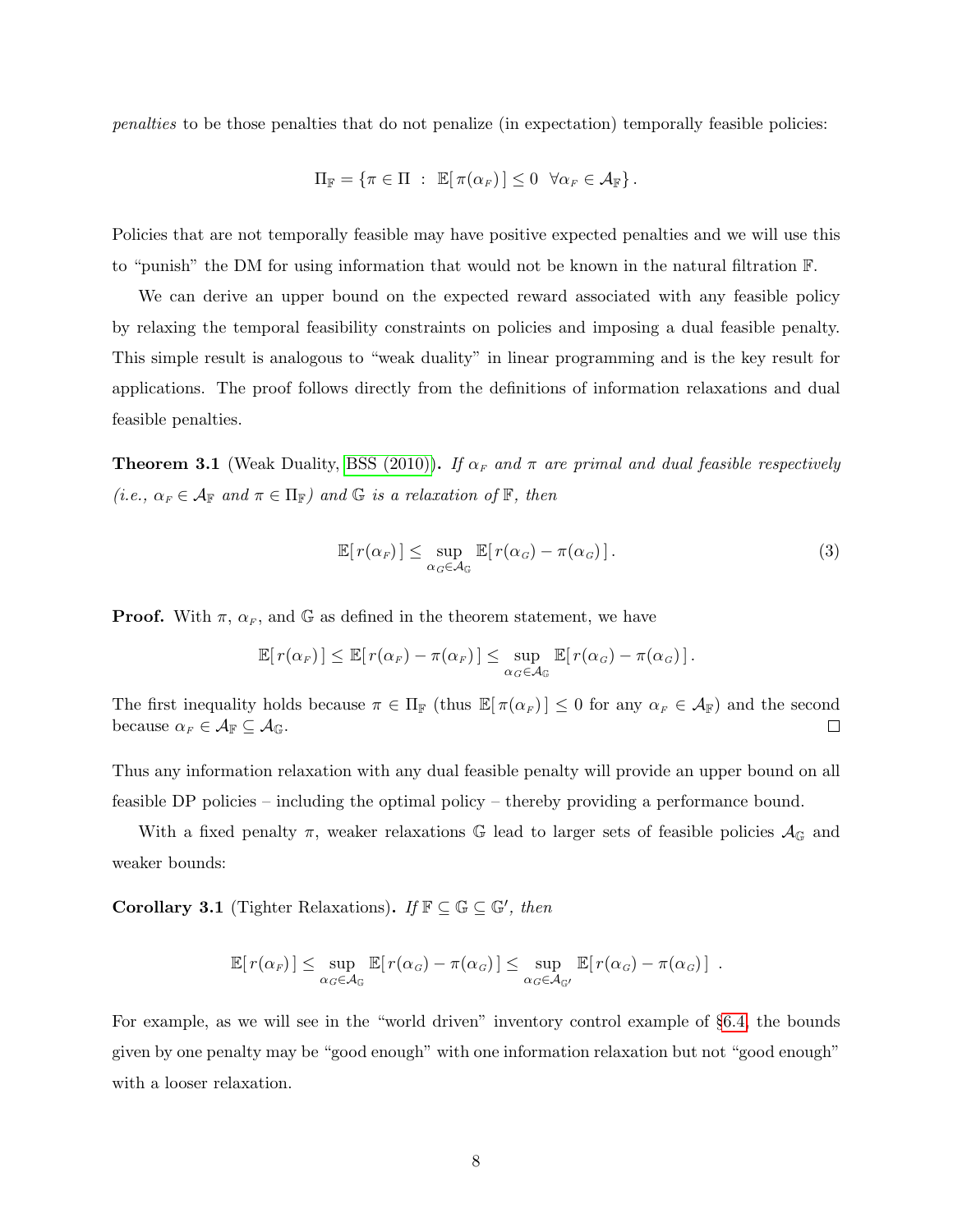If we consider the perfect information relaxation  $\mathbb{I}$ , the set of relaxed policies  $\mathcal{A}_{\mathbb{I}}$  is simply the set of all physically feasible policies A and all actions are selected knowing the scenario  $\omega$ . Weak duality then implies that for any  $\alpha_F$  in  $\mathcal{A}_{\mathbb{F}}$  and  $\pi$  in  $\Pi_{\mathbb{F}}$ ,

$$
\mathbb{E}[r(\alpha_F)] \leq \sup_{\alpha \in \mathcal{A}} \mathbb{E}[r(\alpha) - \pi(\alpha)] = \mathbb{E}\left[\sup_{\mathbf{a} \in \mathcal{A}(\omega)} \{r(\mathbf{a}, \omega) - \pi(\mathbf{a}, \omega)\}\right]. \tag{4}
$$

The perfect information upper bound [\(4\)](#page-8-0) is in a form that is convenient for Monte Carlo simulation: we can estimate the expected value on the right side of [\(4\)](#page-8-0) by randomly generating scenarios  $\omega$ and solving a deterministic "inner problem" where we choose a feasible action sequence  $a \in A(\omega)$ to maximize the penalized objective  $r(\mathbf{a}, \omega) - \pi(\mathbf{a}, \omega)$  for the given  $\omega$ . For instance, in our portfolio optimization example in §[8,](#page-48-0) the perfect information relaxation assumes the DM knows all asset returns before making any trading decisions. We estimate the information relaxation performance bound by randomly generating return scenarios and solving a deterministic inner problem that chooses optimal trading decisions in each return scenario given a particular form of penalty.

We can write the dual DP on the right side of [\(3\)](#page-8-1) in a recursive form analogous to that for the primal DP [\(2\)](#page-6-1). The terminal case is  $V_{T+1}^{\mathbb{G}}(\boldsymbol{a}_T) = 0$ , and, for  $t = 0, \ldots, T$ , we have

<span id="page-9-0"></span>
$$
V_t^{\mathbb{G}}(\boldsymbol{a}_{t-1}) = \sup_{a_t \in A_t(\boldsymbol{a}_{t-1})} \mathbb{E}\bigg[r_t(\boldsymbol{a}_t) - \pi_t(\boldsymbol{a}_t) + V_{t+1}^{\mathbb{G}}(\boldsymbol{a}_t) \Big| \mathcal{G}_t\bigg]. \tag{5}
$$

As discussed following [\(2\)](#page-6-1), this recursion leads to G-adapted policies and value functions. The expectation of initial value,  $\mathbb{E}[V_0^{\mathbb{G}}]$  $V_0^{\mathbb{G}}$ , provides an upper bound on the primal DP [\(1\)](#page-6-0) or [\(2\)](#page-6-1).

With an imperfect information relaxation, the resulting "inner problems" may be stochastic DPs that ideally are easier to solve than the primal DP. For example, [BSS \(2010\)](#page-64-0) considers an option-pricing problem where stock prices, interest rates, and volatilities are all uncertain and evolving over time. An imperfect information relaxation considered there treats stock prices as uncertain and interest rates and volatilities as known: i.e.,  $\mathcal{G}_t$  in [\(5\)](#page-9-0) includes knowledge of all interest rates and volatilities through period T and stock prices up to period  $t - 1$ . The resulting inner problem is a standard option-pricing problem which can be solved using, for example, a binomial or trinomial lattice to value an option with known, but time-varying interest rates and volatilities. The information relaxation bounds are estimated by Monte Carlo simulation where these inner problems are repeatedly solved for randomly generated sequences of interest rates and volatilities. In practice, the choice of information relaxation must be made with careful consideration of the complexity of the resulting inner problems; see §[5](#page-24-0) for more discussion on this point. The inventory management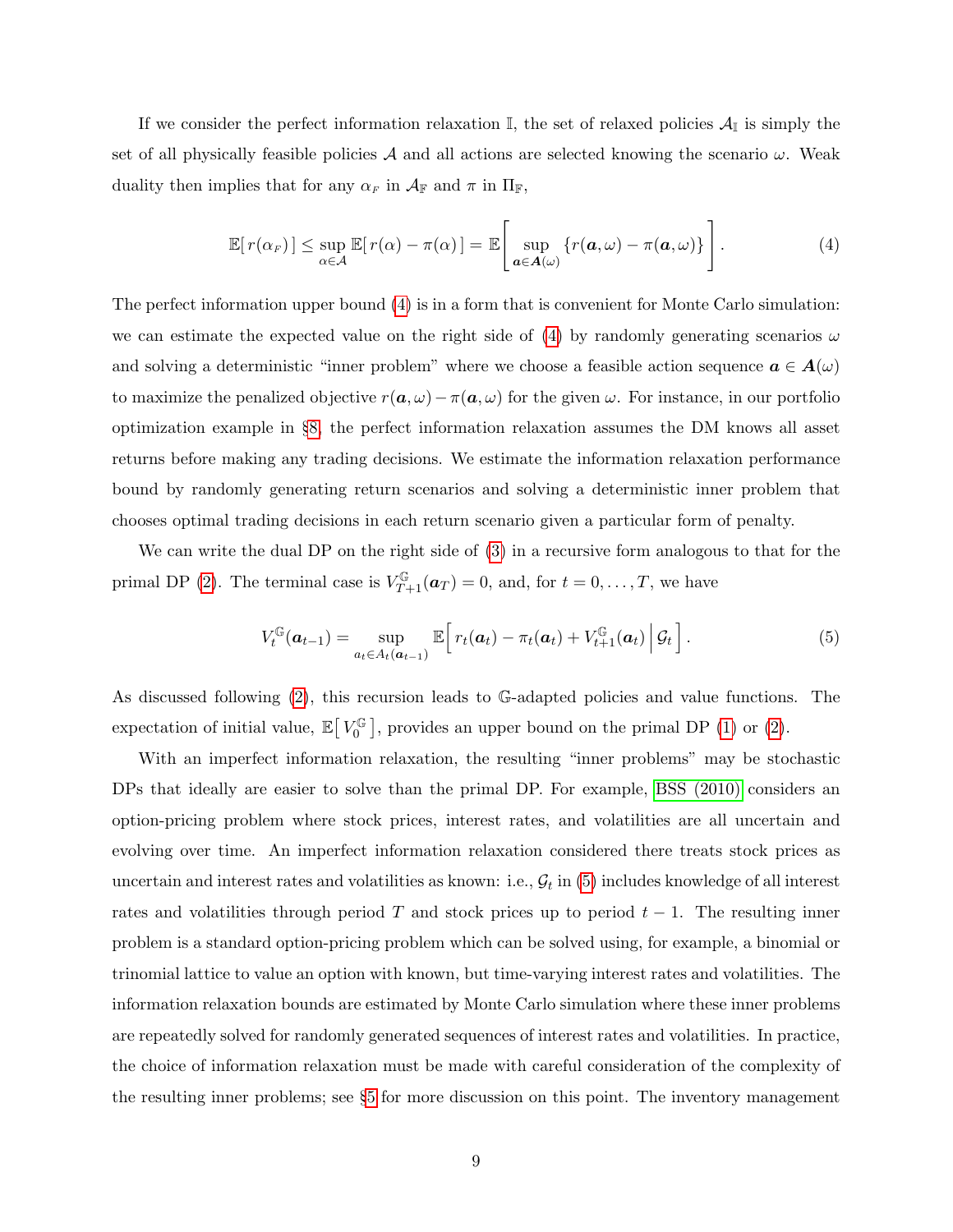and dynamic assortment problems of §[6-](#page-26-0)§[7](#page-34-0) also consider imperfect information relaxations.

If we minimize over dual feasible penalties in  $(3)$ , we obtain the dual of the primal DP  $(1)$ :

<span id="page-10-0"></span>
$$
\inf_{\pi \in \Pi_{\mathbb{F}}} \left\{ \sup_{\alpha_G \in \mathcal{A}_{\mathbb{G}}} \mathbb{E}[r(\alpha_G) - \pi(\alpha_G)] \right\}.
$$
 (6)

By weak duality, if we identify a policy  $\alpha_F$  and penalty  $\pi$  that are primal and dual feasible, respectively, such that equality holds in [\(3\)](#page-8-1), then  $\alpha_F$  and  $\pi$  must be optimal for their respective problems. In such a case, there would be no gap between the values given by these primal and dual solutions. If the primal solution is bounded, there is always a dual feasible penalty that yields no gap. For example, consider the penalty  $\pi^*(a) = r(a) - v^*$  where  $v^*$  is the optimal value of the primal DP [\(1\)](#page-6-0). This  $\pi^*$  is dual feasible (since  $\mathbb{E}[r(\alpha_F)] \leq v^*$  for all  $\alpha_F \in \mathcal{A}_{\mathbb{F}}$ ) and trivially optimal: no matter what policy is selected, the penalized objective function  $r(\boldsymbol{a}) - \pi^*(\boldsymbol{a})$  is equal to v<sup>\*</sup>. Of course, the existence of this trivially optimal penalty is not helpful in practice because it requires knowing the optimal value  $v^*$  of the primal DP. It does, however, show that there is no gap between the solutions to the primal and dual problems and that, in principle, we could determine the maximal expected reward in the primal DP [\(1\)](#page-6-0) by solving the dual problem [\(6\)](#page-10-0). This result is analogous to the strong duality theorem of linear programming.

**Theorem 3.2** (Strong Duality, [BSS \(2010\)\)](#page-64-0). Let  $\mathbb{G}$  be a relaxation of  $\mathbb{F}$ . Then

<span id="page-10-1"></span>
$$
\sup_{\alpha_F \in \mathcal{A}_F} \mathbb{E}[r(\alpha_F)] = \inf_{\pi \in \Pi_F} \left\{ \sup_{\alpha_G \in \mathcal{A}_G} \mathbb{E}[r(\alpha_G) - \pi(\alpha_G)] \right\}.
$$
 (7)

Furthermore, if the primal problem on the left is bounded, the dual problem on the right has an optimal solution  $\pi^* \in \Pi_{\mathbb{F}}$  that achieves this bound.

In §[3.2](#page-12-0) below, we will consider a penalty that we call the "ideal penalty" that is also optimal in [\(7\)](#page-10-1) and gives more insight into penalties that are likely to perform well in practice.

Finally, as in linear programming, the complementary slackness condition characterizes the relationship between the primal and dual problems, saying that for a primal-dual pair  $(\alpha_F^*, \pi^*)$  to be optimal, it is necessary and sufficient for  $\alpha_F^*$  to have zero expected penalty with penalty  $\pi^*$  and for  $\alpha_F^*$  to solve the dual problem in the following sense.

<span id="page-10-2"></span>**Theorem 3.3** (Complementary Slackness, [BSS \(2010\)\)](#page-64-0). Let  $\alpha_F^*$  and  $\pi^*$  be feasible solutions for the primal and dual problems respectively (i.e.,  $\alpha_F^* \in A_{\mathbb{F}}$  and  $\pi^* \in \Pi_{\mathbb{F}}$ ) with information relaxation G. A necessary and sufficient condition for these to be optimal solutions for their respective problems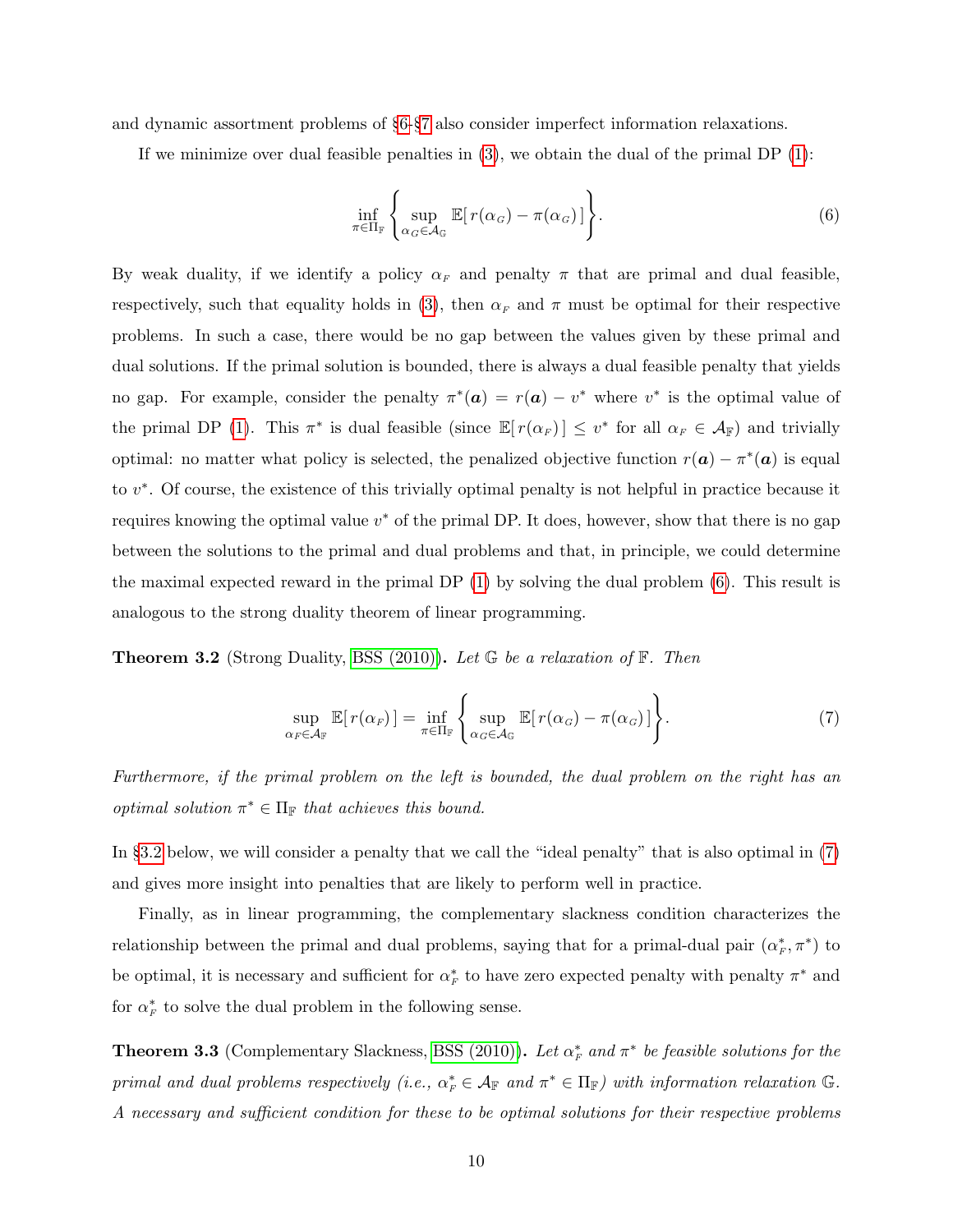is that  $\mathbb{E}[\pi^*(\alpha_F^*)]=0$  and

<span id="page-11-0"></span>
$$
\mathbb{E}[r(\alpha_F^*) - \pi^*(\alpha_F^*)] = \sup_{\alpha_G \in \mathcal{A}_G} \mathbb{E}[r(\alpha_G) - \pi^*(\alpha_G)].
$$
\n(8)

**Proof.** We first consider sufficiency. Consider any  $\alpha_F^* \in \mathcal{A}_{\mathbb{F}}$  and  $\pi^* \in \Pi_{\mathbb{F}}$  and suppose [\(8\)](#page-11-0) holds and  $\mathbb{E}[\pi^*(\alpha_F^*)]=0$ . Then we can rewrite the dual problem (on the right side of [\(3\)](#page-8-1)) with this penalty as

<span id="page-11-1"></span>
$$
\sup_{\alpha_G \in \mathcal{A}_{\mathbb{G}}} \mathbb{E}[r(\alpha) - \pi^*(\alpha)] = \mathbb{E}[r(\alpha_F^*) - \pi^*(\alpha_F^*)] \quad \text{(using (8))}
$$
\n
$$
= \mathbb{E}[r(\alpha_F^*)] \quad \text{(since } \mathbb{E}[\pi^*(\alpha_F^*)] = 0\text{)}.
$$

Then, by weak duality,  $\alpha_F^*$  and  $\pi^*$  must be optimal.

To show necessity, first note that for any  $\alpha_F^* \in \mathcal{A}_{\mathbb{F}}$  and  $\pi^* \in \Pi_{\mathbb{F}}$ , we have:

$$
\sup_{\alpha_G \in \mathcal{A}_G} \mathbb{E}[r(\alpha_G) - \pi^*(\alpha_G)] \ge \sup_{\alpha_F \in \mathcal{A}_F} \mathbb{E}[r(\alpha_F) - \pi^*(\alpha_F)] \quad \text{(because } \mathcal{A}_F \subseteq \mathcal{A}_G)
$$
\n
$$
\ge \mathbb{E}[r(\alpha_F^*) - \pi^*(\alpha_F^*)] \quad \text{(because } \alpha_F^* \in \mathcal{A}_F)
$$
\n
$$
\ge \mathbb{E}[r(\alpha_F^*)]
$$
\n(because  $\pi^* \in \Pi_F$ ).

If  $\alpha_F^* \in \mathcal{A}_{\mathbb{F}}$  and  $\pi^* \in \Pi_{\mathbb{F}}$  are primal and dual optimal (respectively), then, by the strong duality theorem, the first and last terms above are equal which implies the intervening inequalities hold with equality and we have  $\mathbb{E}[\pi^*(\alpha_F^*)]=0$  and [\(8\)](#page-11-0).  $\Box$ 

Equation [\(8\)](#page-11-0) can be interpreted as implying that with an optimal penalty, in the dual problem the DM will be content to choose a policy that is temporally feasible even though they have the option of choosing a policy that is not. In applications, we can study the differences between the action selected by the heuristic policies  $\alpha_F$  used to compute a lower bound and the policies  $\alpha_G$ selected in the dual problem to see if we can identify some way to improve the heuristic policy and/or dual bound. [BSS \(2010\)](#page-64-0) demonstrates this idea in two examples. In an inventory management problem with a demand distribution that depends on an unobservable market state which changes stochastically over time, the myopic policies  $(\alpha_F)$  tend to order too much given the possibility of decreased future demand whereas the dual policy  $(\alpha_G)$  "cheats" and orders less before demand actually drops (something that would not be known in the natural filtration) and thereby avoids the cost of holding too much inventory in a low demand state. This observation suggested using an improved myopic value model that recognizes the possibility of reduced future demand (see §3.6 of [BSS \(2010\)\)](#page-64-0). Similar comparisons in an option pricing example lead to an improved exercise policy (see  $\S 4.6$  of BSS  $(2010)$ ).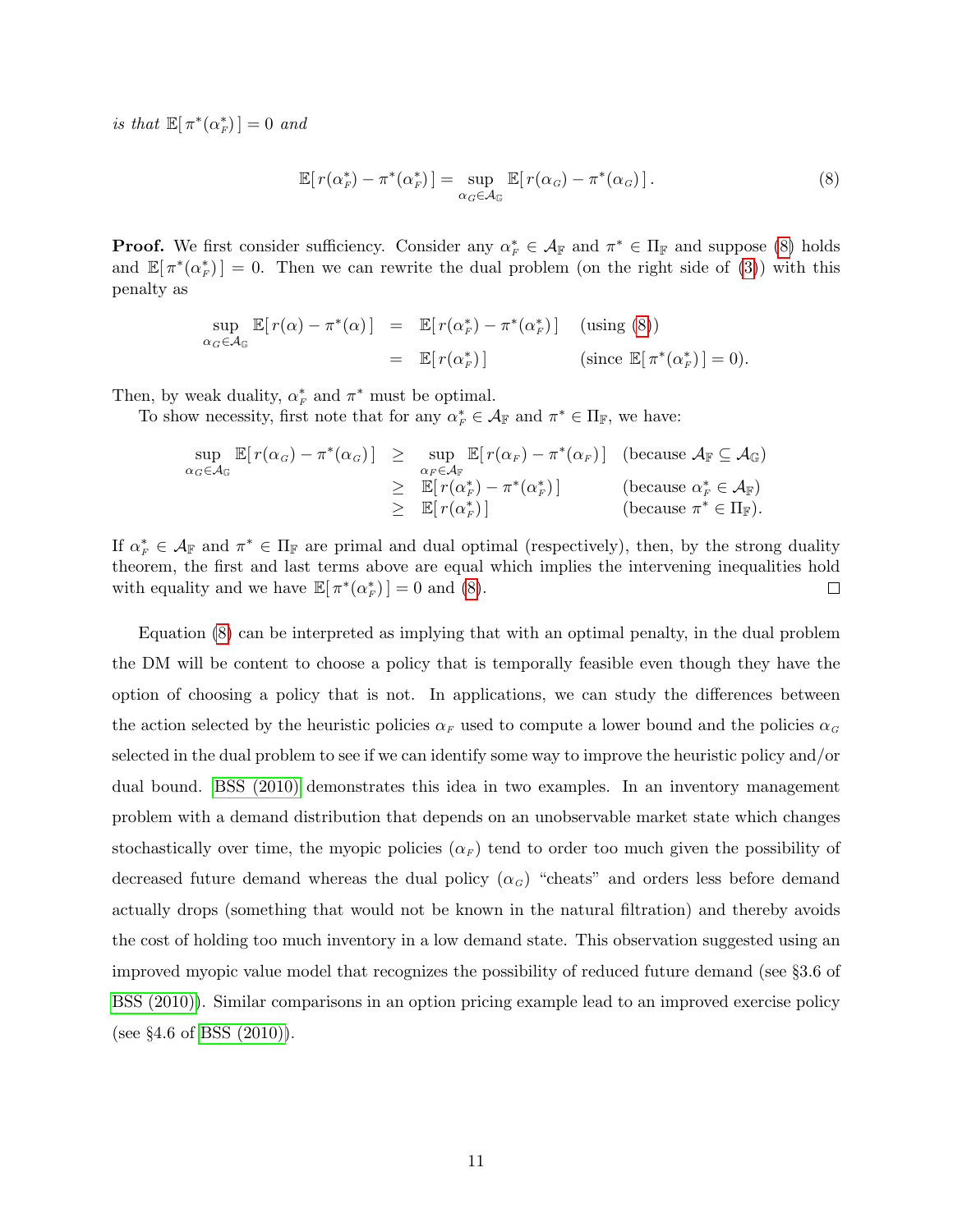### <span id="page-12-0"></span>3.2 Good Penalties

In our discussion so far, we have considered the set of all dual feasible penalties. We now focus on identifying "good" penalties that are likely to be useful in practice. The method we will use to generate penalties is described in the following proposition.

<span id="page-12-1"></span>**Proposition 3.1** (Constructing Good Penalties, [BSS \(2010\)\)](#page-64-0). Let  $(w_0(\mathbf{a}_0, \omega), \ldots, w_T(\mathbf{a}_T, \omega))$  be a sequence of generating functions defined on  $A \times \Omega$  where each  $w_t$  depends only on the first  $t + 1$ actions  $a_t = (a_0, \ldots, a_t)$  of a. Similarly, let  $\alpha_t$  denote the first  $t + 1$  actions selected by policy  $\alpha$ . Define

$$
\pi_t(\boldsymbol{a}_t) = w_t(\boldsymbol{a}_t) - \mathbb{E}[w_t(\boldsymbol{a}_t) | \mathcal{F}_t] \tag{9}
$$

and  $\pi(\boldsymbol{a}) = \sum_{t=0}^{T} \pi_t(\boldsymbol{a}_t)$ . Then, for all  $\alpha$  in  $\mathcal{A}_{\mathbb{F}}$ , we have  $\mathbb{E}[\pi_t(\boldsymbol{\alpha}_t) | \mathcal{F}_t] = 0$  (almost surely) for all t and  $\mathbb{E}[\pi(\alpha)] = 0$ . Thus  $\pi$  is dual feasible (i.e.,  $\pi \in \Pi_{\mathbb{F}}$ ).

This proposition implies that the penalties  $\pi$  generated using [\(9\)](#page-11-1) will always be dual feasible in that  $\mathbb{E}[\pi(\alpha_F)] \leq 0$  for  $\alpha_F$  in  $\mathcal{A}_\mathbb{F}$ , but is stronger in that it implies the inequality defining feasibility holds with equality. The complementary slackness condition (Theorem [3.3\)](#page-10-2) shows that an optimal penalty  $\pi^*$  will assign zero expected penalty to an optimal primal policy  $\alpha^*$ . Penalties generated using Proposition [3.1](#page-12-1) will assign zero expected penalty to *all* temporally feasible policies.<sup>[2](#page-0-0)</sup>

The proof of Proposition [3.1](#page-12-1) relies on the following lemma which we state without proof (for a proof, see Lemma A.1 of [BSS \(2010\)\)](#page-64-0).

<span id="page-12-2"></span>**Lemma 3.1.** Let  $z_t(a) = \mathbb{E}[w_t(a) | \mathcal{F}_t]$ . If  $w_t(a)$  depends on the first  $t + 1$  actions in a and  $\alpha$  is  $\mathbb{F}\text{-}adapted, \text{ then } z_t(\alpha) = \mathbb{E}[w_t(\alpha) | \mathcal{F}_t], \text{ almost surely.}$ 

Note that the result of this lemma need not hold for policies that are not F-adapted: In  $z_t(\alpha)$ (with  $z_t(a)$  as defined in the lemma), we calculate the " $\mathcal{F}_t$ -average" in the conditional expectation and then select averaged values for actions selected according to policy  $\alpha$ . In  $\mathbb{E}[w_t(\alpha)|\mathcal{F}_t]$ , we select values  $w_t(a)$  for actions according to the policy  $\alpha$  first and then calculate the  $\mathcal{F}_t$ -average. In these terms, the lemma says that if  $\alpha$  is F-adapted,  $\mathcal{F}_t$ -averaging and then selecting actions is equivalent to selecting actions and then  $\mathcal{F}_t$ -averaging. If the policy  $\alpha$  is not F-adapted, selecting then  $\mathcal{F}_t$ -averaging may not be the same as averaging then selecting.

<sup>&</sup>lt;sup>2</sup>Note that [BSS \(2010\)](#page-64-0) defines "good penalties" as having the form  $\pi_t(\boldsymbol{a}_t) = \mathbb{E}[w_t(\boldsymbol{a}_t) | \mathcal{G}_t] - \mathbb{E}[w_t(\boldsymbol{a}_t) | \mathcal{F}_t]$  rather than the form of equation [\(9\)](#page-11-1). Leaving out the G-conditional expectations as done in [\(9\)](#page-11-1) makes no difference in applications because we take G-expectations of the penalties in the relaxed problem (e.g., in [\(5\)](#page-9-0)), but it is simpler to define penalties independently of the information relaxation as we do here.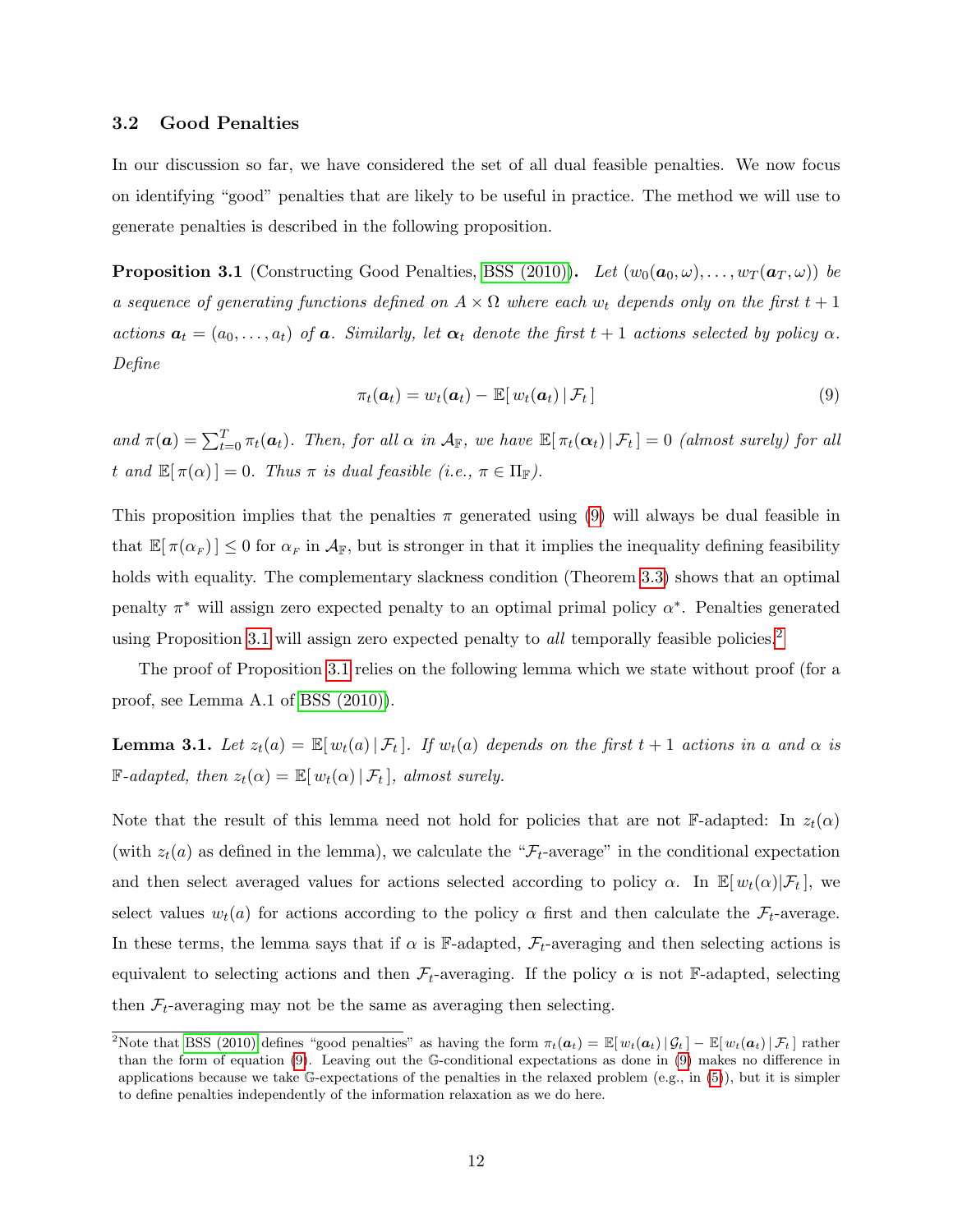**Proof of Proposition [3.1](#page-12-2).** Given an F-adapted policy  $\alpha$ , using Lemma 3.1 and the law of iterated expectations, we have

<span id="page-13-4"></span>
$$
\mathbb{E}[\pi_t(\boldsymbol{\alpha}_t) | \mathcal{F}_t] = \mathbb{E}[w_t(\boldsymbol{\alpha}_t) | \mathcal{F}_t] - \mathbb{E}[\mathbb{E}[w_t(\boldsymbol{\alpha}_t) | \mathcal{F}_t] | \mathcal{F}_t] = 0 \text{ (almost surely)}.
$$

Here the law of iterated expectations implies  $\mathbb{E}[\mathbb{E}[w_t(\boldsymbol{\alpha}_t)|\mathcal{F}_t] | \mathcal{F}_t] = \mathbb{E}[w_t(\boldsymbol{\alpha}_t)|\mathcal{F}_t],$  almost surely. Summing  $\pi_t$  over time and using the law of iterated expectations again (to establish  $\mathbb{E}[\mathbb{E}[\pi_t(\alpha_t)|\mathcal{F}_t]] = \mathbb{E}[\pi_t(\alpha_t)]$ , we have  $\mathbb{E}[\pi(\alpha)] = 0$ , as stated in the second claim of the proposition.  $\Box$ 

We can construct an *ideal penalty* using Proposition [3.1](#page-12-1) by taking the generating functions  $w_t$ to be based on the optimal DP value function [\(2\)](#page-6-1) as

$$
w_t(\boldsymbol{a}_t) = r_t(\boldsymbol{a}_t) + V_{t+1}^*(\boldsymbol{a}_t) \tag{10}
$$

Given a relaxation  $\mathbb{G}$  of  $\mathbb{F}$ , the dual value function [\(5\)](#page-9-0) with this penalty then becomes

<span id="page-13-2"></span>
$$
V_t^{\mathbb{G}}(\boldsymbol{a}_{t-1}) = \sup_{a_t \in A_t(\boldsymbol{a}_{t-1})} \mathbb{E}\bigg[\mathbb{E}\big[r_t(\boldsymbol{a}_t) + V_{t+1}^*(\boldsymbol{a}_t)\,\big|\,\mathcal{F}_t\big] - V_{t+1}^*(\boldsymbol{a}_t) + V_{t+1}^{\mathbb{G}}(\boldsymbol{a}_t)\,\bigg|\,\mathcal{G}_t\bigg].\qquad(11)
$$

It is easy to show by induction that with this choice of generating function, the dual value functions are equal to the corresponding primal value functions, i.e.,  $V_t^{\mathbb{G}} = V_t^*$ . This is trivially true for the terminal values (both are zero). If we assume that  $V_{t+1}^{\mathbb{G}} = V_{t+1}^*$ , terms cancel and, noting that  $\mathbb{E}[\mathbb{E}[\cdot | \mathcal{F}_t] | \mathcal{G}_t] = \mathbb{E}[\cdot | \mathcal{F}_t]$  (since  $\mathbb{F} \subseteq \mathbb{G}$ ), the expression for  $V_t^{\mathbb{G}}$  $t_t^{\mathbb{G}}(\boldsymbol{a}_{t-1})$  above reduces to the expression for  $V_t^*$  given in equation [\(2\)](#page-6-1). Thus, with this choice of generating function, we obtain an optimal penalty for any information relaxation G. The following theorem summarizes this result and adds a bit more.

<span id="page-13-3"></span>**Theorem 3.4** (Ideal Penalties, [BSS \(2010\)\)](#page-64-0). Let  $\mathbb{G}$  be a relaxation of  $\mathbb{F}$  and let  $\pi^*$  be defined as in Proposition [3.1](#page-12-1) by taking  $w_t(a_t) = r(a_t) + V_{t+1}^*(a_t)$ . Then  $\pi^*$  is dual feasible and optimal in that

<span id="page-13-0"></span>
$$
V_0^* = \sup_{\alpha_F \in \mathcal{A}_F} \mathbb{E}[r(\alpha_F)] = \sup_{\alpha_G \in \mathcal{A}_G} \mathbb{E}[r(\alpha_G) - \pi^*(\alpha_G)] \tag{12}
$$

Moreover, if  $\alpha_F^* \in \mathcal{A}_F$  achieves the supremum for the primal problem on the left side of [\(12\)](#page-13-0) (i.e., is optimal), then  $\alpha_F^*$  is also optimal for the dual problem on the right. Finally, if  $\alpha_G^* \in \mathcal{A}_{\mathbb{G}}$  is an optimal policy for the dual problem, then for almost all  $\omega$ ,

<span id="page-13-1"></span>
$$
r(\alpha_G^*, \omega) - \pi^*(\alpha_G^*, \omega) = V_0^*.
$$
\n(13)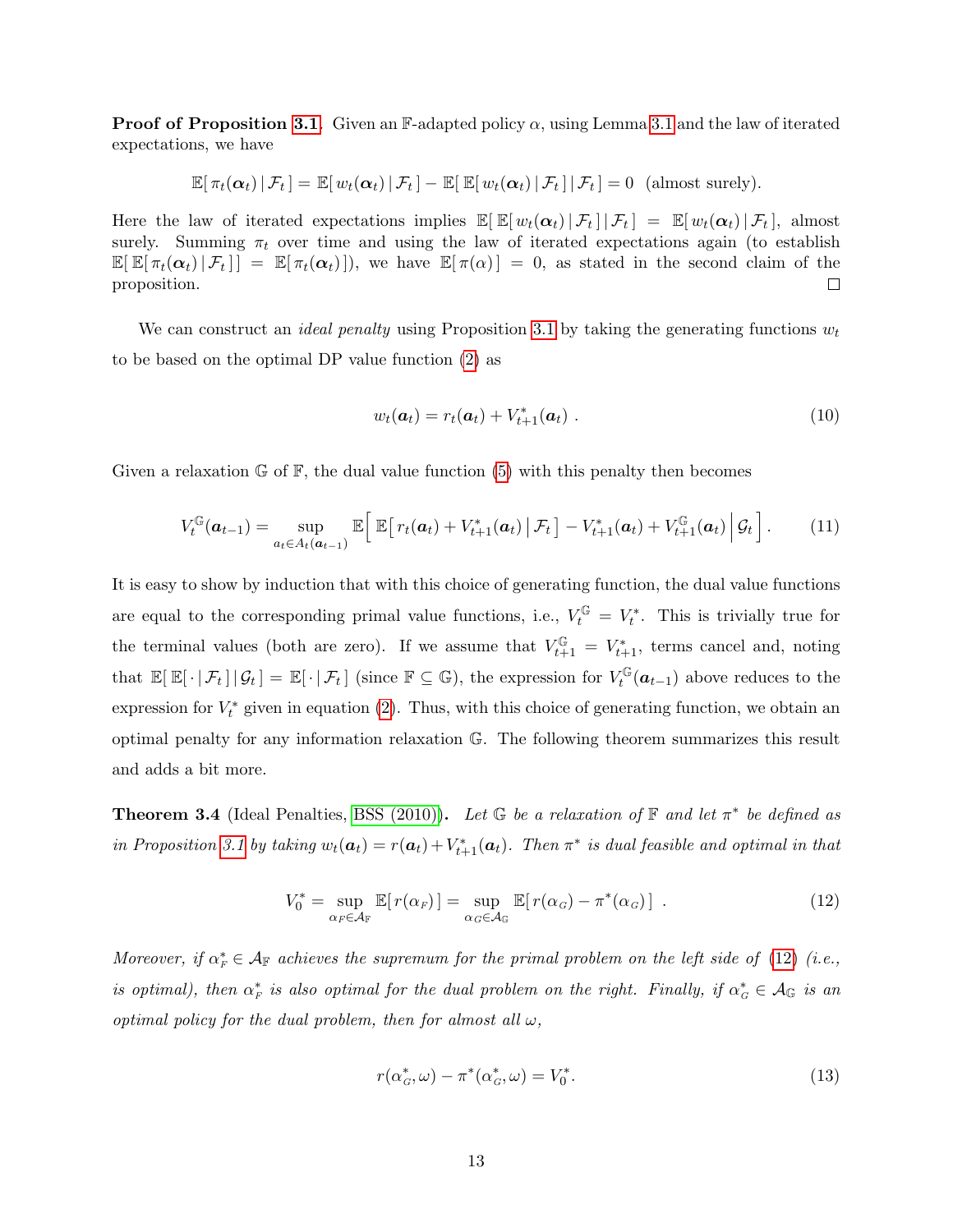The last part of the result could alternatively be stated as  $r(\alpha_G^*) - \pi^*(\alpha_G^*) = V_0^*$ , almost surely, meaning the set of scenarios  $\omega$  where this equality (or [\(13\)](#page-13-1) does not hold) has probability zero. Informally, the "almost" here stems from the fact that optimal policies may be "suboptimal" on sets with probability zero and still be optimal and, similarly, versions of the conditional expectations  $\mathbb{E}[\cdot | \mathcal{F}_t]$  (used in defining the ideal penalties) may differ on sets with probability zero.

**Proof.** The fact that  $\pi^*$  is dual feasible follows from Proposition [3.1](#page-12-1) and the fact that it is optimal for the dual problem follows from the inductive argument in the text preceding the statement of the theorem. The fact that any  $\alpha_F^* \in \mathcal{A}_{\mathbb{F}}$  that is optimal for the primal problem is also optimal for the dual problem then follows by the complementary slackness result, Theorem [3.3.](#page-10-2)

To establish the last part of the theorem, let us abuse notation a bit and write  $V_t^*(a)$  in place of  $V_t^*(a_{t-1})$  with the understanding that the subsequence of actions  $a_t = (a_0, \ldots, a_t)$  is selected from the full sequence of actions  $a$ ; similarly with the rewards  $r_t$  and penalties  $\pi_t^*$ . If  $\alpha_G^* \in \mathcal{A}_{\mathbb{G}}$  is optimal for the dual problem, we then have

$$
r(\alpha_{G}^{*}) - \pi^{*}(\alpha_{G}^{*}) = \sum_{t=0}^{T} r_{t}(\alpha_{G}^{*}) - \pi_{t}^{*}(\alpha_{G}^{*})
$$
  
= 
$$
\sum_{t=0}^{T} \mathbb{E} [r_{t}(\alpha_{G}^{*}) + V_{t+1}^{*}(\alpha_{G}^{*}) | \mathcal{F}_{t}] - V_{t+1}^{*}(\alpha_{G}^{*})
$$
  
= 
$$
\sum_{t=0}^{T} V_{t}^{*}(\alpha_{G}^{*}) - V_{t+1}^{*}(\alpha_{G}^{*})
$$
 (almost surely)  
= 
$$
V_{0}^{*}.
$$
 (14)

The first and second equalities above follow from the definition of r and  $\pi^*$  and Lemma [3.1.](#page-12-2) With an ideal penalty, an optimal policy  $\alpha_G^*$  for the dual problem almost surely satisfies (see equations [\(5\)](#page-9-0) and [\(11\)](#page-13-2))

<span id="page-14-0"></span>
$$
V_t^{\mathbb{G}}(\boldsymbol{a}_{t-1}) = \sup_{a_t \in A_t(\boldsymbol{a}_{t-1})} \mathbb{E}\big[\mathbb{E}\big[r_t(\boldsymbol{a}_t) + V_{t+1}^*(\boldsymbol{a}_t) \,|\, \mathcal{F}_t\big] \,|\, \mathcal{G}_t\big]
$$
  
= 
$$
\sup_{a_t \in A_t(\boldsymbol{a}_{t-1})} \mathbb{E}\big[r_t(\boldsymbol{a}_t) + V_{t+1}^*(\boldsymbol{a}_t) \,|\, \mathcal{F}_t\big]
$$
  
= 
$$
V_t^*(\boldsymbol{a}_{t-1}).
$$

Here we use the fact that  $\mathbb{E}[\mathbb{E}[\cdot | \mathcal{F}_t] | \mathcal{G}_t] = \mathbb{E}[\cdot | \mathcal{F}_t]$  (since  $\mathbb{F} \subseteq \mathbb{G}$ ) and the definition of  $V_t^*$  in equation [\(2\)](#page-6-1). (Note this equality may fail on a set of measure zero for an optimal policy  $\alpha_G^*$ .) This establishes [\(14\)](#page-14-0) above. Continuing after [\(14\)](#page-14-0), we find that adjacent terms in [\(14\)](#page-14-0) cancel and [\(14\)](#page-14-0) reduces to  $V_0^*(\alpha_{\sigma}^*) - V_{T+1}^*(\alpha_{\sigma}^*)$ . Here  $V_{T+1}^*$  was defined to be 0 and  $V_0^*(\alpha_{\sigma}^*)$  is equal to  $V_0^*$ .  $\Box$ 

The last part of Theorem [3.4](#page-13-3) notes that not only does the ideal penalty result in a dual problem (on the right side of [\(12\)](#page-13-0)) whose expected value matches that of the primal DP (on the left side of [\(12\)](#page-13-0)), the dual problem yields the optimal value of the primal DP in every scenario. For example, with a perfect information relaxation dual problem  $(4)$ , if we were to estimate this bound with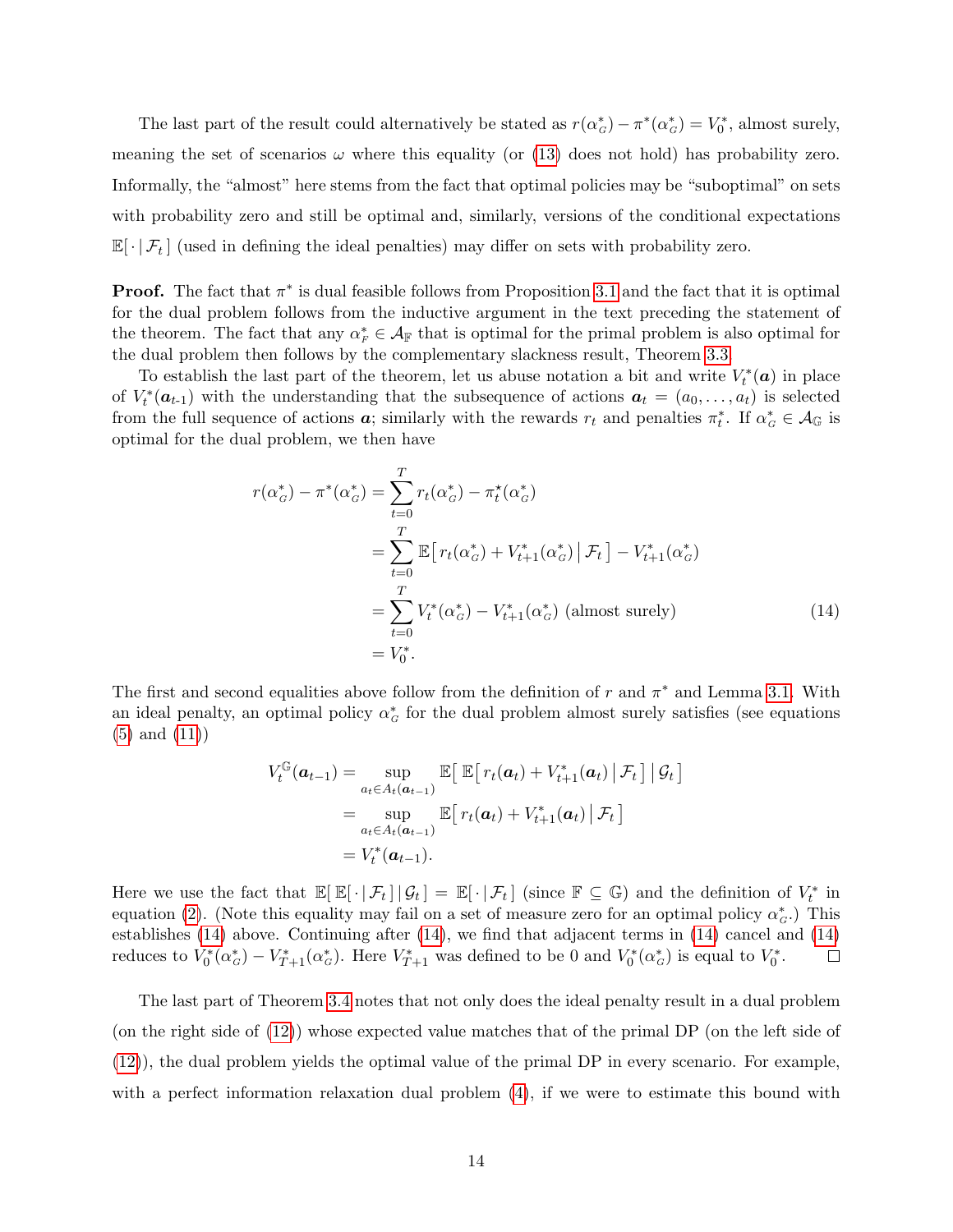Monte Carlo simulation using an ideal penalty, the simulation would return the optimal expected value for the primal DP in every sampled scenario and the estimate would have zero variance.

Note that if the period-t reward functions  $r_t$  are  $\mathcal{F}_t$ -measurable (as was assumed in [BSS \(2010\)\)](#page-64-0), then the reward function can be omitted from the definition of the ideal penalty, i.e., we can take the generating function to be

<span id="page-15-2"></span>
$$
w_t(\boldsymbol{a}_t) = V_{t+1}^*(\boldsymbol{a}_t) \tag{15}
$$

rather than [\(10\)](#page-13-4) because  $r_t(a_t) = \mathbb{E}[r_t(a_t) | \mathcal{F}_t]$  and the reward terms cancel in the definition of the penalty [\(9\)](#page-11-1).

Of course, the optimal value functions will not be known in the applications of interest (if the value functions were known, we would not need performance bounds) and in such cases, the ideal penalty will not be available. However, the form of the ideal penalty  $\pi^*$  illustrates what we would like to approximate with our choice of penalties. In practice, we will typically take the generating functions in Proposition [3.1](#page-12-1) to be based on approximate value functions  $\hat{V}_{t+1}$  and consider penalties with period- $t$  terms of the form:

<span id="page-15-0"></span>
$$
\hat{\pi}_t(\boldsymbol{a}_t) = r_t(\boldsymbol{a}_t) + \hat{V}_{t+1}(\boldsymbol{a}_t) - \mathbb{E}\Big[r_t(\boldsymbol{a}_t) + \hat{V}_{t+1}(\boldsymbol{a}_t)\Big|\mathcal{F}_t\Big]. \qquad (16)
$$

Proposition [3.1](#page-12-1) ensures the penalty  $\hat{\pi} = \sum_{t=0}^{T} \hat{\pi}_t$  is dual feasible and thus leads to an upper bound on  $V_0$ . The key to obtaining a good bound from such an approximate value function is for the differences in [\(16\)](#page-15-0) to provide a good approximation of the differences

<span id="page-15-1"></span>
$$
r_t(\boldsymbol{a}_t) + V_{t+1}^*(\boldsymbol{a}_t) - \mathbb{E}\big[r_t(\boldsymbol{a}_t) + V_{t+1}^*(\boldsymbol{a}_t) \big| \mathcal{F}_t\big]
$$

based on the true value function  $V_t^*$ . For example, penalties based on limited-lookahead approximate value functions may do well: though the limited-lookahead approximations do not approximate the value functions very well (because they include only a few periods of rewards), they may approximate the differences in true values well. For example, we will see that a myopic "smoothing penalty" performs well in the inventory example of §[6.](#page-26-0)

These "good penalties" may also be helpful as control variates when estimating the expected reward associated with a heuristic policy, i.e., in estimating a primal lower bound. For example, given a heuristic policy  $\hat{\alpha}$  that is feasible for the primal DP [\(1\)](#page-6-0), we can write the expected total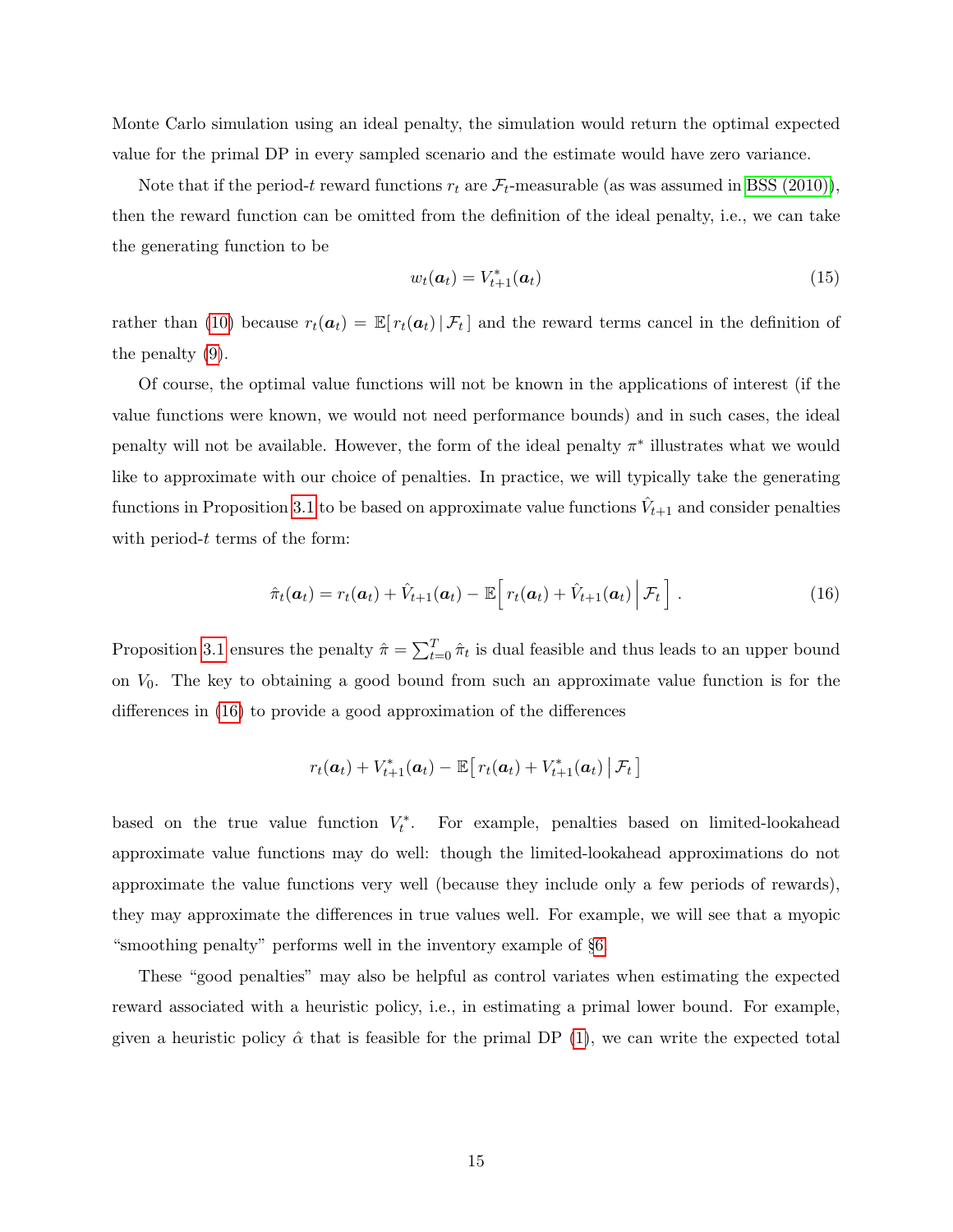reward as

$$
\mathbb{E}[r(\hat{\alpha})] = \mathbb{E}\left[\sum_{t=0}^{T} r_t(\hat{\alpha}_t)\right]
$$
  
= 
$$
\mathbb{E}\left[\sum_{t=0}^{T} r_t(\hat{\alpha}_t) - \left(r_t(\hat{\alpha}_t) + \hat{V}_{t+1}(\hat{\alpha}_t) - \mathbb{E}\left[r_t(\hat{\alpha}_t) + \hat{V}_{t+1}(\hat{\alpha}_t)\Big|\mathcal{F}_t\right]\right)\right],
$$
 (17)

where the last expression incorporates a zero-mean penalty term  $(16)$  as a control variate. This control variate is of the form considered in the "approximating martingale-process method" for variance reduction developed in [Henderson and Glynn](#page-65-3) [\(2002\)](#page-65-3). If the value functions  $\hat{V}_t$  are value functions corresponding to policy  $\hat{\alpha}$  (so  $\hat{V}_t(\hat{\alpha}_{t-1}) = r_t(\hat{\alpha}_t) + \mathbb{E}\left[\hat{V}_{t+1}(\hat{\alpha}_t) \Big| \mathcal{F}_t\right]$ ) adjacent terms in [\(17\)](#page-15-1) cancel and the expectations reduce to the expectation of a constant,  $\mathbb{E} \left[ \hat{V}_0 \right] = \hat{V}_0$ . In this case, when estimating values by simulation, we would obtain a zero-variance estimate of the expected reward associated with policy  $\hat{\alpha}$ . If the functions  $\hat{V}_t$  approximate the values given by the policy  $\hat{\alpha}$ (or, more precisely, approximate the differences in values appearing in [\(17\)](#page-15-1) well), we would expect to obtain low variance estimates of the value associated with a given policy.

#### 3.3 Properties of Information Relaxation Bounds

Although the approximate value function  $\hat{V}_{t+1}$  in [\(16\)](#page-15-0) can be any function satisfying the conditions of Proposition [3.1,](#page-12-1) we can say more in the case where the approximate value function is an optimal value function for an approximating DP. Specifically, consider a DP defined on the same probability space  $(\Omega, \mathcal{F}, \mathbb{P})$  and filtration F as in the original model (as described in §[2\)](#page-5-0), but with total rewards  $\hat{r}$  instead of r and constraint set  $\hat{A}$  instead of  $A$ . We say this approximate model is a (physical) relaxation of the original model if  $r(a, \omega) \leq \hat{r}(a, \omega)$  holds for all a in A and for all  $\omega$  (i.e., for all actions that are feasible for the original model) and  $A(\omega) \subseteq \hat{A}(\omega)$  for all scenarios  $\omega$ ; we will abbreviate this by writing  $r \leq \hat{r}$  and  $\mathbf{A} \subseteq \hat{\mathbf{A}}$ , respectively. Such relaxations arise naturally in many settings, e.g., the relaxation may come from relaxing physical constraints, such as a Lagrangian relaxation of a weakly coupled DP as in the dynamic assortment problem (see §[7\)](#page-34-0) or by considering a "frictionless" approximation that, for example, ignores transaction costs or taxes in portfolio optimization (see §[8\)](#page-48-0). Because the rewards and feasible sets are no smaller in the relaxed model, the relaxed model must be an upper bound on the optimal value in the original model, i.e.,

<span id="page-16-0"></span>
$$
V_0 = \sup_{\alpha \in \mathcal{A}_{\mathbb{F}}} \mathbb{E}[r(\alpha)] \leq \hat{V}_0 = \sup_{\alpha \in \hat{\mathcal{A}}_{\mathbb{F}}} \mathbb{E}[\hat{r}(\alpha)] \;, \tag{18}
$$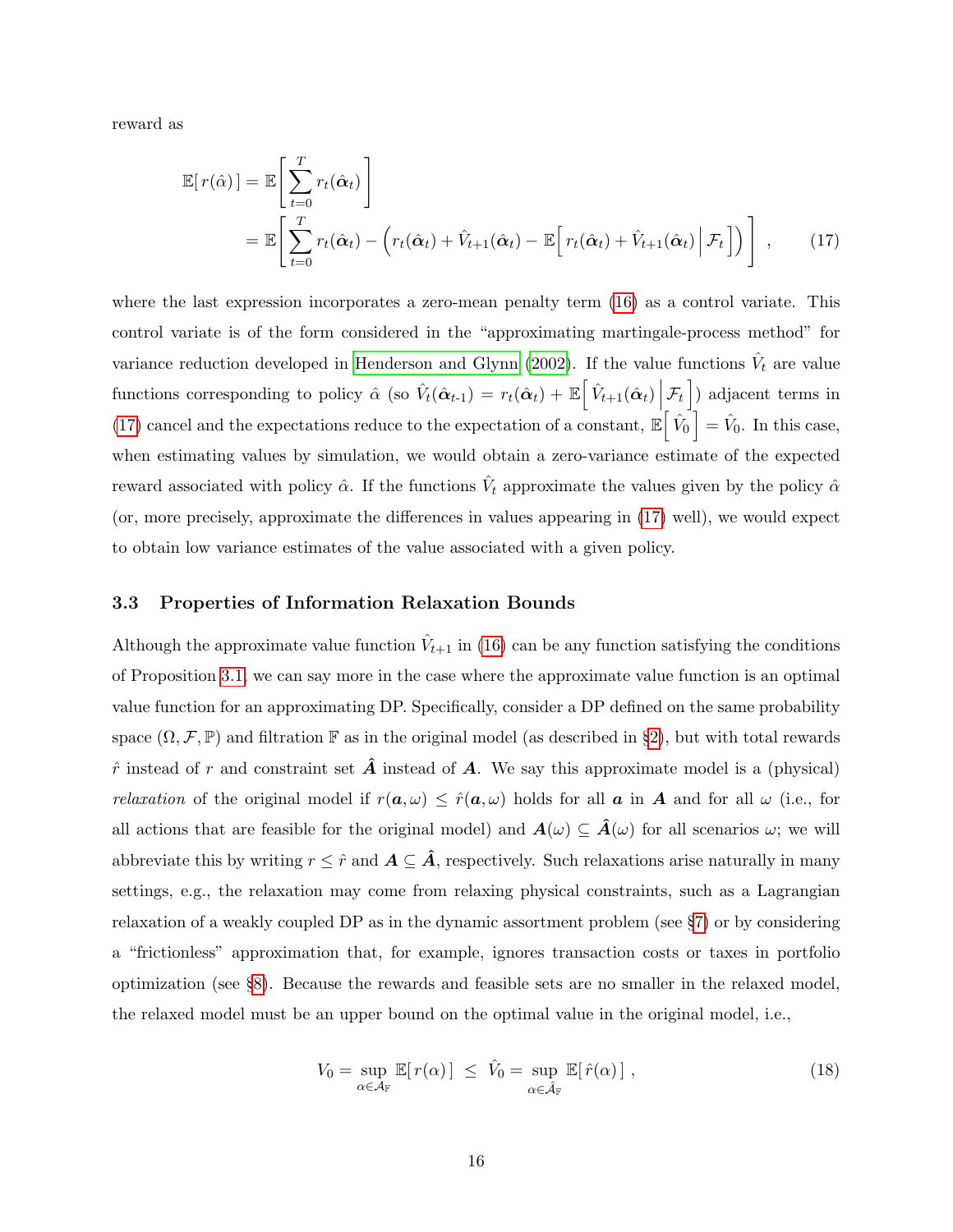where  $\hat{\mathcal{A}}_{\mathbb{F}}$  denotes the set of feasible policies for the relaxed problem. What is perhaps not obvious is that the information relaxation bound based on the penalty [\(16\)](#page-15-0) from this relaxed value function  $\hat{V}_t$  will be tighter than the bound [\(18\)](#page-16-0) provided by the relaxed model itself. Part (ii) shows the same result holds with penalties generated by a supersolution to a DP (see, e.g., [Puterman 1994,](#page-66-7) Proposition 5.3.1).

#### <span id="page-17-1"></span>Proposition 3.2 (Improving Bounds).

(i) [\(Brown and Smith 2014](#page-64-1)b) Let  $\hat{\pi}$  be the penalty given by [\(16\)](#page-15-0) for approximate value functions  $\hat{V}_t$ . If the value functions  $\hat{V}_t$  are the optimal value functions for a relaxed model with  $\bm{A}\subseteq \hat{\bm{A}}$ and  $r \leq \hat{r}$ , then,

<span id="page-17-0"></span>
$$
\sup_{\alpha_G \in \mathcal{A}_G} \mathbb{E}[r(\alpha_G) - \hat{\pi}(\alpha_G)] \leq \hat{V}_0.
$$

Moreover, for almost every scenario  $\omega$ :

$$
\sup_{\mathbf{a}\in\mathbf{A}(\omega)}\left\{r(\mathbf{a},\omega)-\hat{\pi}(\mathbf{a},\omega)\right\}\leq\hat{V}_0.\tag{19}
$$

(ii) [\(Desai et al. 2011;](#page-64-6) [Brown and Haugh 2017\)](#page-64-7) The conclusions of  $(i)$  also hold if the approximate value function  $\hat{V}_t$  is a supersolution to the Bellman equation: that is, if  $\hat{V}_t$  satisfies [\(2\)](#page-6-1) with an inequality  $(\geq)$  rather than equality.

Proof. (i) Using the ideal penalty result (Theorem [3.4\)](#page-13-3) with the relaxed model, we know that, for almost every scenario  $\omega$ ,

$$
\sup_{\boldsymbol{a}\in \hat{\boldsymbol{A}}(\omega)}\left\{\hat{r}(\boldsymbol{a},\omega)-\hat{\pi}(\boldsymbol{a},\omega)\right\}=\hat{V}_{0}.
$$

Since  $r(\boldsymbol{a}, \omega) \leq \hat{r}(\boldsymbol{a}, \omega)$  and  $\boldsymbol{A}(\omega) \subseteq \hat{\boldsymbol{A}}(\omega)$ , we have

$$
\sup_{\boldsymbol{a}\in\mathcal{A}(\omega)}\left\{r(\boldsymbol{a},\omega)-\hat{\pi}(\boldsymbol{a},\omega)\right\}\leq \sup_{\boldsymbol{a}\in\hat{\mathcal{A}}(\omega)}\left\{\hat{r}(\boldsymbol{a},\omega)-\hat{\pi}(\boldsymbol{a},\omega)\right\}=\hat{V}_0.
$$

(ii) This result follows from an induction argument similar to that used to establish the optimality of the ideal penalty (Theorem [3.4\)](#page-13-3). Specifically, we show that  $V_t^{\mathbb{G}}$  $\hat{V}^{\mathbb{G}}_t(\bm{a}_{t-1}) \, \leq \, \hat{V}_t(\bm{a}_{t-1})$ for almost every scenario. Taking  $\hat{V}_{T+1}(\boldsymbol{a}_T) = 0$  establishes the base case. Now assume the result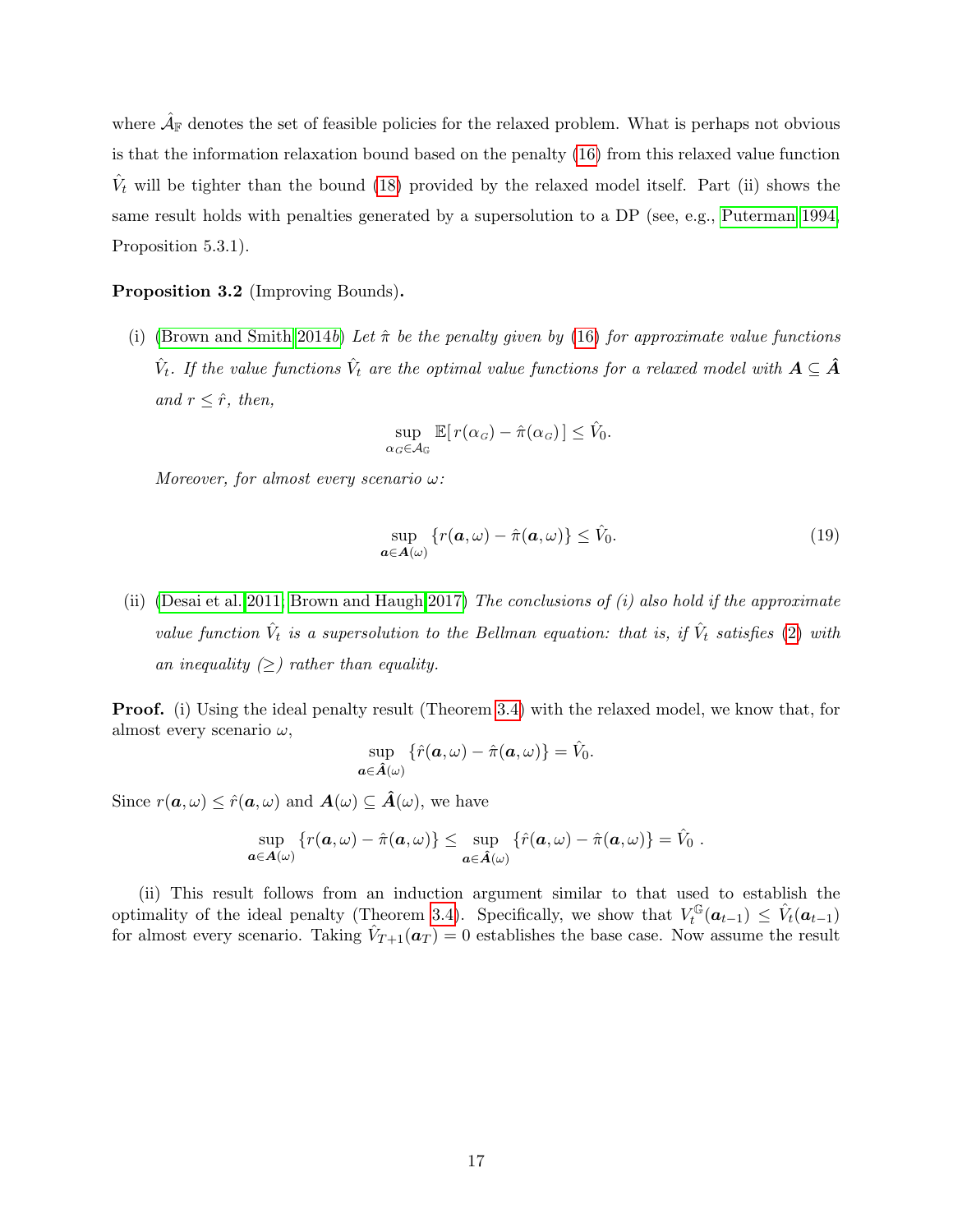holds for period  $t + 1$ . Following [\(15\)](#page-15-2) we have

$$
V_t^{\mathbb{G}}(\boldsymbol{a}_{t-1}) = \sup_{a_t \in A_t(\boldsymbol{a}_{t-1})} \mathbb{E}\Big[\mathbb{E}\Big[r_t(\boldsymbol{a}_t) + \hat{V}_{t+1}(\boldsymbol{a}_t) \Big| \mathcal{F}_t\Big] - \hat{V}_{t+1}(\boldsymbol{a}_t) + V_{t+1}^{\mathbb{G}}(\boldsymbol{a}_t) \Big| \mathcal{G}_t\Big]
$$
  
\n
$$
\leq \sup_{a_t \in A_t(\boldsymbol{a}_{t-1})} \mathbb{E}\Big[\mathbb{E}\Big[r_t(\boldsymbol{a}_t) + \hat{V}_{t+1}(\boldsymbol{a}_t) \Big| \mathcal{F}_t\Big] \Big| \mathcal{G}_t\Big]
$$
  
\n
$$
= \sup_{a_t \in A_t(\boldsymbol{a}_{t-1})} \mathbb{E}\Big[r_t(\boldsymbol{a}_t) + \hat{V}_{t+1}(\boldsymbol{a}_t) \Big| \mathcal{F}_t\Big]
$$
  
\n
$$
\leq \hat{V}_t(\boldsymbol{a}_{t-1}),
$$

where the first inequality follows from the induction assumption and the second inequality follows from the fact that  $V_t$  is a supersolution.  $\Box$ 

The two results of the proposition are closely related: for example, the Lagrangian relaxation and frictionless model considered in §[7](#page-34-0) and §[8](#page-48-0) are physical relaxations that satisfy the conditions of the first result and generate approximate value functions that satisfy the supersolution condition of the second result. The fact that the bound [\(19\)](#page-17-0) holds in every scenario is a useful diagnostic for checking results when estimating bounds using Monte Carlo simulation and suggests that information bounds generated by using penalties based on good physical relaxations (or supersolutions) will yield highquality, low-variance performance bounds.

The information relaxation approach also allows us to exploit structural properties of the optimal policy for the primal problem: if we can simplify the primal problem by focusing on some subset of policies, we can restrict the dual problem to focus on policies in this same set. For example, if we know the optimal policy for the primal problem is myopic or has a threshold structure, we can simplify the dual problem by considering only policies that have the same structure. This leads to dual bounds that are at least as tight and perhaps easier to compute than the dual bounds that do not include such structural constraints. We summarize this property as follows.

<span id="page-18-1"></span>**Proposition 3.3** (Structured Policies, [BSS \(2010\)\)](#page-64-0). If for some  $S \subseteq A$  we have sup  $\alpha_F{\in}\mathcal{A}_\mathbb{F}$  $\mathbb{E}[r(\alpha_F)] =$ sup  $\mathbb{E}[r(\alpha_F)]$  then, for any dual feasible  $\pi$ , we have  $\alpha_F \in \mathcal{S}_{\mathbb{F}}$ 

<span id="page-18-0"></span>
$$
\sup_{\alpha_F \in \mathcal{A}_F} \mathbb{E}[r(\alpha_F)] \leq \sup_{\alpha_G \in \mathcal{S}_G} \mathbb{E}[r(\alpha_G) - \pi(\alpha_G)] \leq \sup_{\alpha_G \in \mathcal{A}_G} \mathbb{E}[r(\alpha_G) - \pi(\alpha_G)] . \tag{20}
$$

Moreover, the inequalities also hold for all  $\pi$  such that  $\mathbb{E}[\pi(\alpha_F)] \leq 0$  for all  $\alpha_F$  in  $\mathcal{S}_F$ .

Proof. The first inequality in [\(20\)](#page-18-0) follows from applying the weak duality result (Theorem [3.1\)](#page-8-2) with the restricted policy space  $S$  in place of the full policy space  $A$ . Note that, by definition, any dual feasible penalty  $\pi$  for the original problem with A satisfies  $\mathbb{E}[\pi(\alpha_F)] \leq 0$  for all  $\alpha_F$  in  $\mathcal{A}_{\mathbb{F}}$ . Since  $\mathcal{S} \subseteq \mathcal{A}$ , any such penalty will also be dual feasible with a restricted policy space, i.e,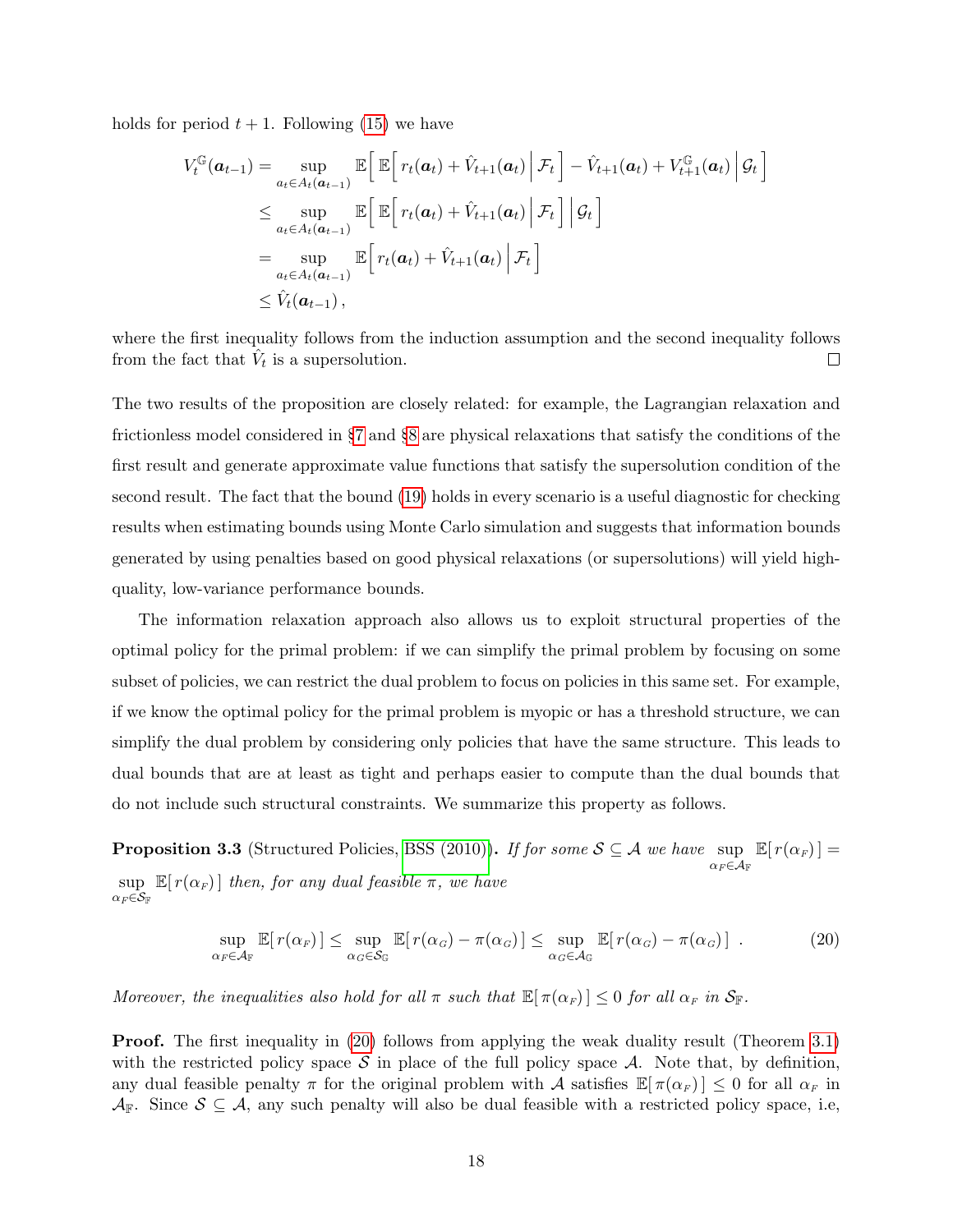$\mathbb{E}[\pi(\alpha_F)] \leq 0$  for all  $\alpha_F$  in  $\mathcal{S}_F$ . This set of dual feasible penalties in the restricted policy space is larger than the set of dual feasible penalties in original space. Thus this first inequality holds on the larger set of penalties that are dual feasible with the restricted penalties.

The second inequality in [\(20\)](#page-18-0) follows from the fact that  $\mathcal{S}_{\mathbb{G}} \subseteq \mathcal{A}_{\mathbb{G}}$ .  $\Box$ 

We will illustrate the use of this result in the assortment planning example of §[7](#page-34-0) where the retailer chooses  $N_t$  products to display in period t. In that example, if products are a priori identical, then in the first period it doesn't matter which products are displayed. Thus there is no loss in optimality in imposing a restriction that the first  $N_0$  products (in index order) are displayed in the first period. With a relaxed filtration, the products may no longer be identical in the first period, but we can obtain tighter bounds by imposing this restriction.

In practice, there will often be a trade-off between the quality of the bound and the computational effort required to compute it. As discussed earlier (see Corollary [3.1](#page-8-3) and discussion after), we can control this trade-off through our choice of information relaxation G and penalty. We can also sometimes use the following result to simplify the calculation of "good penalties" when  $\mathbb{E}[w_t(\boldsymbol{a}_t) | \mathcal{F}_t]$  is difficult to evaluate.

<span id="page-19-0"></span>**Proposition 3.4** (Simplifying Good Penalties, [BSS \(2010\)\)](#page-64-0). Let  $\mathbb{F}'$  be filtration satisfying  $\mathbb{F} \subseteq \mathbb{F}'$ and let  $(w_0, \ldots, w_T)$  be a sequence of generating functions satisfying the conditions of Proposition [3.1.](#page-12-1) The penalty  $\pi$  given by  $\pi_t(a_t) = w_t(a_t) - \mathbb{E}[w_t(a_t) | \mathcal{F}'_t]$  satisfies the conclusions of Proposition [3.1](#page-12-1) and thus is dual feasible (i.e.,  $\pi \in \Pi_{\mathbb{F}}$ ).

**Proof.** From Lemma [3.1](#page-12-2) (since  $\alpha_F$  being F-adapted implies  $\alpha_F$  is also F'-adapted) and the law of iterated expectations (since  $\mathcal{F}_t \subseteq \mathcal{F}'_t$ ), we have

$$
\mathbb{E}[\pi_t(\boldsymbol{\alpha}_t) | \mathcal{F}_t] = \mathbb{E}[w_t(\boldsymbol{\alpha}_t) | \mathcal{F}_t] - \mathbb{E}[\mathbb{E}[w_t(\boldsymbol{\alpha}_t) | \mathcal{F}'_t] | \mathcal{F}_t] = 0 \text{ (almost surely)}.
$$

 $\Box$ 

The rest of the proof then proceeds as in the proof of Proposition [3.1.](#page-12-1)

This result can be helpful if the natural filtration includes elements that are partially observed. For instance in the option pricing example with stochastic volatility in [BSS \(2010\),](#page-64-0) the volatility is assumed to be not observed in the natural filtration. A correct calculation of  $\mathbb{E}[w_t(\boldsymbol{a}_t) | \mathcal{F}_t]$  would require keeping track of a probability distribution on volatility which would be updated over time using Bayes rule, based on observed stock prices and interest rates. Using the result above, we can simplify the computation by calculating penalties using a filtration  $\mathbb{F}'$  that assumes the volatility is observed. A similar situation arises in the inventory management example with uncertainty about the "state of the world" (see §[6.4](#page-31-0) below) if the state is not fully observed.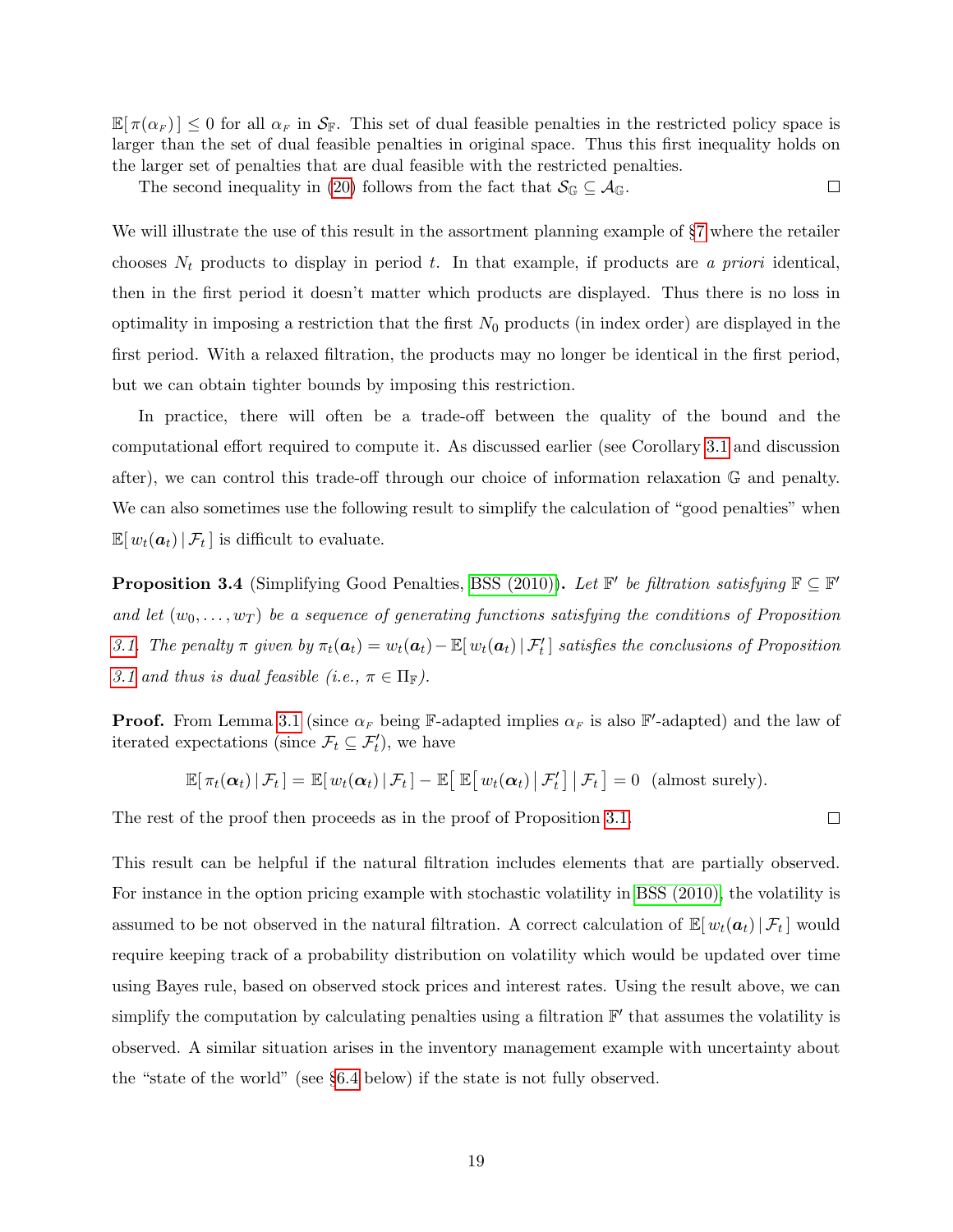Proposition 4.3 of [BSS \(2010\)](#page-64-0) has some additional results about information relaxations and penalties. One result can be interpreted as a continuity property (implying, for example, that penalties that are "close" to the ideal penalty, yield bounds that are close to the optimal value). Another result shows that if we estimate penalties using simulation methods (e.g., as in [Haugh and](#page-65-0) [Kogan 2004;](#page-65-0) [Andersen and Broadie 2004\)](#page-63-0), we obtain estimates of the bounds that are weaker than the bounds given by using the penalty itself.

# <span id="page-20-0"></span>4. Convex Dynamic Programs

Though the results of §[3](#page-7-0) hold for all DPs, our focus in this section will be on the case where the DP or its approximating model has a convex structure. The dynamic portfolio optimization example of §[8](#page-48-0) is an example of a convex DP as are many problems using linear systems and concave rewards (or convex costs), such as linear-quadratic control problems (e.g., [Bertsekas 2017,](#page-63-4) §4.2). We will follow [Brown and Smith](#page-64-1) [\(2014](#page-64-1)b) (hereafter [BS \(2014\)\)](#page-64-1) and restrict our attention to perfect information relaxations and assume that the actions in each period  $a_t$  are vectors of real numbers, i.e., in  $\mathbb{R}^{n_t}$ for some finite  $n_t$ .

A convex dynamic program is a DP where the reward functions  $r_t(\boldsymbol{a}_t,\omega)$  are concave functions of the actions  $a_t$  for each  $\omega$  and the feasible set of actions  $A(\omega)$  is convex for each  $\omega$ . With a convex DP, the primal DP [\(1\)](#page-6-0) can be viewed as a large convex optimization problem with decision variables corresponding to choices of actions  $\boldsymbol{a}$  for each scenario  $\omega$  and a concave objective function, a convex set of constraints  $A(\omega)$  for each scenario, and a large set of equality constraints that link actions across scenarios and represent the temporal feasibility constraints. We can also show by induction that for a convex DP, the optimal value functions  $V_t$  given by the Bellman recursion [\(2\)](#page-6-1) will be concave in actions; see BS  $(2014)$ .

With convex DPs, though the rewards are concave and constraint sets are convex, with penalties like [\(16\)](#page-15-0) based on approximate value functions (or the true value function), the penalized objective  $r(a) - \hat{\pi}(a)$  involves differences of concave functions, may not be concave in a and, consequently, the resulting inner problem in [\(4\)](#page-8-0) may be difficult to solve. A natural way to address this issue is to replace the penalties with a first-order linear approximation so these differences are linear and the objective in the inner problems will be concave. To simplify the discussion here, we will focus on the case where the approximate value functions are differentiable. In practice, many approximate value functions are nondifferentiable (e.g., arising from piecewise linear approximations); see [BS \(2014\)](#page-64-1) for the nondifferentiable case. We also focus on the case where the period-t reward functions  $r_t$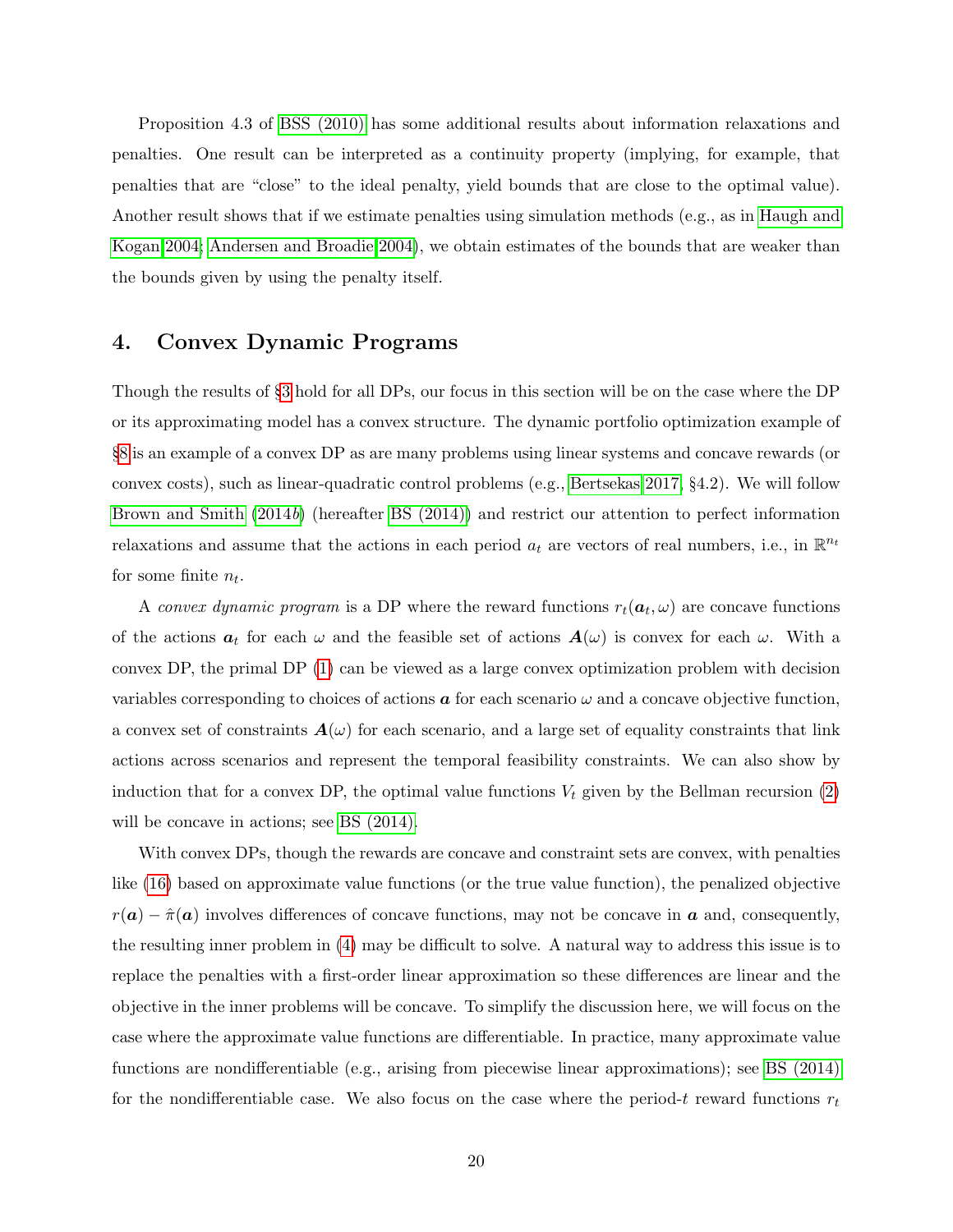are F-adapted so the ideal penalties (and approximations thereof) can be defined using generating functions [\(15\)](#page-15-2) that do not include the reward functions. This is for notational convenience and is true in the portfolio optimization example in §[7.](#page-34-0)

Assuming the approximate value functions  $\hat{V}_t$  are concave and differentiable in actions, we can take a first-order linear approximation around the nonanticipative (or F-adapted) policy  $\hat{\alpha}$ :

$$
\hat{V}_{t+1}(\boldsymbol{a}_t) \approx \nabla \hat{V}_{t+1}(\hat{\boldsymbol{\alpha}}_t)^{\mathsf{T}}(\boldsymbol{a}_t - \hat{\boldsymbol{\alpha}}_t) + \hat{V}_{t+1}(\hat{\boldsymbol{\alpha}}_t) ,
$$

where  $\nabla \hat{V}_{t+1}(\boldsymbol{a}_t)$  denotes the gradient of  $\hat{V}_{t+1}(\boldsymbol{a}_t)$  with respect to the first  $t+1$  actions, evaluated at  $a_t$  and  $\hat{\alpha}_t$  denotes the first  $t+1$  actions selected under policy  $\hat{\alpha}$ . Note that  $\hat{V}_{t+1}(\hat{\alpha}_t)$  is a random variable (written more explicitly as  $\hat{V}_{t+1}(\hat{\boldsymbol{\alpha}}_t(\omega), \omega)$ ), the gradients are evaluated for each  $\omega$ , and the resulting approximation is a random variable for each action sequence  $a_t$ . We can then use this approximation as a generating function, taking

<span id="page-21-1"></span><span id="page-21-0"></span>
$$
w_t(\boldsymbol{a}_t) = \nabla \hat{V}_{t+1}(\hat{\boldsymbol{\alpha}}_t)^{\mathsf{T}}(\boldsymbol{a}_t - \hat{\boldsymbol{\alpha}}_t) + \hat{V}_{t+1}(\hat{\boldsymbol{\alpha}}_t)
$$
(21)

in Proposition [3.1](#page-12-1) to generate the gradient penalty:

$$
\hat{\pi}_{\nabla}(\boldsymbol{a}) = \sum_{t=0}^{T} \left( \left( \nabla \hat{V}_{t+1}(\hat{\boldsymbol{\alpha}}_t) - \mathbb{E} \left[ \nabla \hat{V}_{t+1}(\hat{\boldsymbol{\alpha}}_t) \Big| \mathcal{F}_t \right] \right)^{\mathsf{T}} (\boldsymbol{a}_t - \hat{\boldsymbol{\alpha}}_t) + \left( \hat{V}_{t+1}(\hat{\boldsymbol{\alpha}}_t) - \mathbb{E} \left[ \hat{V}_{t+1}(\hat{\boldsymbol{\alpha}}_t) \Big| \mathcal{F}_t \right] \right) \right). \tag{22}
$$

(We use the assumption that  $\hat{\alpha}_t$  is  $\mathcal{F}_t$ -measurable to move  $\hat{\alpha}_t$  outside of the expectation.) This penalty is affine in actions  $\boldsymbol{a}$  and, given a problem with concave rewards and convex action sets, the inner problem [\(4\)](#page-8-0) with this penalty is a convex optimization problem. The final terms (inside the parentheses) are constant with respect to  $\boldsymbol{a}$  and play the role of control variates, similar to the last terms in [\(17\)](#page-15-1): they have zero mean and thus do not affect the expected value in the bound [\(4\)](#page-8-0). However, these terms may be correlated with the reward terms in [\(4\)](#page-8-0) and, as discussed in §[3.2,](#page-12-0) including them in the penalty may help reduce the variance when estimating the bounds using Monte Carlo simulation.

What is striking about these gradient penalties is that the linear approximation, in principle, entails no loss in functionality when working with convex DPs. The gradient penalties are dual feasible (by construction) and hence generate valid bounds by weak duality (Theorem [3.1\)](#page-8-2). Strong duality also holds: there exists a gradient penalty that generates a zero-variance, tight bound.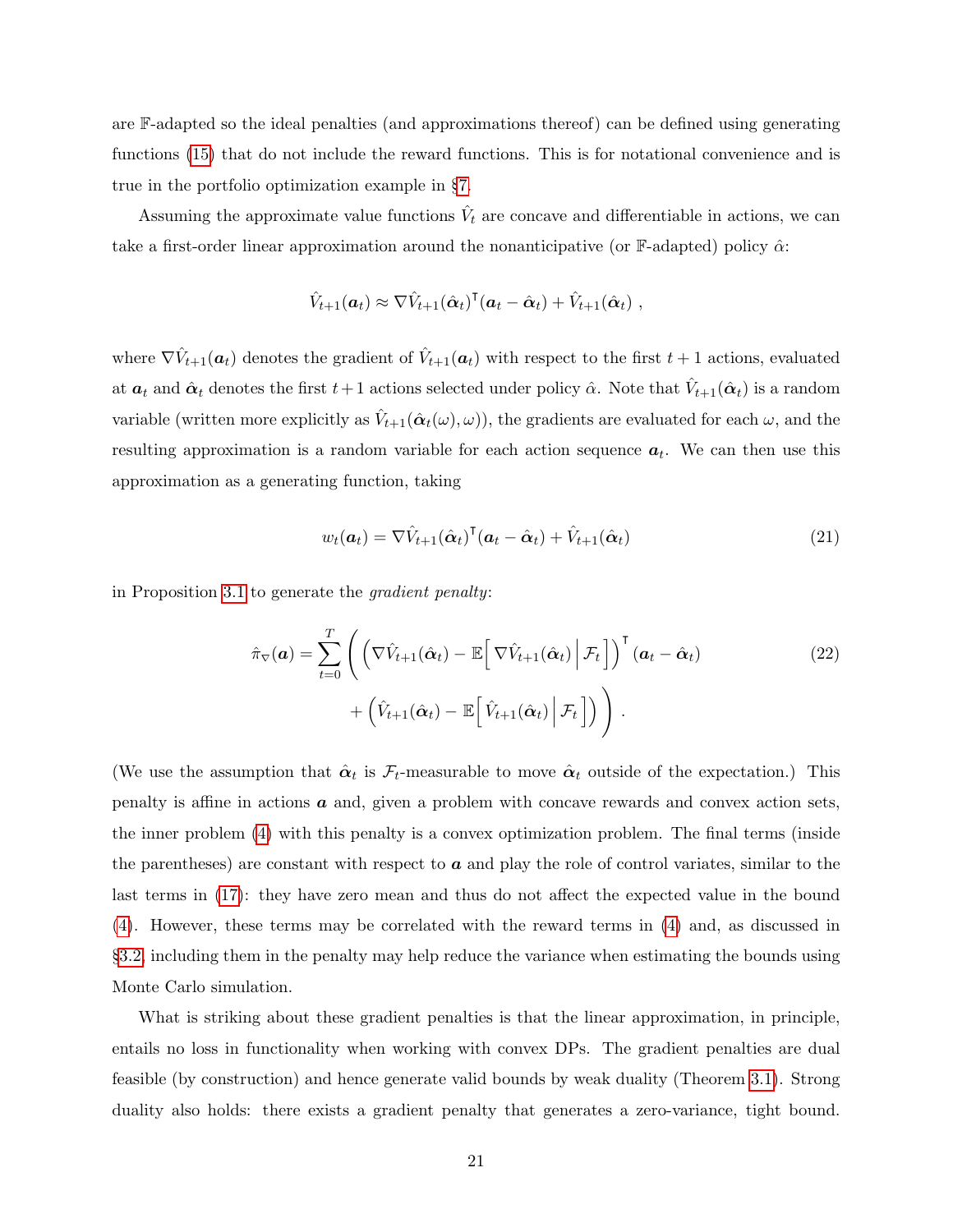Moreover, when working with an approximate value function from a relaxed model that is a convex DP, the gradient penalty will improve on the bound given by the relaxed model in every scenario. We formalize these results for the differentiable case as follows.

<span id="page-22-1"></span>Proposition 4.1 (Properties of Gradient Penalties, [BS \(2014\)\)](#page-64-1). Suppose the approximate value functions  $\hat{V}_t$  are concave in actions and differentiable. Let  $\hat{\pi}_{\nabla}$  denote the gradient penalty defined by linearizing  $\hat{V}_t$  around a  $\mathbb{F}\text{-}adapted$  policy  $\hat{\alpha}$  as in [\(22\)](#page-21-0).

(i) (Strong Duality) If the original model is a convex DP and the approximate value functions  $\hat{V}_t$ and policies  $\hat{\alpha}$  are the optimal value functions and an optimal policy for this model, then, for almost every scenario  $\omega$ ,

$$
\max_{\mathbf{a}\in\mathbf{A}(\omega)}\left\{r(\mathbf{a},\omega)-\hat{\pi}_{\nabla}(\mathbf{a},\omega)\right\}=V_0.
$$

(ii) (Improving Bounds from Other Relaxations) If the approximate value functions  $\hat{V}_t$  are the optimal value functions for a relaxed model that is a convex DP with  $A \subseteq \hat{A}$  and  $r \leq \hat{r}$  and  $\hat{\alpha}$  is an optimal policy for this relaxed model, then, for almost every scenario  $\omega$ :

<span id="page-22-0"></span>
$$
\max_{\boldsymbol{a}\in\mathbf{A}(\omega)}\left\{r(\boldsymbol{a},\omega)-\hat{\pi}_{\nabla}(\boldsymbol{a},\omega)\right\}\leq\hat{V}_0.
$$

Note that the results above hold "pathwise" (i.e., for almost every scenario  $\omega$ ), which implies the dual bounds given by taking expectations over scenarios,

$$
\mathbb{E}\bigg[\max_{\boldsymbol{a}\in\mathbf{A}(\omega)}\left\{r(\boldsymbol{a},\omega)-\pi_{\nabla}(\boldsymbol{a},\omega)\right\}\bigg],
$$

will be equal to  $V_0$  in part (i) and less than or equal to  $\hat{V}_0$  in part (ii).

**Proof.** (i) To simplify the discussion, we will assume that the action choices are unconstrained; see [BS \(2014\)](#page-64-1) for a full proof. Consider a gradient penalty  $\hat{\pi}_{\nabla}$  defined by linearizing  $\hat{V}_t$  around policy  $\hat{\alpha}$ , as in [\(22\)](#page-21-0). If we omit the terms inside the parentheses that are constant in actions (which, as discussed earlier, serve as control variates), the inner problem for a given scenario reduces to

$$
\max_{\mathbf{a}} \left\{ \sum_{t=0}^{T} r_t(\mathbf{a}_t) - \left( \nabla \hat{V}_{t+1}(\hat{\mathbf{\alpha}}_t) - \mathbb{E} \left[ \nabla \hat{V}_{t+1}(\hat{\mathbf{\alpha}}_t) \Big| \mathcal{F}_t \right] \right)^{\mathsf{T}} (\mathbf{a}_t - \hat{\mathbf{\alpha}}_t) \right\} \n= \max_{\mathbf{a}} \left\{ \sum_{t=0}^{T} r_t(\mathbf{a}_t) - \left( \left( \begin{array}{c} \nabla \hat{V}_t(\hat{\mathbf{\alpha}}_{t-1}) \\ \mathbf{0} \end{array} \right) - \mathbb{E} \left[ \nabla \hat{V}_{t+1}(\hat{\mathbf{\alpha}}_t) \Big| \mathcal{F}_t \right] \right)^{\mathsf{T}} (\mathbf{a}_t - \hat{\mathbf{\alpha}}_t) \right\}.
$$
\n(23)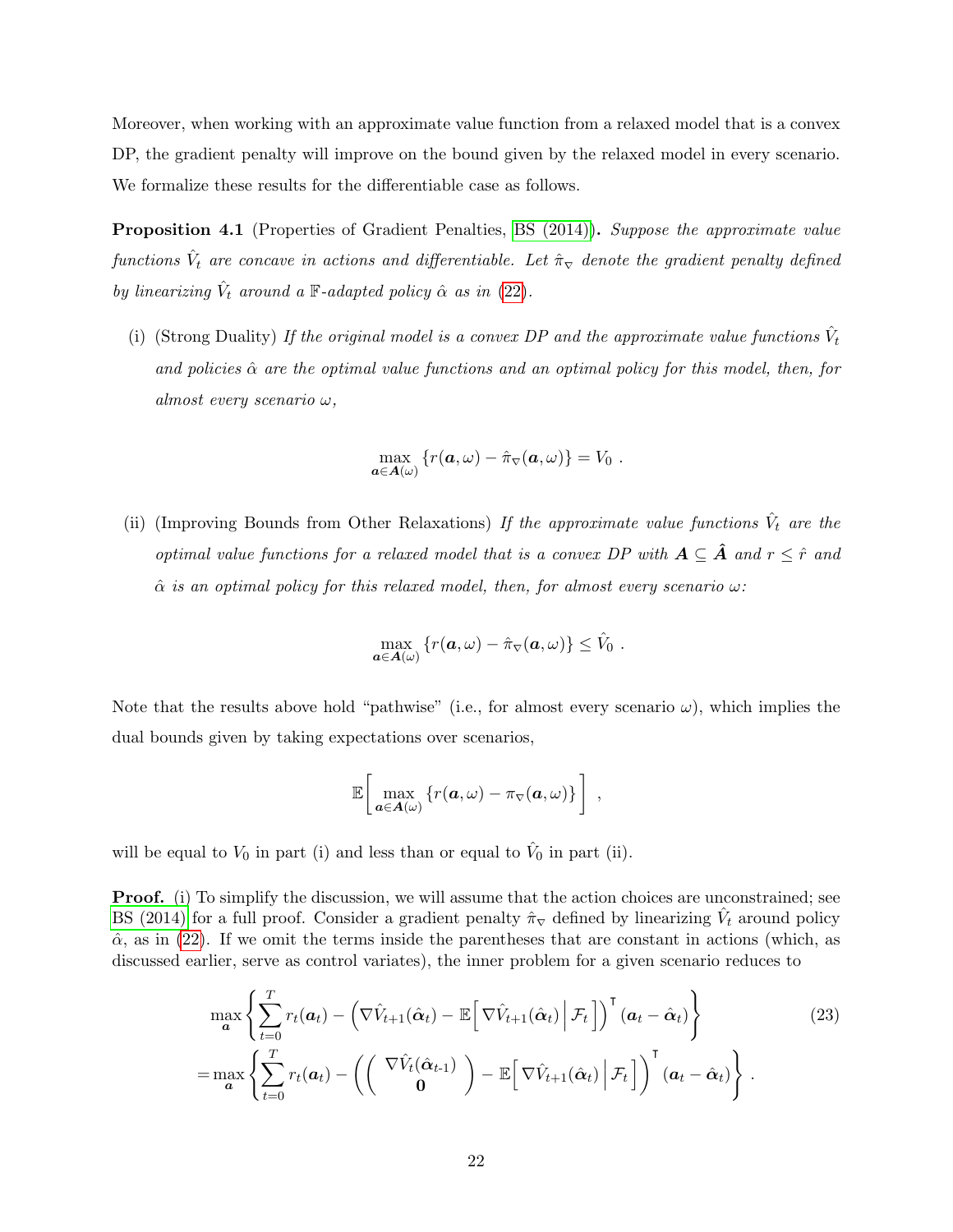Here, in rearranging terms, we use the fact that  $\hat{V}_{T+1} = 0$  and thus  $\nabla \hat{V}_{T+1} = 0$ . In this expression,  $\nabla \hat{V}_t$  has dimension corresponding to  $a_{t-1}$  and, hence, its gradient needs to be padded with a 0 of the dimension of  $a_t$  to match the dimensionality of  $\nabla \hat{V}_{t+1}$ , which corresponds to  $a_t$ .

Now, if  $\hat{\alpha}$  is an optimal policy and  $\hat{V}_t$  are the optimal value functions and the choices of actions are unconstrained, we know that

<span id="page-23-0"></span>
$$
\hat{V}_t(\hat{\boldsymbol{\alpha}}_{t-1}) = r_t(\hat{\boldsymbol{\alpha}}_t) + \mathbb{E}\Big[\hat{V}_{t+1}(\hat{\boldsymbol{\alpha}}_t) \Big| \mathcal{F}_t\Big] = \max_{a_t} \left\{ r_t(\hat{\boldsymbol{\alpha}}_{t-1}, a_t) + \mathbb{E}\Big[\hat{V}_{t+1}(\hat{\boldsymbol{\alpha}}_{t-1}, a_t) \Big| \mathcal{F}_t\Big] \right\} \ . \tag{24}
$$

The "envelope theorem" and the first-order conditions for optimality then imply

$$
\begin{pmatrix} \nabla \hat{V}_t(\hat{\boldsymbol{\alpha}}_{t-1}) \\ \mathbf{0} \end{pmatrix} = \nabla r_t(\hat{\boldsymbol{\alpha}}_t) + \mathbb{E} \Big[ \nabla \hat{V}_{t+1}(\hat{\boldsymbol{\alpha}}_t) \Big| \mathcal{F}_t \Big] . \tag{25}
$$

<span id="page-23-1"></span> $\Box$ 

Using this "consistency condition," we can rewrite the reduced inner problem [\(23\)](#page-22-0) as

$$
\max_{\mathbf{a}} \left\{ \sum_{t=0}^{T} r_t(\mathbf{a}_t) - \nabla r_t(\hat{\mathbf{\alpha}}_t)^{\mathsf{T}}(\mathbf{a}_t - \hat{\mathbf{\alpha}}_t) \right\},\,
$$

which, given the concavity of  $r_t$ , is maximized by taking  $a_t = \hat{\alpha}_t$  for all t. Thus, the reduced inner problem [\(23\)](#page-22-0) yields an optimal value of  $\sum_{t=0}^{T} r_t(\hat{\alpha}_t)$ . Using this and incorporating the control variate terms that were omitted in the reduced inner problem [\(23\)](#page-22-0), the inner problem in this case is

$$
\max_{\mathbf{a}} \left\{ r(\mathbf{a}) - \pi_{\nabla}(\mathbf{a}) \right\} = \sum_{t=0}^{T} r_t(\hat{\alpha}_t) - \left( \hat{V}_{t+1}(\hat{\alpha}_t) - \mathbb{E} \left[ \hat{V}_{t+1}(\hat{\alpha}_t) \middle| \mathcal{F}_t \right] \right)
$$

$$
= \hat{V}_0 + \sum_{t=0}^{T} r_t(\hat{\alpha}_t) - \hat{V}_t(\hat{\alpha}_{t-1}) + \mathbb{E} \left[ \hat{V}_{t+1}(\hat{\alpha}_t) \middle| \mathcal{F}_t \right]
$$

$$
= \hat{V}_0.
$$

Here, in the second equality, we use  $\hat{V}_{T+1} = 0$  and rearrange terms. In the third equality, we use the fact that  $\hat{\alpha}_t$  is optimal (so the first equality in [\(24\)](#page-23-0) holds). Thus using a gradient penalty based on the optimal value function will generate a zero-variance, tight bound.

(ii) The second result follows from the first result as in Proposition [3.2\(](#page-17-1)i) above.

In practice, with gradient penalties based on approximate value functions, the optimality conditions [\(24\)](#page-23-0) and [\(25\)](#page-23-1) in the proof of optimality above may be approximated and the quality of the resulting bounds will depend on the quality of the approximations. For a gradient penalty to provide good bounds, it is important that the linear approximations of the approximate value functions closely approximate the differences in the true value functions, i.e.,

$$
V_{t+1}(\boldsymbol{a}_t) - \mathbb{E}[V_{t+1}(\boldsymbol{a}_t) | \mathcal{F}_t]
$$
  
\$\approx \left(\nabla \hat{V}\_{t+1}(\hat{\boldsymbol{\alpha}}\_t) - \mathbb{E}\left[\nabla \hat{V}\_{t+1}(\hat{\boldsymbol{\alpha}}\_t) \Big| \mathcal{F}\_t\right]\right)^{\text{T}}(\boldsymbol{a}\_t - \hat{\boldsymbol{\alpha}}\_t) + \left(\hat{V}\_{t+1}(\hat{\boldsymbol{\alpha}}\_t) - \mathbb{E}\left[\hat{V}\_{t+1}(\hat{\boldsymbol{\alpha}}\_t) \Big| \mathcal{F}\_t\right]\right)\$.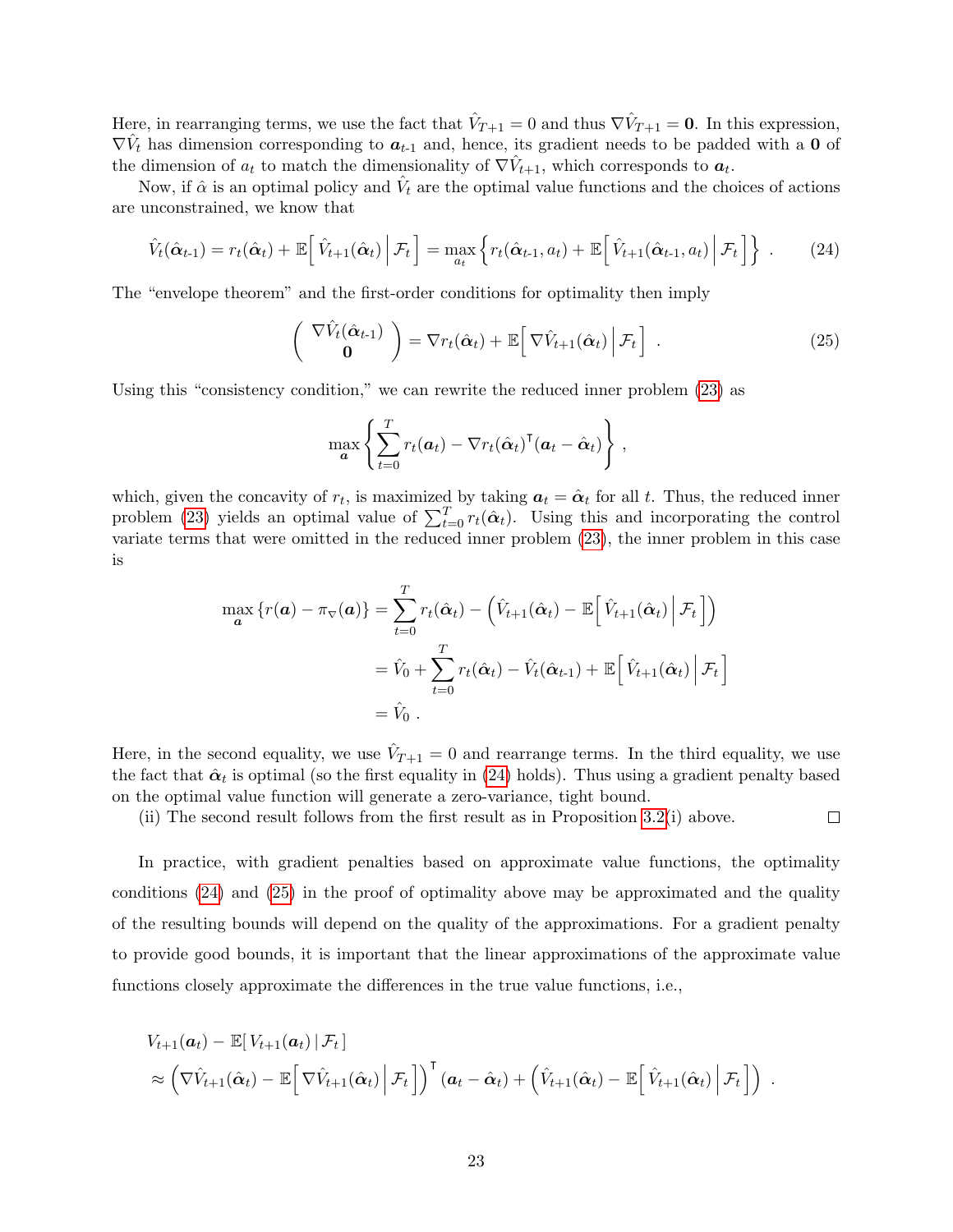In particular, it is important for the difference in gradients to approximate

$$
\nabla V_{t+1}(\boldsymbol{\alpha}_t) - \mathbb{E}[\left.\nabla V_{t+1}(\boldsymbol{\alpha}_t)\,\right|\mathcal{F}_t\,]
$$

well. In this case, the optimal solutions in the inner problem will match or closely approximate those of the true optimal solutions. Errors in the constant terms  $(V_{t+1}(\alpha_t) - \mathbb{E}[V_{t+1}(\alpha_t) | \mathcal{F}_t])$  are less important, as they will average zero when calculating the bounds.

The result of Proposition [4.1](#page-22-1) generalizes directly to the setting of nondifferentiable value functions but there is an added complication of selecting appropriate gradients: with nondifferentiable value functions, there may be multiple (super)gradients. Any gradient selection will generate a valid bound. However, the equalities of Proposition [4.1](#page-22-1) will hold for some gradient selection, but not all gradient selections. With nondifferentiable value functions, the choice of gradients can have a significant impact on the quality of the resulting information relaxation performance bounds. See [BS \(2014\)](#page-64-1) for further discussion of the nondifferentiable case and example applications.

# <span id="page-24-0"></span>5. Summary of the Information Relaxation Approach

Before turning to examples, we informally summarize the steps involved in the information relaxation approach. Given a DP, we:

- (i) Identify a heuristic policy that can be used in a simulation study to estimate a lower bound on the optimal value (or upper bound on the optimal cost) for the problem.
- (ii) Choose an information relaxation that makes it "easy" to determine optimal decisions given the additional information in the relaxation. It is often natural to start by considering a perfect information relaxation which leads to deterministic inner problems, though in some problems there may be other natural starting points.
- (iii) Find a penalty that does not greatly complicate the calculation of optimal decisions with the chosen information relaxation.
	- (a) We can start with zero penalty, but this often leads to weak upper bounds.
	- (b) Identify an approximate value function that can be used as a generating function in Proposition [3.1.](#page-12-1) As discussed following that proposition, the key to obtaining a good bound is for the differences in [\(16\)](#page-15-0) to provide a good approximation of the differences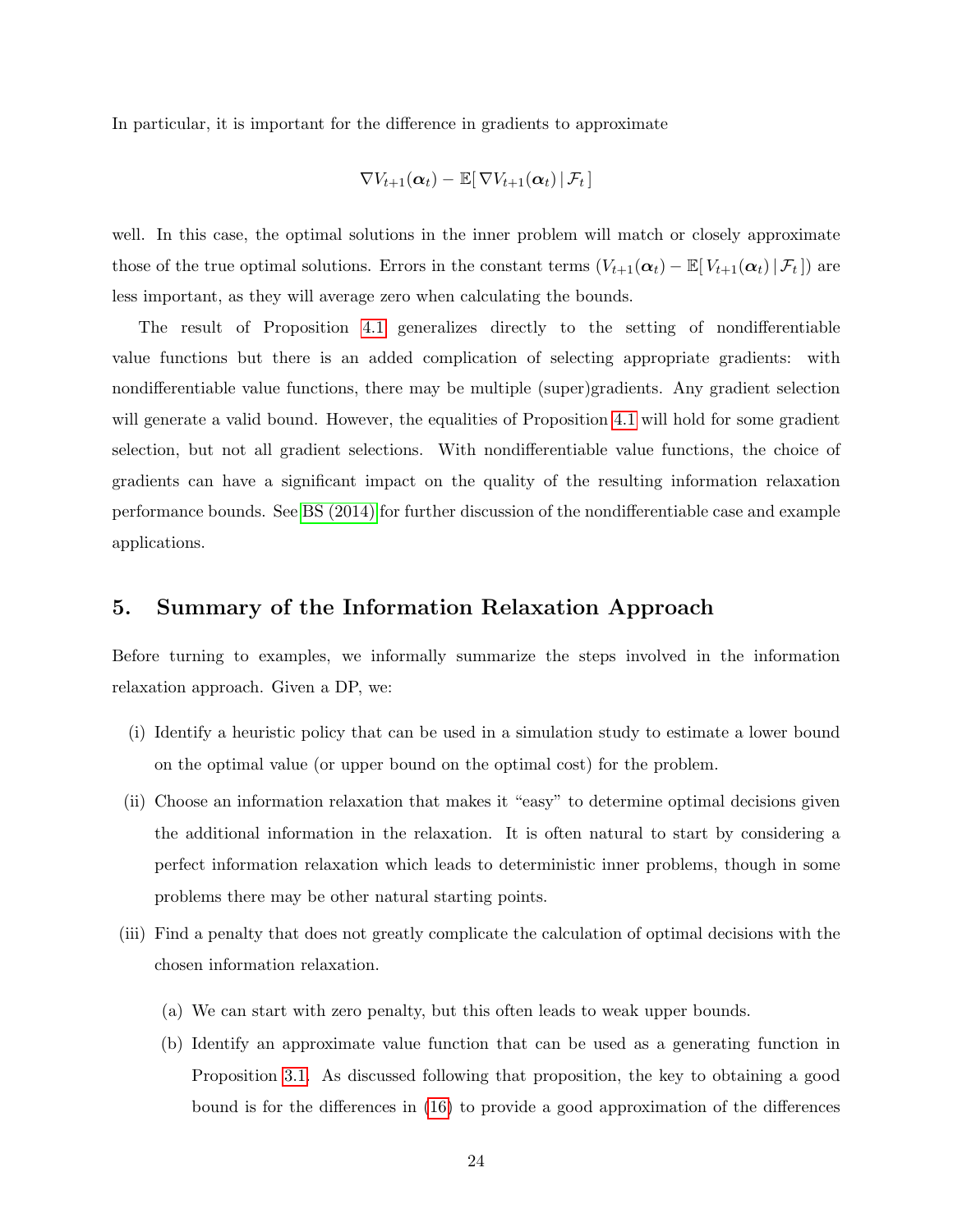$r_t(\boldsymbol{a}_t) + V_{t+1}^*(\boldsymbol{a}_t) - \mathbb{E}\big[r_t(\boldsymbol{a}_t) + V_{t+1}^*(\boldsymbol{a}_t) \,|\, \mathcal{F}_t\big]$  based on the true value function  $V_t^*$ . One can often use "myopic" approximations of the value function, such as the smoothing penalty in the inventory example of §[6](#page-26-0) and the dynamic assortment problem of §[7.](#page-34-0) Simple linear approximations of value functions can often be used to generate penalties when the DP has a convex structure, as discussed in §[4.](#page-20-0)

- (c) If the simple (e.g., myopic) approximations do not perform well, consider approximations that are more "forward-looking," taking into account the expected rewards over a longer time horizon. This could be accomplished by adopting a longer time horizon in the approximation or by adding an approximation of these longer-term effects to the myopic approximation.
- (d) Alternatively, if the value function approximations are based on an approximate DP where the value functions are approximated by linear combinations of basis functions, one might attempt to improve the approximation by considering a different set of basis functions.
- (iv) Estimate lower and upper bounds on the optimal value. We will typically estimate the upper and lower bounds simultaneously in a single simulation, as many of the calculations involved in implementing a heuristic are also used for the bound.
- (v) If the gap between the performance of the heuristic and information relaxation performance bound is sufficiently small, we may conclude that the heuristic policy is "good enough" for use in practice and we are done. If not, we can study the differences between the heuristic policies and the dual policies (as discussed following Theorem [3.3\)](#page-10-2) and see if these suggest some ideas for improving the heuristic policies, relaxations, or penalties. We may, for example, turn to better approximate value functions as discussed in step (iii) above.

Though we have described this as a sequential process, there are links between the steps in the process:

• The difficulty of solving the inner problem with a given information relaxation is often linked to the choice of penalty. For example, in the dynamic assortment problem of §[7,](#page-34-0) the "censored demands" relaxation leads to efficient computations in the inner problem with zero penalty, but not with the other penalties we consider. In addition, we sometimes simplify the inner problems by introducing additional relaxations (e.g., relaxing the constraints, perhaps with Lagrangian techniques as we do with the dynamic assortment problem) to improve the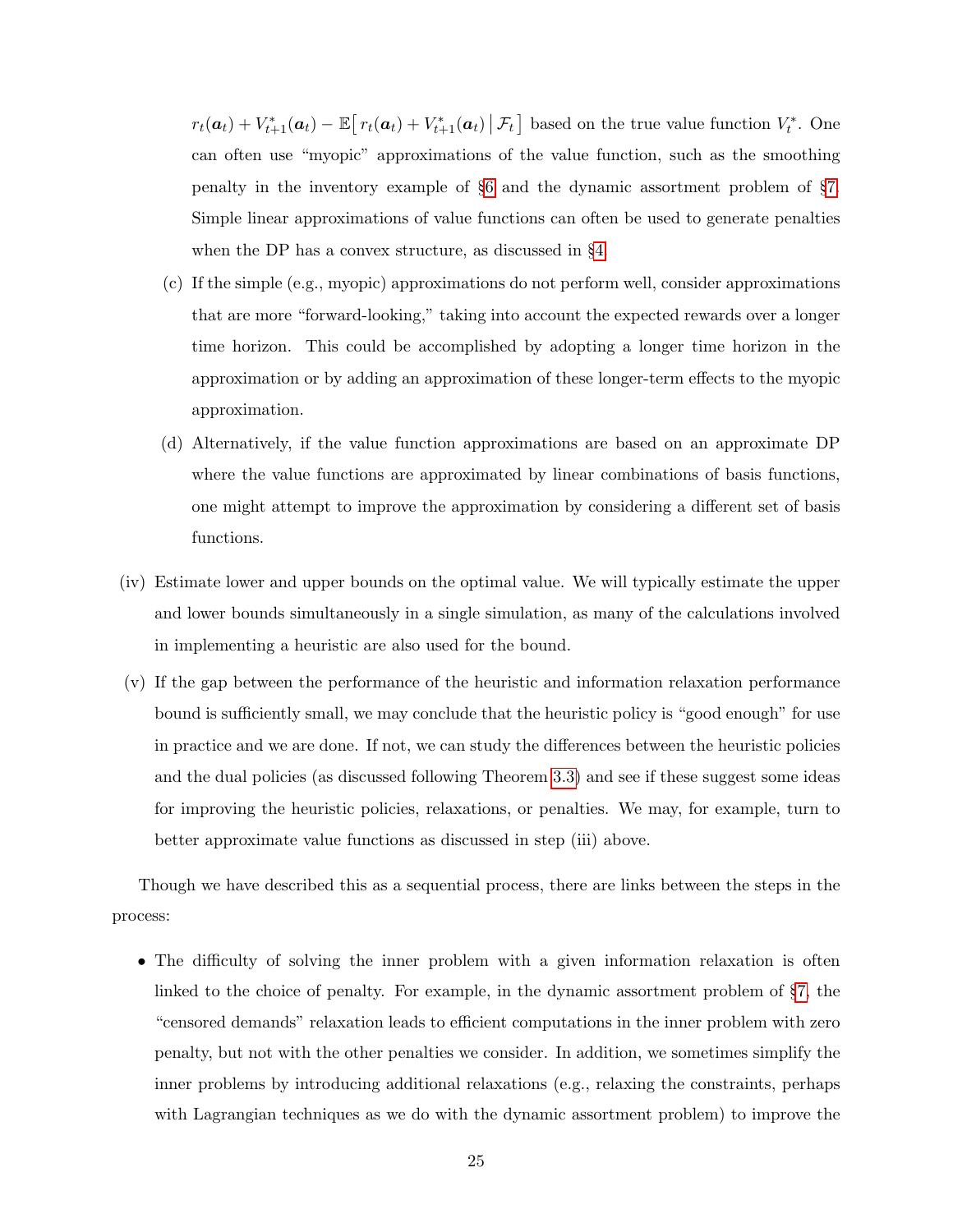tractability of the inner problem.

• The choice of heuristic (in step (i)) and approximate value function for use in generating a penalty (in step (iii)) are often paired. For example, a heuristic that is a myopic policy may be paired with a myopic value function to generate a penalty; more generally we may use a heuristic that is "greedy" with respect to an approximate value function and use that approximate value function to form a penalty. We do this in the dynamic assortment example of §[7,](#page-34-0) where a Lagrangian relaxation of the primal DP leads to an approximate value function used to generate a heuristic as well as a penalty.

There is clearly some "art" in applying information relaxation methods and, in the authors' experience, there is often some trial and error and iteration (and learning!) in this process. In the next three sections, we will study examples in detail and discuss issues involved in using information relaxation techniques in these examples.

# <span id="page-26-0"></span>6. Example: Inventory Management

In this section, we apply the information relaxation approach to a classic inventory management problem. We begin in §[6.1](#page-26-1) by considering a standard inventory model where the only uncertainties are the demands observed in each period; we focus on the perfect information relaxation. In §[6.4,](#page-31-0) we consider a "world-driven model" where there is uncertainty about the costs and demand processes (as well as demands) and consider imperfect as well as perfect information relaxations. These examples are simple enough that the primal DP can be solved to optimality; thus we do not need the performance bounds in this problem. However, this simple setting provides an introduction to the use of information relaxation methods and allows us to compare the information relaxation performance bounds with optimal values to assess the quality of the bounds.[3](#page-0-0)

# <span id="page-26-1"></span>6.1 Standard Model

The goal is to find a policy for ordering goods over  $T + 1$  periods to minimize the expected total costs. The inventory level in period t is denoted by  $x_t$  and the amount ordered in period t is  $a_t$ . The demand realized in period  $t$  is uncertain and denoted by  $d_t$ . We assume the order quantities and demands are nonnegative and, for convenience, assume  $x_0 = 0$ . The inventory level evolves

<sup>&</sup>lt;sup>3</sup>This inventory management example was originally developed in the preparation of [BSS \(2010\)](#page-64-0) but did not appear in the published version of that paper. The authors gratefully acknowledge the contributions of Peng Sun in the development of this example.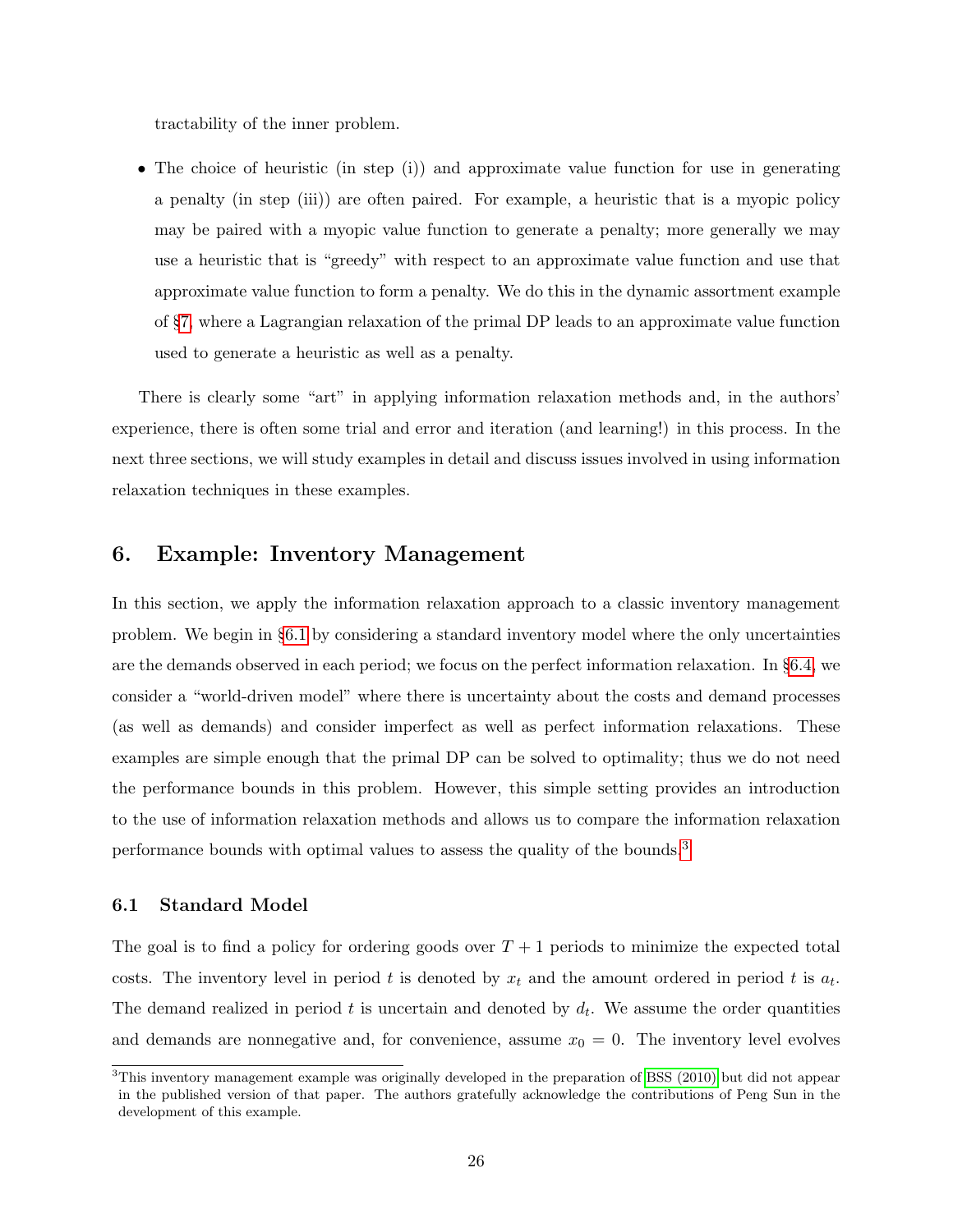according to  $x_{t+1} = x_t + a_t - d_t$ ; this evolution equation assumes that unmet demand is backordered and appears as a negative inventory level entering the next period. The total cost in period  $t$  is  $c_t(a_t) + f_t(x_{t+1})$  where  $c_t(a_t)$  is the cost of ordering  $a_t$  units of the good and  $f_t(x_{t+1})$  is the cost of holding excess inventory (if  $x_{t+1}$  is positive) or having backordered demand (if  $x_{t+1}$  is negative) at the end-of-period  $t$ . In most of our discussion we will consider general cost functions  $c_t$  and  $f_t$ , but we will also consider the special case of "linear costs" where  $c_t(a_t) = k_t a_t$  and  $f_t(x_{t+1}) = \max(h_t x_{t+1}, -p_t x_{t+1}).$ 

Placing this model in the general framework of  $\S2$ , the actions  $a_t$  are order quantities that may be restricted to be nonnegative integers or particular lot sizes. The scenarios  $\omega$  correspond to realized demands  $\boldsymbol{d} = (d_0, \ldots, d_T)$  and  $\Omega \subseteq \mathbb{R}^{T+1}_+$ . In the primal problem, we assume that at the beginning of period t the DM knows the prior demands  $d_{t-1} = (d_0, \ldots, d_{t-1})$ ; the period-t demand  $d_t$  is revealed after the period-t ordering decision. We define the natural filtration  $\mathbb F$  accordingly. Rather than maximizing expected rewards as in  $(1)$ , here we minimize costs where the period-t cost is given by

<span id="page-27-0"></span>
$$
r_t(\boldsymbol{a}_t, \boldsymbol{d}_t) = c_t(a_t) + f_t(x_{t+1}(\boldsymbol{a}_t, \boldsymbol{d}_t))
$$

Note that the period costs here are  $\mathcal{F}_{t+1}$ -adapted but are not  $\mathcal{F}_t$ -adapted because of their dependence on the period-t demand. Also note that the inventory level  $x_{t+1}$  depends on all prior orders  $a_t$  and demands  $d_t$ . The total cost is then  $r(a, d) = \sum_{t=0}^{T} r_t(a_t, d_t)$  and the primal DP can be written as

$$
\inf_{\alpha_F\in\mathcal{A}_\mathbb{F}}\mathbb{E}[\,r(\alpha_F)\,]\enspace.
$$

### <span id="page-27-1"></span>6.2 Information Relaxations and Penalties

We first consider the relaxed problem given by taking G to be the perfect information relaxation  $\mathcal{G}_t = \mathcal{F}$  for all t, corresponding to knowing all demands before making any ordering decisions. With a dual feasible penalty  $\pi$ , the performance bound [\(3\)](#page-8-1) is

$$
\mathbb{E}\bigg[\inf_{\boldsymbol{a}\in\boldsymbol{A}}\left\{r(\boldsymbol{a},\boldsymbol{d})-\pi(\boldsymbol{a},\boldsymbol{d})\right\}\bigg]
$$
 (26)

where A denotes set of feasible orders  $a = (a_0, \ldots, a_T)$ . Here, because we are minimizing costs rather than maximizing profits, dual feasible penalties must satisfy  $\mathbb{E}[\pi(\alpha_F)] \geq 0$  (rather than  $\leq 0$ ) for all  $\alpha_F$  in  $\mathcal{A}_F$  and the resulting performance bound is a lower bound on the minimal costs.

If we use the penalty  $\pi = 0$ , we obtain the perfect information lower bound on costs and the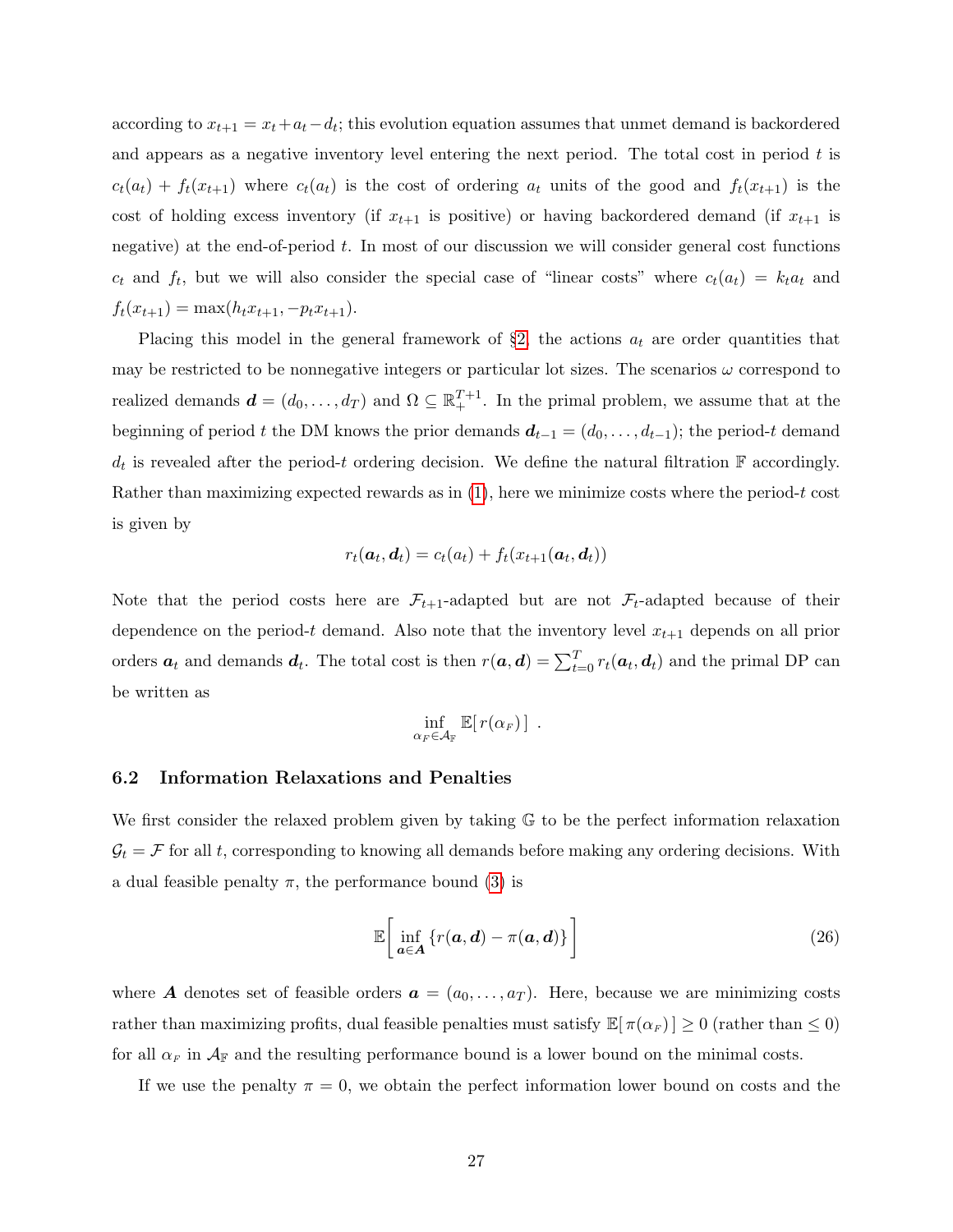inner problem in [\(26\)](#page-27-0) corresponds to choosing an optimal ordering policy with full information about all demands. This inner problem is known as a dynamic lot-sizing problem with backorders (see, e.g., [Florian et al. 1980\)](#page-65-4) where we solve

<span id="page-28-0"></span>
$$
\inf_{a \in A} \sum_{t=0}^{T} \left\{ c_t(a_t) + f_t(x_{t+1}(a_t, d_t)) \right\}
$$
\n(27)

with a known demand sequence  $d$ . This inner problem can be solved efficiently as a deterministic DP or using specialized algorithms for dynamic lot-sizing problems. We can estimate a lower bound on the minimal costs by repeatedly solving these dynamic lot-sizing problems with randomly generated demand sequences.

In the special case with linear costs, the perfect information bounds simplify further: the inner dynamic lot-sizing problem [\(27\)](#page-28-0) can be formulated and solved as a shortest path problem (see, e.g., [Ahuja et al. 1988\)](#page-63-6). The solution leads to the determination of cost coefficients  $\hat{k}_t$  that are independent of the specific demand levels. The total cost given a demand sequence  $\boldsymbol{d}$  is then given by  $\sum_{t=0}^{T} \hat{k}_t d_t$ . Thus, in the linear case, given these cost coefficients  $\hat{k}_t$ , the perfect information lower bound can be written analytically as  $\sum_{t=0}^{T} \hat{k}_t \mathbb{E}[d_t]$ . If the ordering costs are constant over time, these cost coefficients  $\hat{k}_t$  are simply the ordering costs  $k_t$ . However, if the ordering costs are time-varying, it may be cheaper to satisfy demand in a given period by ordering before (or after) that period and paying the holding costs (or backorder costs). The coefficients  $k_t$  represent the cheapest way to meet the known demand in period t.

Although these perfect information bounds are easy to compute, as we will see, the bounds are rather loose. To obtain tighter bounds, we consider a "smoothing" penalty that is straightforward to compute and partially cancels the benefits of knowing demands in advance. We define this penalty using the method of Proposition [3.1,](#page-12-1) taking the generating functions  $w_t$  to be the period rewards  $r_t$ . This leads to a period-t penalty

<span id="page-28-1"></span>
$$
\pi_t(\boldsymbol{a}_t, \boldsymbol{d}_t) = r_t(\boldsymbol{a}_t, \boldsymbol{d}_t) - \mathbb{E}[r_t(\boldsymbol{a}_t, \boldsymbol{d}_t) | \mathcal{F}_t],
$$

and the (total) penalty  $\pi(a, d) = \sum_{t=0}^{T} \pi_t(a, d)$ . Here the conditional expectations  $\mathbb{E}[\cdot | \mathcal{F}_t]$  are taken knowing the demands  $d_{t-1} = (d_0, \ldots, d_{t-1})$  in the first t periods. Intuitively, this penalty cancels the benefit of precise knowledge of the demand in a given period, as the exact period- $t$ reward  $r_t(\boldsymbol{a}_t, \boldsymbol{d}_t)$  is replaced by the expected reward  $\mathbb{E}[r_t(\boldsymbol{a}_t, \boldsymbol{d}_t) | \mathcal{F}_t]$ . However, this cancellation is "myopic" in that, unlike the ideal penalty constructed in Theorem [3.4,](#page-13-3) it cancels the effect of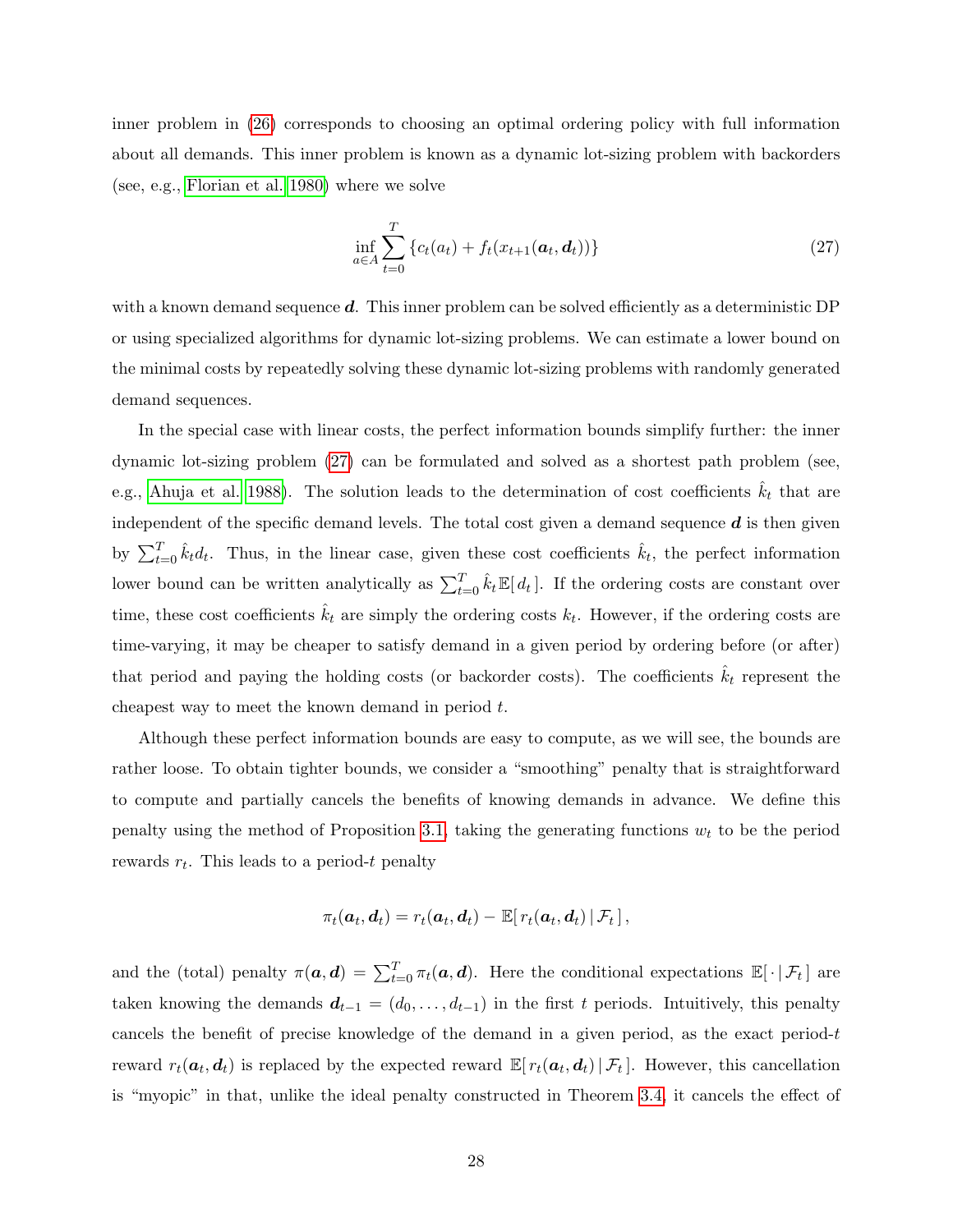perfect information on a single period's reward rather than the effect on the total rewards.

With this smoothing penalty, the inner dual problem in [\(26\)](#page-27-0) becomes

$$
\inf_{\boldsymbol{a}\in\boldsymbol{A}}\sum_{t=0}^{T}\left\{c_t(a_t)+\mathbb{E}\left[f_t(x_{t+1}(\boldsymbol{a}_t,\boldsymbol{d}_t))\,|\,\mathcal{F}_t\,\right]\right\}\tag{28}
$$

which can be written more explicitly as

<span id="page-29-0"></span>
$$
\inf_{(a_0,...,a_T)\in \mathbf{A}} \sum_{t=0}^T \left\{ c_t(a_t) + \mathbb{E}\left[ f_t\left(\sum_{\tau=0}^{t-1} (a_{\tau} - d_{\tau}) + (a_t - \tilde{d}_t) \right) \middle| d_{t-1} \right] \right\} .
$$

In this case, the inner problem can still be viewed as a dynamic lot-sizing problem as in [\(27\)](#page-28-0) but the inventory cost function  $f_t(x_{t+1})$  is replaced by a smoothed version of it,  $\hat{f}_t(x_{t+1}) = \mathbb{E}[f_t(x_{t+1}) | \mathcal{F}_t],$ that takes expectation over the uncertain demand  $\ddot{d}_t$  given a particular earlier demand sequence  $d_{t-1}$ . As with the perfect information bound, we can estimate a lower bound on the optimal costs by repeatedly solving these dynamic lot-sizing problems with randomly generated demand sequences. Note that if the demands are independent over time, these smoothed cost functions  $f_t$ need only be calculated once and stored. However, with dependence in the demands, we need to consider different smoothed cost functions  $\hat{f}_t$  for different demand scenarios.

The smoothing bound can also be simplified if we have linear costs. If we drop the requirement that the order quantity  $a_t$  be nonnegative (i.e., relax this physical constraint), we obtain a weaker bound but the inner dual problem decomposes into a series of simple newsvendor problems; we call the resulting bound the newsvendor bounds. To describe this, rather than choosing order quantities  $a_t$ , we instead (equivalently) choose base stock levels  $y_t = a_t + x_t$ . The end-of-period inventory levels are then given by  $x_{t+1} = y_t - d_t$ . If we drop the nonnegativity constraint on the order quantity  $a_t$ , our choice of base stock levels is unconstrained and the inner problem in  $(28)$ can be rewritten as

$$
\min_{\mathbf{y}} \sum_{t=0}^{T} \left\{ k_t (y_t - y_{t-1} + d_{t-1}) + \mathbb{E} \left[ f_t (y_t - \tilde{d}_t) \Big| \mathcal{F}_t \right] \right\} \n= \sum_{t=0}^{T} \left\{ k_t d_{t-1} + \min_{y_t} \left( y_t (k_t - k_{t+1}) + \mathbb{E} \left[ f_t (y_t - \tilde{d}_t) \Big| \mathbf{d}_{t-1} \right] \right) \right\},
$$
\n(29)

where, on the right side, we have gathered all terms involving  $y_t$  into a single summand; we take  $d_{-1} = 0$  and  $k_{T+1} = 0$ . Examining [\(29\)](#page-29-0), we see that the inner problem requires the solution of period-specific minimization problems that have the same form as the classical newsvendor problem: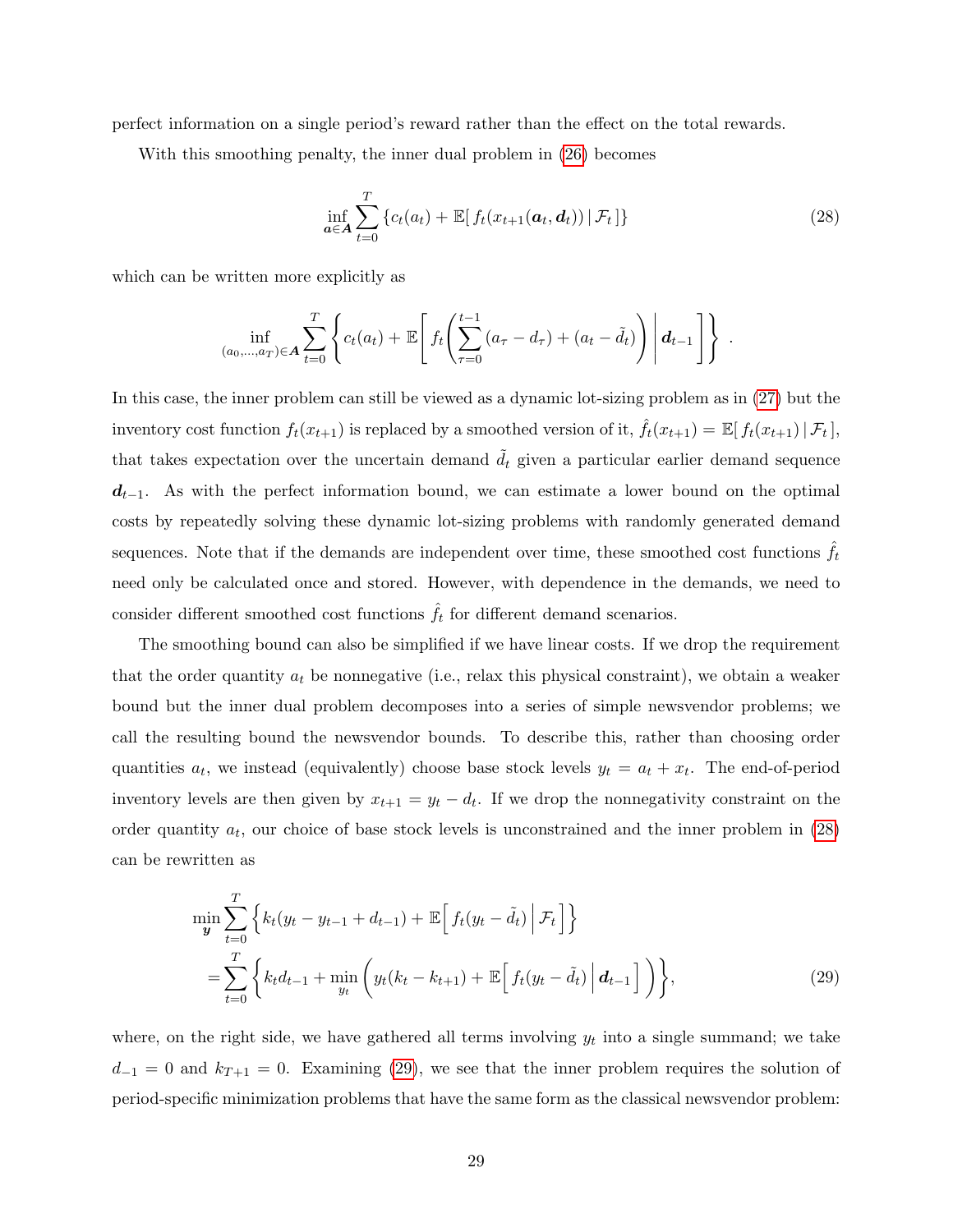<span id="page-30-0"></span>

|                 |                           | Time-Varying Demand Constant Demand and |    |                             |                |                    |          |          |    |                |     |
|-----------------|---------------------------|-----------------------------------------|----|-----------------------------|----------------|--------------------|----------|----------|----|----------------|-----|
|                 |                           | and Constant Costs                      |    |                             |                | Time-Varying Costs |          |          |    |                |     |
| Period          |                           |                                         |    |                             | 3              | 4                  | $\theta$ |          |    |                |     |
| Ordering costs  | $k_t$                     | $\overline{2}$                          | -2 | $\mathcal{D}_{\mathcal{L}}$ | 2              | 2                  |          | $\aleph$ |    | $\overline{4}$ | 1.5 |
| Holding costs   | $h_t$                     |                                         |    |                             | $\overline{1}$ | $-1$               |          |          |    |                |     |
| Backorder costs | $p_t$                     | 9                                       | 9  |                             | 9              | 11                 | 9        | 9        | 9  |                |     |
| Mean demand     | $\mathbb{E}$ l<br>$d_{t}$ | 40                                      | 40 | 40                          | 2              |                    | 30       | 30       | 30 | 30             | 30  |

Table 1: Assumptions for the standard inventory model example

the optimal base-stock levels  $y_t$  in [\(29\)](#page-29-0) are given by selecting an appropriate "critical fractile" as in the newsvendor model. We can then take expectations over [\(29\)](#page-29-0) to obtain a lower bound on the total expected costs. If the demands are independent over time, we can calculate these critical fractiles and expectations once: no simulation is required to calculate the expectation of [\(29\)](#page-29-0). If demands are dependent, we need to find the critical fractiles for period t conditional on the prior demands  $d_{t-1}.^4$  $d_{t-1}.^4$ 

### 6.3 Example Numerical Results

We illustrate these bounds by considering their performance in four examples from [Zipkin](#page-67-1) [\(2000,](#page-67-1) pp. 380-381). The examples involve two different sets of assumptions – one with time-varying demand distributions and constant costs and the other with time-varying costs and constant demand distributions – and consider Poisson and geometric demand distributions. The examples all involve 5 periods and assume a linear cost model; the specific assumptions are shown in Table [1.](#page-30-0) With both sets of assumptions, the final period inventory costs can be viewed as including a salvage value where excess inventory is sold for \$2 per unit and unmet demand must be satisfied at \$2 per unit.

Table [2](#page-32-0) shows the results for the various bounds as well as optimal values; since demands are independent and discrete in these examples, the primal DP recursion has a finite, one-dimensional state space (representing the current inventory level) and is easy to solve. The smoothing bounds were computed using Monte Carlo simulation with 10,000 scenarios; standard errors are reported for these results. The other bounds were computed numerically without simulation.

Examining the results in Table [2,](#page-32-0) we see that:

• The perfect information bounds, though easy to compute, are quite loose, as expected. With perfect information and no penalty, the DM simply orders to match the actual demand in

<sup>4</sup>With independent demands, this newsvendor bound is equivalent to a bound given in [Zipkin](#page-67-1) [\(2000,](#page-67-1) p. 381).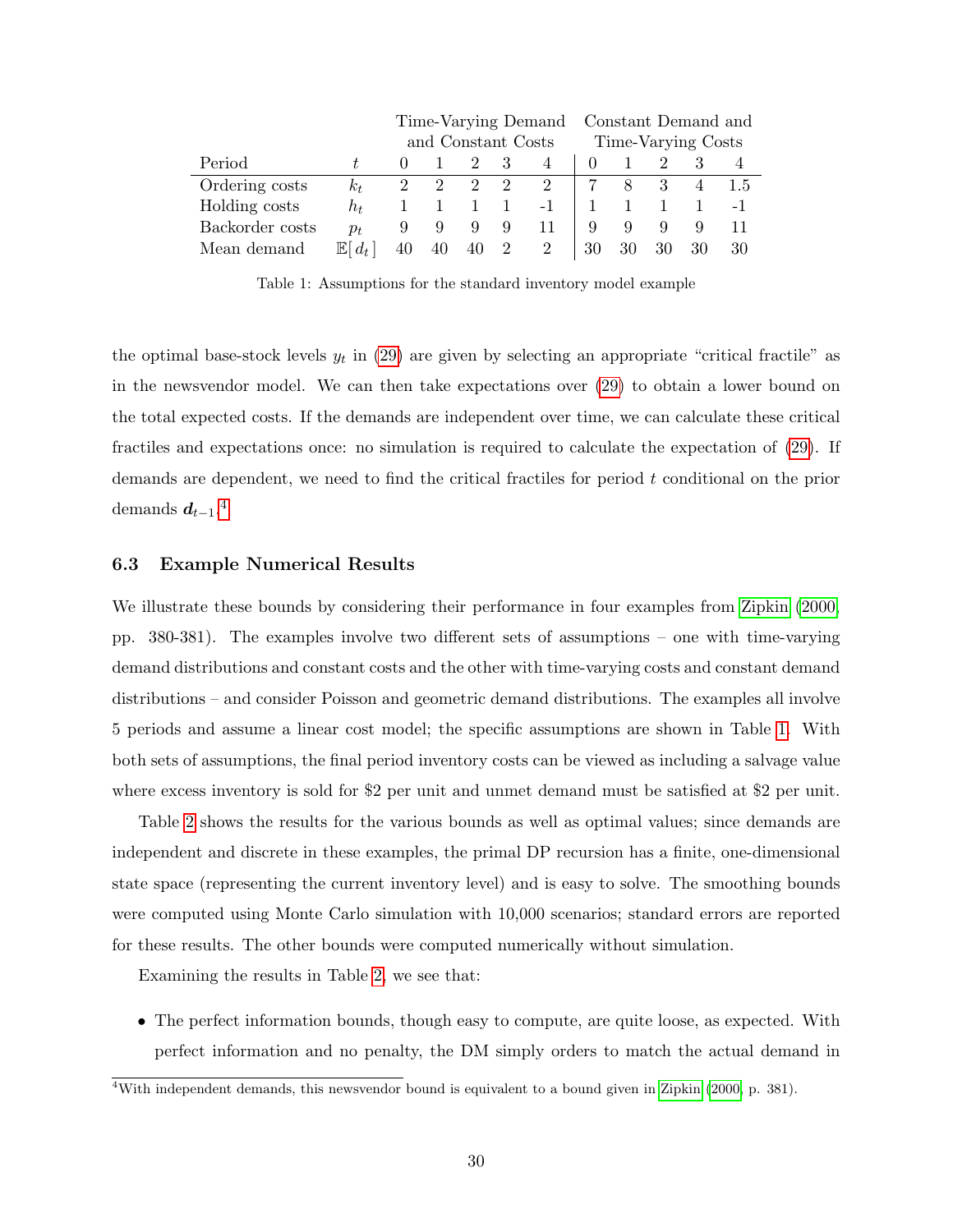each period, using the cheapest method available to do so (with costs given by  $k_t$  as discussed earlier).

- The newsvendor bounds are also easy to compute and are tight when demands have a Poisson distribution. With a geometric demand distribution, however, the newsvendor bounds are 11-12% below the optimal value. In the newsvendor bounds, the DM orders the newsvendor optimal quantities in each period, ignoring the fact that this is not possible when the leftover inventory exceeds the newsvendor-optimal quantity.
- The smoothing bound is somewhat harder to compute but does very well in all cases. The nonnegative order quantity constraints are respected in these inner problems and thus the bounds are better than the newsvendor bounds.

The differences in performance in the Poisson and geometric cases are due to the differences in variances: with a mean demand of 30 (as in the constant demand case), the standard deviations of the Poisson and geometric distributions are 5.48 and 30.50, respectively. The higher variance of the geometric distribution leads to higher inventory costs and leads the perfect information and newsvendor bounds to perform much worse. In this case, the constraint that is ignored in the newsvendor bound (that the order quantities must be nonnegative) is more likely to be binding and the newsvendor bounds are much worse than the smoothing bounds.

# <span id="page-31-0"></span>6.4 With Uncertainty about the "State of the World"

A useful feature of the information relaxation approach is that it can easily accommodate more complex inventory models where there are uncertainties about costs, demand processes, and/or dependence among the demands over time. Though these additional uncertainties may make the primal DP significantly more complicated to solve, we can easily incorporate these uncertainties into the relaxed problem. We illustrate this by considering a "world-driven demand" inventory model (as in [Song and Zipkin 1993\)](#page-67-2) where the model structure is the same as in §[6.1](#page-26-1) except now the cost and demand parameters depend on an underlying "state of the world"  $s_t$  which evolves stochastically over time.

As a specific example, we will consider an extension of the previous numerical example but with uncertainty about the ordering costs  $(k_t)$  and the mean demand  $(\mathbb{E}[d_t])$ . There are three possible cost levels and three possible mean demands and these evolve independently with the values and transition probabilities specified in Figure [1;](#page-32-1) we assume the costs and mean demands both start in period 0 in the middle state. Considering all possible combinations of costs and mean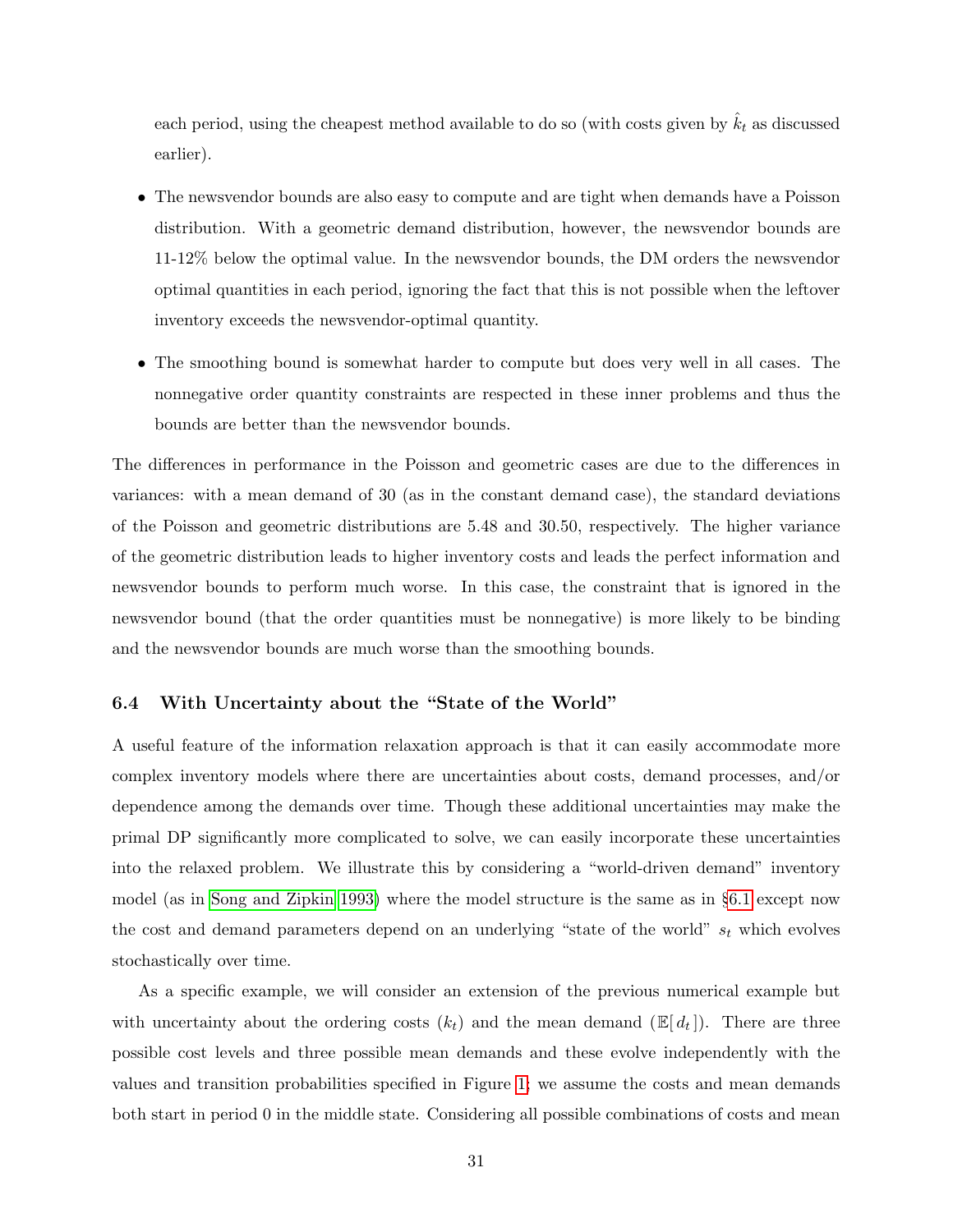<span id="page-32-0"></span>

|                     |        | Time-Varying Demand |                        | Constant Demand and |      |                     |  |  |  |
|---------------------|--------|---------------------|------------------------|---------------------|------|---------------------|--|--|--|
|                     |        | and Constant Costs  |                        | Time-varying Costs  |      |                     |  |  |  |
|                     | Cost   |                     | Std. Err. $\%$ of Opt. | $\cos t$            |      | Std. Err. % of Opt. |  |  |  |
| Optimal value       | 293.94 |                     |                        | 752.45              |      |                     |  |  |  |
| Smoothing bound     | 292.58 | 0.20                | 100\%                  | 752.42              | 0.53 | 100\%               |  |  |  |
| Newsvendor bound    | 287.84 |                     | 98\%                   | 752.37              |      | 100%                |  |  |  |
| Perfect info. bound | 248.00 |                     | 84%                    | 705.00              |      | 94%                 |  |  |  |

#### Poisson Demand Distributions

Geometric Demand Distributions Time-Varying Demand Constant Demand and and Constant Costs Time-Varying Costs Cost Std. Err.  $\%$  of Opt. Cost Std. Err.  $\%$  of Opt.

 $0.7$ 

<span id="page-32-1"></span>

| Perfect info. bound 248.00 |  | $\overline{\phantom{0}}$ | $41\%$   705.00 |                                                          | $\sim$ $-$ | 65% |
|----------------------------|--|--------------------------|-----------------|----------------------------------------------------------|------------|-----|
|                            |  |                          |                 | Table 2: Example bounds for the standard inventory model |            |     |

Smoothing bound 599.85 1.22 99% 1068.53 2.56 98% Newsvendor bound 538.99 - 89% 956.17 - 88%

Optimal value 607.14 - - 1092.10





 $0.7$   $($   $)$  0.6

Figure 1: State transitions for the world-driven inventory model

demands gives a total of nine possible states of the world  $s_t$ . The holding and backorder costs  $(h_t \text{ and } p_t)$  are the same as in the previous example (see Table [1\)](#page-30-0) and, as before, we will consider Poisson and geometric demand distributions. Because the ordering costs  $k_t$  depend on the state  $s_t$ , the inventory rewards now depend on the state vector  $s_t = (s_0, \ldots, s_t)$  and can be written as  $r_t(\bm{a}_t, \bm{d}_t, \bm{s}_t) = k_t(s_t) a_t + f_t(x_{t+1}(\bm{a}_t, \bm{d}_t))$ . We assume that in period t (before placing that period's order) the DM knows the current state  $s_t$  as well as the prior demands  $d_{t-1}$  and states  $s_{t-1}$  and define the natural filtration F accordingly.

We will consider two relaxations of the natural filtration  $\mathbb{F}$ . First, as in §[6.2,](#page-27-1) we consider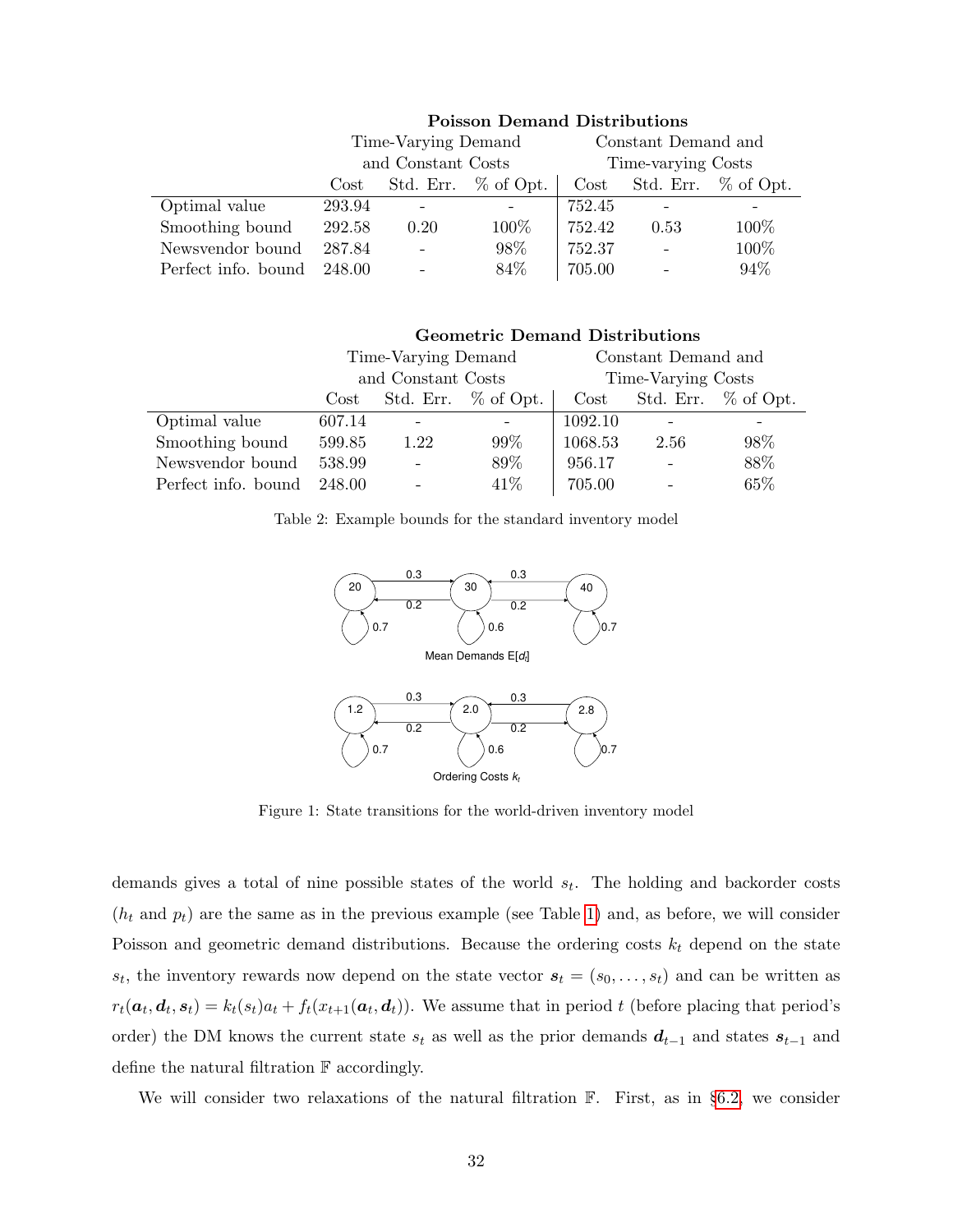<span id="page-33-0"></span>

|                       |            | <b>Poisson Demands</b>       |                        | <b>Geometric Demands</b> |                          |                        |  |
|-----------------------|------------|------------------------------|------------------------|--------------------------|--------------------------|------------------------|--|
|                       | $\rm Cost$ |                              | Std. Err. $\%$ of Opt. | $\rm Cost$               |                          | Std. Err. $\%$ of Opt. |  |
| Optimal value         | 348.69     | $\qquad \qquad \blacksquare$ |                        | 644.45                   |                          |                        |  |
| Imperfect info. bound | 346.15     | 0.75                         | 99.3%                  | 636.65                   | 1.12                     | 98.6%                  |  |
| Smoothing bound       | 347.23     | 0.79                         | 99.6%                  | 634.82                   | 1.69                     | 98.4%                  |  |
| Newsvendor bound      | 347.10     | $\equiv$                     | 99.5%                  | 628.43                   |                          | 97.4\%                 |  |
| Perfect info. bound   | 300.00     | $\overline{\phantom{a}}$     | 86.0%                  | 300.00                   | $\overline{\phantom{0}}$ | 46.5%                  |  |

Table 3: Numerical results for the world-driven demand example

the perfect information relaxation, which now means the DM has perfect knowledge of the actual demands d and states s before placing any orders. In this setting, the three bounds considered previously continue to apply in the same way. The perfect information bound given by taking  $\pi = 0$ yields an inner problem that is a deterministic lot-sizing problem as in [\(27\)](#page-28-0). The smoothing bound is given by taking the period- $t$  penalty to be

$$
\pi_t(\boldsymbol{a}_t, \boldsymbol{d}_t, \boldsymbol{s}_t) = r_t(\boldsymbol{a}_t, \boldsymbol{d}_t, \boldsymbol{s}_t) - \mathbb{E}[\left. r_t(\boldsymbol{a}_t, \boldsymbol{d}_t, \boldsymbol{s}_t) \,\right| \mathcal{F}_t \,]
$$

where the conditional expectations  $\mathbb{E}[\cdot | \mathcal{F}_t]$  are taken knowing the period-t state and demand histories  $s_t$  and  $d_{t-1}$ ; this leads to an inner problem that is the same as [\(28\)](#page-28-1). Finally, this smoothing bound can be simplified to yield a newsvendor bound with an inner problem like that of equation [\(29\)](#page-29-0). In this case, however, because the mean demand and the ordering costs change in each state  $s_t$ , we take expectations over  $(29)$  to calculate the newsvendor bounds. The numerical results for these three bounds are shown in Table [3,](#page-33-0) along with the exact value for the primal problem. As with the standard inventory model, we find that the perfect information bounds with no penalty are rather loose, but the newsvendor and smoothing bounds are tight with the Poisson demand distributions and fairly tight with the geometric demand distribution.

Also shown in Table [3](#page-33-0) are the results for an imperfect information bound that considers a relaxation G of the natural filtration F that assumes perfect information about all states  $(s_0, \ldots, s_t)$ before any decisions are made, but assumes demand information is revealed sequentially as in the natural filtration F. With no penalty, we have a dual problem that can be solved by repeatedly randomly generating a vector of states s and solving an inner problem that is standard stochastic inventory model with known costs and demand distributions. The inner problem is thus a stochastic DP, but it is simpler to solve than the primal DP that reflects uncertainty about the states  $s_t$ . The computational effort required to calculate these bounds will depend on how many scenarios one chooses to simulate, but the effort required for any given scenario is otherwise independent of the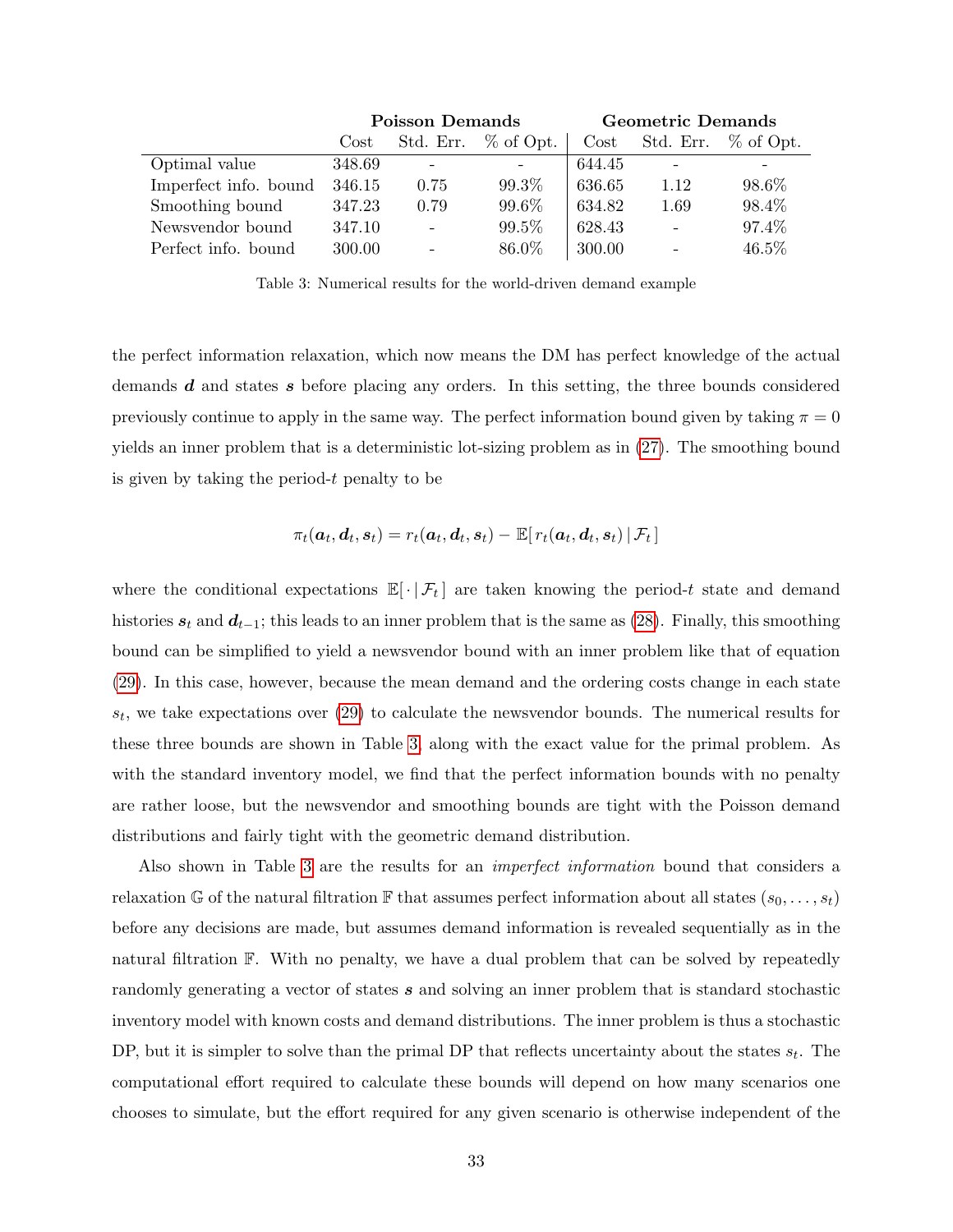number of possible states  $s_t$  of the world considered in the primal DP. As seen in Table [3,](#page-33-0) these bounds with zero penalty are tighter with the imperfect information relaxation than the perfect information relaxation, as one would expect based on Corollary [3.1.](#page-8-3) One could incorporate nonzero penalties into these imperfect information bounds, but these imperfect information bounds are quite tight and we have little incentive to attempt to improve them.

We can modify the primal DP for this world-driven inventory model by assuming that the cost component of the state is observed but the demand component of the state (representing the mean demand) is not observed before ordering in period  $t$ . In this case, the primal DP would be a partially observed Markov decision process: the DP state variable would include a probability distribution over the possible demand states and the DM would update his or her probability distribution on these states based on the observed demands. This modification would significantly complicate the primal DP and, with less information available to the DM, would lead to costs somewhat higher than the optimal value shown in Table [3.](#page-33-0) This modification is easily accommodated in the information relaxation dual problem. Specifically, we can use the result of Proposition [3.4](#page-19-0) to simplify the calculation of penalties in the unobservable model ( $\mathbb{F}$ ) by using a looser information relaxation ( $\mathbb{F}'$ ) that assumes the demand components and the cost components are observed over time. This leads to the bounds we previously considered: though the optimal costs for the partially observed model would be higher than the costs for the fully observed model, the bounds we calculate in Table [3](#page-33-0) would be unchanged and provide performance bounds for this partially observable model.

[BSS \(2010\)](#page-64-0) present bounds for the adaptive inventory management model of [Treharne and Sox](#page-67-3) [\(2002\)](#page-67-3) where demand is nonstationary and partially observed, meaning the probability distribution for demand changes over time and the true demand distribution is not known. For the reasons discussed in the previous paragraph, the partially observed primal problem there is much harder than the simple inventory examples in §[6.1-](#page-26-1)§[6.4.](#page-31-0) [BSS \(2010\)](#page-64-0) consider penalties based on limitedlookahead value functions, generalizing the myopic "smoothing" penalties considered in this simple inventory example.

# <span id="page-34-0"></span>7. Example: Dynamic Assortment Planning

In this section, we use information relaxation methods to study a dynamic assortment problem (DAP) with demand learning, using the model developed by [Caro and Gallien](#page-64-2) (CG [2007\)](#page-64-2) and the heuristics from [Brown and Smith](#page-64-3) (BS [2020\)](#page-64-3). This example is significantly more complicated than the previous one: it cannot be solved to optimality and the heuristics rely on Lagrangian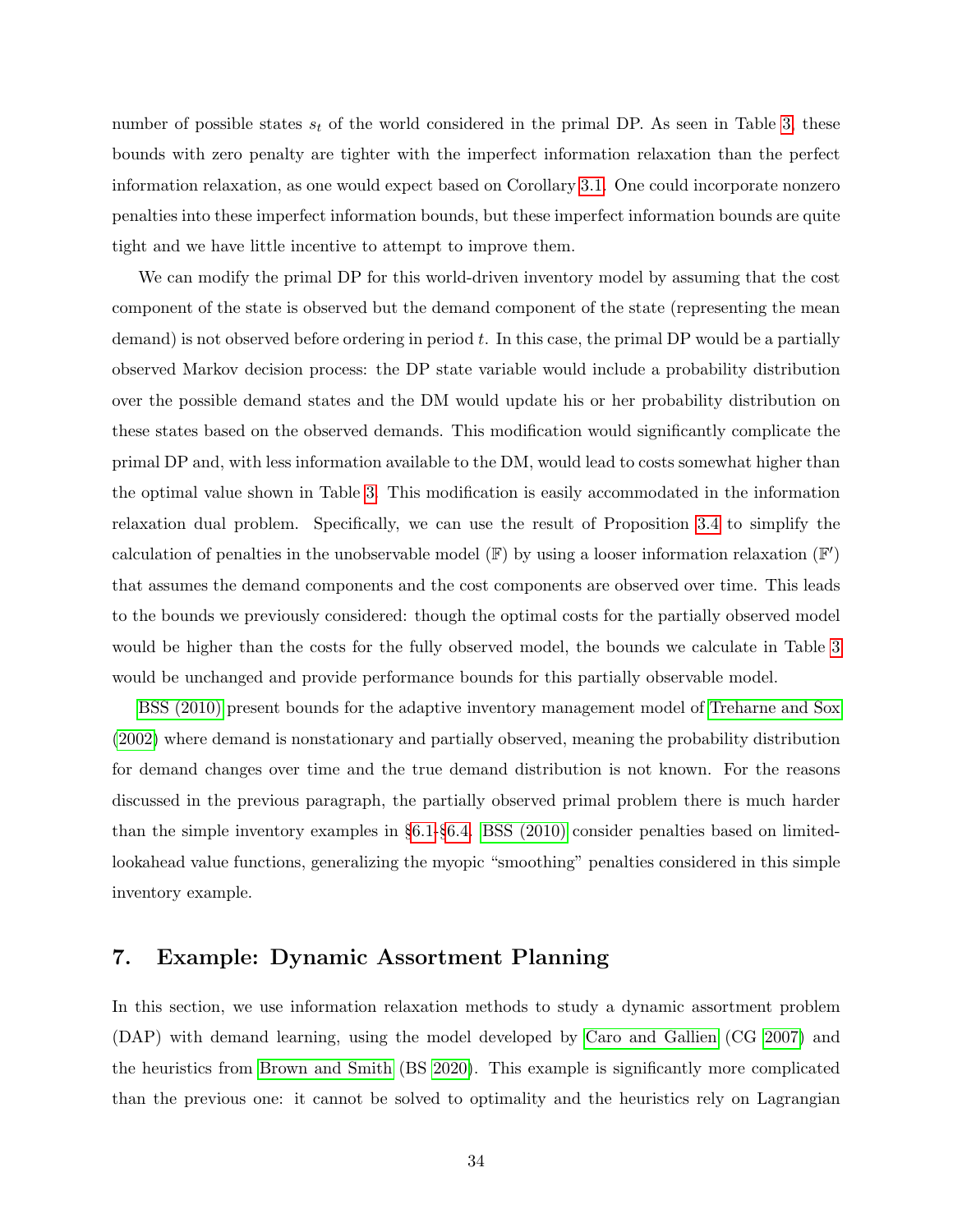relaxations of the original DP, as does the inner DP considered in the information relaxation bounds. We describe the model in §[7.1,](#page-35-0) a Lagrangian relaxation and associated heuristic in §[7.2,](#page-36-0) and information relaxation bounds in §[7.3.](#page-38-0) §[7.4](#page-45-0) provides illustrative numerical results. [BS \(2020\)](#page-64-3) focus on Lagrangian relaxations and corresponding Lagrangian index policies, showing that the Lagrangian index policies are asymptotically optimal given many products. Here we focus on using information relaxations to generate performance bounds for a fixed number of products.

### <span id="page-35-0"></span>7.1 DAP: The Model

We consider a retailer who repeatedly chooses products to display from a set of S products available, subject to a shelf-space constraint that requires the number of products displayed in period  $t$  to be less than or equal to  $N_t$ . The demand rate for products is unknown and the DM updates beliefs about these rates over time using Bayes' rule. The demand for product s follows a Poisson distribution with an unknown rate  $\gamma_s$ . The demand rates are assumed to be independent across products and to have a gamma prior with shape parameter  $m_s$  and inverse scale parameter  $\beta_s$  $(m_s, \beta_s > 0)$ ; this implies the mean of  $\gamma_s$  (and hence mean demand) is  $m_s/\beta_s$ .

The assumed distributions are convenient because they lead to nice forms for the demand distribution and Bayesian updating is easy. If a product is displayed, the observed demand in that period has a negative-binomial distribution (also known as the gamma-Poisson mixture). Given a gamma prior with parameters  $(m_s, \beta_s)$ , after observing demand  $d_s$  for product s, the posterior distribution for the demand rate is a gamma distribution with parameters  $(m_s + d_s, \beta_s + 1)$ . If a product is not displayed, its state is unchanged.

The retailer's objective is to maximize the expected total profit earned. If a product is displayed, its reward for that period is assumed to be equal to the demand  $d_s$ ; i.e., the unit margin is normalized to be one. If a product is not displayed, its reward is zero. We let  $a_s$  denote the decision variables in each period, where  $a_s$  equals 1 if product s is displayed and zero otherwise.

To streamline notation, we let  $\mathbf{m} = (m_1, \ldots, m_S)$  and  $\boldsymbol{\beta} = (\beta_1, \ldots, \beta_S)$  denote the vectors of parameters describing DM's state of information about the S products,  $\mathbf{a} = (a_1, \ldots, a_S)$  denote a vector of display decisions, and  $\tilde{\boldsymbol{d}}_t = (\tilde{d}_{t,1}, \ldots, \tilde{d}_{t,S})$  denote a random vector of product demands in period t. After displaying the selected products, observing the demands for these products, and updating using Bayes' rule, the next period state of information is given by updated parameter vectors  $m' = m + a \cdot \tilde{d}_t$  (here "." denotes componentwise multiplication) and  $\beta' = \beta + a$ . The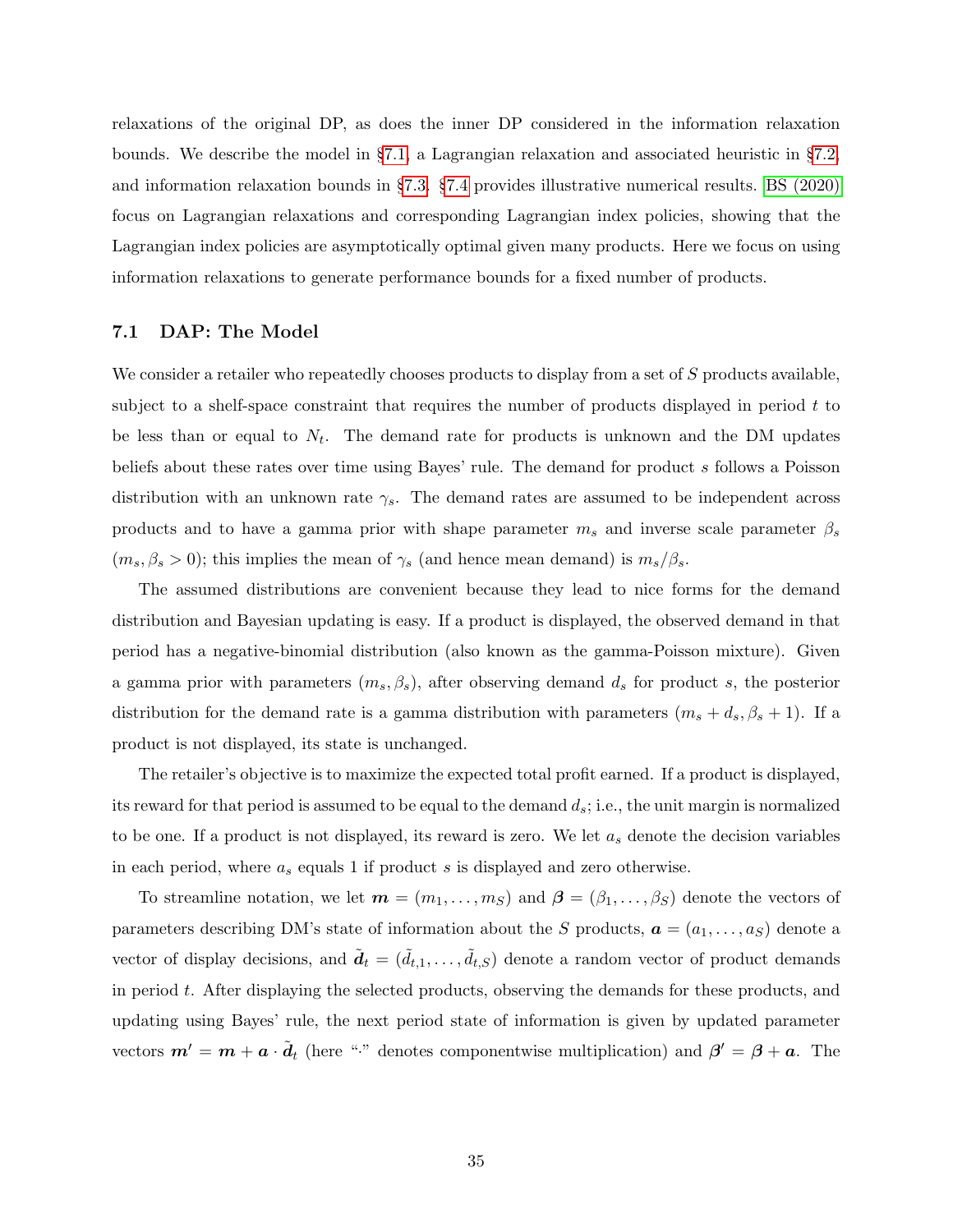shelf-space constraint requires  $\boldsymbol{a}$  to be in

<span id="page-36-2"></span>
$$
\mathbf{A}_t \equiv \left\{ \mathbf{a} \in \{0,1\}^S \; : \; \mathbf{1}^\mathsf{T} \mathbf{a} \le N_t \right\} \; . \tag{30}
$$

where 1 is an S-vector of ones. Taking the terminal value  $V^*_{T+1}(m, \beta) = 0$ , we can write the optimal value function as

<span id="page-36-1"></span>
$$
V_t^*(m,\beta) = \max_{a \in A_t} \mathbb{E}\left[a^{\mathsf{T}}\tilde{d}_t + V_{t+1}^*\Big(m + a \cdot \tilde{d}_t, \ \beta + a\Big)\Big|m,\beta\right] \ . \tag{31}
$$

Astute readers may notice that the natural filtration  $\mathbb F$  here is action dependent: that is, decisions made in period  $t$  will be based on observing the history of demands for products that have been displayed, so the period-t state of information  $\mathcal{F}_t$  will depend on the sequence of display decisions  $(a_0, \ldots, a_{t-1})$  in periods 0 to  $t-1$ . In this setting, a filtration  $\mathbb G$  is an information relaxation of  $\mathbb F$  if  $\mathcal F_t\subseteq \mathcal G_t$  for any such sequence of actions.

# <span id="page-36-0"></span>7.2 DAP: Lagrangian Relaxations and Index Policies

The DP [\(31\)](#page-36-1) is difficult to solve because the constraint [\(30\)](#page-36-2) limiting the number of products displayed links decisions across products: the display decision for one product depends on the states of the other products. With more than a few products, the state space would be unmanageably large. In this subsection, we consider Lagrangian relaxations of [\(31\)](#page-36-1) where we relax this linking constraint and decompose the value functions into computationally manageable subproblems. We then show how this Lagrangian relaxation can be used to generate a heuristic display policy as well as a bound on the performance with an optimal policy. The key results on Lagrangian relaxations of DPs (summarized in Proposition [7.1](#page-37-0) below) are fairly standard in the literature on Lagrangian relaxations of DPs (e.g., [Hawkins 2003;](#page-65-5) [Adelman and Mersereau 2008\)](#page-63-2); our discussion follows [BS](#page-64-3) [\(2020\).](#page-64-3)

Let  $\lambda = (\lambda_1, \ldots, \lambda_T) \geq 0$  denote a vector of Lagrange multipliers corresponding to the shelf-space constraints, requiring the DM to display at most  $N_t$  products in period t. Taking  $L_{T+1}^{\lambda}(m, \beta) = 0$ , the Lagrangian DP has period-t value function given by

<span id="page-36-3"></span>
$$
L_t^{\lambda}(m,\beta) = \max_{a \in \{0,1\}^S} \left\{ \mathbb{E} \left[ a^{\mathsf{T}} \tilde{d}_t + L_{t+1}^{\lambda} \left( m + a \cdot \tilde{d}_t, \ \beta + a \right) \Big| m, \beta \right] + \lambda_t \left( N_t - 1 \cdot a \right) \right\}.
$$
 (32)

Compared to the DP [\(31\)](#page-36-1), we have made two changes. First, we have incorporated the linking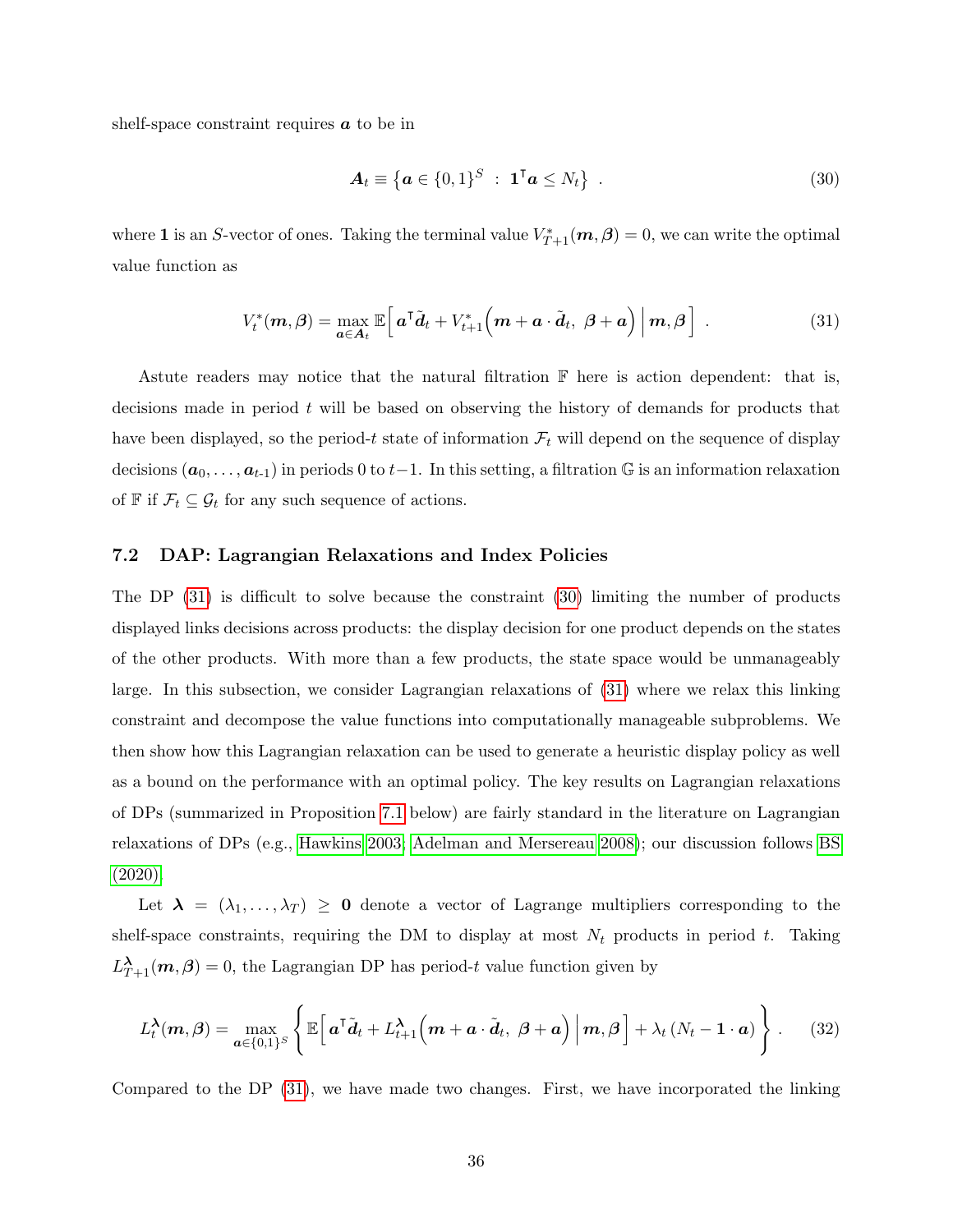constraint [\(30\)](#page-36-2) into the objective by adding  $\lambda_t (N_t - \mathbf{1}^\mathsf{T} \boldsymbol{a})$ ; with  $\lambda_t \geq 0$ , this term is nonnegative for all policies satisfying the linking constraint. Second, we have relaxed the linking constraint, allowing the DM to display as many products as desired (we require  $a \in \{0,1\}^S$  rather than  $a \in A_t$ ). Both of these changes can only increase the optimal value so the Lagrangian value function provides an upper bound on the true value function.

The following proposition summarizes some of the key properties of this Lagrangian relaxation.

<span id="page-37-0"></span>**Proposition 7.1** (Properties of the Lagrangian, [BS \(2020\)\)](#page-64-3). For all  $m, \beta, t$ , and  $\lambda \ge 0$ ,

(i) (Decomposition) The Lagrangian DP [\(32\)](#page-36-3) can be decomposed into product-specific value functions

<span id="page-37-3"></span>
$$
L_t^{\lambda}(m,\beta) = \sum_{\tau=t}^T \lambda_\tau N_\tau + \sum_{s=1}^S V_{t,s}^{\lambda}(m_s,\beta_s)
$$
 (33)

where  $V_{t,s}^{\lambda}(m_s, \beta_s)$  is the value function for a product-specific DP:  $V_{T+1,s}^{\lambda}(m_s, \beta_s) = 0$  and

<span id="page-37-1"></span>
$$
V_{t,s}^{\lambda}(m_s, \beta_s) = \max_{a_s \in \{0,1\}} \mathbb{E}\Big[a_s\tilde{d}_{t,s} - \lambda_t + V_{t+1,s}^{\lambda}(m_s + a_s\tilde{d}_{t,s}, \beta_s + a_s)\Big|m_s, \beta_s\Big] \tag{34}
$$

- (ii) (Weak Duality)  $V_t^*(m, \beta) \leq L_t^{\lambda}(m, \beta)$ .
- (iii) (Convexity)  $L_t^{\lambda}(m, \beta)$  and  $V_{t,s}^{\lambda}(m_s, \beta_s)$  are piecewise linear and convex in  $\lambda$ .

The product-specific value functions [\(34\)](#page-37-1) in the decomposed Lagrangian have a nice interpretation: intuitively, the period-t Lagrange multiplier  $\lambda_t$  can be interpreted as a charge for using the constrained resource in period t. Part (ii) of the Proposition says that  $L_t^{\lambda}(m, \beta)$  can be used as a performance bound to assess the quality of a feasible policy. Part (iii) of the Proposition says the Lagrangian dual problem,

<span id="page-37-2"></span>
$$
\min_{\lambda \ge 0} \; L_1^{\lambda}(m,\beta) \; , \tag{35}
$$

is a convex optimization problem that can be solved using, for example, subgradient, linear programming, or cutting-plane methods. With an optimal set of Lagrange multipliers (i.e., solving [\(35\)](#page-37-2)), the linking constraint [\(30\)](#page-36-2) will hold "on average" (or in expectation) rather than in each state. See [BS \(2020\)](#page-64-3) for further discussion of the Lagrangian dual problem, its solution, and properties of an optimal solution.

The optimal policies for the Lagrangian DP may not be physically feasible because they may violate the linking constraint [\(30\)](#page-36-2). If, for example, many products' demands are higher than expected, more than  $N_t$  products may be displayed if we evaluate the products independently using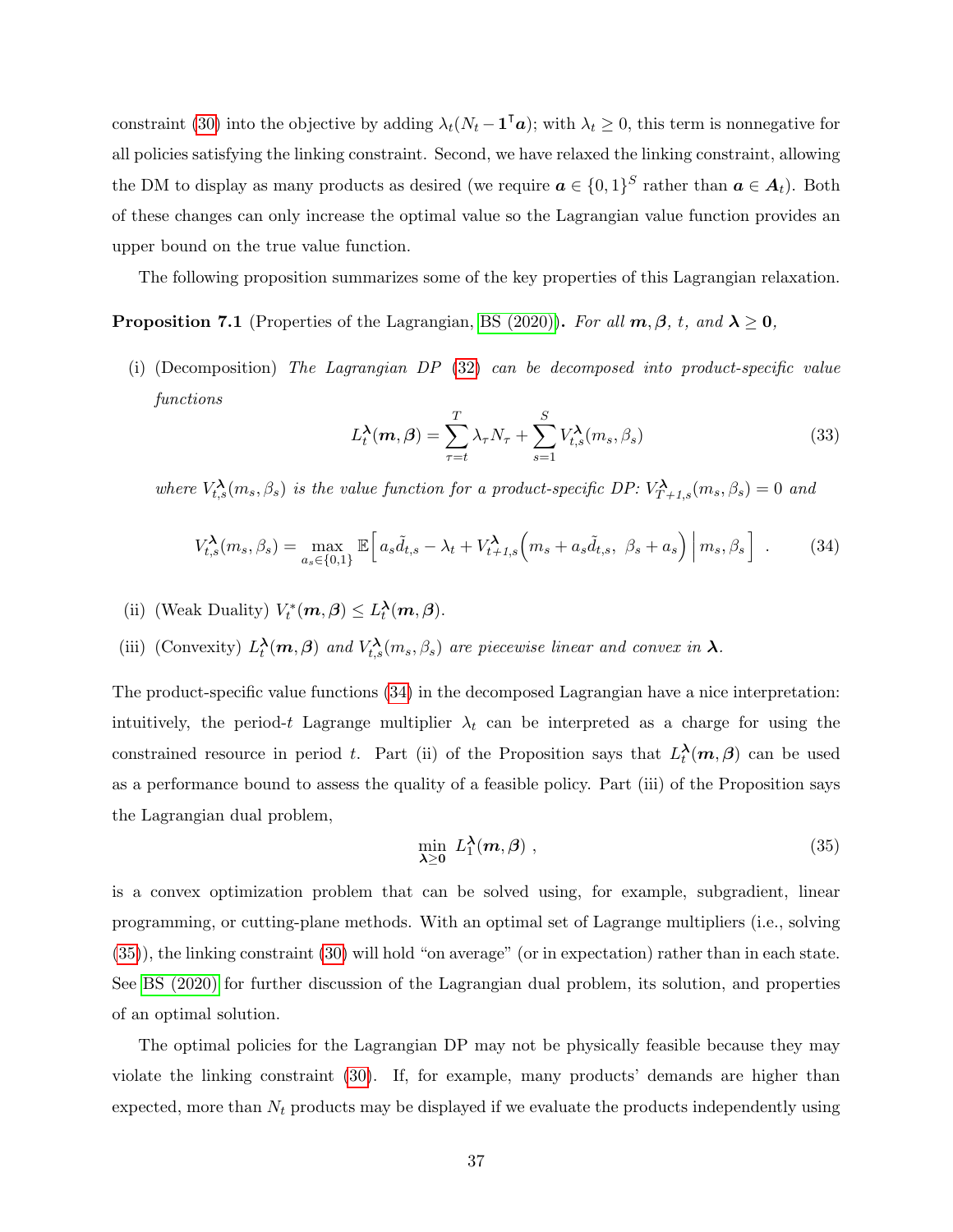the policies from the product-specific DPs [\(34\)](#page-37-1). However, we can use the Lagrangian relaxation to construct feasible policies that can be used as heuristics. The *Lagrangian index policy* is based on a priority index  $i_{t,s}(m_s, \beta_s)$  that indicates the relative attractiveness of selecting product s in period t when the item is in state  $(m_s, \beta_s)$ . This index uses the product-specific value function [\(34\)](#page-37-1) to approximate the value added by selecting product s in period t when the item is in state  $(m_s, \beta_s)$ ,

<span id="page-38-1"></span>
$$
i_{t,s}(m_s, \beta_s) = \mathbb{E}\left[\tilde{d}_{t,s} + V_{t+1,s}^{\lambda}\left(m_s + \tilde{d}_{t,s}, \beta_s + 1\right) \Big| m_s, \beta_s\right] - V_{t+1,s}^{\lambda}(m_s, \beta_s) \tag{36}
$$

Given priority indices for all products, the policies proceed as follows: (a) if there are more than  $N_t$ products with nonnegative indices, select the  $N_t$  products with the largest indices; (b) otherwise, select all products with nonnegative indices. The linking constraints will thus be satisfied and the Lagrangian index policies will be feasible. There may be cases where the index values are the same for some products (which may be in different states), leading to ambiguity in the choice of the " $N_t$  products with the largest indices" in step (a). In the DAP example, it is fine to break such ties among products randomly but in other examples, it is important to use more sophisticated methods to break these ties; see [BS \(2020\)](#page-64-3) for further discussion and examples.

In our numerical examples for the DAP, we will also consider a benchmark policy that in each period t selects the  $N_t$  products with the highest expected demand in the current state. This myopic policy is also an index policy where  $V_{t+1,s}^{\lambda}$  in [\(36\)](#page-38-1) is replaced by 0.

Though we have described these policies as index policies, these policies may also be viewed as being greedy with respect to a value function approximation. For example, the Lagrangian index policy is equivalent to a policy that solves the original DP [\(31\)](#page-36-1) with the Lagrangian [\(32\)](#page-36-3) as an approximate continuation value:

<span id="page-38-2"></span>
$$
\max_{\boldsymbol{a}\in\mathcal{A}_t}\mathbb{E}\left[\left.\boldsymbol{a}^{\mathsf{T}}\tilde{\boldsymbol{d}}_{t,s}+L_{t+1}^{\boldsymbol{\lambda}}\left(\boldsymbol{m}+\boldsymbol{a}\cdot\tilde{\boldsymbol{d}}_{t},\ \boldsymbol{\beta}+\boldsymbol{a}\right)\,\right|\boldsymbol{m},\boldsymbol{\beta}\right].
$$
\n(37)

Similarly, the myopic policy is greedy with respect to a value function approximation that replaces the Lagrangian  $L_{t+1}^{\lambda}$  in [\(37\)](#page-38-2) with 0. The process of selecting the  $N_t$  largest indices is equivalent to solving these "greedy" optimization problems in each period.

## <span id="page-38-0"></span>7.3 DAP: Information Relaxation Bounds

Though the Lagrangian provides a performance bound (and optimal Lagrange multipliers provide the best such bound) as discussed in Proposition [3.2,](#page-17-1) we can improve on this Lagrangian bound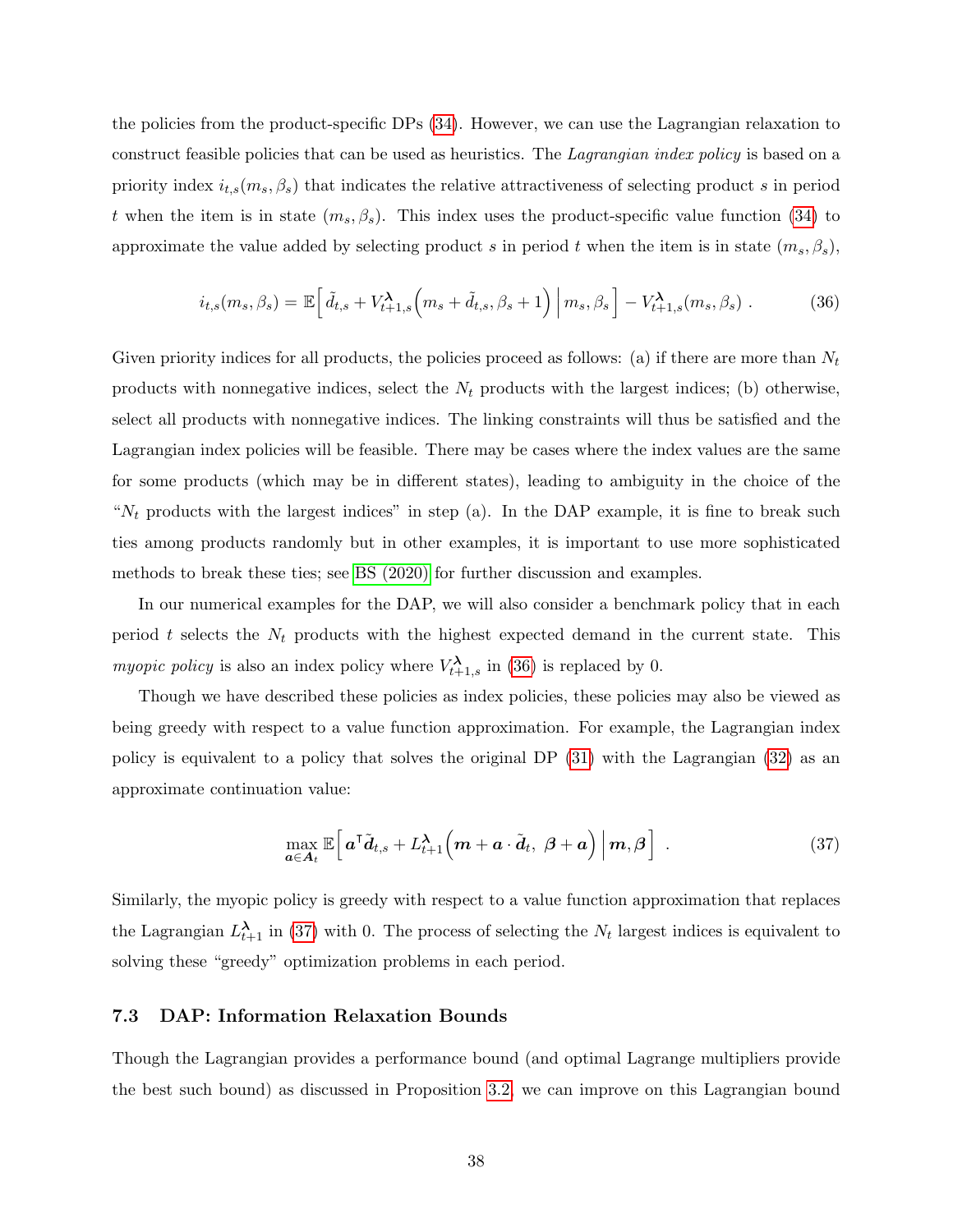using information relaxations. In the DAP, the underlying uncertainties are the unknown Poisson demand rates  $\gamma_s$  for each product and the demand realizations  $d_{t,s}$  for each product in each period. In the natural filtration  $\mathbb{F}$ , the demands  $d_{t,s}$  are revealed for products after the products are displayed (if they are displayed); the demand rates  $\gamma_s$  are never revealed.

We will consider four different information relaxations:

- (i) Known demands  $(\mathbb{G}_d)$ : The DM knows all demands  $d_{t,s}$  for all products in all periods, before making any display decisions (i.e., the DM knows what demand would be if a product were to be displayed); demands rates  $\gamma_s$  are never revealed.
- (ii) Known rates ( $\mathbb{G}_r$ ): The DM knows the demand rates  $\gamma_s$  for all products in advance, but product demands  $d_{t,s}$  are revealed sequentially if/when products are displayed, as in the natural filtration.
- (iii) Perfect information  $(\mathbb{G}_p)$ : The DM knows both demands and demand rates in advance.
- (iv) Uncensored demands  $(\mathbb{G}_u)$ : Demands  $d_{t,s}$  for products are revealed sequentially, whether the products are displayed or not; demand rates are never revealed.

These are all relaxations of the natural filtration and perfect information is the weakest of these four relaxations. The known-demands relaxation is weaker than the uncensored demands relaxation. The known-rates relaxation is neither weaker nor stronger than the known-demands and uncensored-demand relaxations. That is,  $\mathbb{F} \subseteq \mathbb{G}_u \subseteq \mathbb{G}_d \subseteq \mathbb{G}_p$  and  $\mathbb{F} \subseteq \mathbb{G}_r \subseteq \mathbb{G}_p$ . As noted in Corollary [3.1,](#page-8-3) tighter relaxations will lead to tighter bounds for any given penalty.

We will consider three different penalties  $\pi_t$  given by different selections of generating functions  $w_t$  in Proposition [3.1:](#page-12-1)

- (i) Zero penalty:  $w_t = 0$ , hence,  $\pi_t = 0$ .
- (ii) Smoothing penalty:  $w_t = \mathbf{a}^\mathsf{T} \mathbf{d}_t$  which leads to period-t penalty  $\pi_t = \mathbf{a}^\mathsf{T} \left( \mathbf{d}_t \mathbb{E} \left[ \tilde{\mathbf{d}}_t \right] \right)$  $m, \beta$ ] and penalized period-t reward function  $\mathbf{a}^\intercal \mathbb{E} \Big[ \tilde{\boldsymbol{d}}_t \Big|$  $m, \beta$  . Thus the penalty "smooths out" the benefit of knowing demand, as in the inventory example of §[6.](#page-26-0)
- (iii) Lagrangian penalty: Here we take  $w_t = \mathbf{a}^\mathsf{T} \mathbf{d}_t + L_{t+1}^{\lambda}(\mathbf{m}, \boldsymbol{\beta})$ . In addition to "smoothing" demand as above, this penalty approximates the continuation value using the Lagrangian value function. Although we could use any  $\lambda \geq 0$ , in our numerical examples we will take these to be optimal Lagrange multipliers  $\lambda^*$  given by solving the Lagrangian dual [\(35\)](#page-37-2).

With these penalties, given knowledge of demands, the penalized rewards do not depend on the demand rates. Thus the perfect information relaxation  $\mathbb{G}_p$  is equivalent to the known-demands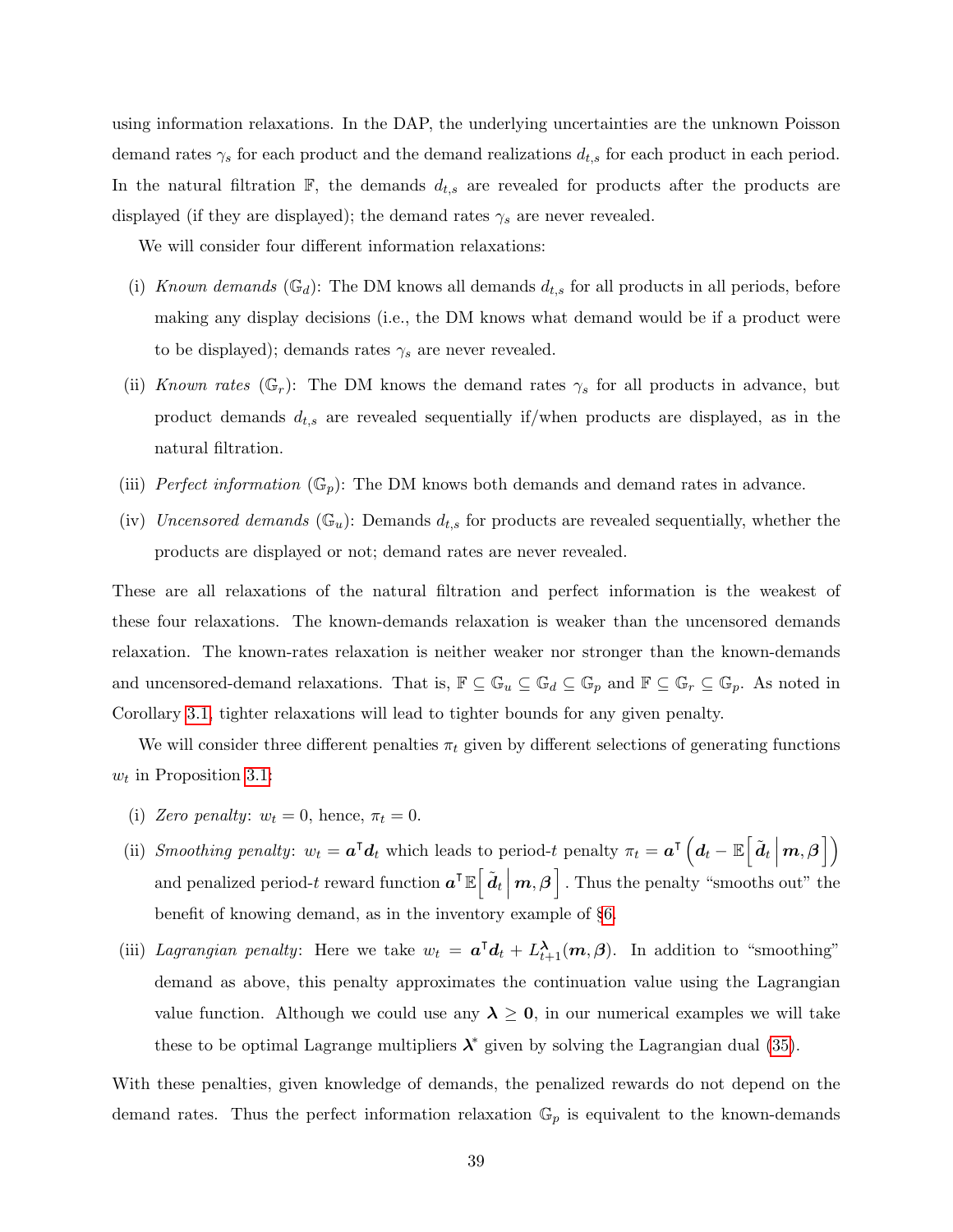relaxation  $\mathbb{G}_d$  with these penalties and will not be considered separately in our discussion of computations or numerical results below. However,  $\mathbb{G}_p$  and  $\mathbb{G}_d$  could lead to different results if the penalties used depend on the demand rates.

The different information relaxations and penalties require somewhat different computational approaches and we are not able to evaluate all penalties with all relaxations. As discussed following Theorem [3.1,](#page-8-2) in all cases the performance bound estimates are generated by Monte Carlo simulation where we draw a sample scenario representing a particular state of information for the DM and then we solve an inner problem given that state of information; we average across these scenarios to obtain an estimate of the performance bound. The nature of the inner problems varies with the information relaxation and penalty; see Table [4](#page-40-0) for a summary. We discuss the inner problems with zero penalty first in §[7.3.1](#page-41-0) and then consider non-zero penalties in §[7.3.2.](#page-41-1) We present numerical results in §[7.4.](#page-45-0)

<span id="page-40-0"></span>

|                                     | Penalty                                     |                                                     |            |  |  |  |  |  |
|-------------------------------------|---------------------------------------------|-----------------------------------------------------|------------|--|--|--|--|--|
| Information Relaxation              | Zero                                        | Smoothing                                           | Lagrangian |  |  |  |  |  |
| Known Demands $(\mathbb{G}_d)$      | Pick $N_t$ best<br>demands                  | <i>Deterministic</i> inner DP<br>with LR relaxation |            |  |  |  |  |  |
| Known Rates $(\mathbb{G}_r)$        | Pick $N_t$ best<br>rates                    | Stochastic inner DP<br>with LR relaxation           |            |  |  |  |  |  |
| Uncensored Demands $(\mathbb{G}_u)$ | Pick $N_t$ best rates<br>given past demands | Cannot be efficiently solved                        |            |  |  |  |  |  |

Table 4: Computational Methods for Inner Problems with Different Relaxations and Penalties

As noted in Proposition [3.3,](#page-18-1) if we can restrict attention to a subset of the available policies  $\mathcal{A}_{\mathbb{F}}$  in the original problem without loss of optimality, we can impose these same restrictions on the policies  $\mathcal{A}_{\mathbb{G}}$  for the relaxed model. In this example, if all items are initially identical we can restrict the policies to those that display the first (in label index order)  $N_0$  products in the initial period (i.e.,  $s \leq N_0$ ) without loss of optimality. More generally, we can restrict the DM to policies that display products with  $s \leq \sum_{\tau=0}^{t} N_{\tau}$  in period t. In our numerical examples, we impose these restrictions on display decisions. Imposing these restrictions can improve the information relaxation bound (i.e., lead to a lower value) because the information revealed in a particular scenario may suggest displaying some products (e.g., those with the highest demand in a given period) that are outside this restricted set.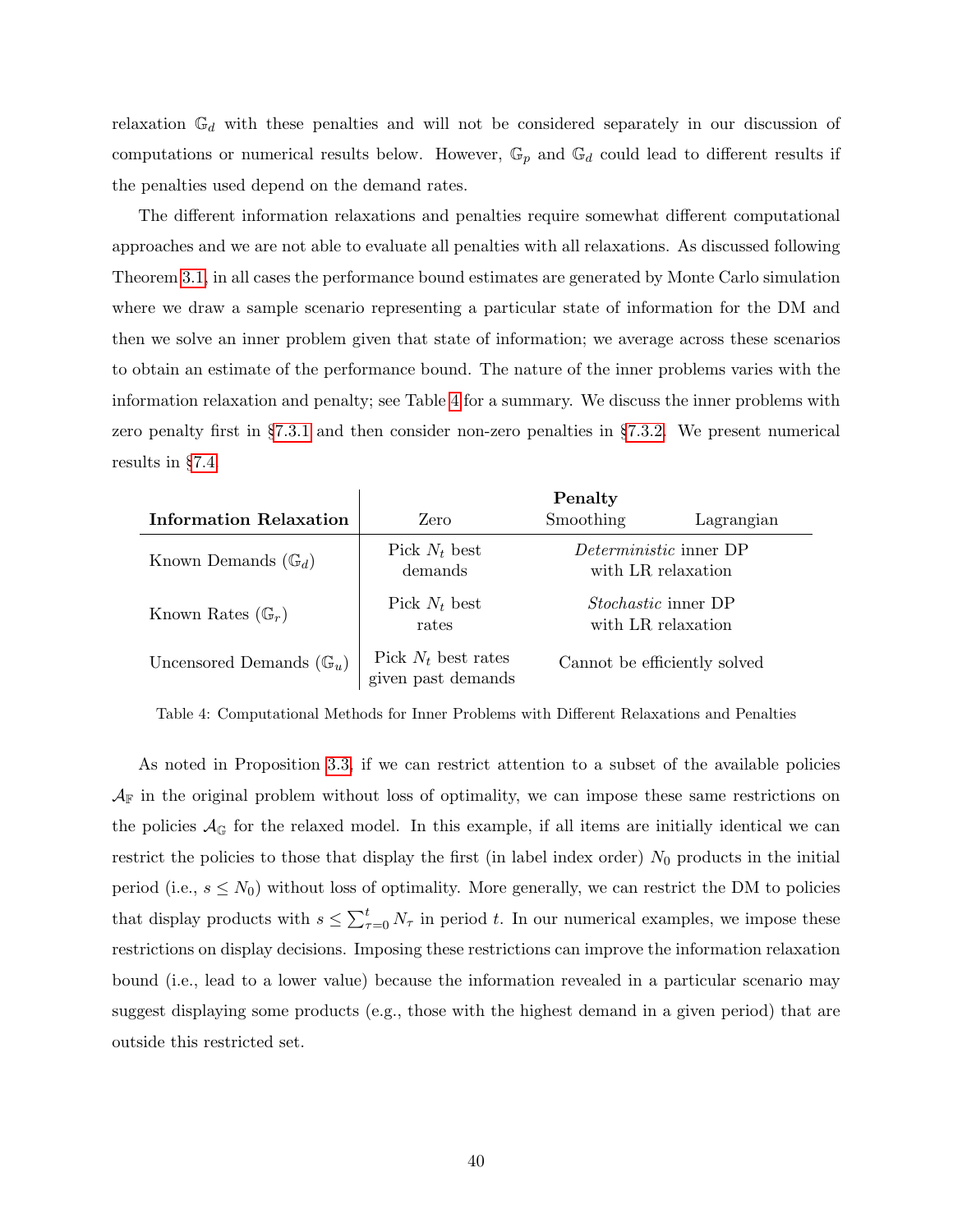#### <span id="page-41-0"></span>7.3.1 Inner Problems with Zero Penalties

With zero penalties, the inner problems associated with the four relaxations described above are all easy to solve and the information-relaxation performance bounds are easy to estimate using Monte Carlo simulation. The key feature of these problems is that the (relaxed) state of information and rewards for any period are independent of all previous display decisions. Thus we can solve the inner problems by considering the display decisions in each period in isolation, without concern for the downstream effects of these display decisions.

- With the known-demands information relaxation  $\mathbb{G}_d$ , in the inner problem, the DM simply displays  $N_t$  largest demands  $d_{t,s}$  in each period, in each scenario.
- With the known-rates relaxation  $\mathbb{G}_r$ , the DM displays the  $N_t$  products with the highest rates  $\gamma_s$  in each period, in each scenario. In any particular scenario, the expected reward in each period is the sum of the rates  $\gamma_s$  for the displayed products.
- With the uncensored demands relaxation  $\mathbb{G}_u$ , the DM selects the  $N_t$  products with the highest expected demands, conditional on the history of demands for the product. In given demand scenario, the expected reward in period t is the sum of  $m_{t,s}/\beta_{t,s}$  for the selected products where  $m_{t,s}$  and  $\beta_{t,s}$  are the shape and scale parameters for the gamma distribution on rates in period t:

<span id="page-41-2"></span>
$$
m_{t,s} = m_{0,s} + \sum_{\tau=0}^{t} d_{t,s}
$$
\n(38)

<span id="page-41-3"></span>
$$
\beta_{t,s} = \beta_{0,s} + t \tag{39}
$$

where  $m_{0,s}$  and  $\beta_{0,s}$  are the initial (period-0) shape and scale parameters for product s.

Imposing the restrictions on policies where the DM is restricted to displaying products with index  $s \le \sum_{\tau=0}^t N_\tau$  in period t (as discussed above) leads to some straightforward modifications in the simulation procedures just described (the choice of products must be from the restricted set) in the periods where the constraint may be binding. However, the zero-penalty performance bounds are still easy to estimate with these restrictions.

#### <span id="page-41-1"></span>7.3.2 Inner Problems with Non-Zero Penalties

Though the inner problems with zero penalty are easy to solve, the inner problem with smoothing or Lagrangian penalties are difficult to solve because, like the original DP, the display constraint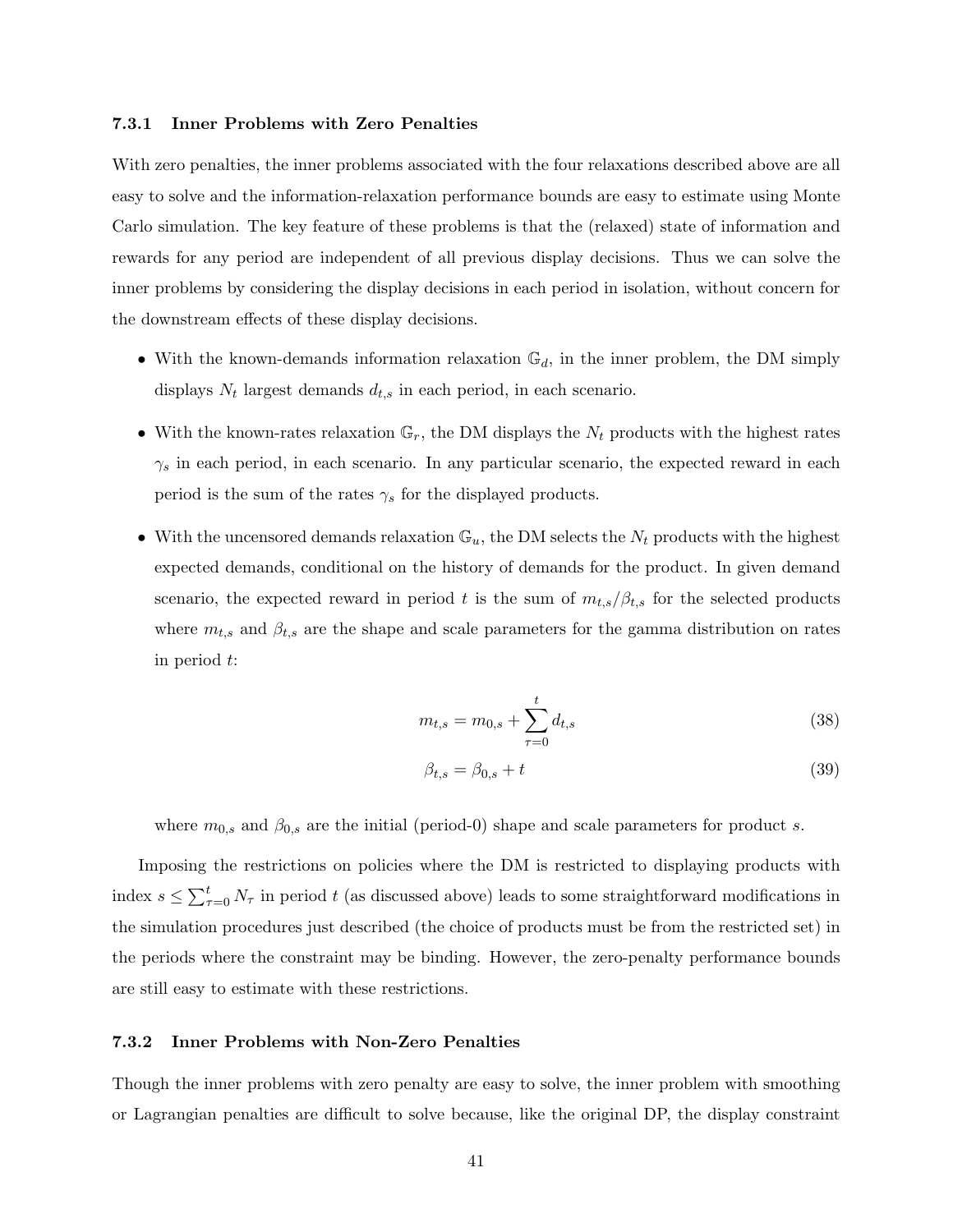[\(30\)](#page-36-2) links decisions across products. We will use another Lagrangian relaxation to simplify these inner problems.

We first focus the known-demands information relaxation  $\mathbb{G}_d$  with the Lagrangian penalty, i.e., taking the generating function in Proposition [3.1](#page-12-1) to  $w_t = \bm{a}^\intercal \bm{d}_t + L_{t+1}^{\bm{\lambda}}(\bm{m}, \bm{\beta})$ . In this case, we can write the inner problem [\(3\)](#page-8-1) for a given demand scenario as a deterministic DP. Given a demand scenario  $\mathbf{d} = (\mathbf{d}_0, \dots, \mathbf{d}_T)$  with  $\mathbf{d}_t = (d_{0,t}, \dots, d_{S,t})$ , let  $\hat{V}_{T+1}(\mathbf{m}, \beta; \mathbf{d}) = 0$  and, for earlier t, we recursively define

<span id="page-42-0"></span>
$$
\hat{V}_t(\boldsymbol{m}, \boldsymbol{\beta}; \boldsymbol{d}) = \max_{\boldsymbol{a} \in A_t} \left\{ \boldsymbol{a}^\top \boldsymbol{d}_t - \pi_t(\boldsymbol{m}, \boldsymbol{\beta}, \boldsymbol{a}; \boldsymbol{d}_t) + \hat{V}_{t+1}(\boldsymbol{m} + \boldsymbol{a} \cdot \boldsymbol{d}_t, \boldsymbol{\beta} + \boldsymbol{a}; \boldsymbol{d}) \right\}
$$
(40)

where

<span id="page-42-1"></span>
$$
\pi_t(\mathbf{m}, \boldsymbol{\beta}, \mathbf{a}; d_t) = \mathbf{a}^\mathsf{T} d_t + L_{t+1}^\lambda(\mathbf{m} + \mathbf{a} \cdot d_t, \boldsymbol{\beta} + \mathbf{a}) - \mathbb{E}\Big[\mathbf{a}^\mathsf{T} \tilde{d}_t + L_{t+1}^\lambda\Big(\mathbf{m} + \mathbf{a} \cdot \tilde{d}_t, \boldsymbol{\beta} + \mathbf{a}\Big)\Big|\mathbf{m}, \boldsymbol{\beta}\Big].
$$
\n(41)

Here the last term in [\(40\)](#page-42-0) and the second term in [\(41\)](#page-42-1) involve deterministic state transitions because the DM knows the demand for each product and each period. The expectation in [\(41\)](#page-42-1), representing the  $\mathcal{F}_t$ -conditional expectation in [\(9\)](#page-11-1), is calculated using the same state-dependent negative-binomial distributions for demand that were used in the original DP.

We now consider the inner DP  $(40)$  in more detail. First, note that even though the information relaxation  $\mathbb{G}_d$  reveals all demands before making any decisions, we need to keep track of the DM's state of information (the parameters  $(m, \beta)$  of the demand distribution) over time; this is needed to calculate the expectations in the penalty [\(41\)](#page-42-1). This inner DP is simpler than the original DP [\(31\)](#page-36-1) because, for any given set of display decisions a, we need only consider one possible next period state rather than taking expectations over many possible next period states. However, we still need to consider many possible  $(m, \beta)$  states in each period in these deterministic DPs as these states may be reached by some feasible sequences of display decisions.

Second, note that the penalty terms involving the Lagrangian  $L_{t+1}^{\lambda}$  decompose into the sum of product-specific values, as in  $(33)$ , so the penalty  $\pi_t$  can be decomposed across products. However, the inner DP [\(40\)](#page-42-0) does not decompose into product-specific subproblems because the constraint on the total number of products displayed  $(a \in A_t$  where  $A_t$  is defined in [\(30\)](#page-36-2)) links the decisions across items, as it did in the original DP  $(31)$ . Thus, the inner DP – though deterministic – is still difficult to solve in problems with many items.

To decouple the inner DP [\(40\)](#page-42-0), we relax the linking constraint in the same way that we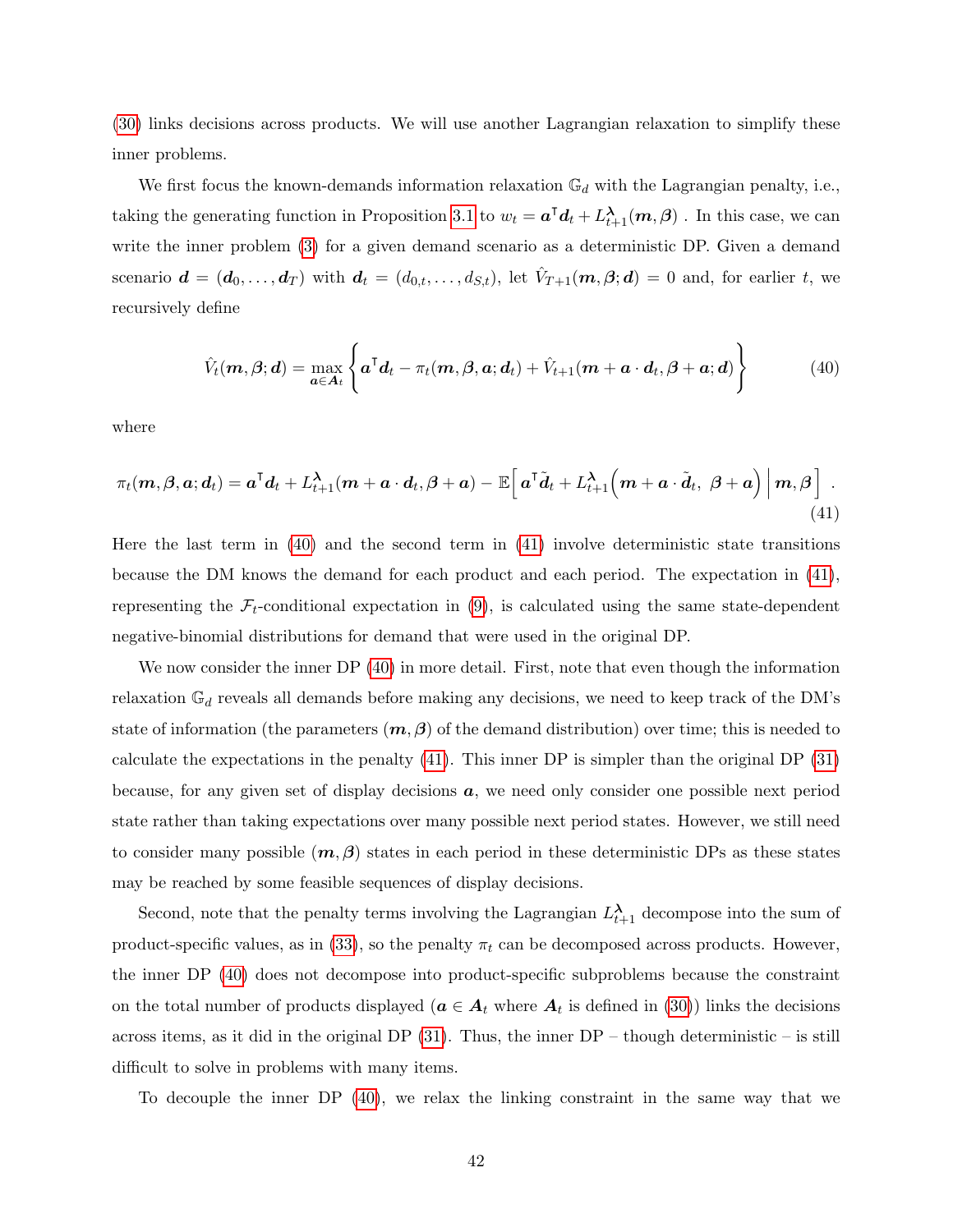relaxed the original DP [\(31\)](#page-36-1). Consider Lagrange multipliers  $\mu = (\mu_1, \ldots, \mu_T) \geq 0$  and let  $\hat{L}_{T+1}^{\mu}(m, \beta; d) = 0$ . The period-t inner Lagrangian with demand realization d is then given recursively as

$$
\hat{L}^{\mu}_t(\boldsymbol{m},\boldsymbol{\beta};\boldsymbol{d})=\max_{\boldsymbol{a}\in\{0,1\}^S}\left\{\boldsymbol{a}^{\mathsf{T}}\boldsymbol{d}_t-\pi_t(\boldsymbol{m},\boldsymbol{\beta},\boldsymbol{a};\boldsymbol{d}_t)+\hat{L}^{\mu}_{t+1}(\boldsymbol{m}+\boldsymbol{a}\cdot\boldsymbol{d}_t,\boldsymbol{\beta}+\boldsymbol{a};\boldsymbol{d})+\mu_t\left(N_t-\boldsymbol{1}^{\mathsf{T}}\boldsymbol{a}\right)\right\}\,.
$$

This can be decomposed into product-specific DPs as

<span id="page-43-0"></span>
$$
\hat{L}^{\mu}_{t}(\boldsymbol{m},\boldsymbol{\beta};\boldsymbol{d})=N_{t}\sum_{\tau=t}^{T}\mu_{\tau}+\sum_{s=1}^{S}\hat{V}^{\mu}_{t,s}(x_{s};\boldsymbol{d}_{s})
$$

where  $\bm{d}_s=(d_{1,s},\ldots,d_{T,s})$  is the demand sequence for product s and  $\hat{V}^{\bm\mu}_{t,s}(x_s;\bm{d}_s)$  is an inner productspecific value function with  $\hat{V}_{T+1,s}^{\mu}(x_s; \boldsymbol{d}_s) = 0$  and

$$
\hat{V}_{t,s}^{\mu}(m_s, \beta_s; \mathbf{d}_s) = \max_{a_s \in \{0,1\}} \left\{ (m_s/\beta_s - \mu_t) a_s - V_{s,t+1}^{\lambda}(m_s + a_s d_{t,s}, \beta_s + a_s) + \mathbb{E} \Big[ V_{s,t+1}^{\lambda} \Big( m_s + a_s \tilde{d}_{t,s}, \beta_s + a_s \Big) \Big| m_s, \beta_s \Big] + \hat{V}_{t+1,s}^{\mu}(m_s + a_s d_{t,s}, \beta_s + a_s; \mathbf{d}_s) \right\},
$$
\n(42)

where  $V_{t,s}^{\lambda}$  is the value function for the product-specific DP [\(34\)](#page-37-1). Note that we have used the fact that  $\mathbb{E}\left[\tilde{d}_t \middle| m_s, \beta_s\right] = m_s/\beta_s$  in the expression above.

These inner product-specific DPs and the Lagrangian satisfy properties like those in Proposition [7.1.](#page-37-0) In particular, the Lagrangian is an upper bound on the inner DP:  $\hat{V}_t(\mathbf{m}, \beta; \mathbf{d}) \leq \hat{L}_t^{\mu}(\mathbf{m}, \beta; \mathbf{d})$ for all  $m, \beta, t, d$  and  $\mu \geq 0$ . To ensure we have the best possible bound for a given d and initial state  $(m, \beta)$ , we can solve the inner dual problem,

<span id="page-43-1"></span>
$$
\min_{\mu \ge 0} \hat{L}_1^{\mu}(m, \beta; d) \tag{43}
$$

for an optimal  $\mu^*(m, \beta, d)$ . This is a convex optimization problem and can be solved in a variety of ways (e.g., linear programming, subgradient methods, or the cutting-plane method discussed in [BS \(2020\)\)](#page-64-3). Moreover, if we take the inner Lagrange multipliers  $\mu$  to be equal to the "outer" Lagrange multipliers  $\lambda$  used to define the penalty, we can use an induction argument to show that  $\hat{L}_t^{\lambda}(m, \beta; d) = L_t^{\lambda}(m, \beta)$  for all t and  $d^{.5}$  $d^{.5}$  $d^{.5}$  Thus, since  $\lambda$  is feasible but not necessarily optimal for

<sup>&</sup>lt;sup>5</sup>Note that the  $V_{s,t+1}^{\lambda}(\cdot)$  and  $\hat{V}_{t+1,s}^{\mu}(\cdot)$  terms in [\(42\)](#page-43-0) cancel if  $\mu = \lambda$  and we have the induction hypothesis that  $V_{s,t+1}^{\lambda}(\cdot) = \hat{V}_{s,t+1}^{\lambda}(\cdot)$ . Then [\(42\)](#page-43-0) reduces to the definition of  $V_{s,t+1}^{\lambda}(\cdot)$  in [\(34\)](#page-37-1).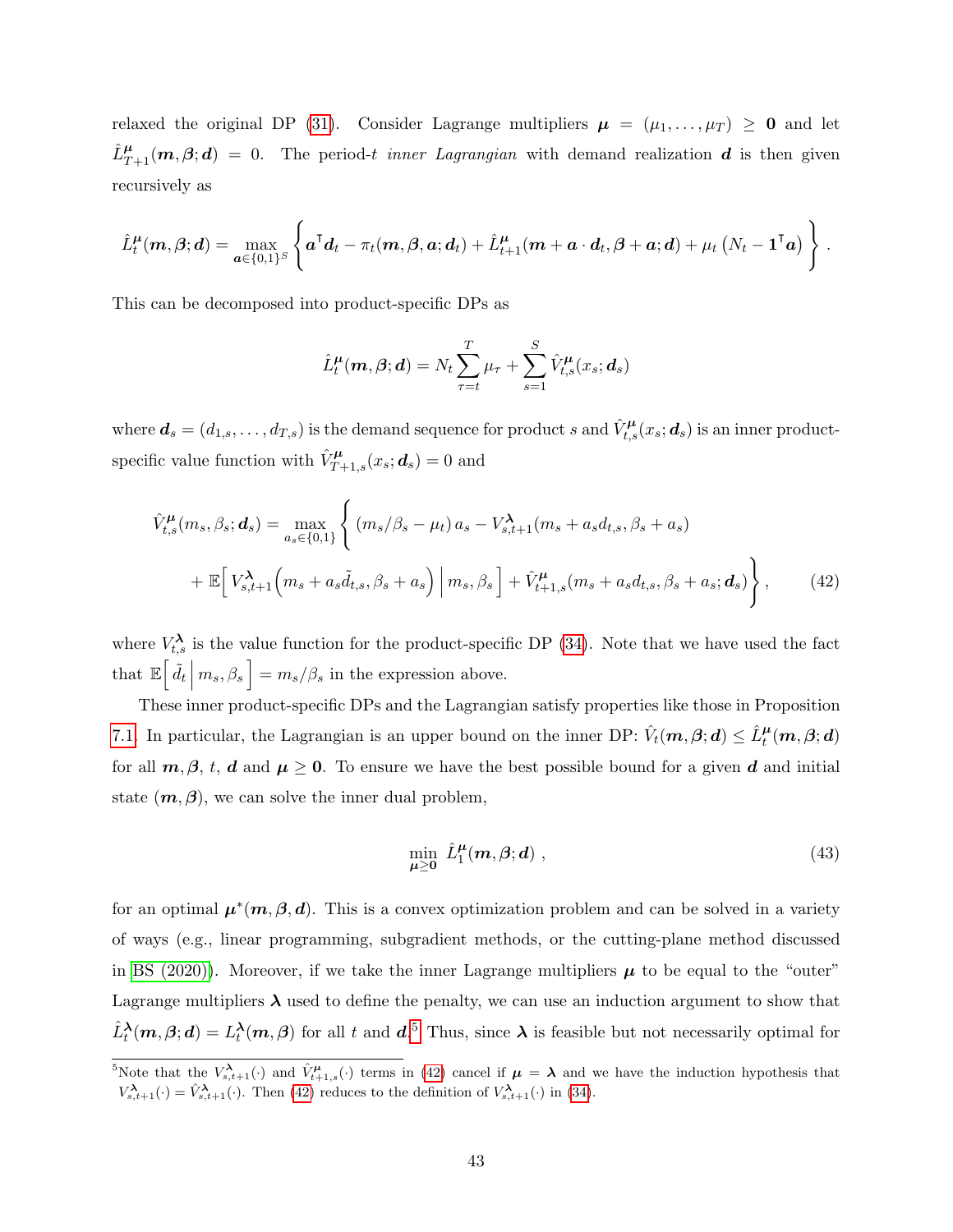the inner Lagrangian dual problem [\(43\)](#page-43-1), we have

$$
\hat{V}_1(\boldsymbol{m},\boldsymbol{\beta};\boldsymbol{d})\leq \hat{L}_1^{\boldsymbol{\mu}^*(\boldsymbol{m},\boldsymbol{\beta},\boldsymbol{d})}(\boldsymbol{m},\boldsymbol{\beta};\boldsymbol{d})\leq L_1^\boldsymbol{\lambda}(\boldsymbol{m},\boldsymbol{\beta})\;.
$$

We now briefly consider the other combinations of relaxations and non-zero penalties.

Known-demands relaxation  $\mathbb{G}_d$  with smoothing penalty: With the smoothing penalty (generating function  $w_t = \mathbf{a}^\mathsf{T} \mathbf{d}_t$ ) instead of the Lagrangian penalty  $(w_t = \mathbf{a}^\mathsf{T} \mathbf{d}_t + L_{t+1}^{\lambda}(\mathbf{m}, \beta))$ , we proceed exactly as above but without the Lagrangian terms  $L_t^{\lambda}$ . We still need to keep track of the state  $(m, \beta)$  to calculate expected rewards in the penalty [\(41\)](#page-42-1) and still use the inner Lagrangian decomposition (the terms involving  $\mu$ ) to decouple the inner DP. These inner DPs with the smoothing penalty are thus about as difficult to solve as those with the Lagrangian penalty.

**Known-rates relaxation**  $\mathbb{G}_r$ : With the known-rates relaxation and the Lagrangian penalty, the approach is similar to that for the known-demands relaxation but the inner problems now require a stochastic rather than deterministic DP. Specifically, the known demands DP [\(40\)](#page-42-0) now requires taking an expectation over demand, given the demand rates  $\gamma = (\gamma_1, \dots, \gamma_S)$  and becomes:

$$
\hat{V}_t(\boldsymbol{m}, \boldsymbol{\beta};\boldsymbol{\gamma}) = \max_{\boldsymbol{a} \in \boldsymbol{A}_t} \mathbb{E}\Big[\, \boldsymbol{a}^\intercal \tilde{\boldsymbol{d}}_t - \pi_t(\boldsymbol{m}, \boldsymbol{\beta}, \boldsymbol{a}; \tilde{\boldsymbol{d}}_t) + \hat{V}_{t+1}\Big(\boldsymbol{m} + \boldsymbol{a} \cdot \tilde{\boldsymbol{d}}_t, \boldsymbol{\beta} + \boldsymbol{a}; \boldsymbol{d} \Big) \,\Big|\, \boldsymbol{\gamma} \,\Big] \enspace.
$$

The decomposition proceeds as before and the inner product-specific value function [\(42\)](#page-43-0) becomes

$$
\hat{V}_{t,s}^{\mu}(m_s, \beta_s; \gamma_s) = \max_{a_s \in \{0,1\}} \left\{ (m_s/\beta_s - \mu_t) a_s + \mathbb{E} \Big[ V_{s,t+1}^{\lambda}(m_s + a_s \tilde{d}_{t,s}, \beta_s + a_s) \Big| m_s, \beta_s \Big] - \mathbb{E} \Big[ V_{s,t+1}^{\lambda}(m_s + a_s \tilde{d}_{t,s}, \beta_s + a_s) + \hat{V}_{t+1,s}^{\mu}(m_s + a_s \tilde{d}_{t,s}, \beta_s + a_s; \gamma_s) \Big| \gamma_s \Big] \right\},
$$

Here the first expectations over demand are the F-conditional expectations in the penalty and are calculated using the negative-binomial distribution with parameters  $(m_s, \beta_s)$ , as before. The second expectations over demand are the  $\mathbb{G}_r$ -conditional expectations in the relaxed DP recursion [\(5\)](#page-9-0) and are calculated using the Poisson distribution with the known rate  $\gamma_s$ . These inner DPs are significantly more complicated than those for the known-rates relaxation: not only are the inner DPs stochastic rather than deterministic, but one must also consider a broader range of  $(m_s, \beta_s)$ states in each period as more states may be reached given uncertain demand realizations and feasible sequences of display decisions. Using the smoothing penalty instead of the Lagrangian penalty in the known-rates relaxations leads to some simplifications (as in the known-demands relaxation), but results in a stochastic DP that is about as difficult to solve as with the Lagrangian penalty.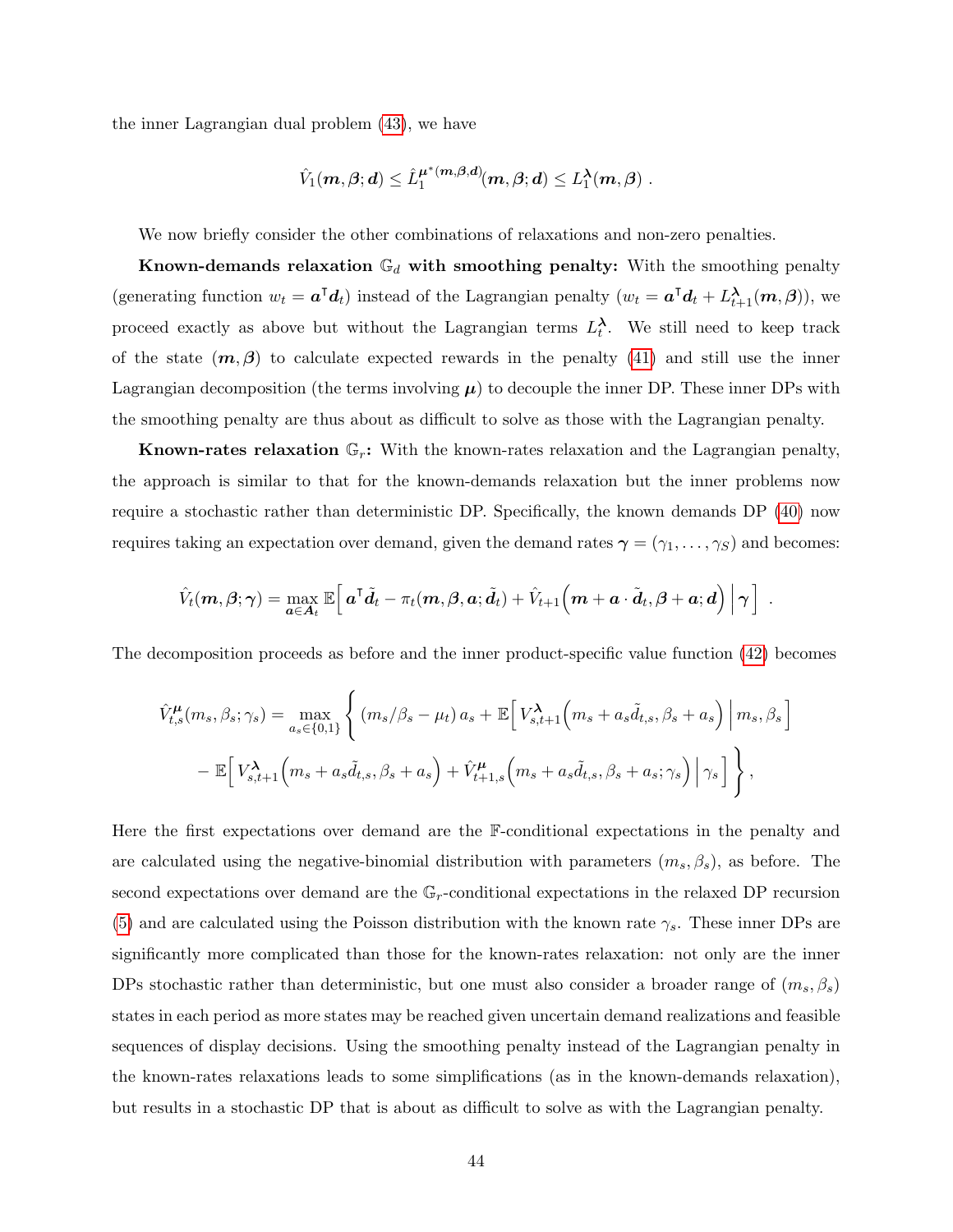**Uncensored demands relaxation**  $\mathbb{G}_u$ : As in the known-rates relaxation  $\mathbb{G}_r$  just discussed, the uncensored demand relaxation also results in a stochastic inner DP. This DP can also be decomposed using an inner Lagrangian relaxation. However, with both the smoothing and Lagrangian penalties, the resulting inner product-specific DPs are too complex to be efficiently solved. The issue is that in these inner product-specific DPs, not only one must keep track of the reachable  $(m_s, \beta_s)$ -states to calculate the F-conditional expectations in the penalties, one must also keep track of a different set of  $(m_s, \beta_s)$ -states (given by [\(38\)](#page-41-2) and [\(39\)](#page-41-3)) to represent the DM's stochastically evolving state of information in the  $\mathbb{G}_u$ -relaxation. The DP thus has a four-dimensional state space that is too large to be efficiently solved.

## <span id="page-45-0"></span>7.4 DAP: Numerical Experiments

In our numerical examples, we will consider parameters similar to those in [CG \(2007\)](#page-64-2) and [BS](#page-64-3) [\(2020\).](#page-64-3) We consider a horizon of  $T = 12$ . We assume that all products are a priori identical with gamma distribution parameters  $(m_s, \beta_s) = (1.0, 0.1)$  (so the mean and standard deviation for the demand rate are both 10).<sup>[6](#page-0-0)</sup> We assume that the DM can display  $20\%$  of the products available in each period, i.e.,  $N_t = 0.20S$ , and consider the case when the total number of products S equals 5, 20, and 50.

We will consider the myopic and Lagrangian index policies (described in §[7.2\)](#page-36-0) and the information relaxations and penalties described in §[7.3](#page-38-0) (summarized in Table [4\)](#page-40-0). We use Monte Carlo simulation to estimate the performance of the heuristics and bounds with 1,000 scenarios each, except for the known-rates bounds with smoothing and Lagrangian penalties; these are more time-consuming to compute (for the largest problems with  $S = 50$ , computing these bounds took about about two minutes per scenario versus 0.1 seconds per scenario for the known-demands bounds with smoothing and Lagrangian penalties) and hence we use 100 scenarios instead. We use the cutting plane method described in [BS \(2020\)\)](#page-64-3) to find the optimal Lagrange multipliers for the Lagrangian dual problems that arise. All calculations were done on a desktop PC using Matlab with the MOSEK Optimization Toolbox.

Table [5](#page-46-0) provides a summary of the results. In terms of the policies, the Lagrangian index policy performs much better than the myopic index policy; this is not surprising, since the myopic policy ignores the downstream benefits of learning about demands. In terms of the information

<sup>&</sup>lt;sup>6</sup>In our numerical examples, we truncate the demand distributions at  $\bar{d} = 150$  (thereby including 99.9999% of the possible demand scenarios). In period t, there are  $\sum_{\tau=0}^{t-1} ((\tau-1)\bar{d}+1)$  possible states, representing the values of  $(m, \beta)$  that could be obtained under some policy.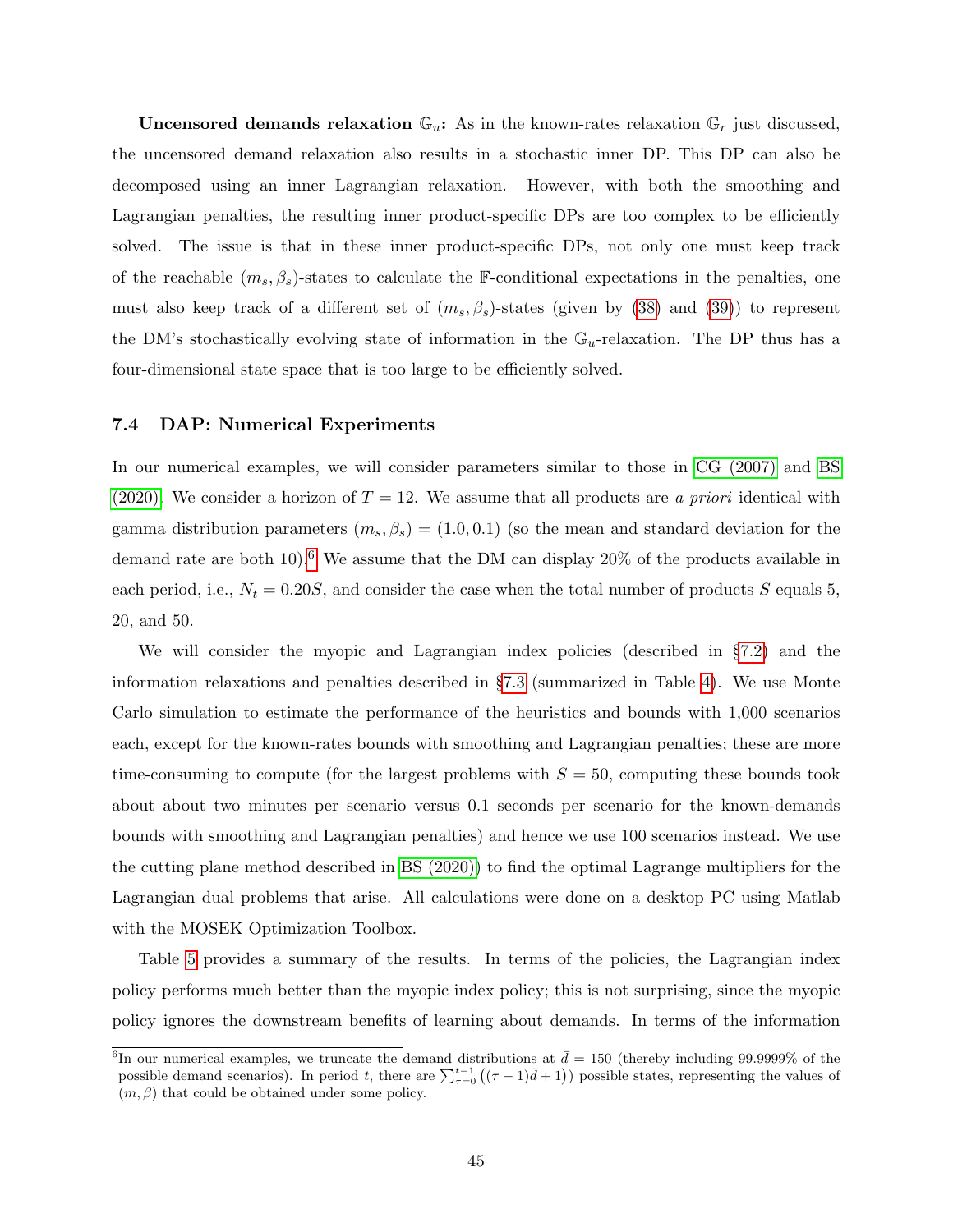<span id="page-46-0"></span>

|                              |              | $S=5$ products    |                          |         |                    |        |
|------------------------------|--------------|-------------------|--------------------------|---------|--------------------|--------|
| <b>Policies</b>              |              |                   |                          |         |                    |        |
| Myopic                       | 209.93       | (0.85)            |                          |         |                    |        |
| Lagrangian                   | 224.27       | (0.67)            |                          |         |                    |        |
|                              |              |                   |                          |         |                    |        |
| <b>Performance Bounds</b>    |              |                   |                          |         |                    |        |
| Lagrangian relaxation        | 239.43       |                   |                          |         |                    |        |
| Information relaxation       | Zero Penalty |                   | <b>Smoothing Penalty</b> |         | Lagrangian Penalty |        |
| Known demands $\mathbb{G}_d$ | 277.02       | (4.44)            | 236.93                   | (3.35)  | 227.95             | (0.59) |
| Known rates $\mathbb{G}_r$   | 270.74       | (4.51)            | 260.63                   | (14.09) | 225.71             | (2.41) |
| Uncensored $\mathbb{G}_u$    | 255.18       | (4.04)            | <b>NA</b>                |         | NA.                |        |
|                              |              |                   |                          |         |                    |        |
|                              |              | $S = 20$ products |                          |         |                    |        |
| Policies                     |              |                   |                          |         |                    |        |
| Myopic                       | 869.44       | (1.42)            |                          |         |                    |        |
| Lagrangian                   | 940.81       | (0.79)            |                          |         |                    |        |
|                              |              |                   |                          |         |                    |        |
| <b>Performance Bounds</b>    |              |                   |                          |         |                    |        |
| Lagrangian relaxation        | 957.73       |                   |                          |         |                    |        |
|                              |              |                   |                          |         |                    |        |
| Information relaxation       | Zero Penalty |                   | <b>Smoothing Penalty</b> |         | Lagrangian Penalty |        |
| Known demands $\mathbb{G}_d$ | 1257.41      | (10.21)           | 1049.41                  | (7.76)  | 951.90             | (0.48) |
| Known rates $\mathbb{G}_r$   | 1221.35      | (10.31)           | 1116.56                  | (25.30) | 949.51             | (1.62) |
| Uncensored $\mathbb{G}_u$    | 1151.25      | (9.32)            | <b>NA</b>                |         | <b>NA</b>          |        |
|                              |              |                   |                          |         |                    |        |
|                              |              | $S = 50$ products |                          |         |                    |        |
| Policies                     |              |                   |                          |         |                    |        |
| Myopic                       | 2180.05      | (2.36)            |                          |         |                    |        |
| Lagrangian                   | 2373.04      | (1.06)            |                          |         |                    |        |
|                              |              |                   |                          |         |                    |        |
| <b>Performance Bounds</b>    |              |                   |                          |         |                    |        |
| Lagrangian relaxation        | 2394.31      |                   |                          |         |                    |        |
| Information relaxation       | Zero Penalty |                   | <b>Smoothing Penalty</b> |         | Lagrangian Penalty |        |
| Known demands $\mathbb{G}_d$ | 3165.66      | (16.32)           | 2634.31                  | (12.28) | 2390.75            | (0.38) |
| Known rates $\mathbb{G}_r$   | 3074.18      | (16.48)           | 2851.35                  | (49.25) | 2386.22            | (2.84) |
| Uncensored $\mathbb{G}_u$    | 2894.86      | (14.76)           | NA                       |         | NA                 |        |

Table 5: Numerical results for dynamic assortment examples. For simulated results, the table shows estimated mean values with mean standard errors of simulated estimates in parentheses. For each S, the best policy and performance bound is in bold.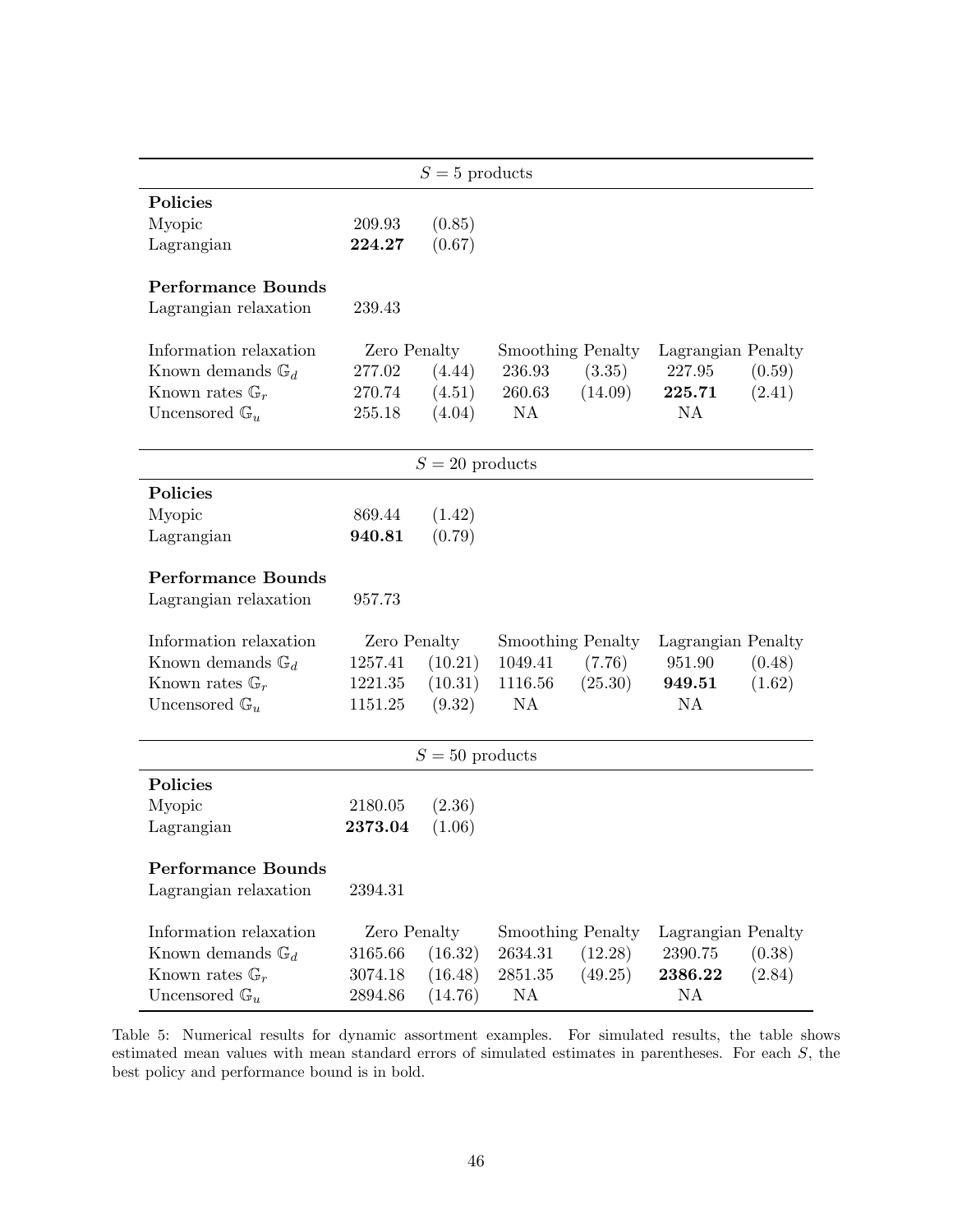relaxation bounds, with zero penalty we see that the uncensored relaxation provides the best performance bound in each case but that these zero penalty performance bounds are all worse than the performance bound from the Lagrangian relaxation. The smoothing penalty improves upon zero penalty in each case. The Lagrangian penalty also improves upon the smoothing penalty in each case and, as stated in Propositions [3.2,](#page-17-1) the corresponding information relaxation bounds are tighter than the Lagrangian relaxation performance bound.

Because the information relaxations considered are ordered (recall from §[7.3](#page-38-0) that  $\mathbb{F} \subseteq \mathbb{G}_u \subseteq$  $\mathbb{G}_d \subseteq \mathbb{G}_p$  and  $\mathbb{F} \subseteq \mathbb{G}_r \subseteq \mathbb{G}_p$ , we might expect the performance bounds given by the same penalties to reflect this ordering with weaker relaxations leading to weaker penalties, as noted in Corollary [3.1.](#page-8-3) This ordering is reflected in the numerical results of Table [5](#page-46-0) for the zero penalty case. However, this order need not hold for our numerical results for the smoothing and Lagrangian penalties because we have used a Lagrangian relaxation to simplify the solution of the inner problems. Our numerical results are thus upper bounds on the performance bounds that we would find if we were able to solve these inner problems exactly. These upper bounds on the performance bounds need not be ordered in the way the exact performance bounds would be. Indeed, in the numerical results in Table [5,](#page-46-0) we see that the reported bounds with the smoothing penalty do not reflect the ordering of the information relaxations. Specifically, the known rates  $\mathbb{G}_r$  bounds are worse than the perfect information  $\mathbb{G}_p$  bounds (which are equal to the known demand  $\mathbb{G}_d$ ), even though  $\mathbb{G}_r \subseteq \mathbb{G}_p$ . However, the bounds with the Lagrangian penalty do reflect the information relaxation ordering.

The results with the Lagrangian penalty demonstrate the value of the information relaxation bounds, especially for small values of S: with  $S = 5$ , using the Lagrangian relaxation bound, we can conclude the Lagrangian index policy is within  $(239.43/224.27-1) = 6.76\%$  of optimal, whereas the known-rates relaxation shows the Lagrangian index policy is in fact within  $(225.71/224.27 - 1)$ 0.64% of optimal. The relative improvement provided by the information relaxations is somewhat less in the case of larger S; this reflects the fact that the Lagrangian index policy and Lagrangian bound are asymptotically optimal, with the relative gap between the two approaching zero as S grows large (see §6 of [BS \(2020\)\)](#page-64-3). However, the information relaxation bound reduces the gap between the policy and bound by approximately one-half when  $S = 20$  and  $S = 50$ . For example, with  $S=50$ , the Lagrangian performance bound shows that the Lagrangian index policy is within  $(2394.31/2373.04-1) = 0.90\%$  of optimal, whereas the known-rates relaxation shows the Lagrangian index policy is within  $(2386.22/2373.04 - 1) = 0.56\%$  of optimal.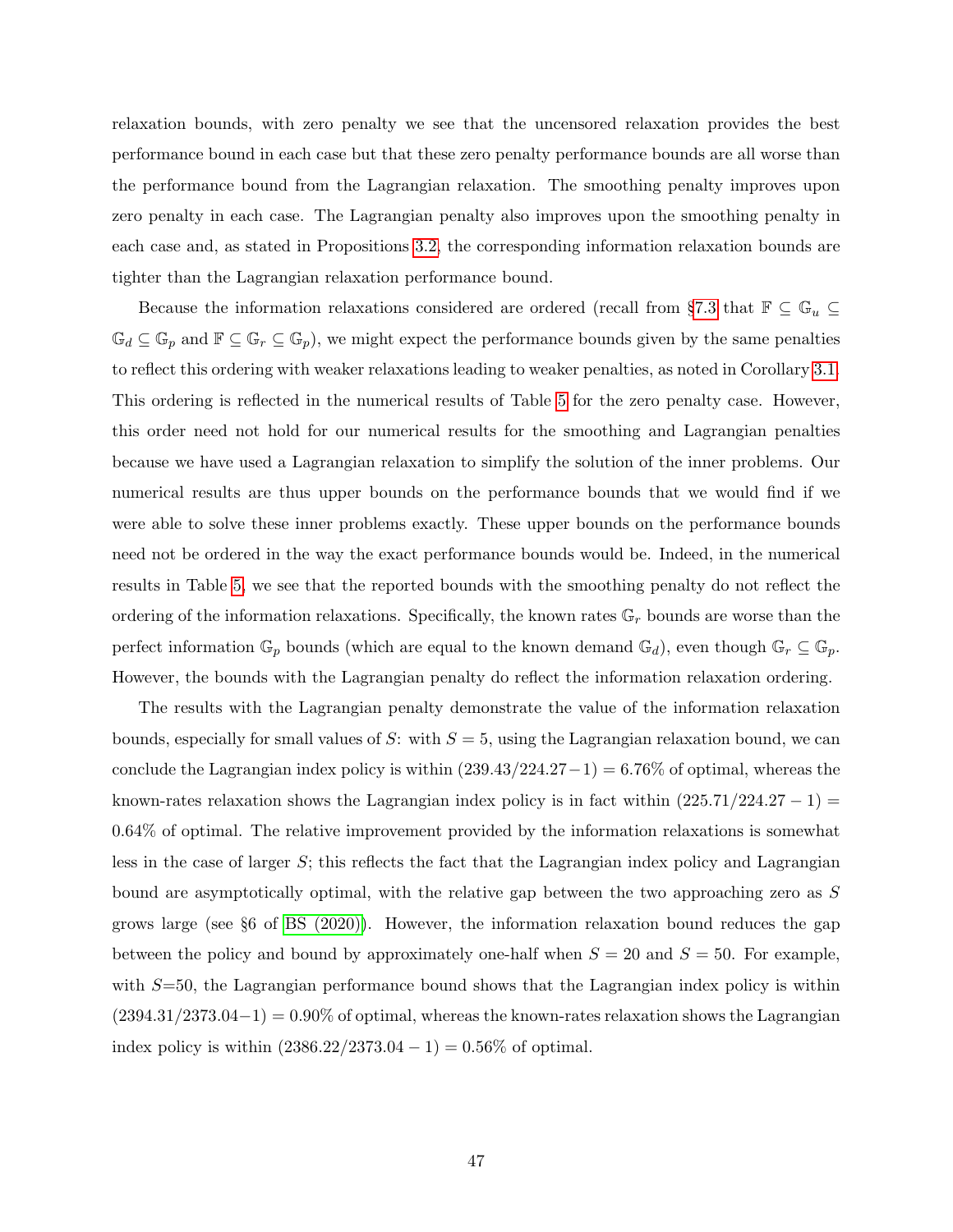# <span id="page-48-0"></span>8. Example: Portfolio Optimization with Transaction Costs

As an example of a convex DP, in this section, we study a dynamic portfolio optimization problem with transaction costs, drawing on [Brown and Smith](#page-64-4) [\(2011\)](#page-64-4) [\(BS \(2011\)\)](#page-64-4). Here, the approximate model is a "frictionless" portfolio optimization model that ignores transactions costs; this is a (physical) relaxation of the original model and is not difficult to solve to optimality. These frictionless value functions are differentiable and hence the results of Proposition [4.1](#page-22-1) apply and, in particular, by part (ii) of that proposition, we can calculate information relaxation bounds that improve on the bound provided by the frictionless model.

We begin by describing the portfolio optimization model in §[8.1,](#page-48-1) the information relaxation bounds in §[8.2,](#page-52-0) and provide some numerical examples in §[8.3.](#page-54-0) We note that the construction of the penalties in [BS \(2011\)](#page-64-4) is different than our construction here; as discussed in [Brown and Smith](#page-64-8) [\(2014](#page-64-8)a), we could have done somewhat better applying the approach of Proposition [4.1](#page-22-1) (as we do here) instead.

#### <span id="page-48-1"></span>8.1 Portfolio Optimization Model

There are n risky assets and a risk-free asset (cash). The risk-free rate  $\rho_f$  is assumed to be known and constant over time. The returns of the risky assets are stochastic and denoted by  $\rho_t = (\rho_{t,1}, \ldots, \rho_{t,n})$  where  $\rho_{t,i} \geq 0$  is the (gross) return on asset i from period  $t-1$  to period t.

The monetary values of the risky asset holdings at the beginning of period  $t$  are described by the vector  $\mathbf{x}_t = (x_{t,1}, \ldots, x_{t,n})$ ; the cash position in period t is denoted  $c_t$ . We let the trade vector  $a_t = (a_{t,1}, \ldots, a_{t,n})$  denote the amounts (also in monetary values) of risky assets bought (if  $a_{t,n} > 0$ ) or sold (if  $a_{t,n} < 0$ ) in period t. The transaction costs associated with trade vector  $a_t$  are given by  $\kappa(a_t)$ . In our general analysis and approach, we will assume that  $\kappa(a_t)$  is a nonnegative and convex function of the trades  $a_t$  with  $\kappa(0) = 0$ . In our numerical experiments, we will focus on the special case of proportional transaction costs with

<span id="page-48-2"></span>
$$
\kappa(\boldsymbol{a}_t) = \sum_{i=1}^n \left( \delta_i^+ a_{t,i}^+ - \delta_i^- a_{t,i}^- \right) , \qquad (44)
$$

where  $a_{t,i}^+ = \max(a_{t,i}, 0)$  and  $a_{t,i}^- = \min(a_{t,i}, 0)$  denote the positive and negative components of the trades and  $\delta_i^+, \delta_i^- \geq 0$  are the proportional costs for buying and selling (respectively) asset *i*. Alternatively, we could use a quadratic function for transaction costs to capture a "linear price impact," where trades lead to temporary linear changes in prices. Many other forms are possible.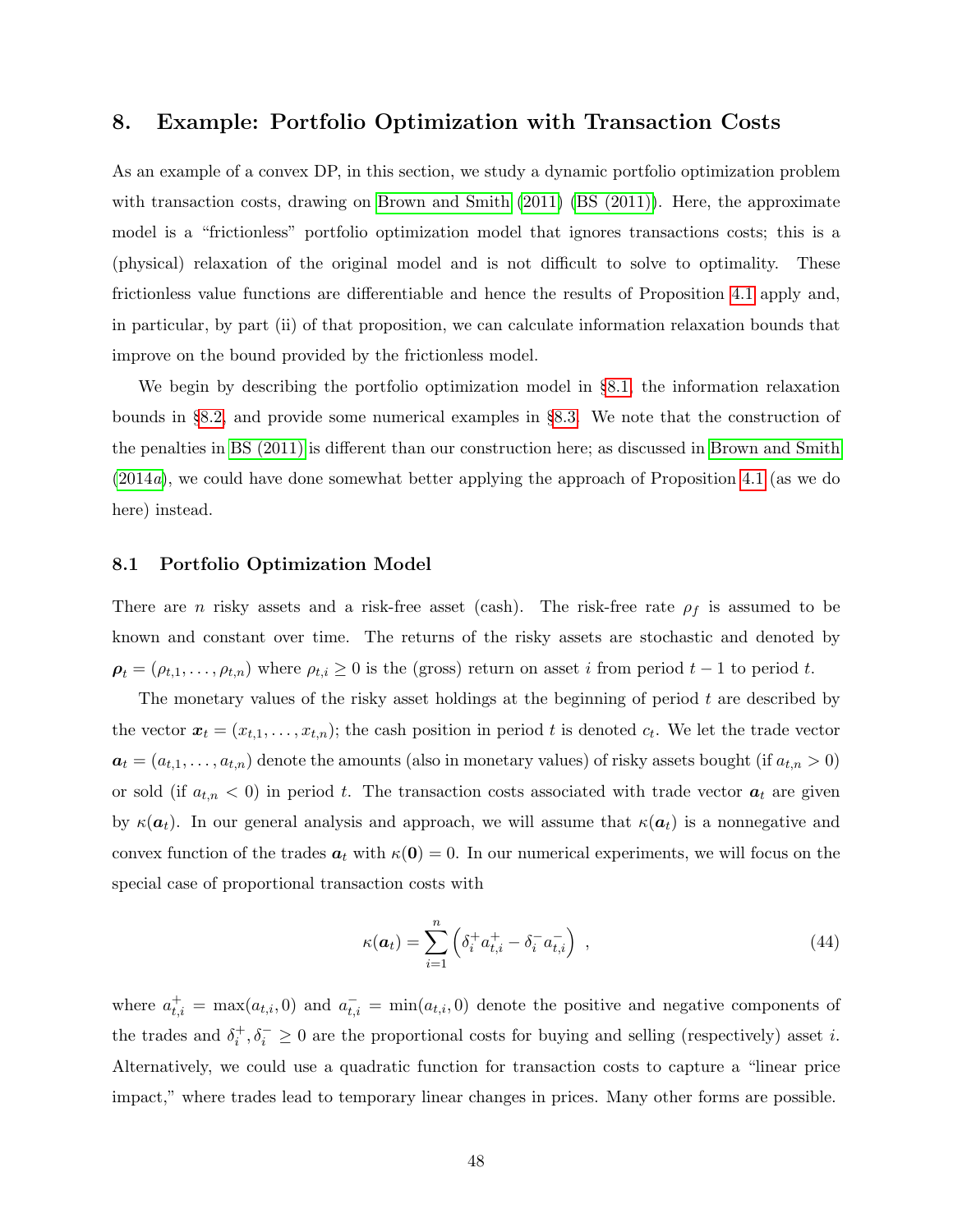Taking transaction costs into account, the asset holdings and cash position evolve according to:

$$
\begin{aligned} \mathbf{x}_{t+1} &= \boldsymbol{\rho}_{t+1} \cdot (\mathbf{x}_t + \boldsymbol{a}_t), \\ c_{t+1} &= r_f (c_t - \mathbf{1}^\mathsf{T} \boldsymbol{a}_t - \kappa(\boldsymbol{a}_t)). \end{aligned}
$$

Here  $\cdot$  denotes the componentwise product of two vectors (so  $x_{t+1,i} = \rho_{t+1,i}(x_{t,i} + a_{t,i})$ ) and 1 is an *n*-vector of ones. The investor's wealth  $w_t$  in period t is the sum of the risky asset and cash positions, i.e.,

<span id="page-49-0"></span>
$$
w_t = \mathbf{1}^\mathsf{T} \boldsymbol{x}_t + c_t \; .
$$

The investor's goal is to maximize the expected utility of terminal wealth,  $\mathbb{E}[U(w_T)]$ , where U is a nondecreasing and concave utility function. Note that in this formulation, we define wealth in terms of the market value of the portfolio. We could have instead defined wealth in terms of the liquidation value of the portfolio, including the transaction costs associated with liquidation. In this case, we would take  $w_t = \mathbf{1}^\mathsf{T} x_t - \kappa(-x_t) + c_t$ . Our general approach works in either case, though the numerical results would be somewhat different.

We will assume that the investor's trades  $a_t$  in period t are restricted to a closed, convex set  $A_t(\boldsymbol{x}_t, c_t)$ . In our numerical experiments, we will focus on the case where the investor is not allowed to have short positions in risky assets or cash, so given an asset position  $(x_t, c_t)$ , the allowed trades are

$$
A_t(\boldsymbol{x}_t, c_t) = \left\{ \boldsymbol{a}_t \in \mathbb{R}^n : \ \boldsymbol{x}_t + \boldsymbol{a}_t \geq 0, \ c_t - \mathbf{1}^\mathsf{T} \boldsymbol{a}_t - \kappa(\boldsymbol{a}_t) \geq 0 \right\}.
$$
 (45)

[BS \(2011\)](#page-64-4) also consider numerical results for the case where short positions are allowed, but there is a margin requirement that limits the total (long or short) position in risky assets. In general, we consider sets of allowed trades  $A_t(x_t, c_t)$  defined in terms of a set  $H_t$  of allowed final positions (or holdings):  $a_t \in A_t(x_t, c_t)$  if and only if  $(x_t + a_t, c_t - \mathbf{1}^\mathsf{T} a_t - \kappa(a_t)) \in H_t$ . We assume that the allowed set of final positions  $H_t$  is closed, convex, and nondecreasing in  $c_t$  (if  $(\mathbf{x}_t, c'_t) \in H_t$  and  $c'_t \leq c''_t$  then  $(\boldsymbol{x}_t, c''_t) \in H_t$ . This implies that  $A_t(\boldsymbol{x}_t, c_t)$  is convex for each  $(\boldsymbol{x}_t, c_t)$ .

We will allow the possibility that returns exhibit some degree of predictability. To model this, we let  $z_t$  denote a vector of observable market state variables that provides information about the returns  $\rho_{t+1}$  of the risky assets. We will assume that  $z_t$  follows a Markov process. The returns  $\rho_{t+1}$  may depend on  $z_t$  but, given  $z_t$ , the returns are assumed to be conditionally independent of prior returns and earlier values of the market state variable.

This portfolio optimization problem can be formulated as a stochastic dynamic program with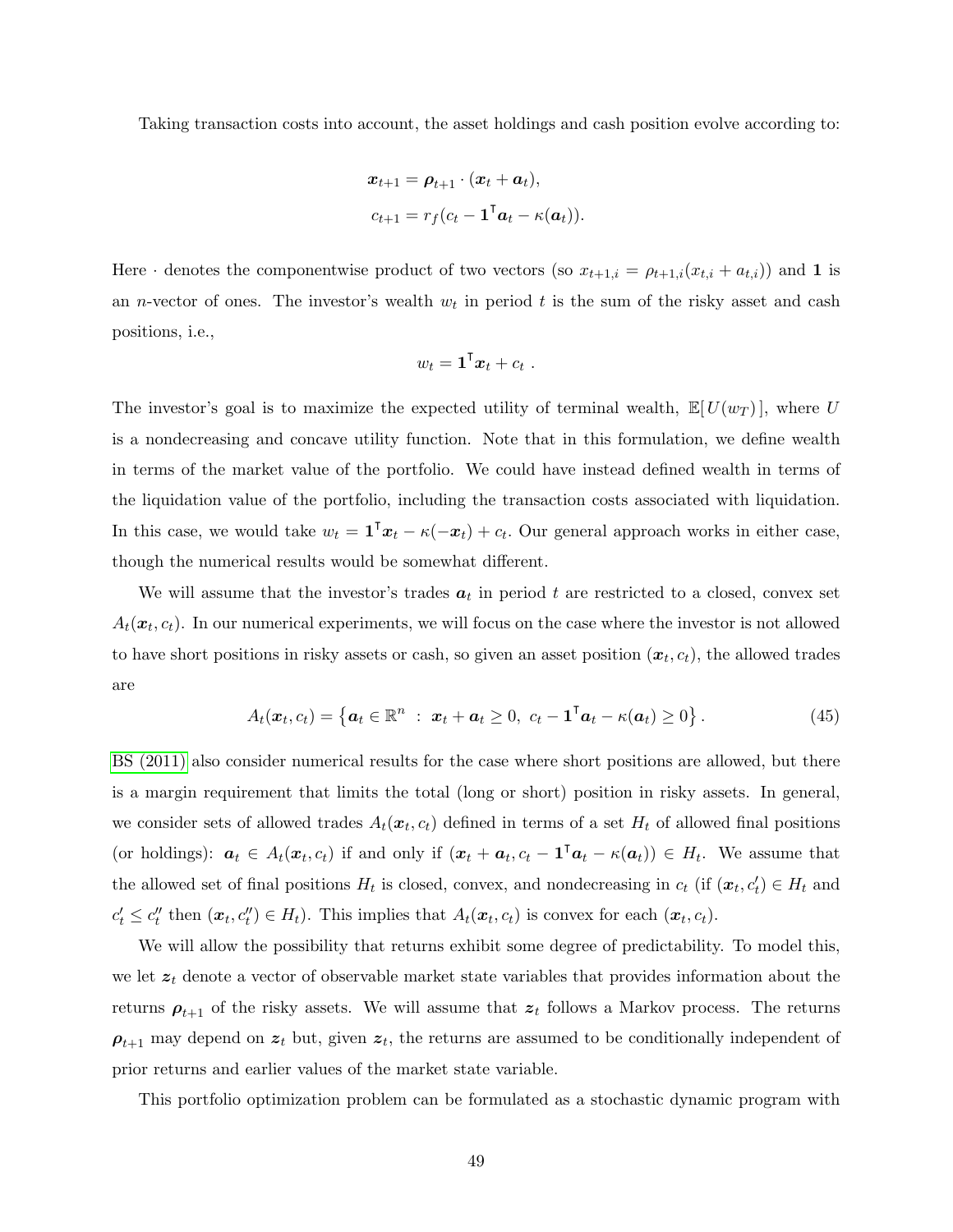state variables consisting of the current positions in risky assets and cash  $(x_t, c_t)$  and the market state variable  $(z_t)$ . We take the terminal value function to be the utility of terminal wealth,  $V_T^*(\boldsymbol{x}_T, c_T, \boldsymbol{z}_T) = U(\mathbf{1}^\mathsf{T} \boldsymbol{x}_T + c_T),$  and earlier value functions  $V_t^*$  are given recursively as

<span id="page-50-1"></span><span id="page-50-0"></span>
$$
V_t^*(\boldsymbol{x}_t, c_t, \boldsymbol{z}_t) = \max_{\boldsymbol{a}_t \in A_t(\boldsymbol{x}_t, c_t)} W_t(\boldsymbol{a}_t, \boldsymbol{x}_t, c_t, \boldsymbol{z}_t)
$$
(46)

$$
W_t(\boldsymbol{a}_t, \boldsymbol{x}_t, c_t, \boldsymbol{z}_t) = \mathbb{E}\big[\,V_{t+1}^*(\tilde{\boldsymbol{\rho}}_{t+1} \cdot (\boldsymbol{x}_t + \boldsymbol{a}_t), \, \, \rho_f(c_t - \mathbf{1}^\mathsf{T}\boldsymbol{a}_t - \kappa(\boldsymbol{a}_t)), \, \, \tilde{\boldsymbol{z}}_{t+1}\big) \,\big|\, \boldsymbol{z}_t\,\big].\tag{47}
$$

In [\(47\)](#page-50-0), expectations are taken over the random asset returns  $\tilde{\rho}_{t+1}$  and the next-period market state  $\tilde{\mathbf{z}}_{t+1}$ . We will assume that these expectations are well defined and that maxima in [\(46\)](#page-50-1) are attained by some set of trades.

The following proposition states some key properties of this portfolio optimization model.

Proposition 8.1 (Properties of the Portfolio Optimization Model, [BS \(2011\)\)](#page-64-4).

- (i) For any market state  $z_t$ ,  $V_t^*(x_t, c_t, z_t)$  is nondecreasing in cash  $c_t$  and jointly concave in the asset position  $(x_t, c_t)$ .
- (ii) For any market state  $z_t$ ,  $W_t(a_t, x_t, c_t, z_t)$  is jointly concave in the trades  $a_t$  and asset position  $(\boldsymbol{x}_t, c_t).$

Thus, for any given market state  $z_t$  and asset and cash position  $(x_t, c_t)$ , the optimization problem [\(46\)](#page-50-1) is convex: we are maximizing a concave function over a convex set. Unfortunately, the dimension of the state space makes the portfolio optimization problem very difficult to solve, even with just a few risky assets. For example, suppose the market state variable  $z_t$  is onedimensional. If we approximated the state space using a grid with 20 points for this market state variable and 100 points for each of the  $n + 1$  asset positions, the state space would consist of  $20 \times 10^{n+1}$  states. To determine the value function  $V_t^*(x_t, c_t, z_t)$  on this grid, we would have to solve the optimization problem [\(46\)](#page-50-1) for each of these  $20 \times 100^{n+1}$  states in each period. In our numerical examples with  $n = 3$  risky assets and predictability, the state space would include  $20 \times 100^4 = 2$  billion elements. With  $n = 10$  risky assets and no predictability, the state space would include  $100^{11} = 10^{22}$  elements. Moreover, each of these optimization problems involves expectations [\(47\)](#page-50-0) over the  $(n + 1)$ -dimensional space of  $(\boldsymbol{\rho}_{t+1}, z_{t+1})$  scenarios and we would have to somehow interpolate between grid points when solving for the optimal trades.

If there are no transaction costs ( $\kappa = 0$ ), the portfolio optimization problem can be greatly simplified by taking the dynamic programming state variables to be the current wealth  $(w_t)$  and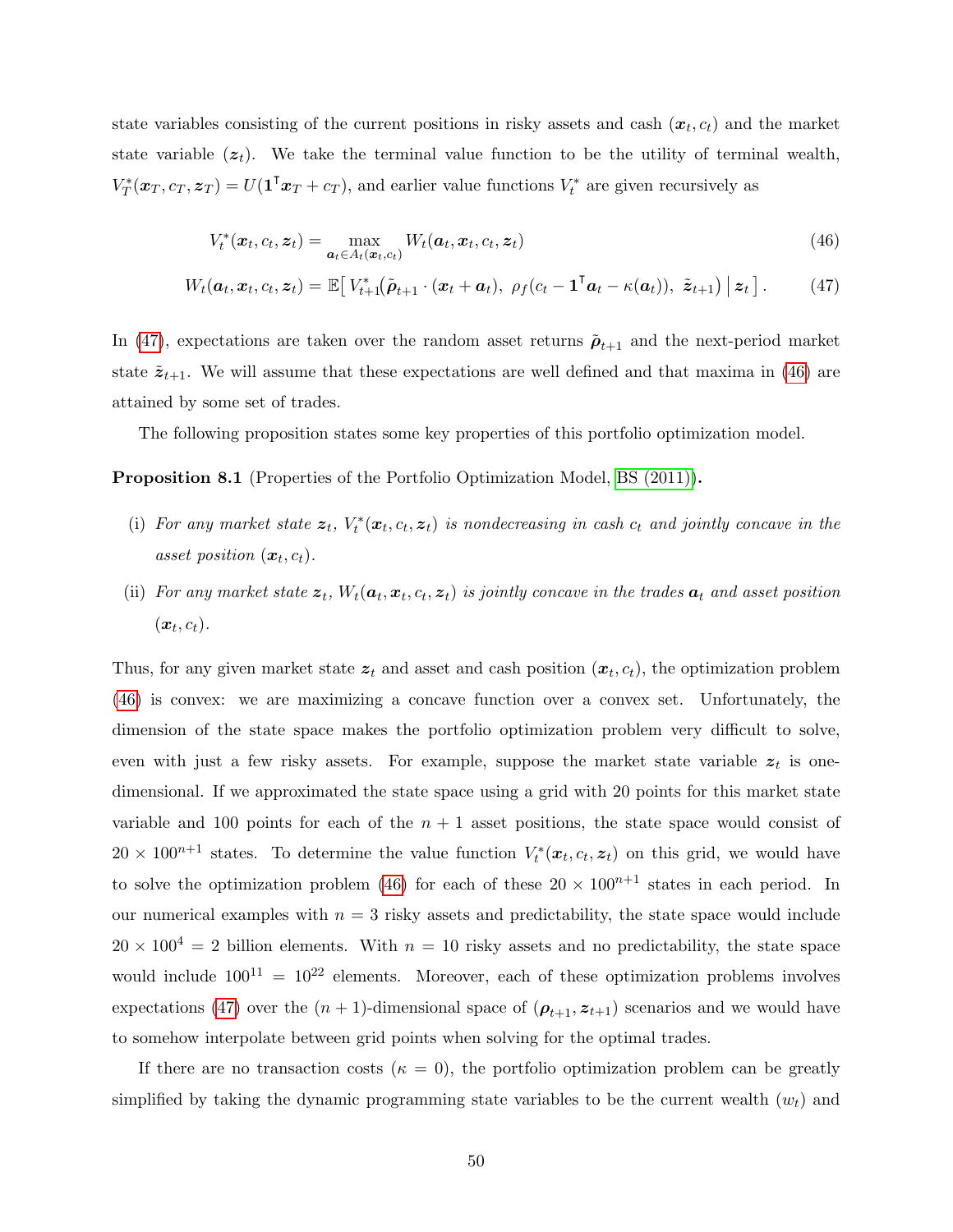market state variable  $(z_t)$ ; we no longer need to consider the specific asset positions  $(x_t, c_t)$ . In this simpler dynamic program, the decision variables are the post-trade positions in risky assets  $\hat{x}_t = x_t + a_t$ . Let  $X_t(w_t)$  denote the set of possible post-trade positions in risky assets given initial wealth  $w_t$ ; that is  $X_t(w_t) = \{\hat{x}_t : (\hat{x}_t, w_t - \mathbf{1}^\mathsf{T} \hat{x}_t) \in H_t\}$ . For example with no transaction costs, the case described by [\(45\)](#page-49-0) where the investor is not allowed to have short positions corresponds to a feasible set of post-trade asset positions of the form

<span id="page-51-0"></span>
$$
X_t(w_t) = \left\{\hat{\boldsymbol{x}}_t \in \mathbb{R}^n : \ \hat{\boldsymbol{x}}_t \geq 0, \ \mathbf{1}^\mathsf{T} \hat{\boldsymbol{x}}_t \leq w_t \right\}.
$$

We can then write the recursion for this "frictionless model" as follows: The terminal value function is  $V_T^f$  $T_T^J(w_T, z_T) = U(w_T)$  and earlier value functions are

$$
V_t^f(w_t, \mathbf{z}_t) = \max_{\hat{\mathbf{x}}_t \in X_t(w_t)} W_t^f(\hat{\mathbf{x}}_t, w_t, \mathbf{z}_t) ,
$$
  

$$
W_t^f(\hat{\mathbf{x}}_t, w_t, \mathbf{z}_t) = \mathbb{E}\Big[ V_{t+1}^f(\tilde{\boldsymbol{\rho}}_{t+1}^T \hat{\mathbf{x}}_t + \rho_f(w_t - \mathbf{1}^\top \hat{\mathbf{x}}_t), \ \tilde{\mathbf{z}}_{t+1}) \Big| \mathbf{z}_t \Big].
$$
 (48)

This frictionless model also has a convex structure and its results can be related to those of the more complicated model with transaction costs.

Proposition 8.2 (Properties of the Frictionless Portfolio Optimization Model, [BS \(2011\)\)](#page-64-4).

- (i) For any market state  $z_t$ ,  $V_t^f$  $t_t^{IJ}(w_t, \mathbf{z}_t)$  is nondecreasing and concave in wealth  $w_t$ .
- (ii) For any market state  $\boldsymbol{z}_t$ ,  $W_t^f$  $\hat{x}_t^{\prime}(\hat{\boldsymbol{x}}_t, w_t, \boldsymbol{z}_t)$  is jointly concave in the post-trade asset positions  $\hat{\boldsymbol{x}}_t$ and wealth  $w_t$ .
- (iii) For any market state  $\mathbf{z}_t$  and asset position  $(\mathbf{x}_t, c_t)$ ,  $V_t^*(\mathbf{x}_t, c_t, \mathbf{z}_t) \leq V_t^f$  $\tau^f_t(\mathbf 1^\intercal \bm x_t + c_t, \bm z_t)$  .

Thus, to solve the frictionless model, we need to solve a convex optimization problem for each market state  $z_t$  and wealth  $w_t$ . For example, if the market state variable  $z_t$  is one-dimensional, we could solve this dynamic program on a two-dimensional grid involving  $z_t$  and  $w_t$ . The expectations over  $(\tilde{\rho}_{t+1}, \tilde{z}_{t+1})$  in [\(48\)](#page-51-0) will still be high-dimensional if we have many assets but can be evaluated using various methods. In our numerical experiments, we will approximate these expectations using discrete approximations of the underlying distributions (see §5.1 of [BS \(2011\)](#page-64-4) for details).

If the investor has a power utility function, the frictionless model simplifies further. Specifically, suppose

<span id="page-51-1"></span>
$$
U(w_T) = \frac{1}{1 - \gamma} w_T^{1 - \gamma},
$$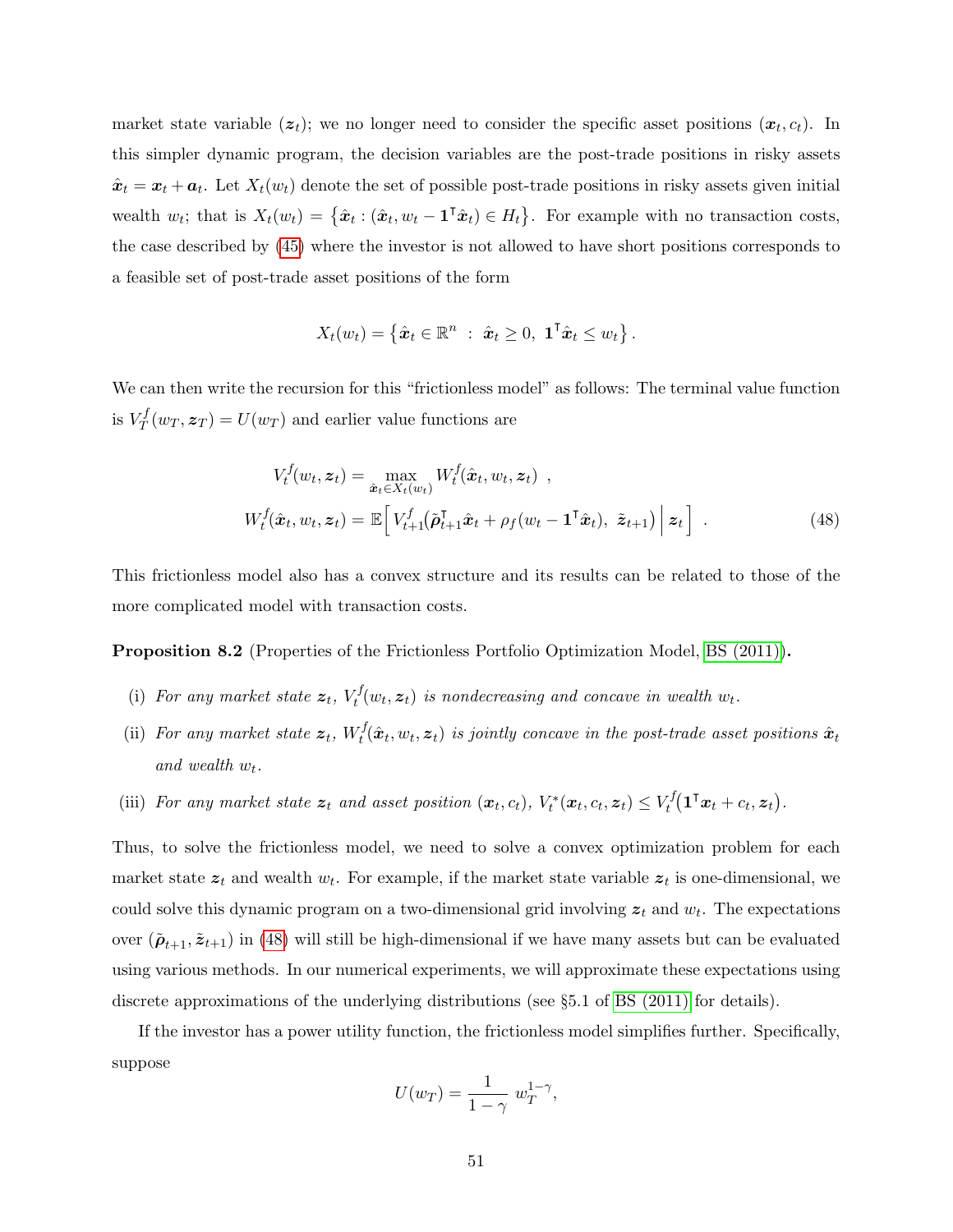where  $\gamma > 0$  is the coefficient of relative risk aversion; in the case where  $\gamma = 1$ ,  $U(w_T) = \ln(w_T)$ . We can then write the value function as

$$
V_t^f(w_t, \mathbf{z}_t) = \frac{1}{1 - \gamma} w_t^{1 - \gamma} \phi_t(\mathbf{z}_t) , \qquad (49)
$$

where  $\phi_t(z_t)$  is defined recursively with  $\phi_T(z_T) = 1$  and

<span id="page-52-4"></span>
$$
\frac{1}{1-\gamma}\phi_t(z_t) = \max_{\hat{\boldsymbol{\theta}}_t \in X_t(1)} \mathbb{E}\bigg[\frac{1}{1-\gamma}(\tilde{\boldsymbol{\rho}}_{t+1}^\mathsf{T} \hat{\boldsymbol{\theta}}_t + \rho_f(1 - \mathbf{1}^\mathsf{T} \hat{\boldsymbol{\theta}}_t))^{1-\gamma} \phi_{t+1}(\tilde{z}_{t+1}) \Bigg| z_t\bigg].\tag{50}
$$

Here  $\hat{\theta}_t = (\hat{\theta}_1, \dots, \hat{\theta}_n)$  are the post-trade fractions of wealth  $w_t$  invested in the risky assets. In this case, the dimension of the state space is equal to the dimension of the market state variable  $z_t$ .

### <span id="page-52-0"></span>8.2 Information Relaxation Bounds

Following the approach described in §[4,](#page-20-0) we can use the frictionless model as an approximate value function to construct a gradient penalty of the form of [\(22\)](#page-21-0). Let  $\mathbf{a} = (\mathbf{a}_0, \dots, \mathbf{a}_{T-1})$  denote the vector of trades made over all T periods and  $\hat{\alpha}^* = (\hat{\alpha}_0^*, \dots, \hat{\alpha}_{T-1}^*)$  denote the vector of trades over all T periods following an optimal policy in the frictionless model. Given a return  $\boldsymbol{\rho} = (\boldsymbol{\rho}_0, \dots, \boldsymbol{\rho}_T)$ and market state scenario  $z = (z_0, \ldots, z_T)$ , the period-t generating function for the gradient penalty [\(21\)](#page-21-1) is then

<span id="page-52-1"></span>
$$
\nabla_{\bm{a}} V_{t+1}^f(w_{t+1}^f(\hat{\bm{\alpha}}^*, \bm{\rho}), \bm{z}_{t+1})^\mathsf{T}(\bm{a} - \hat{\bm{\alpha}}^*) + V_{t+1}^f(w_{t+1}^f(\hat{\bm{\alpha}}^*, \bm{\rho}), \bm{z}_{t+1})
$$
(51)

where  $w_t^f$  $t<sub>t</sub>(a, \rho)$  denotes the wealth in the frictionless model at time t given trades a and returns  $\rho$ . Given a power utility function, using [\(49\)](#page-51-1) and the chain rule, the gradient in [\(51\)](#page-52-1) can be written as

$$
\nabla_{\mathbf{a}} V_{t+1}^{f}(w_{t+1}^{f}(\mathbf{a}, \rho), \mathbf{z}_{t+1}) = \left(w_{t+1}^{f}(\mathbf{a}, \rho)\right)^{-\gamma} \phi_{t+1}(\mathbf{z}_{t+1}) \cdot \begin{bmatrix} \nabla_{\mathbf{a}_0} w_0^{f}(\mathbf{a}, \rho) \\ \n\vdots \\ \nabla_{\mathbf{a}_{t+1}} w_{t+1}^{f}(\mathbf{a}, \rho) \end{bmatrix},
$$
(52)

where

<span id="page-52-3"></span><span id="page-52-2"></span>
$$
\nabla_{\boldsymbol{a}_{\tau}} w_t^f(\boldsymbol{a}, \boldsymbol{\rho}) = \prod_{\tau' = \tau+1}^{t+1} (\boldsymbol{\rho}_{\tau'} - \rho_f \cdot \mathbf{1}) \tag{53}
$$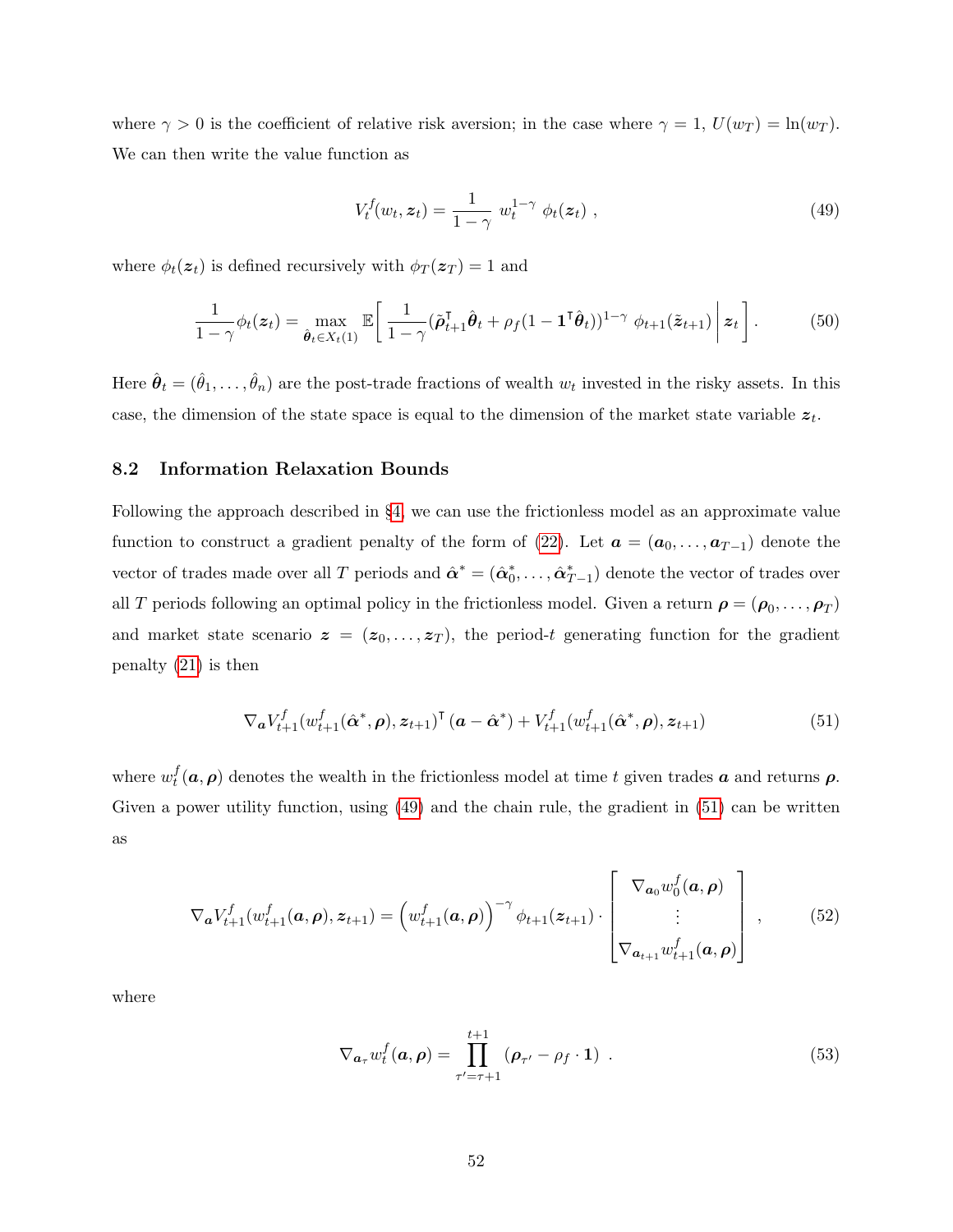These gradients require some "bookkeeping" to keep track of the compounding effects of earlier trades on period-t wealth, captured through  $(52)$  and  $(53)$ . However, the other terms involved, namely  $\phi_{t+1}(z_{t+1})$  and  $w_{t+1}^f(\hat{\alpha}^*, \rho)$ , are calculated when solving the frictionless model [\(50\)](#page-52-4), with wealth  $w_{t+1}^f(\hat{\bm{\alpha}}^*, \bm{\rho})$  being derived from the optimal trading weights  $\hat{\bm{\theta}}_t$  found for the frictionless model. The gradient penalty [\(22\)](#page-21-0) is then

$$
\hat{\pi}_{\nabla}(\boldsymbol{a},\boldsymbol{\rho},\boldsymbol{z}) = \sum_{t=0}^{T-1} \Bigg( \Big( \nabla_{\boldsymbol{a}} V_{t+1}^f(w_{t+1}^f(\hat{\boldsymbol{\alpha}}^*,\boldsymbol{\rho}),\boldsymbol{z}_{t+1}) - \mathbb{E} \Big[ \nabla_{\boldsymbol{a}} V_{t+1}^f(w_{t+1}^f(\hat{\boldsymbol{\alpha}}^*,\boldsymbol{\rho}),\boldsymbol{z}_{t+1}) \Big| \mathcal{F}_t \Big] \Big)^{\mathsf{T}} (\boldsymbol{a} - \hat{\boldsymbol{\alpha}}^*) + \Big( V_{t+1}^f(w_{t+1}^f(\hat{\boldsymbol{\alpha}}^*,\boldsymbol{\rho}),\boldsymbol{z}_{t+1}) - \mathbb{E} \Big[ V_{t+1}^f(w_{t+1}^f(\hat{\boldsymbol{\alpha}}^*,\boldsymbol{\rho}),\boldsymbol{z}_{t+1}) \Big| \mathcal{F}_t \Big] \Big) \Bigg) . \tag{54}
$$

With this gradient penalty based on the frictionless model, for a given scenario (described by returns  $\rho$  and market states z), the perfect information inner problem [\(4\)](#page-8-0) is

<span id="page-53-1"></span><span id="page-53-0"></span>
$$
\max_{\boldsymbol{a}\in\mathbf{A}(\boldsymbol{\rho})} \left\{ U(w_T(\boldsymbol{a},\boldsymbol{\rho})) - \pi_{\nabla}(\boldsymbol{a},\boldsymbol{\rho},\boldsymbol{z}) \right\},\tag{55}
$$

where  $A(\rho)$  denotes the set of feasible trades and  $w_T(\mathbf{a}, \rho)$  the terminal wealth given returns  $\rho$ , both taking transaction costs into account. Here, in the inner problem, the DM "knows" all future returns  $\rho$  and market states z in advance and chooses trades  $\alpha$  to maximize the utility of end-ofhorizon wealth  $U(w_T({\bf a},\boldsymbol{\rho}))$ , paying penalty  $\pi_{\nabla}({\bf a},\boldsymbol{\rho},z)$ . Since adding a linear penalty to a concave objective preserves concavity, the inner problem [\(55\)](#page-53-0) is a convex optimization problem with  $n \times T$ decision variables, corresponding to the trades in each of  $n$  assets in each of  $T$  periods. From Proposition [4.1\(](#page-22-1)ii), using the gradient penalty based on the frictionless model as in [\(54\)](#page-53-1), the value of the inner problem will be smaller than the value of the frictionless model in every scenario.

In our numerical examples, we will assume proportional transaction costs given by [\(44\)](#page-48-2) and a power utility function. In this case, we can simplify the optimization problem by decomposing the trades  $a$  into positive and negative components  $a = a^+ - a^-$  where  $a^+, a^- \geq 0$ . With proportional transaction costs, the terminal wealth  $w_T(a^+ - a^-,\rho)$  is then linear in  $(a^+, a^-)$  and the inner problem has a "smooth" concave objective function with  $2 \times n \times T$  decision variables corresponding to the positive and negative components of each trade in each period.[7](#page-0-0)

<sup>7</sup>As mentioned earlier, this is not the penalty construction used in [BS \(2011\).](#page-64-4) The gradient penalties in [BS \(2011\)](#page-64-4) differ from the gradient penalties [\(54\)](#page-53-1) in that the penalties in [BS \(2011\)](#page-64-4) consider only terminal wealth effects and do not include the term involving the expectation under  $\mathcal{F}_t$ . Although such gradient penalties are dual feasible, it can be shown that the gradient penalties [\(54\)](#page-53-1) lead to tighter bounds than the gradient penalties in [BS \(2011\)](#page-64-4) in every scenario; see [Brown and Smith](#page-64-8) [\(2014](#page-64-8)a) for a proof.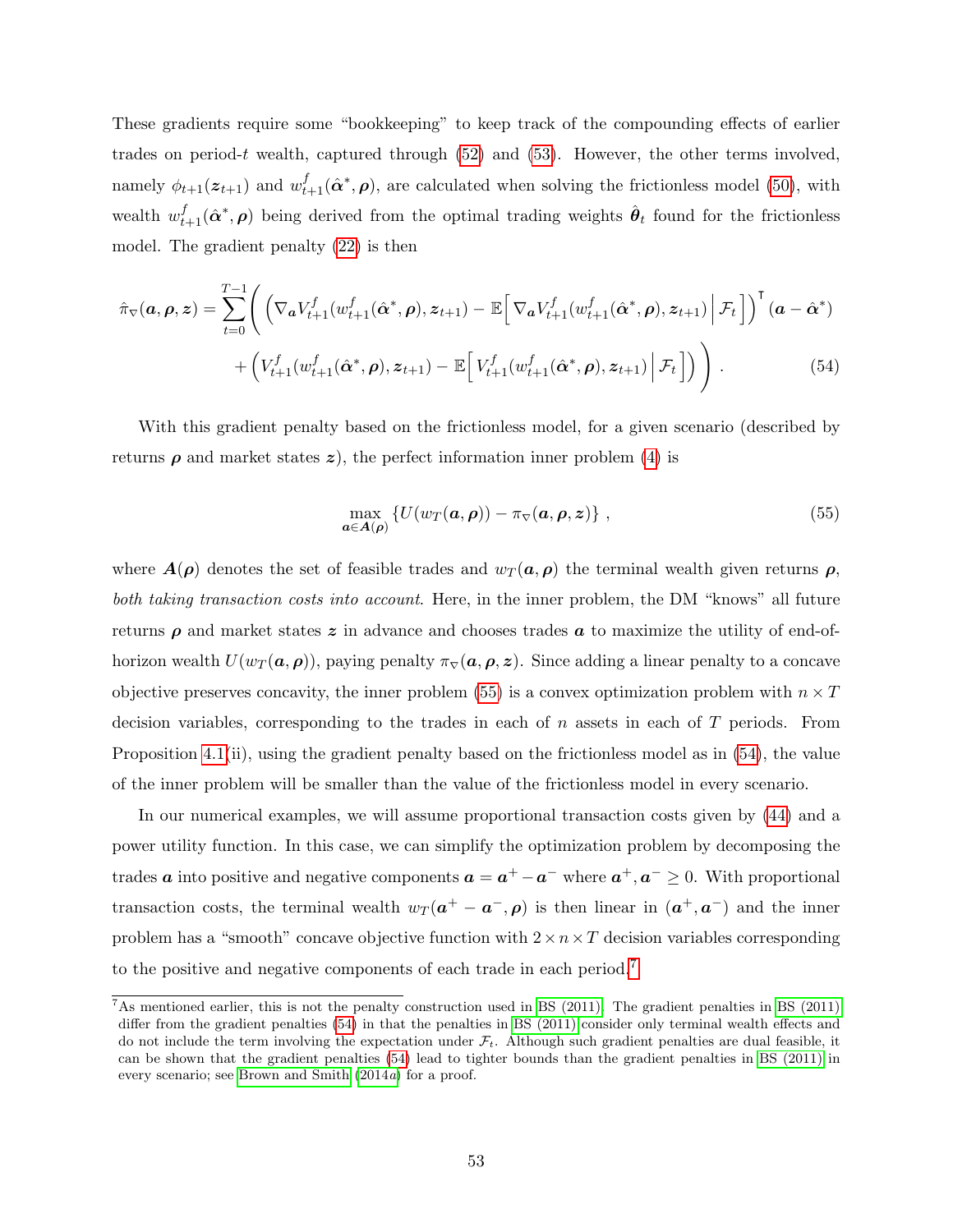### <span id="page-54-0"></span>8.3 Numerical Examples

Table [6](#page-55-1) shows results for the dynamic portfolio optimization model on a set of examples using parameters from [BS \(2011\).](#page-64-4) In these examples, we take  $T = 12$  and use  $n = 3$  risky assets with a return predictability model calibrated as in [BS \(2011\).](#page-64-4) We use power utility with risk aversion coefficient  $\gamma$  and proportional transaction costs with rate  $\delta$ , varying  $\gamma$  and  $\delta$  each across three values, as in [BS \(2011\).](#page-64-4) For feasible trading policies, we consider the policies in [BS \(2011\);](#page-64-4) these policies use various forms of limited-lookahead approximations in selecting trades in each period.

The reported results are in terms of certainty equivalent returns: given a time horizon of T months and a mean utility calculated in a simulation of  $\hat{\mu}$ , the annualized certainty equivalent return is defined as the constant annual return  $\hat{\rho}$  that yields utility  $\hat{\mu}$ , i.e., the  $\hat{\rho}$  that solves:

<span id="page-54-1"></span>
$$
\hat{\mu} = U \left( w_0 \cdot \hat{\rho}^{T/12} \right) \tag{56}
$$

where  $w_0$  is the initial wealth and U the power utility function. We estimate mean standard errors for these certainty equivalent returns and the duality gaps (the differences between upper and lower bounds on optimal returns) using the "delta method" (see, e.g., Casella and Berger 2002, p. 240) based on a first-order Taylor series expansion of the certainty equivalent formula (i.e., the inverse of equation [\(56\)](#page-54-1)).

In Table [6,](#page-55-1) we see that the penalized information relaxation bounds are quite tight, with the average gap between heuristic and bound ranging from 13 basis points to 69 basis points, with higher transaction cost rates leading to somewhat larger gaps. As required by Proposition [4.1\(](#page-22-1)i), the penalized perfect information upper bounds are tighter than the upper bounds from the frictionless model. The perfect information bounds reduce the suboptimality gap implied by the frictionless model by 34% to over 80%; the improvement from the frictionless model is most pronounced in examples with lower risk aversion (e.g.,  $\gamma = 1.5$  here) which have more rebalancing in the frictionless model and more transaction costs that are not reflected in the frictionless bound. The information relaxation bounds involve solving a convex optimization problem in every scenario; evaluating 1,000 scenarios took less than 10 seconds total on a desktop computer (see also Table 1 of [BS \(2011\)\)](#page-64-4). Using the penalized perfect information bounds, it is clear that the best-performing feasible policies are nearly optimal in each case, a conclusion that is less clear from the frictionless bounds alone.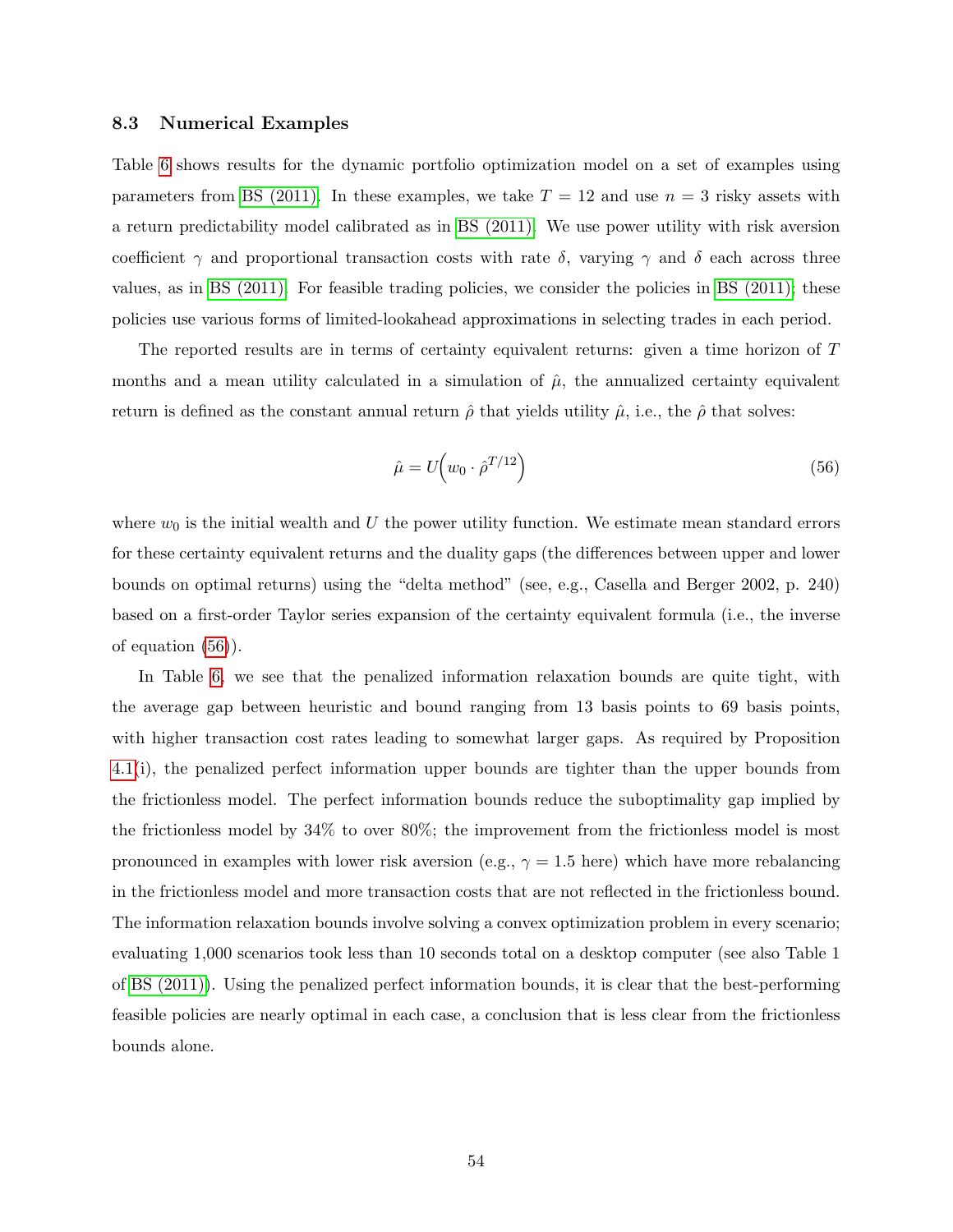<span id="page-55-1"></span>

|                                |                            |      |                       | Performance Bounds        |        |                              | Suboptimality Gaps        |                              |  |
|--------------------------------|----------------------------|------|-----------------------|---------------------------|--------|------------------------------|---------------------------|------------------------------|--|
| Risk<br>Aversion<br>$(\gamma)$ | Trans.<br>Costs $(\delta)$ |      | <b>Best</b><br>Policy | Information<br>Relaxation |        | <b>Frictionless</b><br>Model | Information<br>Relaxation | <b>Frictionless</b><br>Model |  |
| 1.5                            | 0.5%                       | 6.57 | (0.13)                | 6.70                      | (0.00) | 7.25                         | 0.13                      | 0.68                         |  |
| 1.5                            | 1.0%                       | 6.01 | (0.15)                | 6.25                      | (0.01) | 7.25                         | 0.24                      | 1.24                         |  |
| 1.5                            | $2.0\%$                    | 5.03 | (0.19)                | 5.51                      | (0.02) | 7.25                         | 0.48                      | 2.22                         |  |
| 3                              | 0.5%                       | 3.50 | (0.07)                | 3.81                      | (0.00) | 3.99                         | 0.31                      | 0.48                         |  |
| 3                              | 1.0%                       | 3.21 | (0.10)                | 3.65                      | (0.01) | 3.99                         | 0.44                      | 0.77                         |  |
| 3                              | $2.0\%$                    | 2.69 | (0.12)                | 3.38                      | (0.01) | 3.99                         | 0.69                      | 1.30                         |  |
| 8                              | $0.5\%$                    | 1.60 | (0.03)                | 1.73                      | (0.00) | 1.79                         | 0.13                      | 0.19                         |  |
| 8                              | 1.0%                       | 1.50 | (0.04)                | 1.67                      | (0.00) | 1.79                         | 0.17                      | 0.30                         |  |
| 8                              | $2.0\%$                    | 1.31 | (0.05)                | 1.57                      | (0.01) | 1.79                         | 0.26                      | 0.48                         |  |

Table 6: Numerical results for dynamic portfolio optimization examples. The policy performances, performance bounds, and gaps are all reported as certainty equivalent returns in %. Mean standard errors for estimated values are in parentheses.

# <span id="page-55-0"></span>9. Advances in Methodology

In this section, we will briefly discuss some methodological advances in information relaxation techniques. In the next section, we describe applications that also frequently involve methodological advances but tend to be more focused on a specific application.

### <span id="page-55-2"></span>9.1 Pathwise Optimization

[Desai et al.](#page-64-9) [\(2012\)](#page-64-9) study the use of perfect information relaxations on high-dimensional optimal stopping problems and develop a *pathwise optimization* approach that optimizes the penalty function. Specifically, they consider a linear-programming-based approximate value function (as in, e.g., [de Farias and Van Roy 2003\)](#page-64-5) where the value function is approximated as a weighted combination of a pre-specified set of basis functions. They then use this approximation architecture to construct penalties as in Proposition [3.1,](#page-12-1) choosing the weights to minimize the penalized perfect information bound. They also use the optimized penalties to suggest good heuristic (feasible) policies. [Desai et al.](#page-64-9) [\(2012\)](#page-64-9) show that the pathwise optimization problem is a convex optimization problem that can be solved by sample-based approximations and stochastic subgradient methods. In a sense, this pathwise optimization process formalizes some of the trial and error in finding good heuristics and penalties discussed in §[5,](#page-24-0) though there are still significant opportunities for trial and error and iteration in, for example, selecting the set of basis functions.

In addition to theoretical results on the quality of these approximations, [Desai et al.](#page-64-9) [\(2012\)](#page-64-9)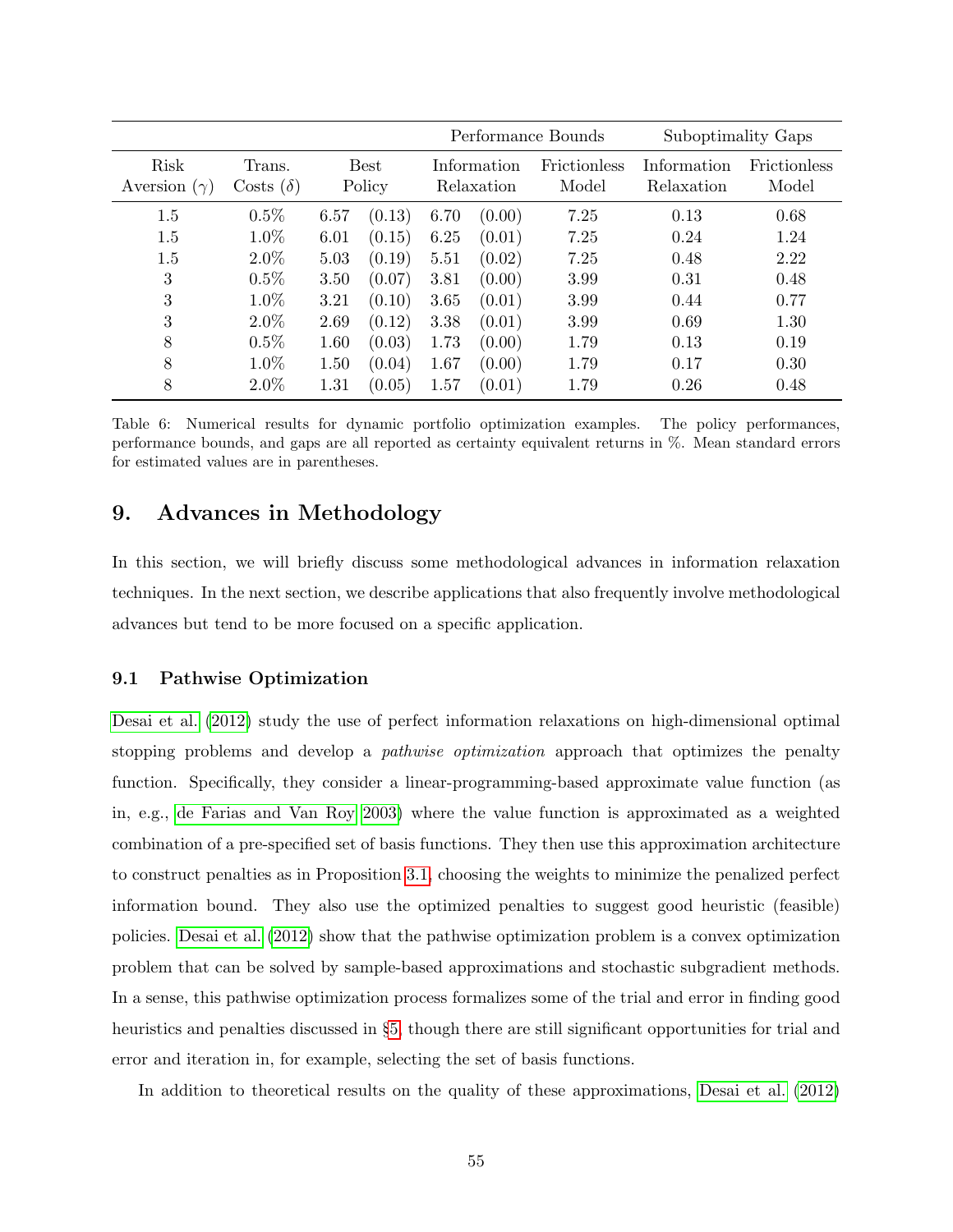show that the pathwise optimization approach provides tighter performance bounds than those produced by approximate linear programming alone (see Proposition [3.2\(](#page-17-1)ii) above). They present numerical results for some examples of high-dimensional Bermudan options and show that the pathwise problem can be solved in a few seconds and produces high-quality policies and performance bounds.

[Desai et al.](#page-64-6) [\(2011\)](#page-64-6) generalize the pathwise optimization approach to Markov decision processes (MDPs) and show that for linear-convex control problems the pathwise optimization approach also leads to convex optimization problems that can be efficiently solved. Recently, [Yang et al.](#page-67-4) [\(2020\)](#page-67-4) extended the pathwise optimization approach to merchant energy production problems and have developed preconditioning methods that significantly improve the efficiency of the approach.

### 9.2 Infinite-Horizon Problems

Although the framework and theory described in §[2](#page-5-0) and §[3](#page-7-0) focus on finite-horizon DPs, in principle we can apply information relaxation methods in infinite-horizon problems as well. From a practical standpoint, this creates two related challenges. First, with a perfect information relaxation, we need to generate finite scenarios for the inner problems because we cannot perform computations with an infinitely long, randomly generated series. We can use a finite-horizon approximation in these cases but in many problems (e.g., average reward problems or discounted problems with a discount factor close to one), a long horizon may be necessary to obtain a good approximation. Second, even with a perfect information relaxation, the resulting deterministic inner problems may still be difficult to solve, particularly with long time horizons.

Motivated by these challenges, [Brown and Haugh](#page-64-7) [\(2017\)](#page-64-7) study information relaxation methods for infinite horizon MDPs with discounting. Building upon and generalizing an idea from [Rogers](#page-66-8) [\(2007\)](#page-66-8), [Brown and Haugh](#page-64-7) [\(2017\)](#page-64-7) develop a general class of reformulations of the primal MDP that involve changing the state transition function and correcting for the change in transition probabilities by multiplying rewards by likelihood ratio factors. The goal of these reformulations is to simplify the resulting information relaxation inner problems and lead to finite-horizon inner problems; the reformulations generalize the idea of using a random stopping time to convert a discounted MDP to a finite-horizon DP (e.g., [Puterman 1994,](#page-66-7) Proposition 5.3.1).

[Brown and Haugh](#page-64-7) [\(2017\)](#page-64-7) show that weak and strong duality (as in Theorem [3.1](#page-8-2) and Theorem [3.4\)](#page-13-3) continues to hold when information relaxations are applied to these reformulated MDPs. They also show that when the penalty is generated as in Proposition [3.1](#page-12-1) with a generating function that is a "supersolution" of the MDP, the information relaxation upper bound is tighter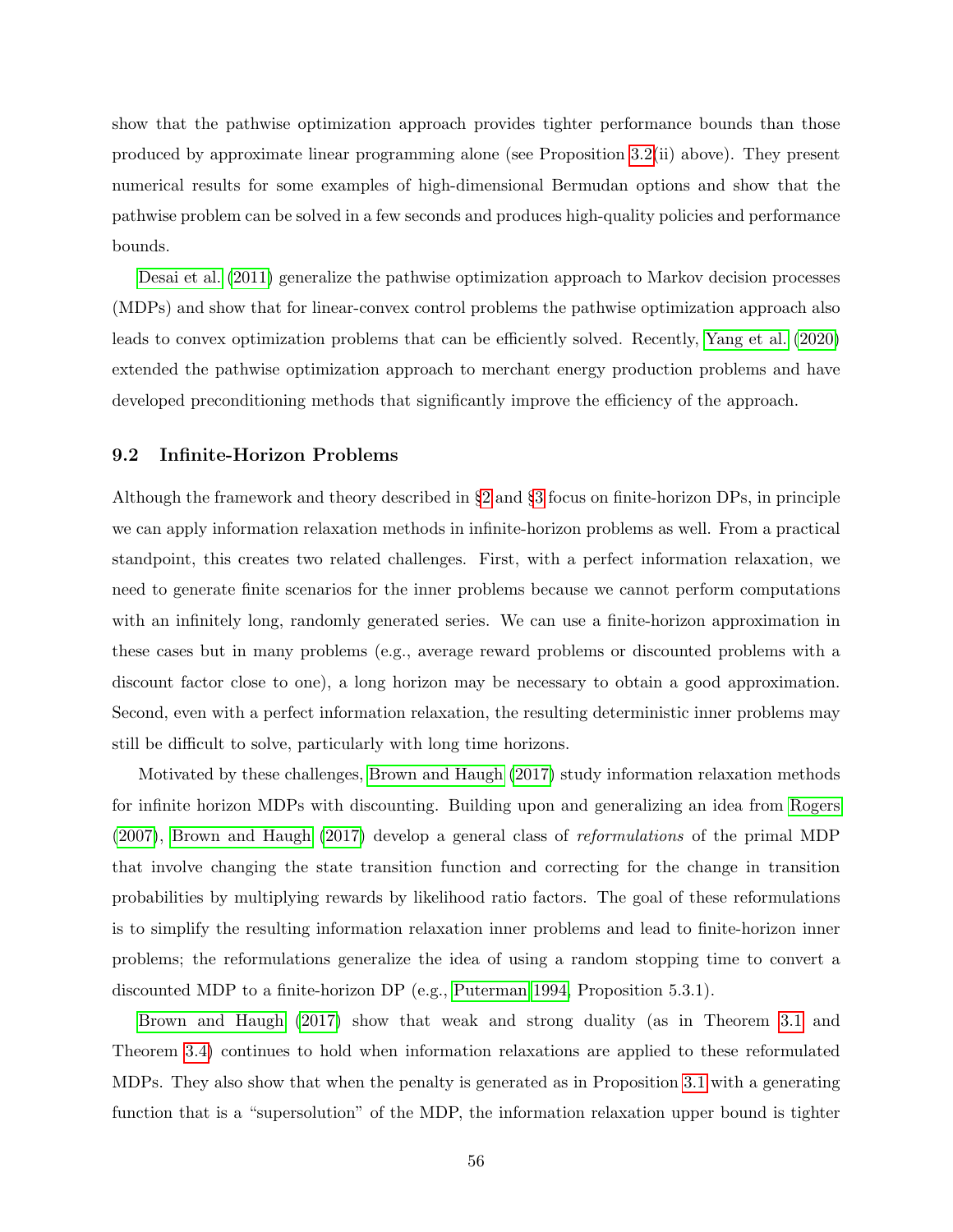than the performance bound from the supersolution itself (see Proposition [3.2\(](#page-17-1)ii) above). This result is similar to Theorem 4 of [Desai et al.](#page-64-6) [\(2011\)](#page-64-6), though [Brown and Haugh](#page-64-7) [\(2017\)](#page-64-7) show the result in a framework involving the reformulations they study.

### 9.3 Hindsight Analysis

Perfect information bounds without penalties have long been used in the analysis of algorithms in the theoretical computer science and operations research communities and are often referred to as "hindsight bounds" or "offline optimal bounds." In this work, the performance of a particular algorithm is compared against that of a clairvoyant who makes decisions with advance knowledge of all uncertainties. Typically the goal is to prove the algorithm performs well either in terms of a constant factor guarantee or in some asymptotic regime of interest. As a classic example, [Talluri](#page-67-5) [and van Ryzin](#page-67-5) [\(1998\)](#page-67-5) show that static bid-price policies are asymptotically optimal in network revenue management problems as the initial capacities and time horizon grow large; they also show that perfect information bounds are asymptotically optimal in this setting. Although hindsight (perfect information) bounds have been used successfully in many other problems, as we saw in our numerical examples, with no penalty, the resulting bounds are often quite weak. [Balseiro](#page-63-3) [and Brown](#page-63-3) [\(2019\)](#page-63-3) consider the use of a penalty within the approach to strengthen the bounds in the theoretical analysis of algorithms. Specifically, they consider a general framework involving finite-horizon MDPs and use an approximate value function (a "Q-factor") in the construction of Proposition [3.1](#page-12-1) to generate both a feasible policy as well as a penalized perfect information bound.

[Balseiro and Brown](#page-63-3) [\(2019\)](#page-63-3) demonstrate the technique on stochastic knapsack problems [\(Dean](#page-64-10) [et al. 2008\)](#page-64-10) where the size of each item is random and not revealed until an item is selected. They focus on an approximate value function corresponding to a feasible "greedy" policy that ranks items in order of their ratio of value over expected size. Using this approximate value function to generate a penalty in the perfect information problem, they show that the optimal solution in the inner problem is close to the greedy policy in every scenario, which implies the greedy policy is asymptotically optimal as the number of items and capacity grow large. [Balseiro and Brown](#page-63-3) [\(2019\)](#page-63-3) also apply information relaxations with penalties to show the asymptotic optimality of some simple policies in stochastic scheduling with parallel machines and optimal sequential search problems. Similarly, [Balseiro et al.](#page-63-7) [\(2018\)](#page-63-7) show how to use information relaxations to analyze the performance of static routing policies in stochastic scheduling problems on unrelated machines. In all of these examples, the penalty is essential in the analysis: the perfect information relaxation bound with zero penalty is not tight in the asymptotic regime of interest.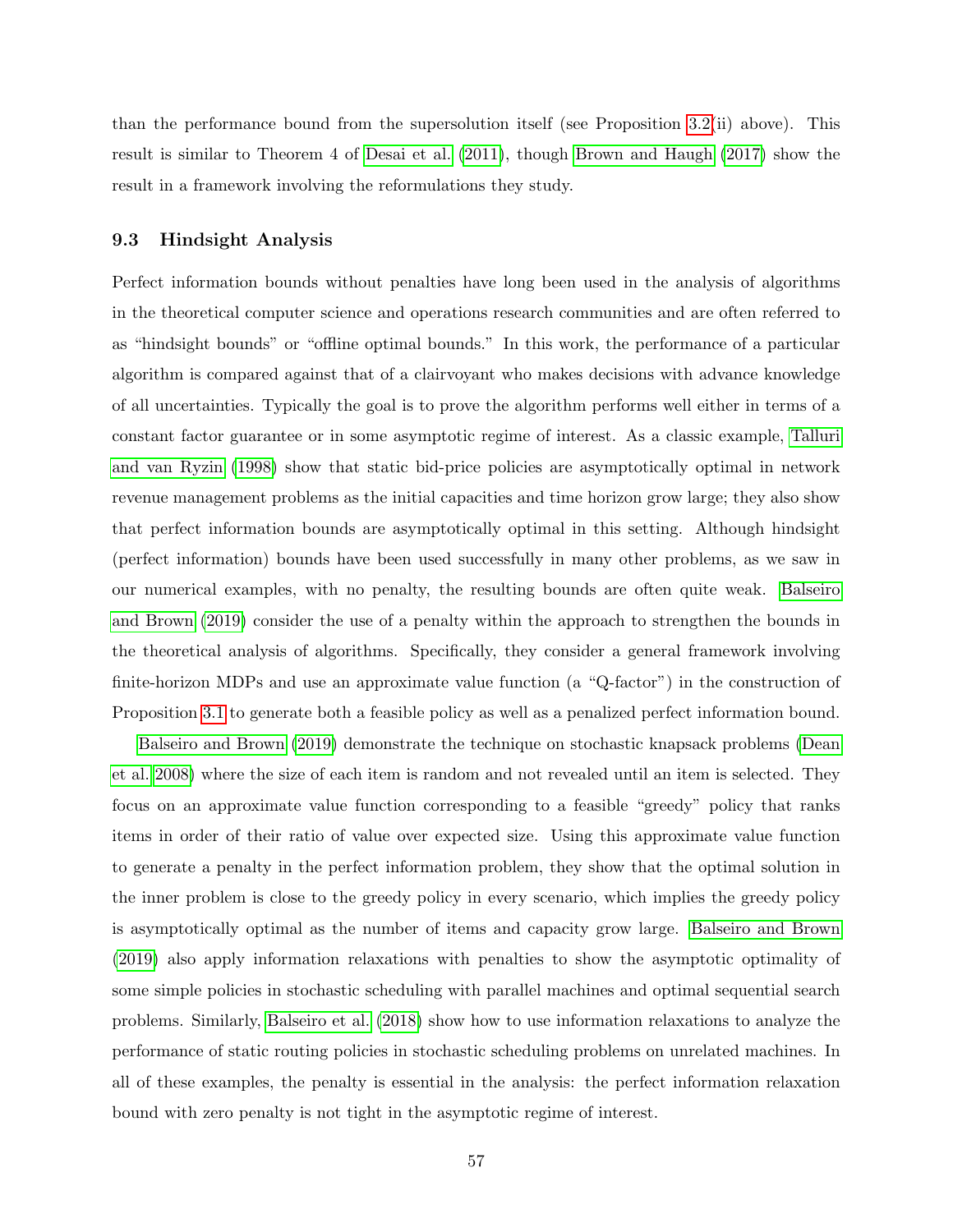# <span id="page-58-0"></span>10. Applications

In this section, we briefly discuss several application areas where researchers have successfully applied information relaxation methods. In each application area, we highlight one or two papers: we briefly describe the model and the use of information relaxations in the problem and discuss some of the issues and challenges in the application. We also typically list several related applications in the area without providing details. This is a rapidly growing research area and, in this review, we aim to be representative rather than exhaustive.

# 10.1 Energy and Commodity Applications

Many researchers have applied information relaxation methods to problems related to managing commodities, especially energy commodities. As discussed in §[1.2,](#page-3-0) [Lai et al.](#page-66-0) [\(2010\)](#page-66-0) consider the problem of a merchant managing natural gas storage over time in the presence of stochastic price dynamics where they may inject or withdraw a certain amount of natural gas in each period. The problem is challenging because the natural gas forward curve is represented using a high-dimensional model which leads to a very large state space for the stochastic DP. [Lai et al.](#page-66-0) [\(2010\)](#page-66-0) develop some policies based on approximations of the value function and use information relaxation methods to generate upper bounds on the optimal value using penalties based on these approximate value functions. In extensive numerical experiments, they find that the performance bound using the penalized information relaxation is typically quite close (within a few percent) of the performance of their policy. In addition, they find that the penalty is essential: with no penalty, the performance bounds are typically quite weak, sometimes a factor of two or more larger than the penalized information relaxation bound.

Information relaxation methods have also been applied to related problems, including other problems in natural gas storage [\(Secomandi 2015;](#page-66-9) [Nadarajah et al. 2015,](#page-66-10) [2017;](#page-66-11) [Nadarajah and](#page-66-12) [Secomandi 2018\)](#page-66-12), optimal procurement, processing, and trade of commodities [\(Devalkar et al.](#page-64-11) [2011\)](#page-64-11), electricity generation and storage problems [\(Hinz and Yee 2018;](#page-65-6) [Lin et al. 2020\)](#page-66-13), managing renewable power purchase agreements [\(Trivella et al. 2018\)](#page-67-6), and merchant energy production [\(Yang](#page-67-4) [et al. 2020;](#page-67-4) [Trivella et al. 2021\)](#page-67-7).

## 10.2 Sequential Exploration Problems

Though the applications above relate to the downstream oil and gas and energy markets, [Brown](#page-64-12) [and Smith](#page-64-12) [\(2013\)](#page-64-12) study an upstream application in oil and gas exploration. In this model, there is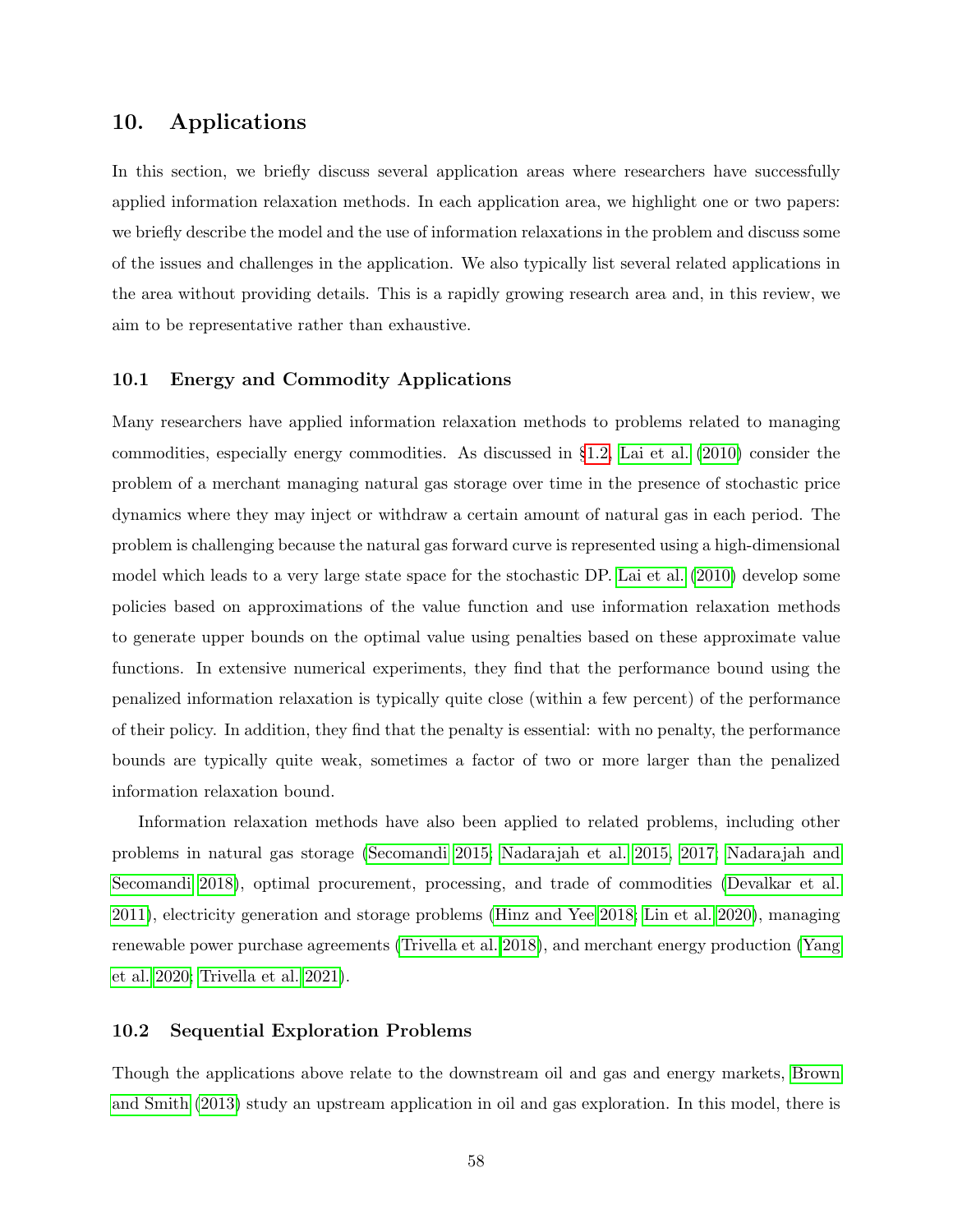a set of "target" sites in a given geographical area. Each target may contain oil, gas, or be "dry," and there is a joint probability distribution described by a Bayesian network that describes the probability of all possible outcomes at each target and the dependence among them. [Brown and](#page-64-12) [Smith](#page-64-12) [\(2013\)](#page-64-12) decompose the network into smaller manageable "clusters" and consider an imperfect information relaxation in which each cluster has perfect information about the outcomes for all other clusters. The resulting inner problems are bandit superprocesses [\(Whittle 1980\)](#page-67-8) which are still challenging to solve; [Brown and Smith](#page-64-12) [\(2013\)](#page-64-12) develop an easy-to-compute upper bound of these information relaxation inner problems. In numerical examples based on a model from a Norwegian oil company, they find that the resulting performance bounds are quite close to the performance of a given feasible policy, also derived from the bandit superprocess models.

# 10.3 Portfolio Optimization

Researchers have used information relaxation methods to evaluate the performance of heuristic policies in other complex dynamic portfolio optimization problems that are (at a high level) similar to the example considered in §[8.](#page-48-0) For example, [Haugh et al.](#page-65-7) [\(2016\)](#page-65-7) consider dynamic portfolio optimization involving capital gains taxes. Computing an optimal policy for such problems is very difficult because the prices at which assets are bought and sold in each period must be tracked as part of the state space. [Haugh et al.](#page-65-7) [\(2016\)](#page-65-7) develop a set of heuristic policies and show how to apply information relaxations to assess the performance of these policies. Specifically, they use gradient penalties as discussed in §[4](#page-20-0) based on a frictionless model without taxes. The resulting perfect information inner problems are still difficult to solve (they involve the maximization of a nonconcave objective) but they show how to obtain good upper bounds on these inner problems. On a large set of numerical examples, they find that their heuristic policies are typically within a few basis points of the information relaxation bounds, thereby showing the policies are nearly optimal for this difficult problem.

Other applications of information relaxation methods to portfolio optimization include models with transaction costs [\(Brown and Smith 2011,](#page-64-4) as discussed in §[8;](#page-48-0) [Broadie and Shen 2016;](#page-64-13) and [Mei and Nogales 2018\)](#page-66-14), models with high-dimensional market states [\(Broadie and Shen 2017\)](#page-64-14), continuous-time models [\(Ye and Zhou 2015\)](#page-67-9), portfolio execution problems [\(Haugh and Wang](#page-65-8) [2014](#page-65-8)a), multiple stopping problems [\(Chandramouli and Haugh 2012\)](#page-64-15), stochastic regime-switching models [\(Hinz and Yee 2017\)](#page-65-9), and bilateral counter-party risk models [\(Bender et al. 2018\)](#page-63-8).

There have also been numerous applications of information relaxation methods in pricing complex options, including the early work of [Haugh and Kogan](#page-65-0) [\(2004\)](#page-65-0), [Rogers](#page-66-1) [\(2002\)](#page-66-1), and [Andersen](#page-63-0)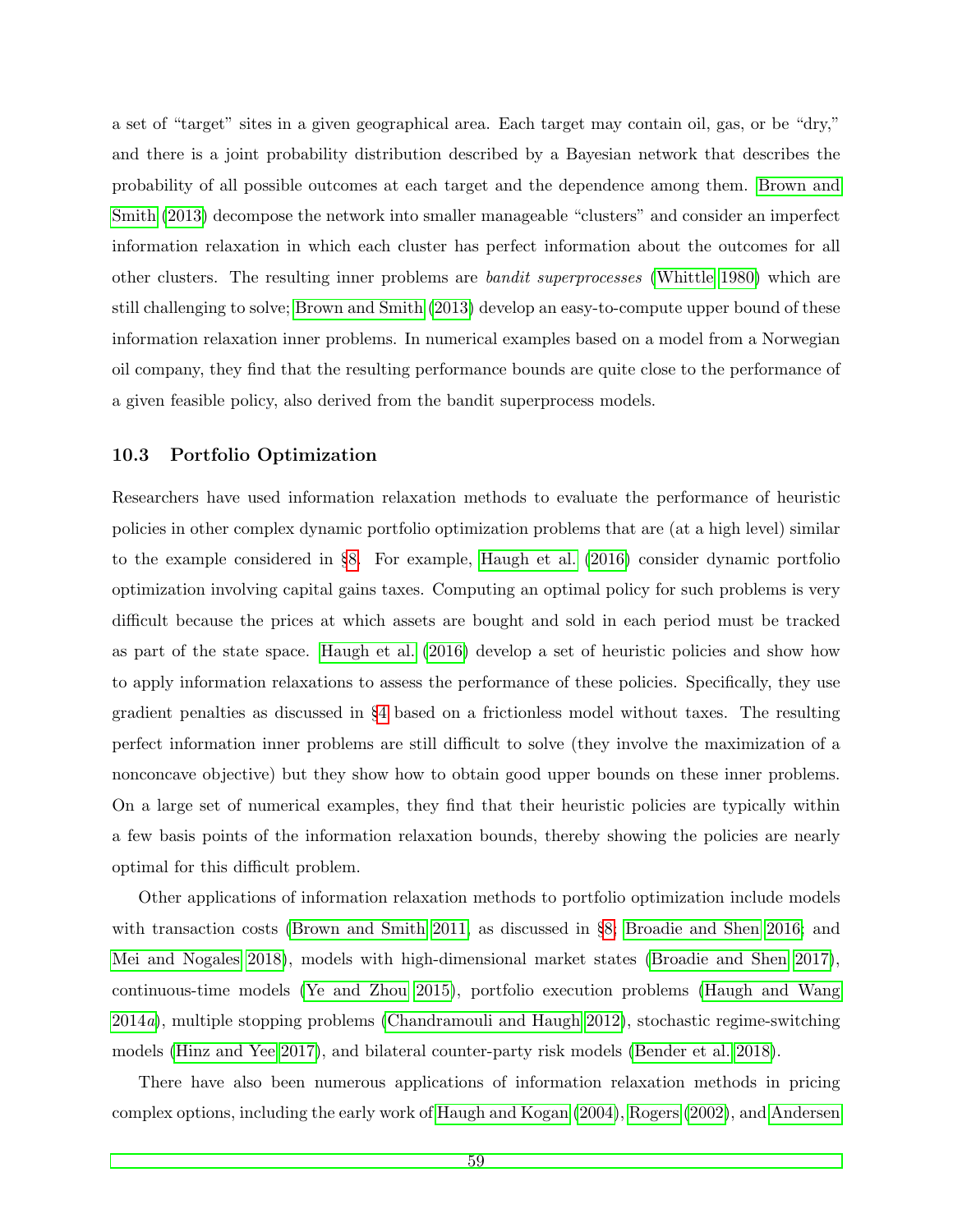[and Broadie](#page-63-0) [\(2004\)](#page-63-0) discussed in §[1.2](#page-3-0) (and reviewed in [Glasserman](#page-65-1) [\(2003\)](#page-65-1)), in [BSS \(2010\),](#page-64-0) as well as [Desai et al.](#page-64-6) [\(2011\)](#page-64-6) which was discussed in §[9.1.](#page-55-2) There are many applications in option pricing that build on this early work.

### 10.4 Inventory Management

There have also been numerous applications of information relaxation methods in inventory settings. We highlight [Bernstein et al.](#page-63-9) [\(2016\)](#page-63-9) which considers the problem of a retailer jointly managing inventory levels and prices with a price-sensitive demand model and lead times. With a lead time of L periods, the resulting stochastic DP involves an  $L+1$ -dimensional state space reflecting supply due in each of the L next periods as well as the inventory level. With significant lead times, the state space can be quite large. The authors develop a myopic heuristic policy for this joint inventory-pricing problem and use information relaxation methods to provide performance bounds. The penalties they use are like the gradient penalties of §[4](#page-20-0) and are based on a linear approximation of a myopic value function used in their heuristic policy. Their numerical experiments show that the policies and information relaxation bounds are typically within a few percent of each other, with the gaps growing with longer lead times.

As discussed at the end of §[6,](#page-26-0) [BSS \(2010\)](#page-64-0) consider information relaxation performance bounds for the adaptive inventory model of [Treharne and Sox](#page-67-3) [\(2002\)](#page-67-3) with uncertainty about the underlying demand distribution. [Brown and Smith](#page-64-1) [\(2014](#page-64-1)b) consider an inventory problem with lost sales and lead times (see, e.g., [Zipkin 2008\)](#page-67-10) and use the gradient penalty construction described in §[4](#page-20-0) to generate penalties that are linear in actions. In this setting, however, nondifferentiability (induced by the lost sales) plays an important role and gradients must be selected carefully to obtain good bounds. Other applications of information relaxation methods to inventory management problems include stochastic lot-sizing problems [\(Federgruen et al. 2015\)](#page-65-10), Bayesian inventory management with demand change-points [\(Wang and Mersereau 2017\)](#page-67-11), inventory management with autoregressive demand distributions [\(Brown and Haugh 2017\)](#page-64-7), perishable inventory models [\(Lin](#page-66-13) [et al. 2020\)](#page-66-13), and managing inventory for multi-dose vaccines such as many COVID-19 vaccines [\(Shumsky et al. 2021\)](#page-67-12).

#### <span id="page-60-0"></span>10.5 Reinforcement Learning

Several researchers have recently applied information relaxations to problems and algorithms that arise in the area of reinforcement learning. We highlight [Min et al.](#page-66-15) [\(2019\)](#page-66-15) which considers a finite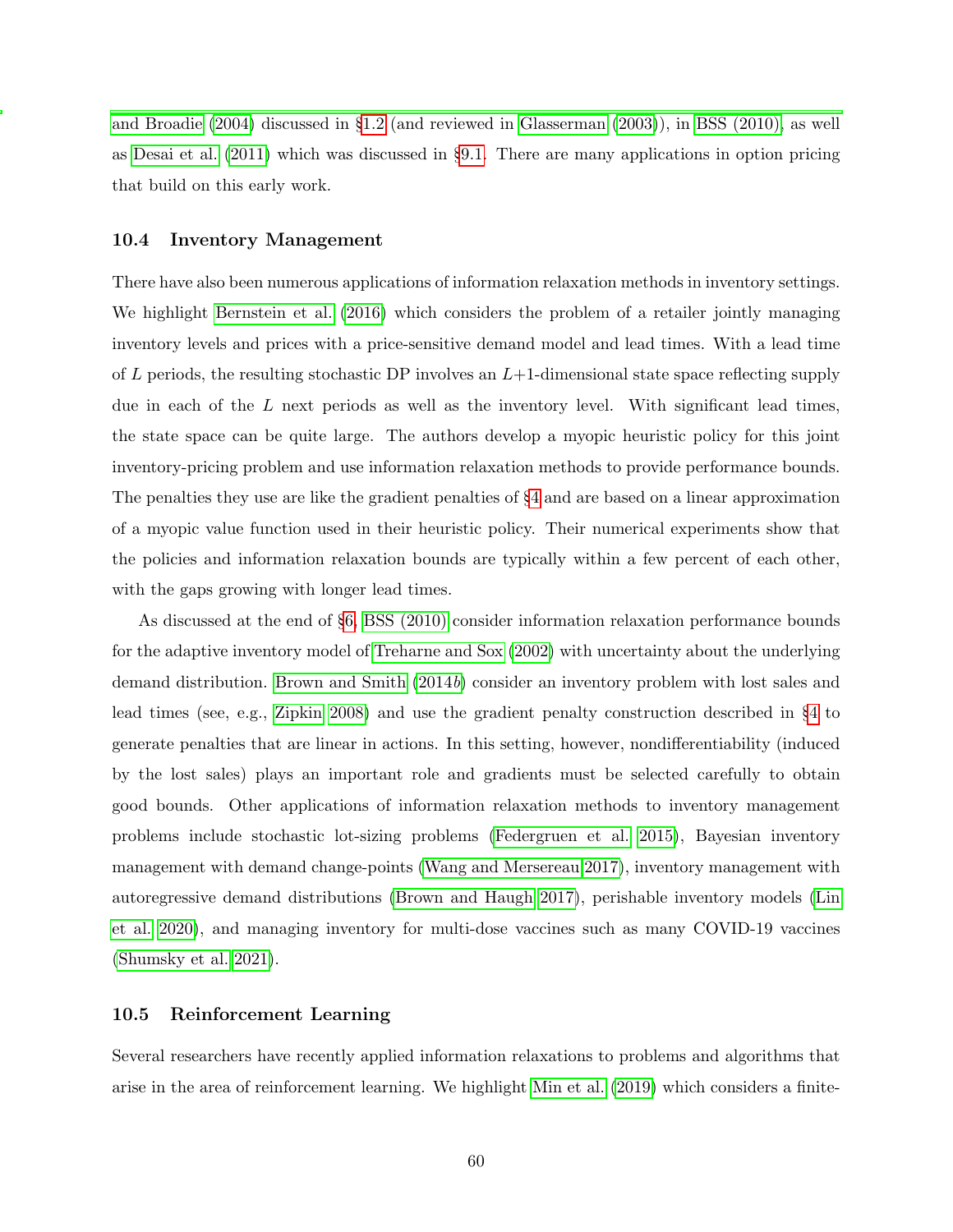horizon, Bayesian multi-armed bandit problem where a decision-maker has prior beliefs about an unobservable parameter on each arm. In each period, the decision-maker selects an arm to pull, collects a random reward, and updates their beliefs about the arm's parameters. Although this problem has a known optimal solution in the infinite-horizon setting with discounting (in each period, pull the arm with the highest Gittens index), there is no known simple form for the optimal policy in the finite-horizon setting. A classical approach to such problems – Thompson sampling (TS) [\(Thompson 1933\)](#page-67-13) – involves information relaxations: in each period, each arm's parameter is fictitiously "sampled" from the current priors and the arm with the highest resulting expected reward is selected in that period.

[Min et al.](#page-66-15) [\(2019\)](#page-66-15) show that the TS policy and the TS clairvoyant benchmark fits into an information relaxation framework with a particular penalty function; this penalty function effectively replaces the realized rewards associated with each arm with their expected value given the parameter (similar to the "smoothing" penalties considered in the examples of §[6](#page-26-0) and §[7\)](#page-34-0). The authors also develop three other penalty functions that can be used to generate feasible policies and also provide upper bounds. [Min et al.](#page-66-15) [\(2019\)](#page-66-15) (a) show that the upper bounds using these three penalties are tighter than the upper bound using Thompson sampling; (b) prove that the feasible policies generated by two of the three penalties lead to similar regret as Thompson sampling; and (c) in extensive numerical experiments demonstrate strong empirical performance of these policies compared to TS.

As a second application area to highlight, we consider Monte Carlo tree search (MCTS), MCTS is a widely studied algorithm used to solve decision problems (including games) in the artificial intelligence literature. Roughly speaking, the MCTS algorithm works by maintaining an approximation of a full decision tree (representing a finite-state and finite-action Markov decision process) then progressively expanding new nodes of the approximation. Although MCTS converges to an optimal action in the current state, in the worst case this requires a construction of the full decision tree. [Jiang et al.](#page-65-11) [\(2020\)](#page-65-11) develop a primal-dual form of MCTS with improved performance that uses information relaxation methods. Their method relies on generating information relaxation bounds in the tree expansion steps to "prune" parts of the tree that should not be visited by an optimal policy. [Jiang et al.](#page-65-11) [\(2020\)](#page-65-11) show that this approach retains the theoretical convergence behavior of MCTS and leads to improved performance empirically on a challenging application in ride-sharing. In a similar vein, [El Shar and Jiang](#page-64-16) [\(2020\)](#page-64-16) use information relaxation bounds to improve the performance of Q-learning algorithms.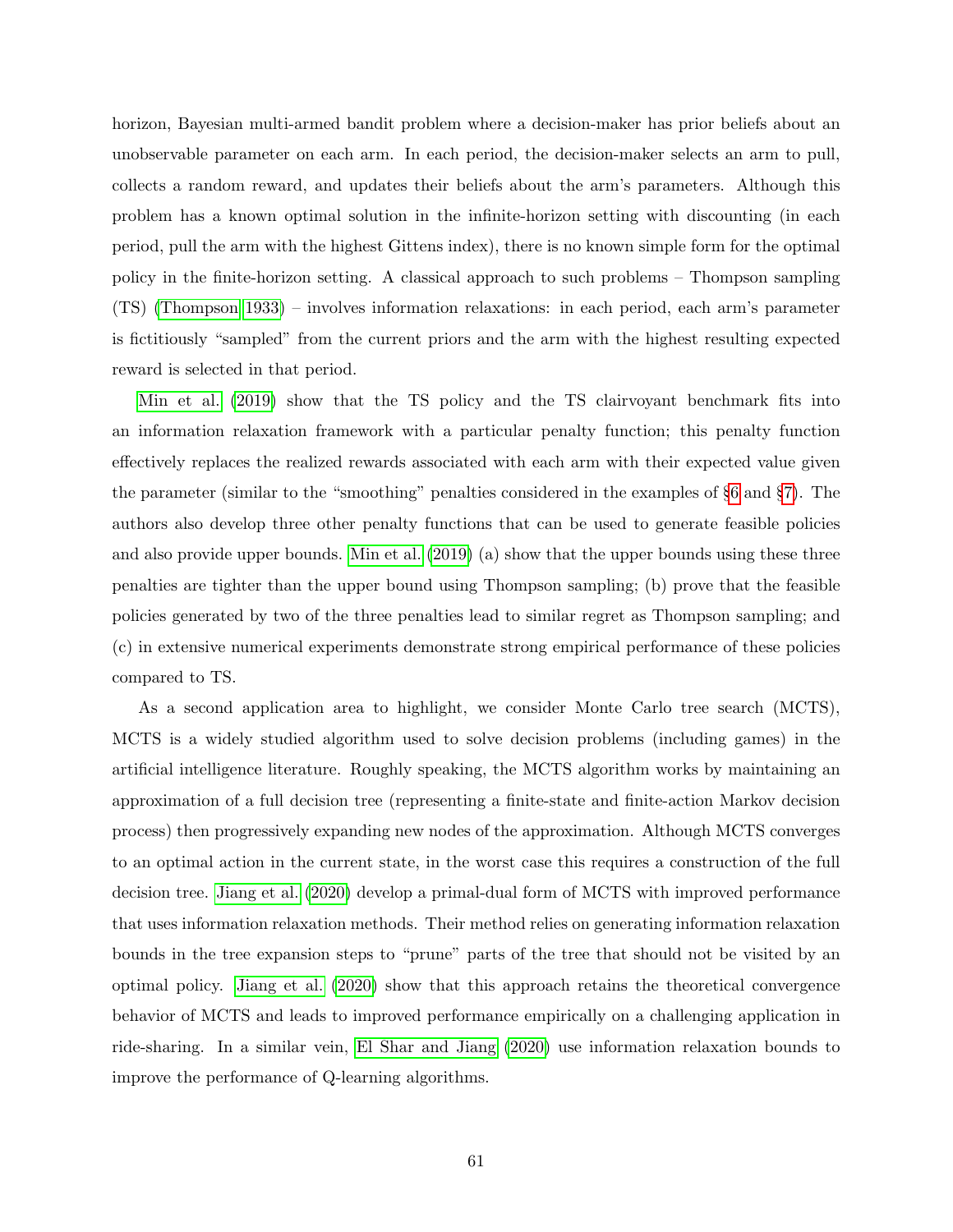### 10.6 Other Applications

Information relaxation methods have also been applied to other problems related to operations management, including vehicle routing [\(Goodson et al. 2013;](#page-65-12) [Kullman et al. 2021\)](#page-65-13), network revenue management [\(Brown and Smith 2014](#page-64-1)b), queueing [\(Brown and Haugh 2017;](#page-64-7) [Farahani et al. 2020\)](#page-64-17), ambulance dispatch [\(Marla and Bassamboo 2020\)](#page-66-16), and repositioning of shipping containers [\(Lu](#page-66-17) [et al. 2020\)](#page-66-17). Other more methodologically oriented application areas include control theory [\(Desai](#page-64-6) [et al. 2011;](#page-64-6) [Haugh and Lim 2012\)](#page-65-14), partially observable Markov decision processes [\(Haugh and](#page-65-15) [Lacedelli 2019\)](#page-65-15), and game theory [\(Haugh and Wang 2014](#page-65-16)b; [Kogan and Mitra 2019\)](#page-65-17).

# <span id="page-62-0"></span>11. Conclusions

In this paper, we have reviewed the information relaxation approach for obtaining performance bounds in stochastic DPs, describing the fundamental ideas underlying the approach and how one can apply it. We hope that this paper will be useful to researchers looking to learn about information relaxation techniques with the goal of advancing the methodology or applying it to new applications or theoretical questions of interest.

Looking forward, there are many interesting directions for future research related to information relaxation methods, including the following:

- (i) Methodological challenges remain in applying information relaxation techniques in some problems, particularly when the resulting inner problems have large state spaces. For example, in the dynamic assortment examples in §[7,](#page-34-0) the inner problems were linked across products (by the linking constraint [\(30\)](#page-36-2)) and we used Lagrangian relaxations to relax this constraint and decompose the problem across products. However, if we had rewards based on choice models that capture substitution effects between products (e.g., multinomial logit models), the inner problem could not be decomposed in this way. However, one could perhaps use the reformulation techniques described in [Rogers](#page-66-8) [\(2007\)](#page-66-8) and [Brown and Haugh](#page-64-7) [\(2017\)](#page-64-7) to reduce the number of states that need to be considered in these inner problems. We believe that the design of reformulations to obtain good bounds is an underexplored research area.
- (ii) The use of information relaxation techniques as a method for refining "hindsight bounds" in theoretical analysis of algorithms represents another exciting direction for future research. [Balseiro and Brown](#page-63-3) [\(2019\)](#page-63-3) develop some results along these lines and illustrate these ideas on three examples. We believe similar techniques can be applied in many other problems.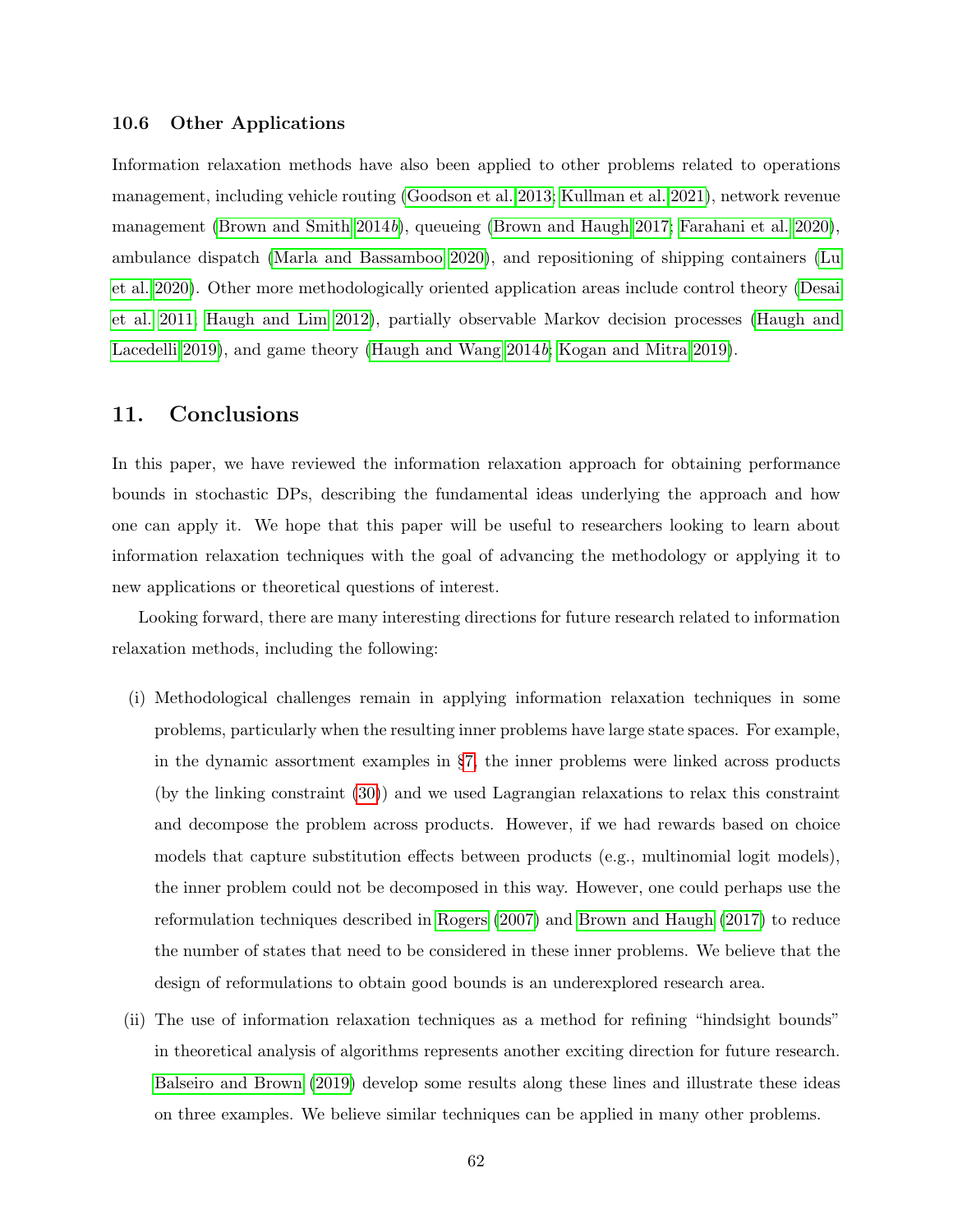- (iii) It would be interesting to develop methods that systematically generate feasible policies from information relaxations. As discussed in §[5,](#page-24-0) we have used information relaxations in applications to improve feasible policies but typically this process requires some trial and error. Could this be automated in some way? For example, can information relaxation methods be used as part of a "primal-dual" algorithm that progressively updates the policy (or value function approximation) and penalty? The recent work of [Min et al.](#page-66-15) [\(2019\)](#page-66-15), [Trivella](#page-67-6) [et al.](#page-67-6) [\(2018\)](#page-67-6), and [Chen et al.](#page-64-18) [\(2020\)](#page-64-18) provides some ideas along these lines.
- (iv) Building upon the previous point, there are a number of interesting connections to methods in reinforcement learning. The papers described in §[10.5](#page-60-0) may serve as starting points for further developments in this area.

Although the list of research areas above focuses on methodological questions related to the information relaxation approach, we would also like to continue to see applications of information relaxation techniques in a wide variety of settings. Such applications will no doubt lead to further methodological challenges and ideas for future research.

# References

- <span id="page-63-2"></span>Adelman, D. and Mersereau, A. J. (2008), 'Relaxations of weakly coupled stochastic dynamic programs', Operations Research 56(3), 712–727.
- <span id="page-63-6"></span>Ahuja, R. K., Magnanti, T. L. and Orlin, J. B. (1988), Network flows, Cambridge, Mass.: Alfred P. Sloan School of Management.
- <span id="page-63-0"></span>Andersen, L. M. and Broadie, M. (2004), 'Primal-dual simulation algorithm for pricing multidimensional american options', Management Science 50, 1222–1234.
- <span id="page-63-3"></span>Balseiro, S. R. and Brown, D. B. (2019), 'Approximations to stochastic dynamic programs via information relaxation duality', Operations Research  $67(2)$ , 577–597.
- <span id="page-63-7"></span>Balseiro, S. R., Brown, D. B. and Chen, C. (2018), 'Static routing in stochastic scheduling: Performance guarantees and asymptotic optimality', Operations Research 66(6), 1641–1660.
- <span id="page-63-8"></span>Bender, C., Gärtner, C. and Schweizer, N. (2018), 'Pathwise dynamic programming', Mathematics of Operations Research 43(3), 965–995.
- <span id="page-63-9"></span>Bernstein, F., Li, Y. and Shang, K. (2016), 'A simple heuristic for joint inventory and pricing models with lead time and backorders', *Management Science* **62**(8), 2358–2373.
- <span id="page-63-4"></span>Bertsekas, D. P. (2017), Dynamic Programming and Optimal Control, Vol. 1, 4th edn, Athena Scientific.
- <span id="page-63-1"></span>Bertsekas, D. P. and Tsitsiklis, J. N. (1996), *Neuro-dynamic programming*, Athena Scientific.
- <span id="page-63-5"></span>Bertsimas, D. and Tsitsiklis, J. N. (1997), Introduction to Linear Optimization, Athena Scientific Series in Optimization and Neural Computation, 6, Athena Scientific.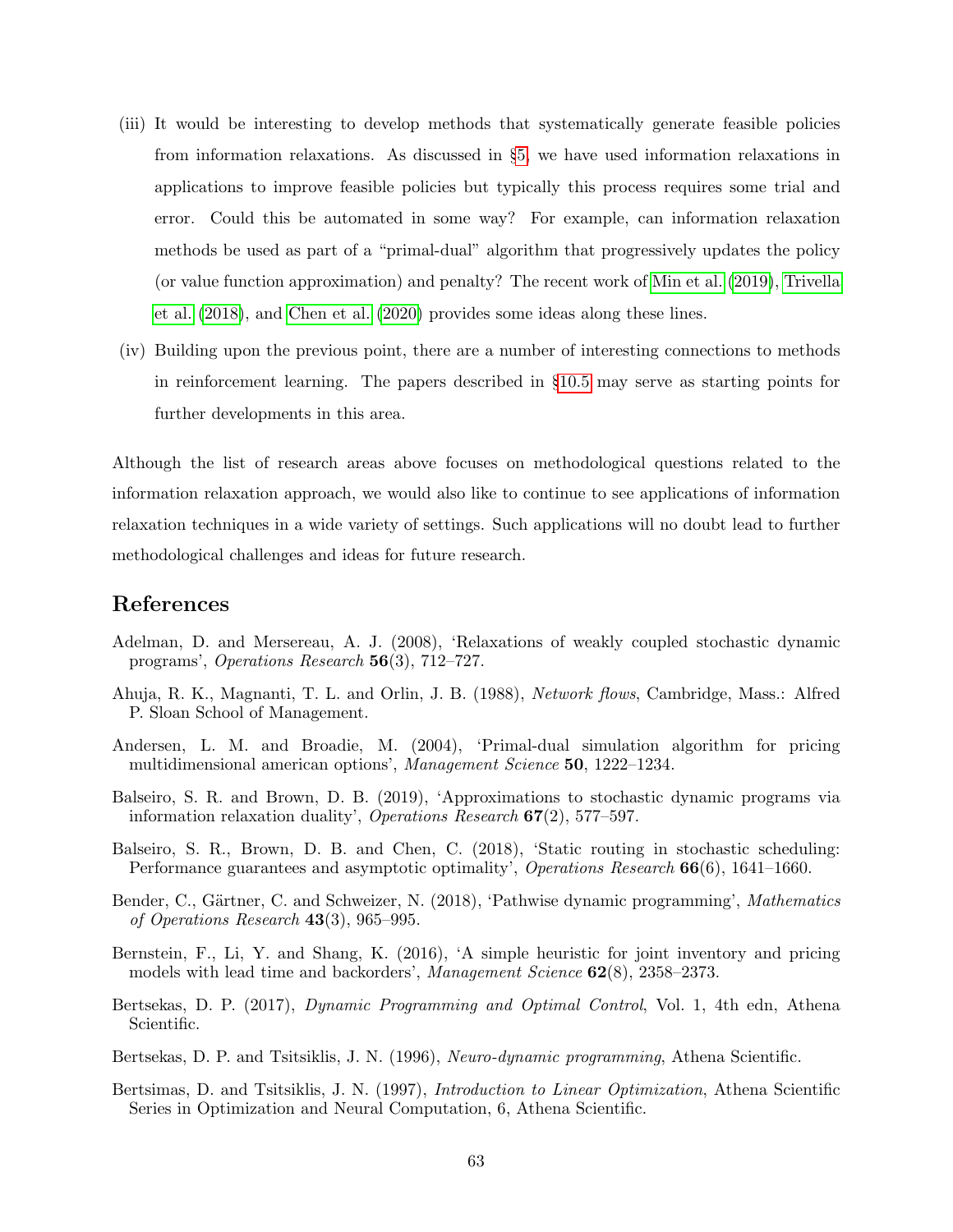- <span id="page-64-13"></span>Broadie, M. and Shen, W. (2016), 'High-dimensional portfolio optimization with transaction costs', International Journal of Theoretical and Applied Finance 19(04).
- <span id="page-64-14"></span>Broadie, M. and Shen, W. (2017), 'Numerical solutions to dynamic portfolio problems with upper bounds', Computational Management Science 14(2), 215–227.
- <span id="page-64-7"></span>Brown, D. B. and Haugh, M. B. (2017), 'Information relaxation bounds for infinite horizon markov decision processes', Operations Research 65(5), 1355–1379.
- <span id="page-64-4"></span>Brown, D. B. and Smith, J. E. (2011), 'Dynamic portfolio optimization with transaction costs: Heuristics and dual bounds', Management Science 57(10), 1752–1770.
- <span id="page-64-12"></span>Brown, D. B. and Smith, J. E. (2013), 'Optimal sequential exploration: Bandits, clairvoyants, and wildcats', Operations research  $61(3)$ , 644–665.
- <span id="page-64-8"></span>Brown, D. B. and Smith, J. E. (2014a), 'Dynamic portfolio optimization with transaction costs: Heuristics and dual bounds (addendum on gradient penalties)'.
- <span id="page-64-1"></span>Brown, D. B. and Smith, J. E. (2014b), 'Information relaxations, duality, and convex stochastic dynamic programs', Operations Research 62(6), 1394–1415.
- <span id="page-64-3"></span>Brown, D. B. and Smith, J. E. (2020), 'Index policies and performance bounds for dynamic selection problems', Management Science 66(7), 3029–3050.
- <span id="page-64-0"></span>Brown, D. B., Smith, J. E. and Sun, P. (2010), 'Information relaxations and duality in stochastic dynamic programs', Operations Research 58(4-part-1), 785–801.
- <span id="page-64-2"></span>Caro, F. and Gallien, J. (2007), 'Dynamic assortment with demand learning for seasonal consumer goods', Management Science 53(2), 276–292.
- <span id="page-64-15"></span>Chandramouli, S. S. and Haugh, M. B. (2012), 'A unified approach to multiple stopping and duality', Operations Research Letters 40(4), 258–264.
- <span id="page-64-18"></span>Chen, N., Ma, X., Liu, Y. and Yu, W. (2020), 'Information relaxation and a duality-driven algorithm for stochastic dynamic programs', arXiv preprint arXiv:2007.14295 .
- <span id="page-64-5"></span>de Farias, D. P. and Van Roy, B. (2003), 'The linear programming approach to approximate dynamic programming', Operations Research 51(6), 850–865.
- <span id="page-64-10"></span>Dean, B. C., Goemans, M. X. and Vondrák, J. (2008), 'Approximating the stochastic knapsack problem: The benefit of adaptivity', Mathematics of Operations Research 33(4), 945–964.
- <span id="page-64-9"></span>Desai, V., Farias, V. F. and Moallemi, C. C. (2012), 'Pathwise optimization for optimal stopping problems', Management Science 58, 2292–2308.
- <span id="page-64-6"></span>Desai, V., Farias, V. and Moallemi, C. (2011), 'Bounds for markov decision processes', Reinforcement Learning and Approximate Dynamic Programming for Feedback Control,(FL Lewis, D. Liu, eds.) pp. 452–473.
- <span id="page-64-11"></span>Devalkar, S., Anupindi, R. and Sinha, A. (2011), 'Integrated optimization of procurement, processing, and trade of commodities', Operations Research 59, 1369–1381.
- <span id="page-64-16"></span>El Shar, I. and Jiang, D. (2020), Lookahead-bounded q-learning, in 'International Conference on Machine Learning', PMLR, pp. 8665–8675.
- <span id="page-64-17"></span>Farahani, M. H., Dawande, M. and Janakiraman, G. (2020), 'Order now, pickup in 30 minutes: Managing queues with static delivery guarantees'. Forthcoming in *Operations Research*, available at [https://papers.ssrn.com/sol3/papers.cfm?abstract\\_id=3557605](https://papers.ssrn.com/sol3/papers.cfm?abstract_id=3557605).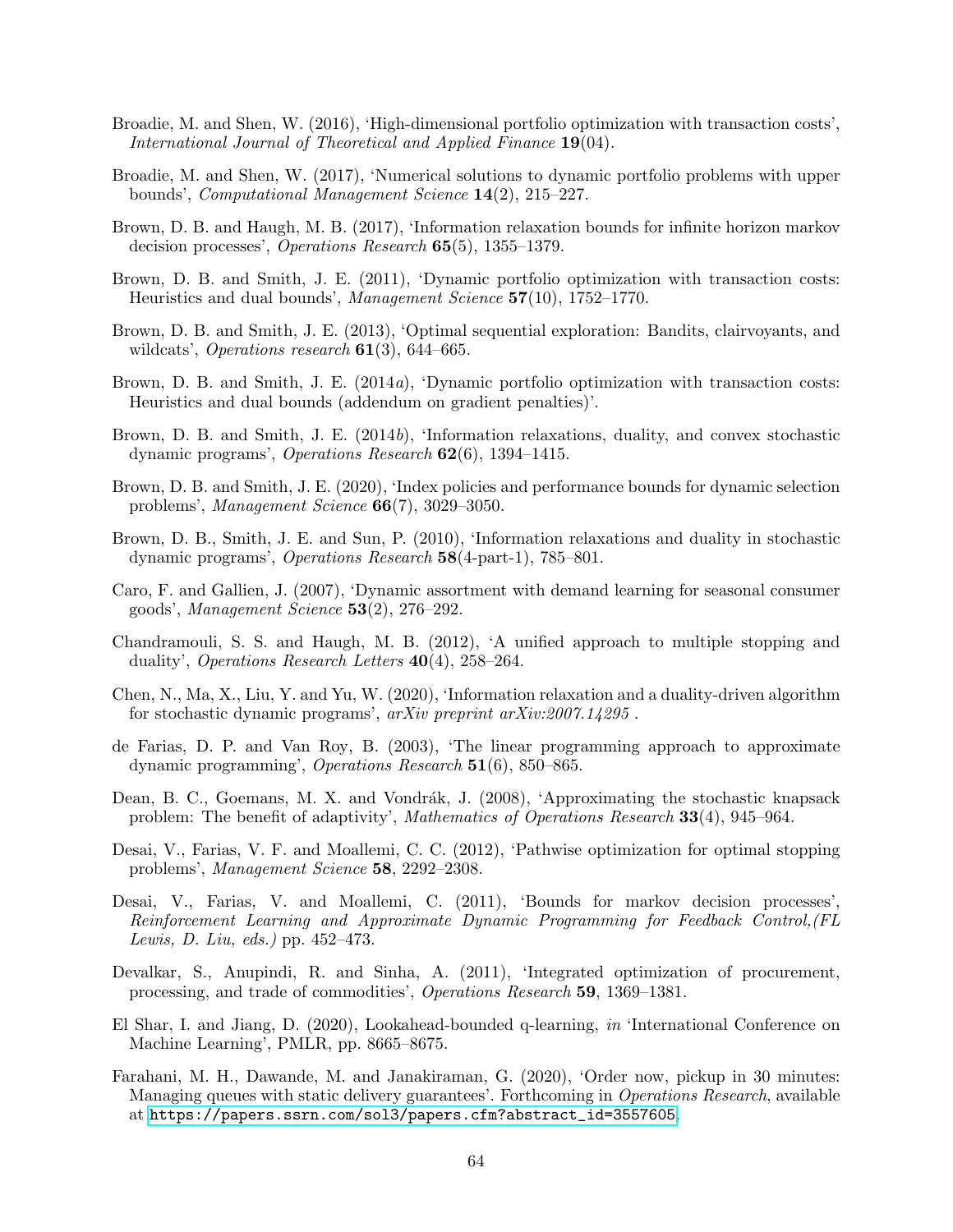- <span id="page-65-10"></span>Federgruen, A., Guetta, D. and Iyengar, G. (2015), Information relaxation-based lower bounds for the stochastic lot sizing problem with advanced demand information, Technical report, Working paper, Columbia University.
- <span id="page-65-2"></span>Feldman, J., Henzinger, M., Korula, N., Mirrokni, V. S. and Stein, C. (2010), Online stochastic packing applied to display ad allocation, in 'Proceedings of the 18th annual European conference on Algorithms: Part I', ESA'10, Springer-Verlag, pp. 182–194.
- <span id="page-65-4"></span>Florian, M., Lenstra, J. K. and Rinnooy Kan, A. (1980), 'Deterministic production planning: Algorithms and complexity', *Management Science* **26**(7), 669–679.
- <span id="page-65-1"></span>Glasserman, P. (2003), Monte Carlo methods in financial engineering, Vol. 53, Springer Science & Business Media.
- <span id="page-65-12"></span>Goodson, J. C., Ohlmann, J. W. and Thomas, B. W. (2013), 'Rollout policies for dynamic solutions to the multivehicle routing problem with stochastic demand and duration limits', Operations *Research* **61**(1), 138–154.
- <span id="page-65-0"></span>Haugh, M. B. and Kogan, L. (2004), 'Pricing American options: A duality approach', Operations Research 52, 258–270.
- <span id="page-65-15"></span>Haugh, M. B. and Lacedelli, O. R. (2019), 'Information relaxation bounds for partially observed markov decision processes', IEEE Transactions on Automatic Control 65(8), 3256–3271.
- <span id="page-65-14"></span>Haugh, M. B. and Lim, A. E. (2012), 'Linear-quadratic control and information relaxations', Operations Research Letters 40(6), 521–528.
- <span id="page-65-7"></span>Haugh, M., Iyengar, G. and Wang, C. (2016), 'Tax-aware dynamic asset allocation', Operations Research  $64(4)$ , 849–866.
- <span id="page-65-8"></span>Haugh, M. and Wang, C. (2014a), 'Dynamic portfolio execution and information relaxations', SIAM Journal on Financial Mathematics 5(1), 316–359.
- <span id="page-65-16"></span>Haugh, M. and Wang, C. (2014b), 'Information relaxations and dynamic zero-sum games', arXiv preprint  $arXiv:1405.4347$ .
- <span id="page-65-5"></span>Hawkins, J. T. (2003), A Langrangian decomposition approach to weakly coupled dynamic optimization problems and its applications, PhD thesis, Massachusetts Institute of Technology.
- <span id="page-65-3"></span>Henderson, S. G. and Glynn, P. W. (2002), 'Approximating martingales for variance reduction in markov process simulation', Mathematics of Operations Research 27(2), 253–271.
- <span id="page-65-9"></span>Hinz, J. and Yee, J. (2017), 'Stochastic switching for partially observable dynamics and optimal asset allocation', International Journal of Control 90(3), 553–565.
- <span id="page-65-6"></span>Hinz, J. and Yee, J. (2018), 'Optimal forward trading and battery control under renewable electricity generation', Journal of Banking & Finance  $95$ , 244-254.
- <span id="page-65-11"></span>Jiang, D. R., Al-Kanj, L. and Powell, W. B. (2020), 'Optimistic monte carlo tree search with sampled information relaxation dual bounds', Operations Research 68(6), 1678–1697.
- <span id="page-65-17"></span>Kogan, L. and Mitra, I. (2019), 'Near-rational equilibria in heterogeneous-agent models: A verification method'. Working paper, available at [https://papers.ssrn.com/sol3/papers.](https://papers.ssrn.com/sol3/papers.cfm?abstract_id=3465120) [cfm?abstract\\_id=3465120](https://papers.ssrn.com/sol3/papers.cfm?abstract_id=3465120).
- <span id="page-65-13"></span>Kullman, N. D., Goodson, J. C. and Mendoza, J. E. (2021), 'Electric vehicle routing with public charging stations', Transportation Science 55(3), 637–659.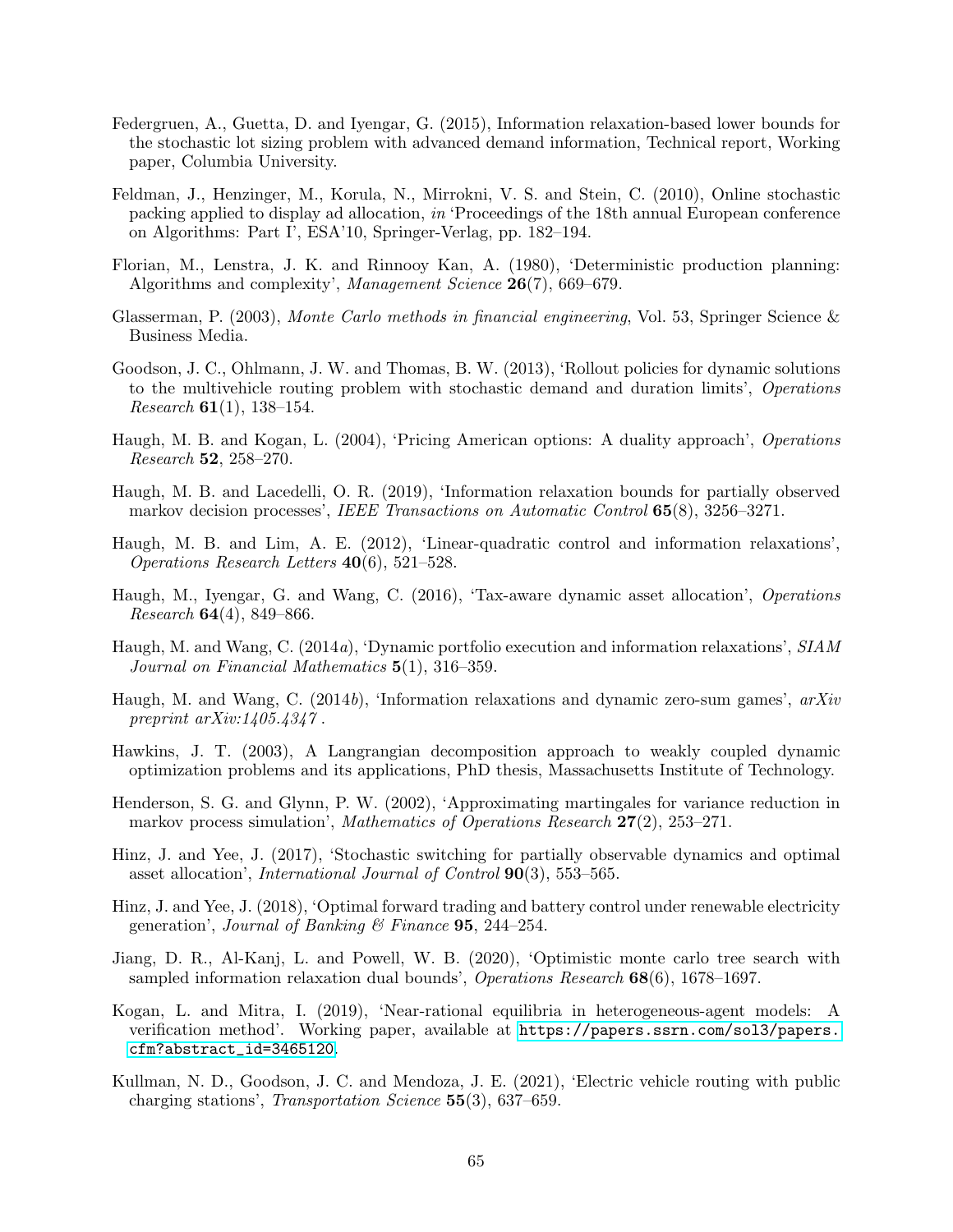- <span id="page-66-0"></span>Lai, G., Margot, F. and Secomandi, N. (2010), 'An approximate dynamic programming approach to benchmark practice-based heuristics for natural gas storage valuation', Operations Research 58, 564–582.
- <span id="page-66-13"></span>Lin, Q., Nadarajah, S. and Soheili, N. (2020), 'Revisiting approximate linear programming: Constraint-violation learning with applications to inventory control and energy storage', *Management Science*  $66(4)$ , 1544–1562.
- <span id="page-66-17"></span>Lu, T., Lee, C.-Y. and Lee, L.-H. (2020), 'Coordinating pricing and empty container repositioning in two-depot shipping systems', Transportation Science 54(6), 1697–1713.
- <span id="page-66-6"></span>Luenberger, D. G. and Ye, Y. (2016), Linear and Nonlinear Programming: Fourth edition, Springer.
- <span id="page-66-16"></span>Marla, L. and Bassamboo, A. (2020), 'Information relaxation bounds for evaluating ambulance dispatch and allocation policies'. Working paper, available at [https://papers.ssrn.com/sol3/](https://papers.ssrn.com/sol3/papers.cfm?abstract_id=3519306) [papers.cfm?abstract\\_id=3519306](https://papers.ssrn.com/sol3/papers.cfm?abstract_id=3519306).
- <span id="page-66-14"></span>Mei, X. and Nogales, F. J. (2018), 'Portfolio selection with proportional transaction costs and predictability', Journal of Banking  $\mathcal B$  Finance **94**, 131–151.
- <span id="page-66-2"></span>Meinshausen, N. and Hambly, B. M. (2004), 'Monte carlo methods for the valuation of multipleexercise options', Mathematical Finance: An International Journal of Mathematics, Statistics and Financial Economics  $14(4)$ , 557–583.
- <span id="page-66-15"></span>Min, S., Maglaras, C. and Moallemi, C. C. (2019), Thompson sampling with information relaxation penalties, in 'Advances in Neural Information Processing Systems', pp. 3549–3558.
- <span id="page-66-10"></span>Nadarajah, S., Margot, F. and Secomandi, N. (2015), 'Relaxations of approximate linear programs for the real option management of commodity storage', Management Science 61(12), 3054–3076.
- <span id="page-66-11"></span>Nadarajah, S., Margot, F. and Secomandi, N. (2017), 'Comparison of least squares monte carlo methods with applications to energy real options', European Journal of Operational Research  $256(1), 196-204.$
- <span id="page-66-12"></span>Nadarajah, S. and Secomandi, N. (2018), 'Merchant energy trading in a network', Operations *Research* **66** $(5)$ , 1304–1320.
- <span id="page-66-5"></span>Powell, W. B. (2007), Approximate Dynamic Programming: Solving the curses of dimensionality, Vol. 703, John Wiley & Sons.
- <span id="page-66-7"></span>Puterman, M. L. (1994), Markov Decision Processes: Discrete Stochastic Dynamic Programming, 1st edn, John Wiley & Sons, Inc., USA.
- <span id="page-66-4"></span>Rockafellar, R. T. and Wets, R.-B. (1976), Nonanticipativity and l 1-martingales in stochastic optimization problems, in 'Stochastic Systems: Modeling, Identification and Optimization, II', Springer, pp. 170–187.
- <span id="page-66-1"></span>Rogers, L. (2002), 'Monte carlo valuation of American options', Mathematical Finance 12, 271–286.
- <span id="page-66-8"></span>Rogers, L. (2007), 'Pathwise stochastic optimal control', SIAM Journal on Control and Optimization 46, 1116–1132.
- <span id="page-66-3"></span>Schoenmakers, J. (2012), 'A pure martingale dual for multiple stopping', Finance and Stochastics 16(2), 319–334.
- <span id="page-66-9"></span>Secomandi, N. (2015), 'Merchant commodity storage practice revisited', *Operations Research* 63(5), 1131–1143.